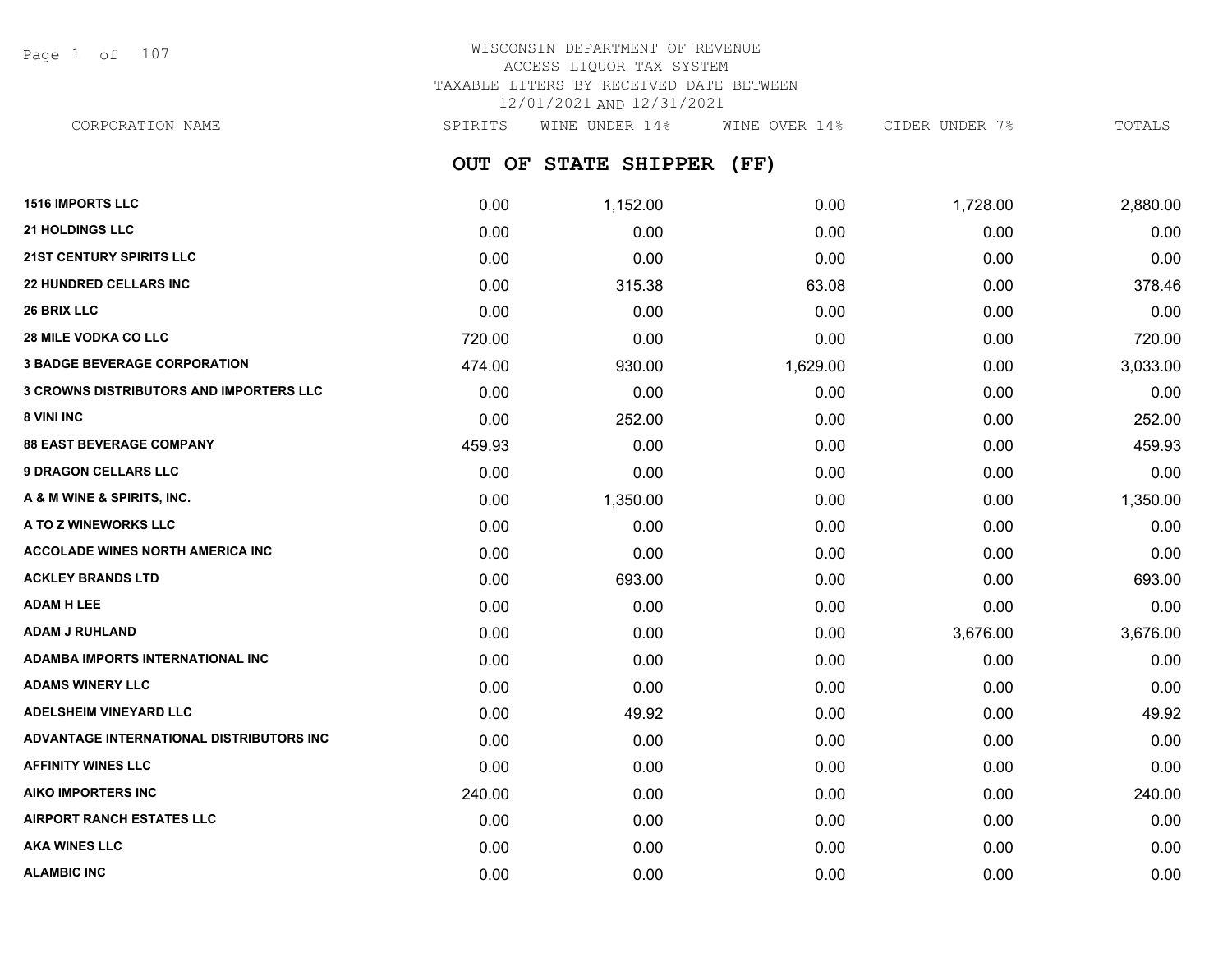Page 2 of 107

| CORPORATION NAME                       | SPIRITS  | WINE UNDER 14% | WINE OVER 14% | CIDER UNDER 7% | TOTALS   |
|----------------------------------------|----------|----------------|---------------|----------------|----------|
| ALBERT BICHOT USA LLC                  | 0.00     | 0.00           | 0.00          | 0.00           | 0.00     |
| <b>ALBERT P BEHLER</b>                 | 0.00     | 0.00           | 0.00          | 0.00           | 0.00     |
| ALEJANDRO BULGHERONI ESTATE LLC        | 0.00     | 0.00           | 0.00          | 0.00           | 0.00     |
| ALEXANDRIA NICOLE CELLARS LLC          | 0.00     | 33.08          | 95.20         | 0.00           | 128.28   |
| ALL BRAZILIAN IMPORT & EXPORT INC      | 0.00     | 0.00           | 0.00          | 0.00           | 0.00     |
| ALLIED IMPORTERS USA LTD               | 0.00     | 0.00           | 0.00          | 0.00           | 0.00     |
| <b>ALLTECH'S BEVERAGE DIVISION LLC</b> | 315.00   | 0.00           | 0.00          | 0.00           | 315.00   |
| <b>ALPHA &amp; OMEGA WINERY LLC</b>    | 0.00     | 0.00           | 0.00          | 0.00           | 0.00     |
| ALPHA MARKETING NETWORK INC            | 0.00     | 0.00           | 0.00          | 0.00           | 0.00     |
| <b>ALTAMAR BRANDS LLC</b>              | 0.00     | 0.00           | 0.00          | 0.00           | 0.00     |
| <b>ALTAMURA WINERY INC</b>             | 0.00     | 0.00           | 0.00          | 0.00           | 0.00     |
| <b>AMAVI CELLARS LLC</b>               | 0.00     | 0.00           | 0.00          | 0.00           | 0.00     |
| <b>AMBRABEV LLC</b>                    | 0.00     | 0.00           | 0.00          | 0.00           | 0.00     |
| <b>AMERICAN BEVERAGE CORP</b>          | 0.00     | 0.00           | 0.00          | 0.00           | 0.00     |
| <b>AMERICAN ESTATES WINES INC</b>      | 0.00     | 0.00           | 0.00          | 0.00           | 0.00     |
| AMERICAN NORTHWEST DISTRIBUTORS INC    | 0.00     | 1,170.00       | 0.00          | 0.00           | 1,170.00 |
| AMERICAN OUTLAW SPIRITS INC            | 1,487.75 | 0.00           | 0.00          | 0.00           | 1,487.75 |
| AMERICAN VINTAGE BEVERAGE INC.         | 945.00   | 0.00           | 0.00          | 0.00           | 945.00   |
| <b>AMERICAN VINTNERS LLC</b>           | 0.00     | 0.00           | 0.00          | 0.00           | 0.00     |
| <b>AMERICAN WINE TRADE INC</b>         | 0.00     | 621.00         | 0.00          | 0.00           | 621.00   |
| <b>AMIR PEAY</b>                       | 0.00     | 0.00           | 0.00          | 0.00           | 0.00     |
| <b>AMPHORA IMPORTS LLC</b>             | 0.00     | 504.00         | 0.00          | 0.00           | 504.00   |
| <b>AMUSE BOUCHE LLC</b>                | 0.00     | 0.00           | 0.00          | 0.00           | 0.00     |
| <b>ANCIEN WINES INC</b>                | 0.00     | 0.00           | 27.00         | 0.00           | 27.00    |
| <b>ANCIENT PEAK INC</b>                | 0.00     | 0.00           | 0.00          | 0.00           | 0.00     |
| <b>ANDIS WINES LLC</b>                 | 0.00     | 9.00           | 252.00        | 0.00           | 261.00   |
| <b>ANDREW FOX</b>                      | 0.00     | 0.00           | 0.00          | 0.00           | 0.00     |
| <b>ANDREW T BECKSTOFFER</b>            | 0.00     | 0.00           | 0.00          | 0.00           | 0.00     |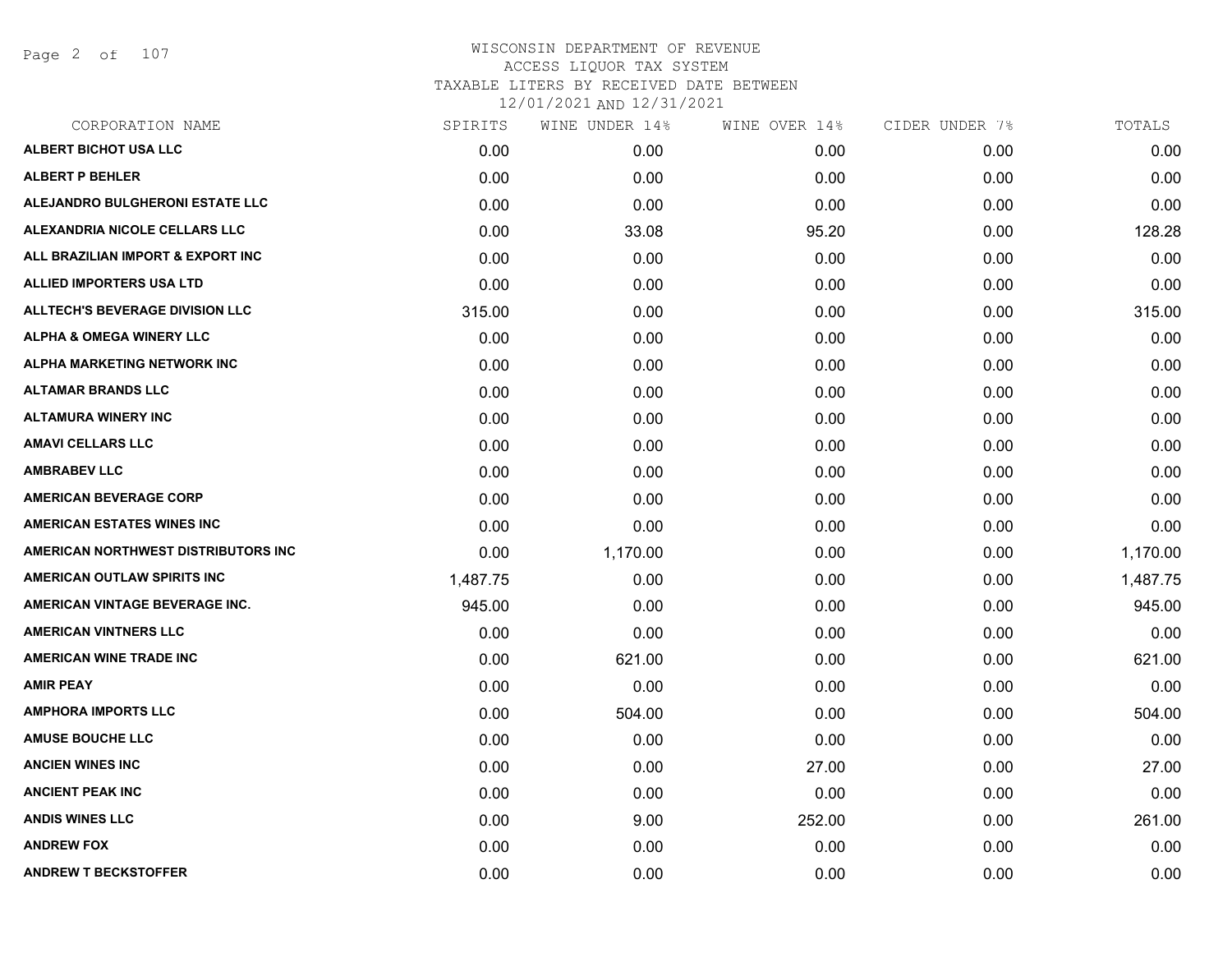Page 3 of 107

#### WISCONSIN DEPARTMENT OF REVENUE ACCESS LIQUOR TAX SYSTEM

TAXABLE LITERS BY RECEIVED DATE BETWEEN

| CORPORATION NAME                                | SPIRITS   | WINE UNDER 14% | WINE OVER 14% | CIDER UNDER 7% | TOTALS    |
|-------------------------------------------------|-----------|----------------|---------------|----------------|-----------|
| <b>ANGELA OSBORNE</b>                           | 0.00      | 0.00           | 0.00          | 0.00           | 0.00      |
| <b>ANHEUSER-BUSCH COMPANIES LLC</b>             | 53,462.17 | 1,967.94       | 0.00          | 14,517.38      | 69,947.49 |
| <b>ANTHONY G MOLL</b>                           | 0.00      | 0.00           | 0.00          | 0.00           | 0.00      |
| <b>ANTHONY M TRUCHARD</b>                       | 0.00      | 0.00           | 315.00        | 0.00           | 315.00    |
| <b>ANTIPODEAN WINES LLC</b>                     | 0.00      | 915.00         | 0.00          | 0.00           | 915.00    |
| <b>APOLOGUE LLC</b>                             | 0.00      | 0.00           | 0.00          | 0.00           | 0.00      |
| <b>APOSTROPHE BRANDS LLC</b>                    | 0.00      | 0.00           | 0.00          | 0.00           | 0.00      |
| <b>APPELLATION TRADING COMPANY LLC</b>          | 0.00      | 0.00           | 0.00          | 0.00           | 0.00      |
| <b>APPELLATIONS LP</b>                          | 0.00      | 0.00           | 0.00          | 0.00           | 0.00      |
| <b>AQUILINI BRANDS USA INC.</b>                 | 0.00      | 693.00         | 2,016.00      | 0.00           | 2,709.00  |
| <b>ARANO LLC</b>                                | 0.00      | 0.00           | 0.00          | 0.00           | 0.00      |
| <b>ARCHANA A DAVE</b>                           | 0.00      | 0.00           | 0.00          | 0.00           | 0.00      |
| <b>ARCHER ROOSE INC</b>                         | 0.00      | 2,140.00       | 0.00          | 0.00           | 2,140.00  |
| <b>AREL GROUP WINE &amp; SPIRITS INC</b>        | 0.00      | 1,446.00       | 0.00          | 0.00           | 1,446.00  |
| <b>ARETE WINES LLC</b>                          | 0.00      | 0.00           | 0.00          | 0.00           | 0.00      |
| <b>ARIETTA INC</b>                              | 0.00      | 0.00           | 63.00         | 0.00           | 63.00     |
| <b>ARMSTRONG FAMILY WINERY LLC</b>              | 0.00      | 0.00           | 0.00          | 0.00           | 0.00      |
| <b>ARNOLD ANTON CARLSON</b>                     | 0.00      | 0.00           | 0.00          | 0.00           | 0.00      |
| <b>ARNOT-ROBERTS LLC</b>                        | 0.00      | 0.00           | 0.00          | 0.00           | 0.00      |
| <b>ARPENT LLC</b>                               | 0.00      | 33.29          | 0.00          | 0.00           | 33.29     |
| <b>ARTISANAL DISTILLATES INC.</b>               | 0.00      | 0.00           | 0.00          | 0.00           | 0.00      |
| <b>ARTISANAL IMPORTS INC</b>                    | 0.00      | 0.00           | 0.00          | 0.00           | 0.00      |
| <b>ASSOCIATED BREWING COMPANY</b>               | 0.00      | 0.00           | 0.00          | 0.00           | 0.00      |
| <b>ASV WINES INC</b>                            | 0.00      | 882.00         | 0.00          | 0.00           | 882.00    |
| <b>ATHENEE IMPORTERS &amp; DISTRIBUTORS LTD</b> | 0.00      | 0.00           | 0.00          | 0.00           | 0.00      |
| <b>ATLAS WINE COMPANY LLC</b>                   | 0.00      | 0.00           | 0.00          | 0.00           | 0.00      |
| <b>ATOMIC BRANDS INC</b>                        | 17,494.28 | 0.00           | 0.00          | 0.00           | 17,494.28 |
| <b>AUGUST WINE GROUP LLC</b>                    | 0.00      | 126.00         | 0.00          | 0.00           | 126.00    |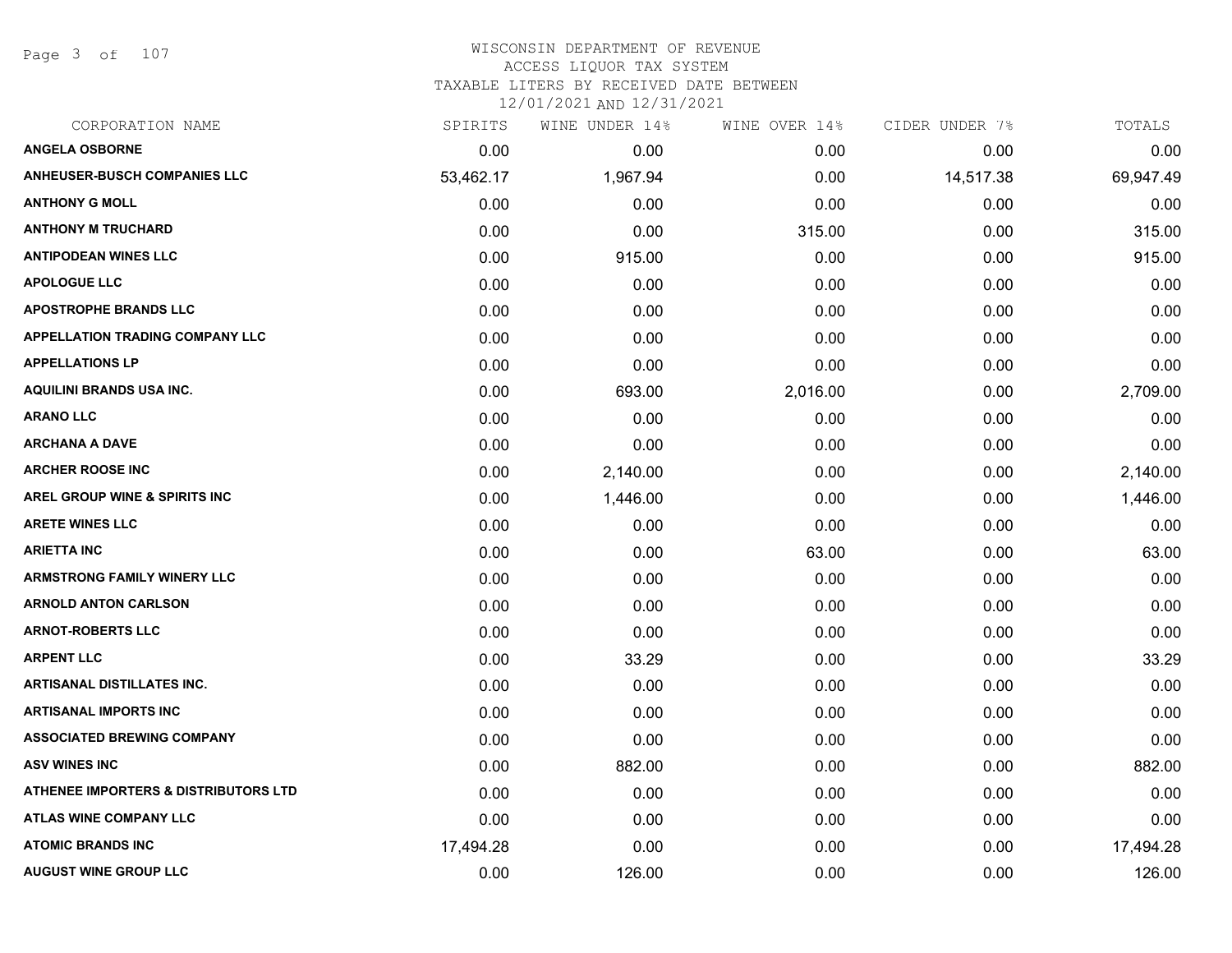#### WISCONSIN DEPARTMENT OF REVENUE ACCESS LIQUOR TAX SYSTEM TAXABLE LITERS BY RECEIVED DATE BETWEEN

| CORPORATION NAME                           | SPIRITS    | WINE UNDER 14% | WINE OVER 14% | CIDER UNDER 7% | TOTALS     |
|--------------------------------------------|------------|----------------|---------------|----------------|------------|
| <b>AUSTIN VODKA COMPANY LLC</b>            | 0.00       | 0.00           | 0.00          | 0.00           | 0.00       |
| AUSTIN WHISKEY COMPANY, LLC                | 0.00       | 0.00           | 0.00          | 0.00           | 0.00       |
| <b>AUSTRAL WINES LLC</b>                   | 0.00       | 369.00         | 0.00          | 0.00           | 369.00     |
| AV BRANDS INC                              | 0.00       | 607.46         | 13.50         | 0.00           | 620.96     |
| AVA FOOD LABS, INC                         | 30,042.00  | 0.00           | 0.00          | 0.00           | 30,042.00  |
| <b>AVID INC</b>                            | 0.00       | 36.00          | 0.00          | 0.00           | 36.00      |
| AVV WINERY CO LLC                          | 0.00       | 927.00         | 67.50         | 0.00           | 994.50     |
| <b>AXIOS INC</b>                           | 0.00       | 0.00           | 0.00          | 0.00           | 0.00       |
| <b>AZAR DISTILLING LLC</b>                 | 0.00       | 0.00           | 0.00          | 0.00           | 0.00       |
| <b>AZZURRE SPIRITS CORPORATION</b>         | 450.00     | 0.00           | 0.00          | 0.00           | 450.00     |
| <b>B &amp; I OVERSEAS TRADING INC</b>      | 0.00       | 0.00           | 0.00          | 0.00           | 0.00       |
| <b>B UNITED INTERNATIONAL INC</b>          | 0.00       | 0.00           | 891.74        | 45.86          | 937.60     |
| <b>B. NEKTAR LLC</b>                       | 0.00       | 255.51         | 0.00          | 911.02         | 1,166.53   |
| <b>BACARDI U.S.A., INC.</b>                | 412,539.51 | 2,003.77       | 1,780.50      | 0.00           | 416,323.78 |
| <b>BACCHUS TECHNOLOGIES LLC</b>            | 0.00       | 1,809.00       | 315.00        | 0.00           | 2,124.00   |
| <b>BACIO DIVINO CELLARS LLC</b>            | 0.00       | 0.00           | 0.00          | 0.00           | 0.00       |
| <b>BACKWARDS DISTILLING COMPANY, LLC</b>   | 0.00       | 0.00           | 0.00          | 0.00           | 0.00       |
| <b>BADGER MOUNTAIN INC</b>                 | 0.00       | 0.00           | 0.00          | 0.00           | 0.00       |
| <b>BALCONES DISTILLING LLC</b>             | 0.00       | 0.00           | 0.00          | 0.00           | 0.00       |
| <b>BALLENTINE VINEYARDS INC</b>            | 0.00       | 1.50           | 28.50         | 0.00           | 30.00      |
| <b>BALTHAZAR REX LLC</b>                   | 0.00       | 0.00           | 0.00          | 0.00           | 0.00       |
| <b>BANFI PRODUCTS CORPORATION</b>          | 0.00       | 4,553.98       | 94.50         | 0.00           | 4,648.48   |
| <b>BANVILLE &amp; JONES WINE MERCHANTS</b> | 21.00      | 1,021.50       | 9.00          | 0.00           | 1,051.50   |
| <b>BARGETTOS SANTA CRUZ WINERY INC</b>     | 0.00       | 63.00          | 0.00          | 0.00           | 63.00      |
| <b>BARLOW VINEYARDS LLC</b>                | 0.00       | 0.00           | 189.00        | 0.00           | 189.00     |
| <b>BARNARD GRIFFIN INC</b>                 | 0.00       | 0.00           | 0.00          | 0.00           | 0.00       |
| <b>BARNETT VINEYARDS LP</b>                | 0.00       | 0.00           | 0.00          | 0.00           | 0.00       |
| <b>BARON FRANCOIS LTD</b>                  | 54.00      | 540.00         | 0.00          | 0.00           | 594.00     |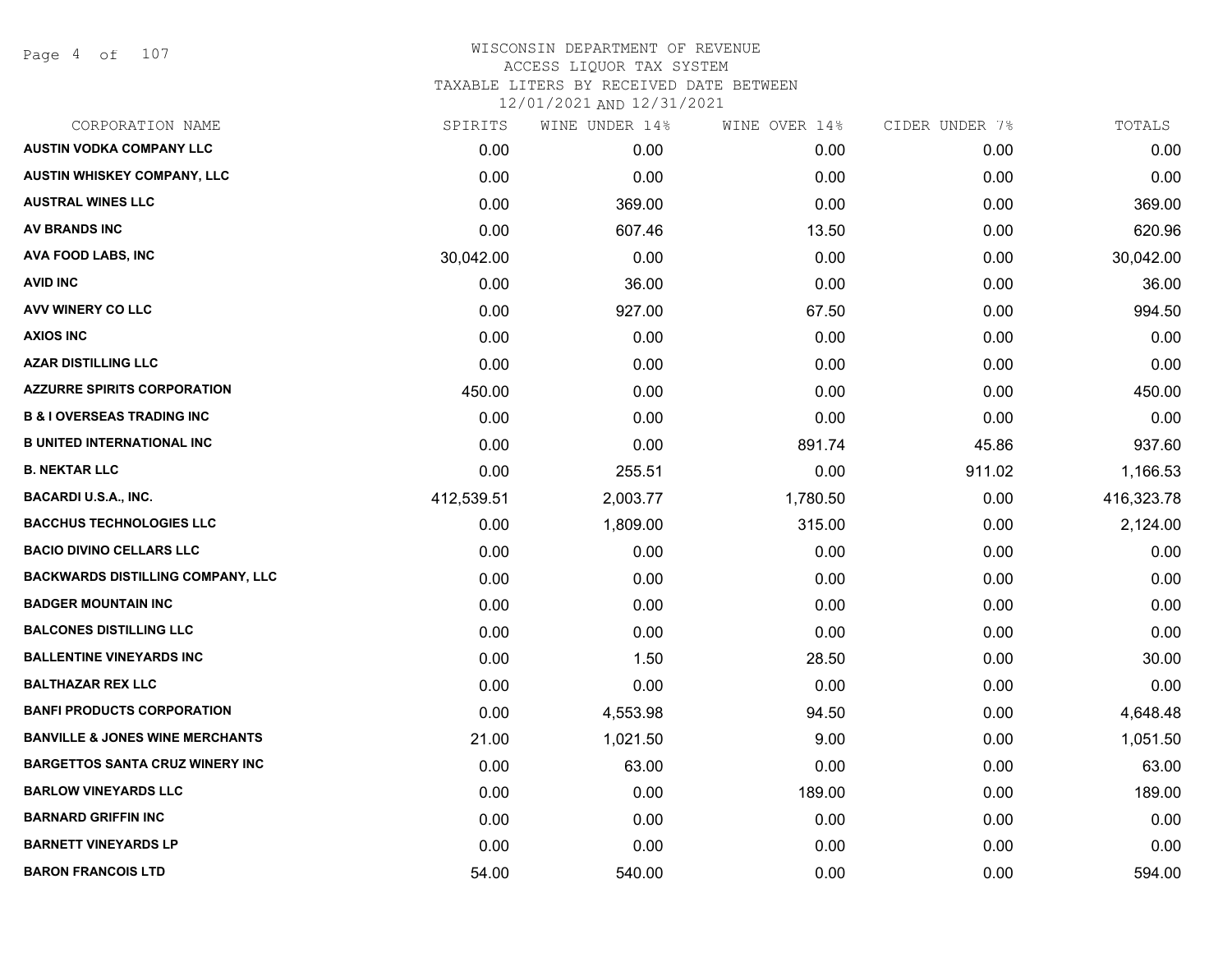Page 5 of 107

| CORPORATION NAME                         | SPIRITS | WINE UNDER 14% | WINE OVER 14% | CIDER UNDER 7% | TOTALS    |
|------------------------------------------|---------|----------------|---------------|----------------|-----------|
| <b>BARRA FAMILY WINES, LLC</b>           | 0.00    | 171.00         | 189.00        | 0.00           | 360.00    |
| <b>BATTAGLIA DISTRIBUTING CORP INC</b>   | 0.00    | 39.22          | 0.00          | 0.00           | 39.22     |
| <b>BAUM WINE IMPORTS INC</b>             | 186.00  | 6,309.38       | 109.50        | 0.00           | 6,604.88  |
| <b>BE IN GOOD SPIRITS LLC</b>            | 0.00    | 0.00           | 0.00          | 0.00           | 0.00      |
| <b>BEAUX FRERES LLC</b>                  | 0.00    | 0.00           | 0.00          | 0.00           | 0.00      |
| <b>BEDFORD &amp; GROVE LLC</b>           | 0.00    | 0.00           | 0.00          | 0.00           | 0.00      |
| <b>BEDROCK WINE COMPANY LP</b>           | 0.00    | 0.00           | 66.57         | 0.00           | 66.57     |
| <b>BENDISTILLERY INC</b>                 | 252.00  | 0.00           | 0.00          | 0.00           | 252.00    |
| <b>BENOVIA WINERY LLC</b>                | 0.00    | 0.00           | 0.00          | 0.00           | 0.00      |
| <b>BEPPE &amp; THE ARCHITECT LLC</b>     | 0.00    | 0.00           | 0.00          | 0.00           | 0.00      |
| <b>BERGSTROM WINES LLC</b>               | 0.00    | 54.00          | 0.00          | 0.00           | 54.00     |
| <b>BERNARDUS LLC</b>                     | 0.00    | 0.00           | 0.00          | 0.00           | 0.00      |
| BETHEL HEIGHTS VINEYARD INC              | 0.00    | 112.50         | 0.00          | 0.00           | 112.50    |
| BETTER BRANDS INTERNATIONAL              | 0.00    | 504.00         | 2,268.00      | 0.00           | 2,772.00  |
| <b>BETZ CELLARS LLC</b>                  | 0.00    | 0.00           | 0.00          | 0.00           | 0.00      |
| <b>BEVAN CELLARS, LLC</b>                | 0.00    | 0.00           | 0.00          | 0.00           | 0.00      |
| <b>BEVERAGE INNOVATION CORP</b>          | 0.00    | 0.00           | 0.00          | 0.00           | 0.00      |
| <b>BIAGIO CRU &amp; ESTATE WINES LLC</b> | 0.00    | 0.00           | 0.00          | 0.00           | 0.00      |
| <b>BILTMORE ESTATE WINE COMPANY</b>      | 0.00    | 0.00           | 0.00          | 0.00           | 0.00      |
| <b>BLACK ROCK SPIRITS LLC</b>            | 0.00    | 0.00           | 0.00          | 0.00           | 0.00      |
| <b>BLACKBIRD VINEYARDS LLC</b>           | 0.00    | 63.00          | 126.00        | 0.00           | 189.00    |
| <b>BLAIR VINEYARDS LLC</b>               | 0.00    | 0.00           | 0.00          | 0.00           | 0.00      |
| <b>BLAKE FARMS HARD APPLE CIDER LLC</b>  | 0.00    | 0.00           | 0.00          | 15,786.75      | 15,786.75 |
| <b>BLASON LOUIS USA, INC.</b>            | 0.00    | 0.00           | 0.00          | 0.00           | 0.00      |
| <b>BLAUM BROS DISTILLING CO LLC</b>      | 117.00  | 0.00           | 0.00          | 0.00           | 117.00    |
| <b>BLUE RIDGE DISTILLING CO INC</b>      | 0.00    | 0.00           | 0.00          | 0.00           | 0.00      |
| <b>BLUE ROCK VINEYARD LLC</b>            | 0.00    | 0.00           | 0.00          | 0.00           | 0.00      |
| <b>BODEGAS RIOJANAS USA CORPORATION</b>  | 0.00    | 0.00           | 0.00          | 0.00           | 0.00      |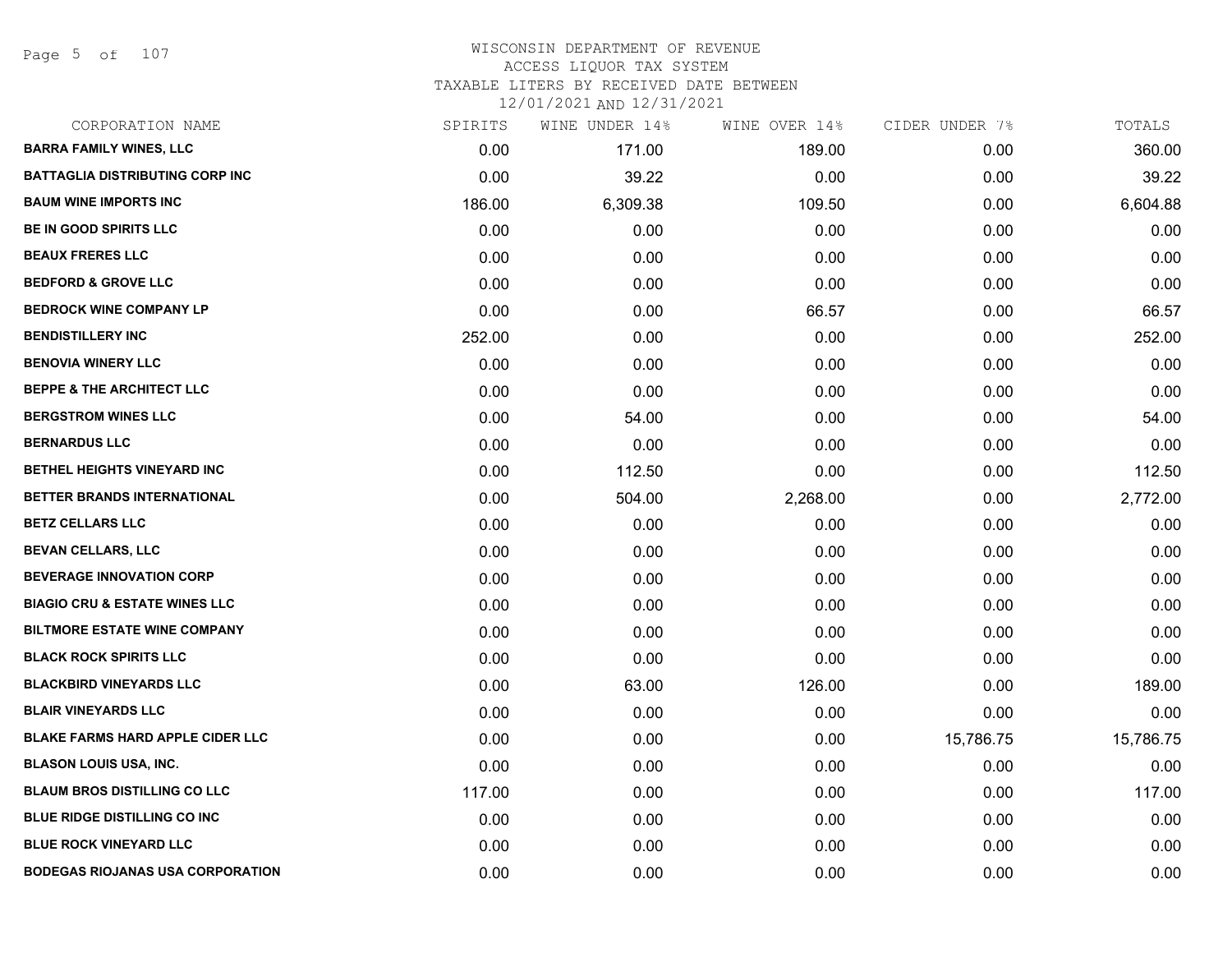Page 6 of 107

| CORPORATION NAME                     | SPIRITS    | WINE UNDER 14% | WINE OVER 14% | CIDER UNDER 7% | TOTALS     |
|--------------------------------------|------------|----------------|---------------|----------------|------------|
| <b>BOEGER WINERY INC</b>             | 0.00       | 0.00           | 0.00          | 0.00           | 0.00       |
| <b>BOGLE VINEYARDS INC</b>           | 0.00       | 1,008.00       | 18,108.00     | 0.00           | 19,116.00  |
| <b>BON VIVANT IMPORTS INC</b>        | 0.00       | 1,926.00       | 0.00          | 0.00           | 1,926.00   |
| <b>BONANNO VINTNERS LLC</b>          | 0.00       | 567.00         | 441.00        | 0.00           | 1,008.00   |
| <b>BONAVITA BEVERAGE GROUP, LLC</b>  | 0.00       | 0.00           | 0.00          | 0.00           | 0.00       |
| <b>BOOKWALTER WINERY LLC</b>         | 0.00       | 0.00           | 74.25         | 0.00           | 74.25      |
| <b>BOSTON BEER CORPORATION</b>       | 5,110.00   | 0.00           | 0.00          | 104,088.00     | 109,198.00 |
| <b>BOUCHAINE VINEYARDS INC</b>       | 0.00       | 0.00           | 0.00          | 0.00           | 0.00       |
| <b>BOUNDARY BREAKS LLC</b>           | 0.00       | 342.00         | 0.00          | 0.00           | 342.00     |
| <b>BOURGET IMPORTS LLC</b>           | 0.00       | 0.00           | 0.00          | 0.00           | 0.00       |
| <b>BOUTINOT USA INC</b>              | 0.00       | 0.00           | 0.00          | 0.00           | 0.00       |
| <b>BOUTIQUE BEVERAGE CO</b>          | 0.00       | 0.00           | 0.00          | 0.00           | 0.00       |
| <b>BRAIN BREW VENTURES 3.0, INC.</b> | 0.00       | 0.00           | 0.00          | 0.00           | 0.00       |
| <b>BRASSFIELD ESTATE WINERY LLC</b>  | 0.00       | 0.00           | 1,134.00      | 0.00           | 1,134.00   |
| <b>BRAZOS WINE IMPORTS LLC</b>       | 0.00       | 3,888.00       | 279.00        | 0.00           | 4,167.00   |
| <b>BREWDOG BREWING COMPANY LLC</b>   | 0.00       | 0.00           | 0.00          | 0.00           | 0.00       |
| <b>BRICKELL WINES LLC</b>            | 536.10     | 0.00           | 0.00          | 0.00           | 536.10     |
| <b>BRIDGEVIEW VINEYARDS INC</b>      | 0.00       | 126.00         | 0.00          | 0.00           | 126.00     |
| <b>BRIGHT CELLARS INC.</b>           | 0.00       | 0.00           | 0.00          | 0.00           | 0.00       |
| <b>BROADBENT SELECTIONS INC</b>      | 0.00       | 1,044.00       | 27.00         | 0.00           | 1,071.00   |
| <b>BRONCO WINE COMPANY</b>           | 0.00       | 39,681.59      | 252.00        | 0.00           | 39,933.59  |
| <b>BROVO SPIRITS LLC</b>             | 0.00       | 0.00           | 0.00          | 0.00           | 0.00       |
| <b>BROWN ESTATE VINEYARDS LLC</b>    | 0.00       | 0.00           | 0.00          | 0.00           | 0.00       |
| <b>BROWNE FAMILY WINES LLC</b>       | 0.00       | 0.00           | 0.00          | 0.00           | 0.00       |
| <b>BROWN-FORMAN CORPORATION</b>      | 568,606.02 | 54,119.23      | 0.00          | 0.00           | 622,725.25 |
| <b>BRUTOCAO CELLARS LP</b>           | 0.00       | 549.00         | 0.00          | 0.00           | 549.00     |
| <b>BRYN MAWR VINEYARDS INC</b>       | 0.00       | 99.00          | 0.00          | 0.00           | 99.00      |
| <b>BUCKLER FAMILY VINEYARDS LLC</b>  | 0.00       | 0.00           | 0.00          | 0.00           | 0.00       |
|                                      |            |                |               |                |            |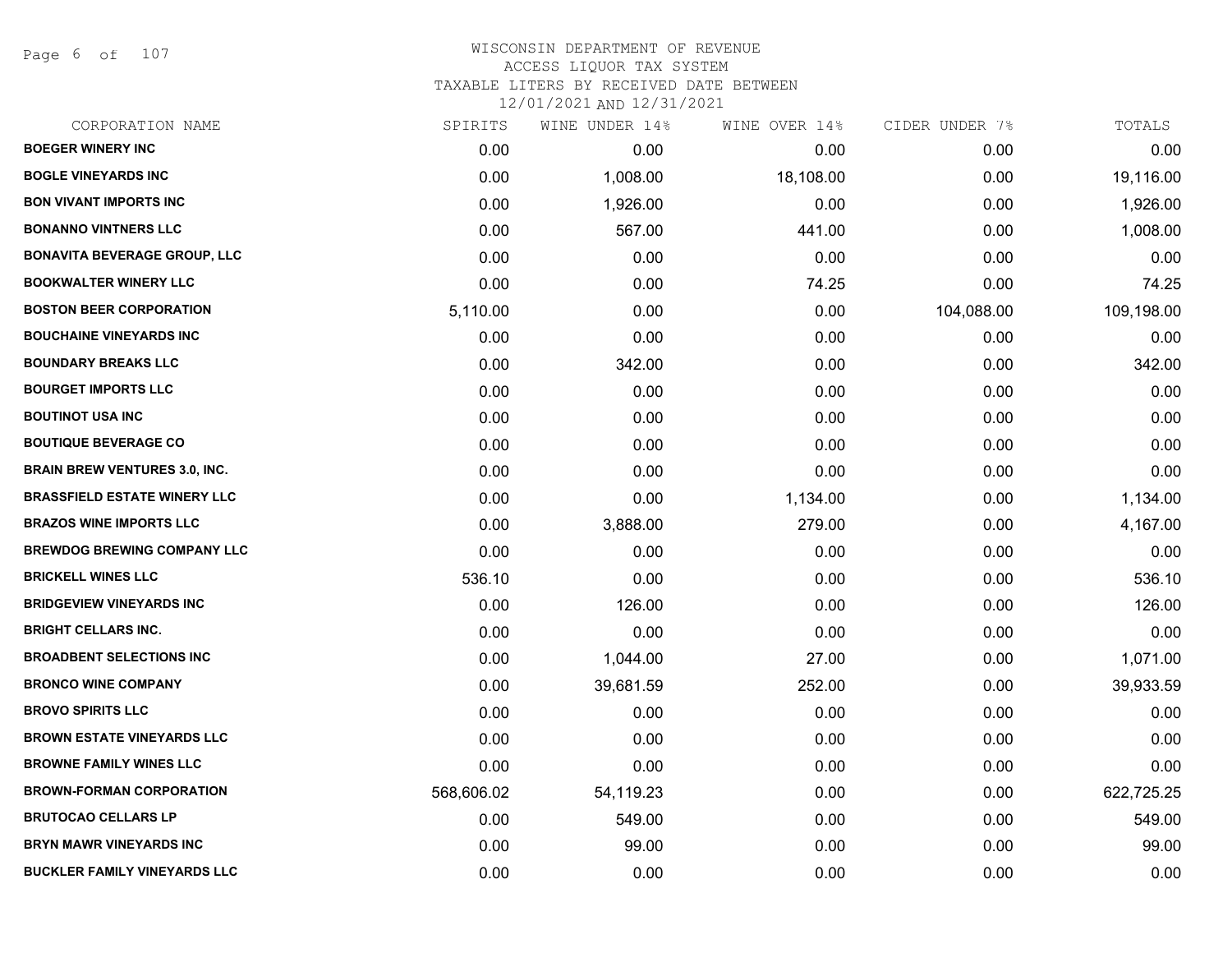# WISCONSIN DEPARTMENT OF REVENUE ACCESS LIQUOR TAX SYSTEM TAXABLE LITERS BY RECEIVED DATE BETWEEN

| CORPORATION NAME                            | SPIRITS   | WINE UNDER 14% | WINE OVER 14% | CIDER UNDER 7% | TOTALS    |
|---------------------------------------------|-----------|----------------|---------------|----------------|-----------|
| <b>BUEHLER VINEYARDS INC</b>                | 0.00      | 0.00           | 0.00          | 0.00           | 0.00      |
| <b>BULLY HILL VINEYARDS INC</b>             | 0.00      | 0.00           | 0.00          | 0.00           | 0.00      |
| <b>BURGESS CELLARS INC</b>                  | 0.00      | 0.00           | 0.00          | 0.00           | 0.00      |
| <b>BURKE &amp; MORRIS SPIRITS LLC</b>       | 0.00      | 0.00           | 0.00          | 0.00           | 0.00      |
| <b>BUZZBALLZ LLC</b>                        | 0.00      | 0.00           | 2,692.80      | 0.00           | 2,692.80  |
| <b>BUZZBOX PREMIUM COCKTAILS, INC.</b>      | 0.00      | 0.00           | 0.00          | 0.00           | 0.00      |
| <b>BWSC LLC</b>                             | 0.00      | 1,637.25       | 603.00        | 0.00           | 2,240.25  |
| <b>C &amp; C WINE SERVICES INC</b>          | 0.00      | 0.00           | 0.00          | 0.00           | 0.00      |
| <b>C MONDAVI &amp; FAMILY</b>               | 0.00      | 33,012.00      | 909.00        | 0.00           | 33,921.00 |
| <b>C SQUARED CIDERS LLC</b>                 | 0.00      | 0.00           | 0.00          | 0.00           | 0.00      |
| <b>CABERNET CORP</b>                        | 0.00      | 531.00         | 18.00         | 0.00           | 549.00    |
| <b>CAIN CELLARS INC</b>                     | 0.00      | 36.00          | 117.00        | 0.00           | 153.00    |
| <b>CAL VIN ENTERPRISES CORPORATION</b>      | 0.00      | 0.00           | 1,039.76      | 0.00           | 1,039.76  |
| <b>CALEDONIA SPIRITS INC</b>                | 360.00    | 0.00           | 0.00          | 0.00           | 360.00    |
| <b>CALIFORNIA CIDER COMPANY</b>             | 0.00      | 0.00           | 0.00          | 0.00           | 0.00      |
| <b>CALIFORNIA FINE WINES LLC</b>            | 0.00      | 0.00           | 0.00          | 0.00           | 0.00      |
| <b>CALIFORNIA VINEYARDS INC</b>             | 0.00      | 0.00           | 0.00          | 0.00           | 0.00      |
| <b>CALIFORNIA WINE WORKS LLC</b>            | 0.00      | 0.00           | 0.00          | 0.00           | 0.00      |
| <b>CALLUNA VINEYARDS LLC</b>                | 0.00      | 0.00           | 0.00          | 0.00           | 0.00      |
| <b>CAMARDA CORP</b>                         | 0.00      | 0.00           | 0.00          | 0.00           | 0.00      |
| <b>CAMARENA IMPORTS LLC</b>                 | 0.00      | 0.00           | 0.00          | 0.00           | 0.00      |
| <b>CAMELOT IMPORTING CO INC</b>             | 0.00      | 0.00           | 216.00        | 0.00           | 216.00    |
| <b>CAMPARI AMERICA LLC</b>                  | 45,048.40 | 0.00           | 0.00          | 0.00           | 45,048.40 |
| <b>CAMPBELL &amp; MCGILL SELECTIONS LLC</b> | 0.00      | 0.00           | 0.00          | 0.00           | 0.00      |
| <b>CAMPEON SPIRITS COMPANY INC</b>          | 0.00      | 0.00           | 0.00          | 0.00           | 0.00      |
| <b>CANNED FUN LLC</b>                       | 0.00      | 0.00           | 0.00          | 0.00           | 0.00      |
| <b>CANNON RIVER WINERY LLC</b>              | 0.00      | 0.00           | 0.00          | 0.00           | 0.00      |
| <b>CAPARONE WINERY LLC</b>                  | 0.00      | 0.00           | 0.00          | 0.00           | 0.00      |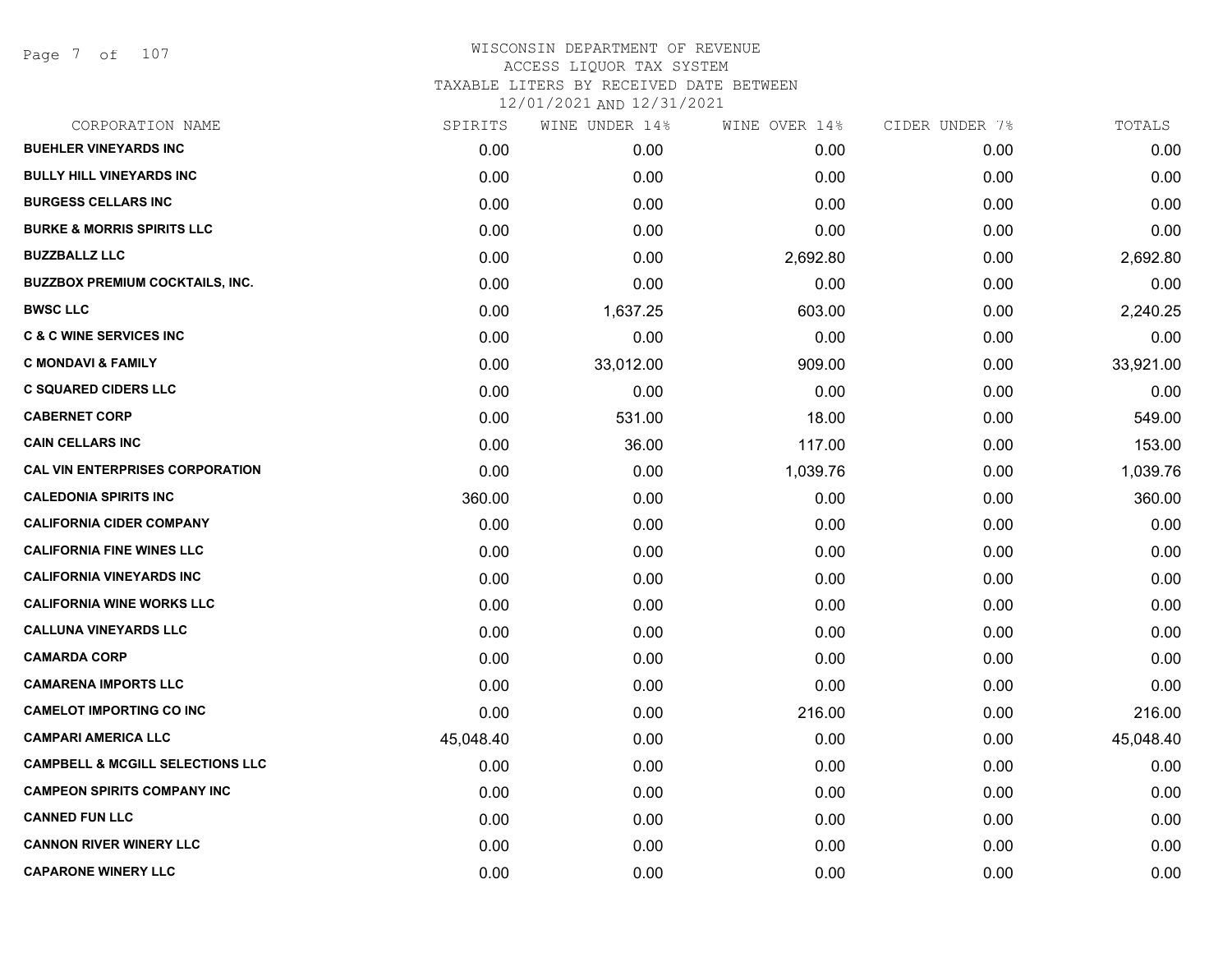Page 8 of 107

#### WISCONSIN DEPARTMENT OF REVENUE ACCESS LIQUOR TAX SYSTEM

# TAXABLE LITERS BY RECEIVED DATE BETWEEN

| CORPORATION NAME                            | SPIRITS  | WINE UNDER 14% | WINE OVER 14% | CIDER UNDER 7% | TOTALS   |
|---------------------------------------------|----------|----------------|---------------|----------------|----------|
| <b>CAPE CLASSICS INC</b>                    | 0.00     | 2,627.86       | 549.00        | 0.00           | 3,176.86 |
| <b>CARACCIOLI CELLARS INC</b>               | 0.00     | 0.00           | 0.00          | 0.00           | 0.00     |
| <b>CARDINAL SPIRITS LLC</b>                 | 0.00     | 0.00           | 0.00          | 0.00           | 0.00     |
| <b>CARDINAL WINE GROUP LLC</b>              | 0.00     | 0.00           | 0.00          | 0.00           | 0.00     |
| <b>CARDWELL HILL CELLARS LLC</b>            | 0.00     | 259.47         | 0.00          | 0.00           | 259.47   |
| <b>CARIBBEAN DISTILLERS LLC</b>             | 0.00     | 1,264.85       | 0.00          | 0.00           | 1,264.85 |
| <b>CARIBBEAN SPIRITS INC</b>                | 0.00     | 0.00           | 0.00          | 0.00           | 0.00     |
| <b>CARL THOMA</b>                           | 0.00     | 0.00           | 0.00          | 0.00           | 0.00     |
| <b>CARLOS HUBNER-ARTETA</b>                 | 0.00     | 0.00           | 0.00          | 0.00           | 0.00     |
| <b>CARLSON VINEYARDS INC</b>                | 0.00     | 0.00           | 0.00          | 0.00           | 0.00     |
| <b>CAROLINA DISTRIBUTION LLC</b>            | 0.00     | 0.00           | 0.00          | 0.00           | 0.00     |
| <b>CARRIAGE HOUSE IMPORTS, LTD.</b>         | 180.00   | 0.00           | 0.00          | 0.00           | 180.00   |
| <b>CASTIEL ESTATE LLC</b>                   | 0.00     | 0.00           | 14.26         | 0.00           | 14.26    |
| <b>CASTLE BRANDS USA CORP</b>               | 1,107.00 | 0.00           | 0.00          | 0.00           | 1,107.00 |
| <b>CASTORO CELLARS</b>                      | 0.00     | 126.00         | 63.00         | 0.00           | 189.00   |
| <b>CAYMUS VINEYARDS INC</b>                 | 0.00     | 0.00           | 0.00          | 0.00           | 0.00     |
| <b>CEDAR KNOLL VINEYARDS INC</b>            | 0.00     | 0.00           | 0.00          | 0.00           | 0.00     |
| <b>CELEBRATION DISTILLATION CORPORATION</b> | 0.00     | 0.00           | 0.00          | 0.00           | 0.00     |
| <b>CELLIER WINES DISTRIBUTING INC</b>       | 0.00     | 0.00           | 0.00          | 0.00           | 0.00     |
| <b>CHAD J WILTZ</b>                         | 0.00     | 0.00           | 0.00          | 0.00           | 0.00     |
| <b>CHANNING DAUGHTERS WINERY LLC</b>        | 0.00     | 0.00           | 0.00          | 0.00           | 0.00     |
| <b>CHAPPELLET WINERY INC</b>                | 0.00     | 0.00           | 189.00        | 0.00           | 189.00   |
| <b>CHARBAUT AMERICA INC</b>                 | 0.00     | 432.00         | 0.00          | 0.00           | 432.00   |
| <b>CHARLES JACQUIN ET CIE INC</b>           | 8,926.77 | 0.00           | 17.98         | 0.00           | 8,944.75 |
| <b>CHARLES JEFFREY MATTINGLY</b>            | 0.00     | 0.00           | 0.00          | 0.00           | 0.00     |
| <b>CHARLES NEAL SELECTIONS INC</b>          | 0.00     | 540.00         | 0.00          | 0.00           | 540.00   |
| <b>CHARLES REININGER LLC</b>                | 0.00     | 0.00           | 0.00          | 0.00           | 0.00     |
| <b>CHATEAU BARNABY LLC</b>                  | 0.00     | 0.00           | 0.00          | 0.00           | 0.00     |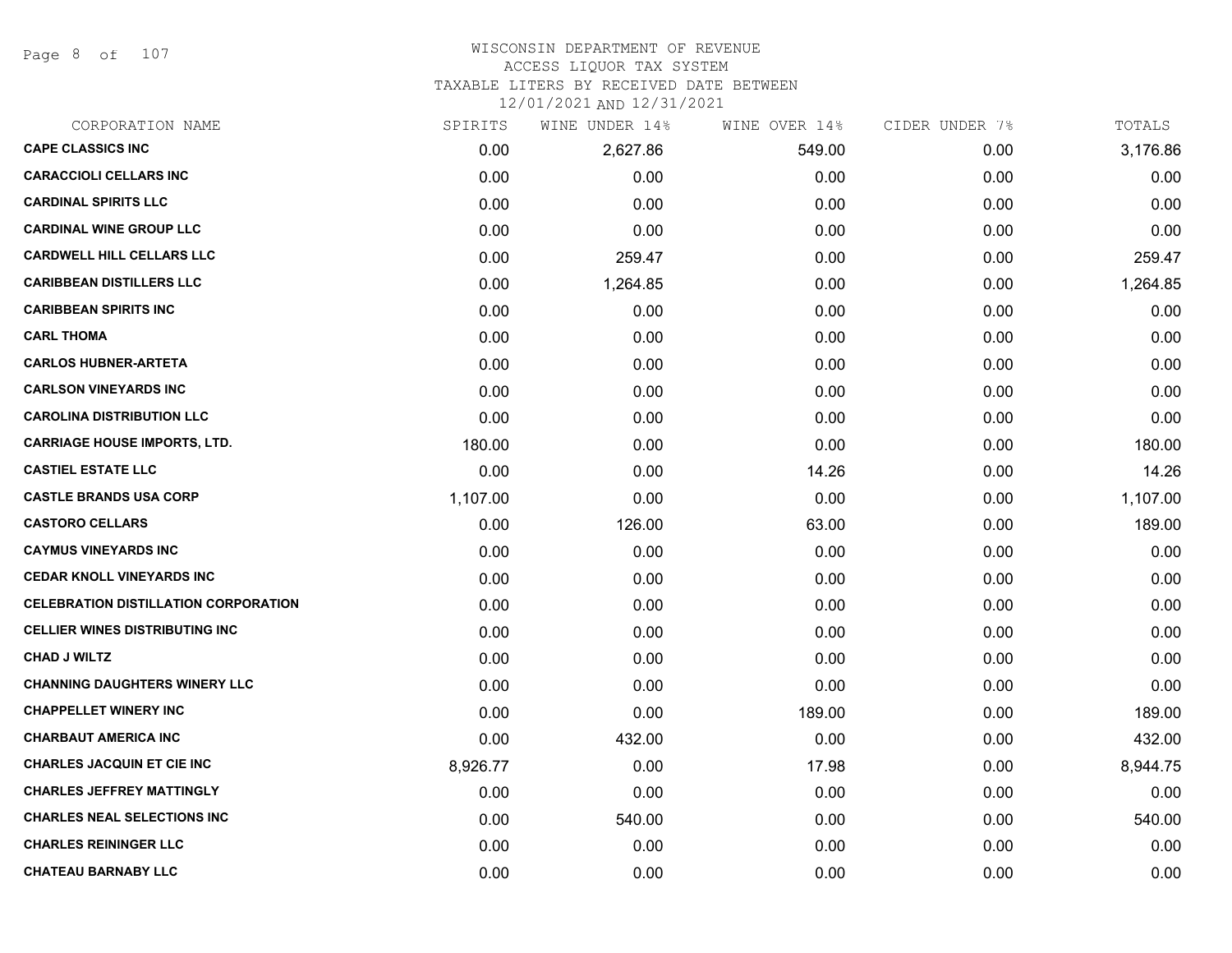Page 9 of 107

#### WISCONSIN DEPARTMENT OF REVENUE ACCESS LIQUOR TAX SYSTEM

TAXABLE LITERS BY RECEIVED DATE BETWEEN

| CORPORATION NAME                     | SPIRITS   | WINE UNDER 14% | WINE OVER 14% | CIDER UNDER 7% | TOTALS     |
|--------------------------------------|-----------|----------------|---------------|----------------|------------|
| <b>CHATEAU DIANA LLC</b>             | 0.00      | 23,247.00      | 0.00          | 0.00           | 23,247.00  |
| <b>CHATEAU OPERATIONS, LTD.</b>      | 0.00      | 0.00           | 0.00          | 0.00           | 0.00       |
| <b>CHATHAM IMPORTS INC</b>           | 2,106.00  | 45.00          | 114.00        | 0.00           | 2,265.00   |
| <b>CHEHALEM INC</b>                  | 0.00      | 927.00         | 0.00          | 0.00           | 927.00     |
| CHICAGO DISTILLING COMPANY LLC       | 0.00      | 0.00           | 0.00          | 0.00           | 0.00       |
| <b>CHOYA UMESHU USA INC</b>          | 0.00      | 0.00           | 48.00         | 0.00           | 48.00      |
| <b>CHRISTOPHER F PITTENGER</b>       | 0.00      | 0.00           | 0.00          | 0.00           | 0.00       |
| <b>CHRISTOPHER FIGGINS</b>           | 0.00      | 0.00           | 0.00          | 0.00           | 0.00       |
| <b>CHRISTOPHER J BROCKWAY</b>        | 0.00      | 0.00           | 0.00          | 0.00           | 0.00       |
| <b>CHRISTOPHER MICHAEL WINES LLC</b> | 0.00      | 126.00         | 0.00          | 0.00           | 126.00     |
| <b>CITADEL BEVERAGES, LLC</b>        | 0.00      | 0.00           | 0.00          | 0.00           | 0.00       |
| CIV (USA) INC                        | 0.00      | 0.00           | 0.00          | 0.00           | 0.00       |
| <b>CLAAR CELLARS LLC</b>             | 0.00      | 0.00           | 0.00          | 0.00           | 0.00       |
| <b>CLASSIC WINES INC</b>             | 0.00      | 3,578.00       | 0.00          | 0.00           | 3,578.00   |
| <b>CLENDENENLINDQUIST VINTNERS</b>   | 0.00      | 396.00         | 0.00          | 0.00           | 396.00     |
| <b>CLINE CELLARS INC</b>             | 0.00      | 2,335.50       | 6,111.00      | 0.00           | 8,446.50   |
| <b>CLINE SISTERS IMPORTS LLC</b>     | 0.00      | 0.00           | 0.00          | 0.00           | 0.00       |
| <b>CLOCK SHOP BEVERAGE LLC</b>       | 0.00      | 0.00           | 0.00          | 0.00           | 0.00       |
| <b>CLOS DU VAL WINE CO LTD</b>       | 0.00      | 0.00           | 189.00        | 0.00           | 189.00     |
| <b>CLOS LACHANCE WINES LLC</b>       | 0.00      | 126.00         | 0.00          | 0.00           | 126.00     |
| <b>CNS ENTERPRISES INC</b>           | 0.00      | 0.00           | 0.00          | 0.00           | 0.00       |
| <b>COCKERELL WINE CONSULTING LLC</b> | 0.00      | 0.00           | 0.00          | 0.00           | 0.00       |
| <b>COCKERELL WINE CONSULTING LLC</b> | 0.00      | 0.00           | 0.00          | 0.00           | 0.00       |
| <b>CODY T WRIGHT</b>                 | 0.00      | 0.00           | 0.00          | 0.00           | 0.00       |
| <b>CONSTELLATION BRANDS, INC.</b>    | 69,866.76 | 328,331.24     | 17,815.46     | 0.00           | 416,013.46 |
| <b>COOL HAND VINEYARDS LLC</b>       | 0.00      | 126.00         | 441.00        | 0.00           | 567.00     |
| <b>COPPER CANE LLC</b>               | 0.00      | 3,649.50       | 6,192.00      | 0.00           | 9,841.50   |
| <b>CORA IMPORTS LTD</b>              | 0.00      | 0.00           | 0.00          | 0.00           | 0.00       |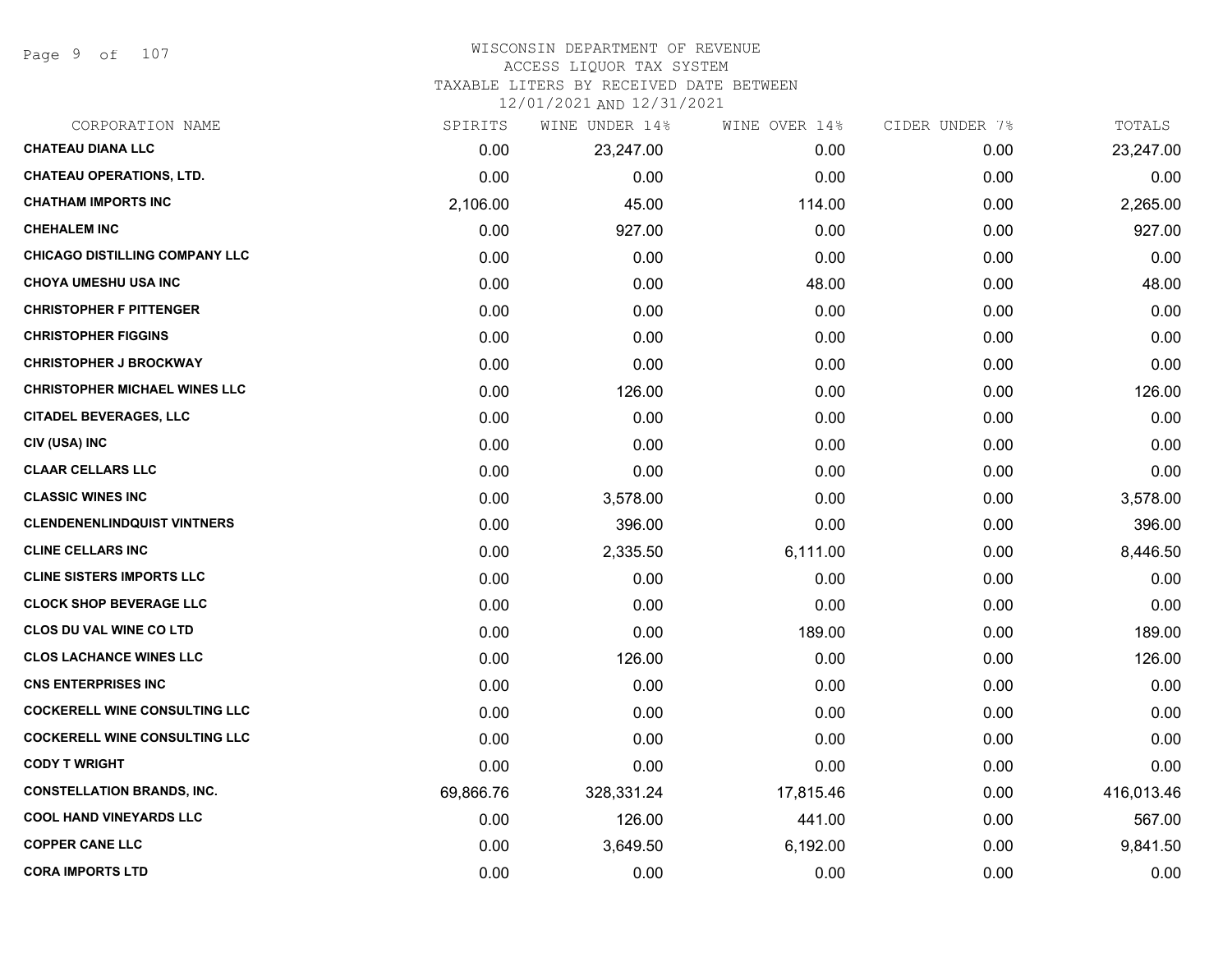## WISCONSIN DEPARTMENT OF REVENUE ACCESS LIQUOR TAX SYSTEM TAXABLE LITERS BY RECEIVED DATE BETWEEN

| CORPORATION NAME                                   | SPIRITS | WINE UNDER 14% | WINE OVER 14% | CIDER UNDER 7% | TOTALS    |
|----------------------------------------------------|---------|----------------|---------------|----------------|-----------|
| <b>CORBETT VINEYARDS LLC</b>                       | 0.00    | 504.00         | 0.00          | 0.00           | 504.00    |
| <b>CORDELINA WINE COMPANY LLC</b>                  | 0.00    | 0.00           | 0.00          | 0.00           | 0.00      |
| <b>CORK ALLIANCE INC</b>                           | 0.00    | 504.00         | 0.00          | 0.00           | 504.00    |
| <b>CORNERSTONE CELLARS LLC</b>                     | 0.00    | 126.00         | 90.00         | 0.00           | 216.00    |
| <b>CORNERSTONE U.S. WINE IMPORTS INC</b>           | 0.00    | 0.00           | 0.00          | 0.00           | 0.00      |
| <b>CORY J MICHAL</b>                               | 0.00    | 0.00           | 0.00          | 0.00           | 0.00      |
| <b>COUNTRY HERITAGE WINERY &amp; VINEYARD INC.</b> | 0.00    | 0.00           | 0.00          | 0.00           | 0.00      |
| <b>COUNTRY SMOOTH SPIRITS, LLC</b>                 | 0.00    | 0.00           | 0.00          | 0.00           | 0.00      |
| <b>COUP DE FOUDRE LLC</b>                          | 0.00    | 0.00           | 0.00          | 0.00           | 0.00      |
| <b>COURAGEOUS INC</b>                              | 0.00    | 0.00           | 0.00          | 0.00           | 0.00      |
| <b>CRACOVIA BRANDS INC</b>                         | 126.00  | 85.50          | 130.50        | 0.00           | 342.00    |
| <b>CRAFTED ARTISAN MEADERY LLC</b>                 | 0.00    | 0.00           | 0.00          | 0.00           | 0.00      |
| <b>CRAIG S HANDLY</b>                              | 0.00    | 0.00           | 0.00          | 0.00           | 0.00      |
| <b>CREATIVE WINE CONCEPTS INC</b>                  | 0.00    | 0.00           | 0.00          | 0.00           | 0.00      |
| <b>CREW WINE COMPANY LLC</b>                       | 0.00    | 2,460.00       | 189.00        | 0.00           | 2,649.00  |
| <b>CRIBARI VINEYARDS INC</b>                       | 0.00    | 0.00           | 0.00          | 0.00           | 0.00      |
| <b>CRIMSON WINE GROUP LTD</b>                      | 0.00    | 0.00           | 0.00          | 0.00           | 0.00      |
| <b>CRISTOM VINEYARDS INC</b>                       | 0.00    | 0.00           | 0.00          | 0.00           | 0.00      |
| <b>CROWN IMPORTS LLC</b>                           | 0.00    | 25,202.52      | 0.00          | 0.00           | 25,202.52 |
| <b>CROWN POINT WINERY LLC</b>                      | 0.00    | 0.00           | 0.00          | 0.00           | 0.00      |
| <b>CRYSTAL RAIN DISTILLERY INC</b>                 | 0.00    | 0.00           | 0.00          | 0.00           | 0.00      |
| <b>CULT OF 8</b>                                   | 0.00    | 4,746.50       | 31.50         | 0.00           | 4,778.00  |
| <b>CUNAT PREMIUM VINEYARDS LLC</b>                 | 0.00    | 0.00           | 0.00          | 0.00           | 0.00      |
| <b>CUSHMAN WINERY CORPORATION</b>                  | 0.00    | 0.00           | 0.00          | 0.00           | 0.00      |
| <b>D &amp; D VINEYARDS INC</b>                     | 0.00    | 207.00         | 0.00          | 0.00           | 207.00    |
| <b>D MYERS LLC</b>                                 | 0.00    | 0.00           | 0.00          | 0.00           | 0.00      |
| <b>D&amp;V INTERNATIONAL INC</b>                   | 76.50   | 0.00           | 0.00          | 0.00           | 76.50     |
| <b>D.G.L. DISTRIBUTORS, INC</b>                    | 54.00   | 0.00           | 0.00          | 0.00           | 54.00     |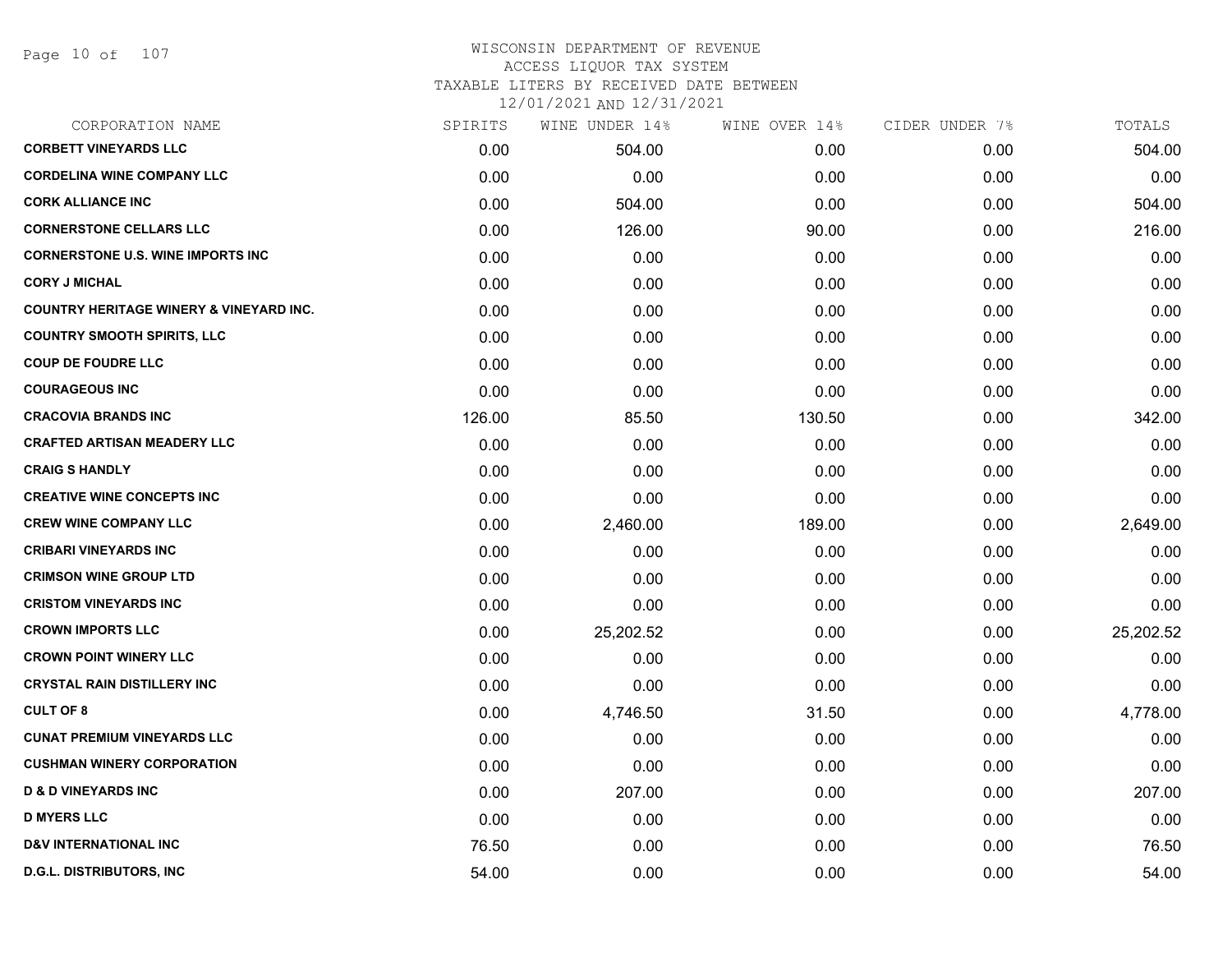Page 11 of 107

| CORPORATION NAME                        | SPIRITS  | WINE UNDER 14% | WINE OVER 14% | CIDER UNDER 7% | TOTALS    |
|-----------------------------------------|----------|----------------|---------------|----------------|-----------|
| <b>DAEDALUS CELLARS CO</b>              | 0.00     | 0.00           | 0.00          | 0.00           | 0.00      |
| <b>DAN CAREY</b>                        | 0.00     | 0.00           | 0.00          | 0.00           | 0.00      |
| <b>DANA ESTATES INC</b>                 | 0.00     | 0.00           | 0.00          | 0.00           | 0.00      |
| <b>DANICA PATRICK</b>                   | 0.00     | 0.00           | 0.00          | 0.00           | 0.00      |
| <b>DANIEL A LASNER</b>                  | 157.05   | 0.00           | 0.00          | 0.00           | 157.05    |
| <b>DANIEL KEEFE IV</b>                  | 0.00     | 0.00           | 0.00          | 0.00           | 0.00      |
| <b>DANIEL SCHOENFELD</b>                | 0.00     | 0.00           | 0.00          | 0.00           | 0.00      |
| <b>DANNY RAKOVIC</b>                    | 0.00     | 0.00           | 0.00          | 0.00           | 0.00      |
| <b>DAOU VINEYARDS LLC</b>               | 0.00     | 0.00           | 7,764.75      | 0.00           | 7,764.75  |
| <b>DAQUINO ITALIAN IMPORTING CO INC</b> | 0.00     | 0.00           | 0.00          | 0.00           | 0.00      |
| <b>DARIOUSH KHALEDI WINERY LLC</b>      | 0.00     | 0.00           | 63.00         | 0.00           | 63.00     |
| <b>DAVID ARTHUR VINEYARDS LLC</b>       | 0.00     | 0.00           | 0.00          | 0.00           | 0.00      |
| <b>DAVID B POTTER</b>                   | 0.00     | 0.00           | 0.00          | 0.00           | 0.00      |
| <b>DAVID BOWLER LLC</b>                 | 0.00     | 432.00         | 126.00        | 0.00           | 558.00    |
| <b>DAVID J ECKERT</b>                   | 0.00     | 0.00           | 0.00          | 0.00           | 0.00      |
| <b>DAVID JAMES LLC</b>                  | 0.00     | 0.00           | 0.00          | 0.00           | 0.00      |
| <b>DAVID L DENNIGMANN</b>               | 0.00     | 0.00           | 0.00          | 0.00           | 0.00      |
| <b>DAVID MEIER</b>                      | 0.00     | 0.00           | 0.00          | 0.00           | 0.00      |
| <b>DAVID N RAYNE</b>                    | 1,623.15 | 28,786.53      | 13,342.72     | 0.00           | 43,752.40 |
| <b>DAVID R BARNES</b>                   | 0.00     | 0.00           | 0.00          | 0.00           | 0.00      |
| <b>DAVIS WINES LLC</b>                  | 0.00     | 0.00           | 0.00          | 0.00           | 0.00      |
| <b>DAVOS BRANDS LLC</b>                 | 1,483.50 | 116.64         | 499.32        | 0.00           | 2,099.46  |
| DAYLIGHT WINE COMPANY LLC               | 90.00    | 0.00           | 657.00        | 0.00           | 747.00    |
| DE MAISON SELECTIONS INC                | 0.00     | 1,209.00       | 434.25        | 27.00          | 1,670.25  |
| <b>DEANNA BASTIANICH</b>                | 0.00     | 0.00           | 0.00          | 0.00           | 0.00      |
| <b>DECLAN DISTILLERS LLC</b>            | 0.00     | 0.00           | 0.00          | 0.00           | 0.00      |
| <b>DEL RIO VINEYARDS LLC</b>            | 0.00     | 0.00           | 0.00          | 0.00           | 0.00      |
| <b>DELEGAT USA INC</b>                  | 0.00     | 0.00           | 0.00          | 0.00           | 0.00      |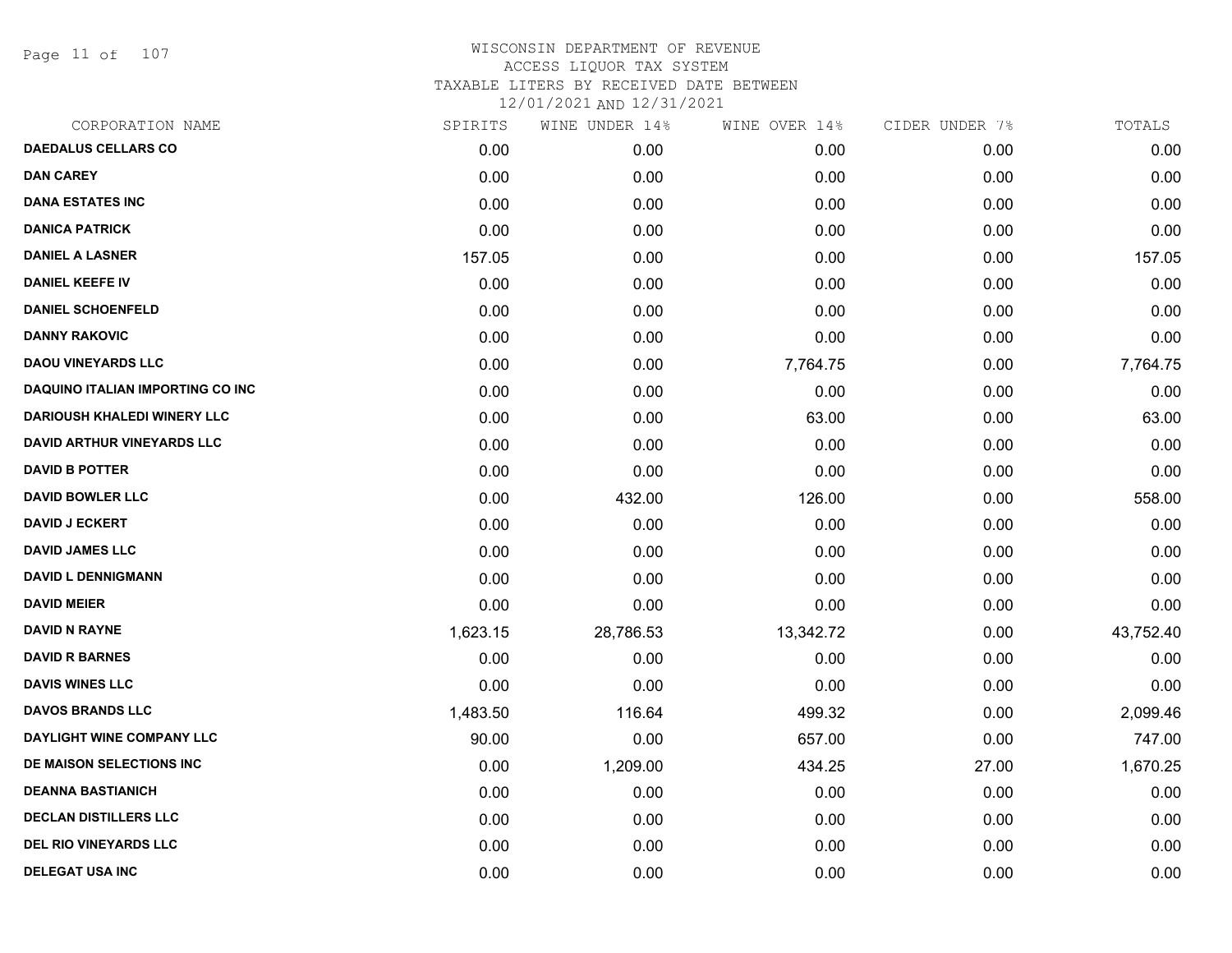Page 12 of 107

## WISCONSIN DEPARTMENT OF REVENUE

### ACCESS LIQUOR TAX SYSTEM

TAXABLE LITERS BY RECEIVED DATE BETWEEN

| CORPORATION NAME                                                         | SPIRITS    | WINE UNDER 14% | WINE OVER 14% | CIDER UNDER 7% | TOTALS     |
|--------------------------------------------------------------------------|------------|----------------|---------------|----------------|------------|
| <b>DELICATO VINEYARDS INC</b>                                            | 0.00       | 238,666.77     | 50,329.50     | 0.00           | 288,996.27 |
| <b>DELILLE CELLARS LLC</b>                                               | 0.00       | 0.00           | 225.00        | 0.00           | 225.00     |
| <b>DELUXE WINE &amp; SPIRITS CO</b>                                      | 0.00       | 0.00           | 0.00          | 0.00           | 0.00       |
| <b>DEMEINE ESTATES LLC</b>                                               | 0.00       | 0.00           | 0.00          | 0.00           | 0.00       |
| <b>DEMERARA DISTILLERS (USA) INC</b>                                     | 0.00       | 0.00           | 0.00          | 0.00           | 0.00       |
| DEMETRIA VINEYARDS AND WINERY LLC                                        | 0.00       | 0.00           | 0.00          | 0.00           | 0.00       |
| <b>DENNIS ROBERT PATTON &amp; ANDREA BETH</b><br><b>SILVERSTEIN</b>      | 0.00       | 0.00           | 0.00          | 0.00           | 0.00       |
| <b>DERRICK C MANCINI</b>                                                 | 0.00       | 0.00           | 0.00          | 0.00           | 0.00       |
| <b>DESTILADOS DE MEXICO LLC</b>                                          | 0.00       | 0.00           | 0.00          | 0.00           | 0.00       |
| <b>DIAGEO AMERICAS, INC.</b>                                             | 801,845.35 | 0.00           | 0.00          | 0.00           | 801,845.35 |
| <b>DIAMOND IMPORTERS INC</b>                                             | 0.00       | 0.00           | 0.00          | 0.00           | 0.00       |
| <b>DISARONNO INTERNATIONAL LLC</b>                                       | 2,964.00   | 0.00           | 0.00          | 0.00           | 2,964.00   |
| <b>DISTILLED RESOURCES INCORPORATED</b>                                  | 0.00       | 0.00           | 0.00          | 0.00           | 0.00       |
| <b>DISTILLERS WAY, LLC</b>                                               | 2,016.00   | 0.00           | 0.00          | 0.00           | 2,016.00   |
| <b>DISTILLERY 291 INC</b>                                                | 0.00       | 0.00           | 0.00          | 0.00           | 0.00       |
| <b>DIVOT ENTERPRISES LLC</b>                                             | 0.00       | 0.00           | 0.00          | 0.00           | 0.00       |
| <b>DMK INCORPORATED</b>                                                  | 0.00       | 0.00           | 0.00          | 0.00           | 0.00       |
| <b>DOMACE VINO LLC</b>                                                   | 0.00       | 0.00           | 0.00          | 0.00           | 0.00       |
| <b>DOMAINE CO.</b>                                                       | 0.00       | 252.00         | 3,381.00      | 0.00           | 3,633.00   |
| DOMAINE DE LA TERRE ROUGE LTD                                            | 0.00       | 0.00           | 0.00          | 0.00           | 0.00       |
| <b>DOMAINE DE MARIA SOTER LLC</b>                                        | 0.00       | 567.00         | 0.00          | 0.00           | 567.00     |
| <b>DOMAINE SERENE VINEYARDS &amp; WINERY INC</b>                         | 0.00       | 18.00          | 112.50        | 0.00           | 130.50     |
| <b>DOMAINE ST GEORGE</b>                                                 | 0.00       | 0.00           | 0.00          | 0.00           | 0.00       |
| <b>DON SEBASTIANI &amp; SONS INTERNATIONAL WINE</b><br><b>NEGOCIANTS</b> | 0.00       | 3,024.00       | 2,646.00      | 0.00           | 5,670.00   |
| <b>DONALD ALDRIDGE</b>                                                   | 0.00       | 0.00           | 0.00          | 0.00           | 0.00       |
| DONATI FAMILY VINEYARD, INC                                              | 0.00       | 882.00         | 0.00          | 0.00           | 882.00     |
| DOUBLE DIAMOND DISTILLERY LLC                                            | 0.00       | 0.00           | 0.00          | 0.00           | 0.00       |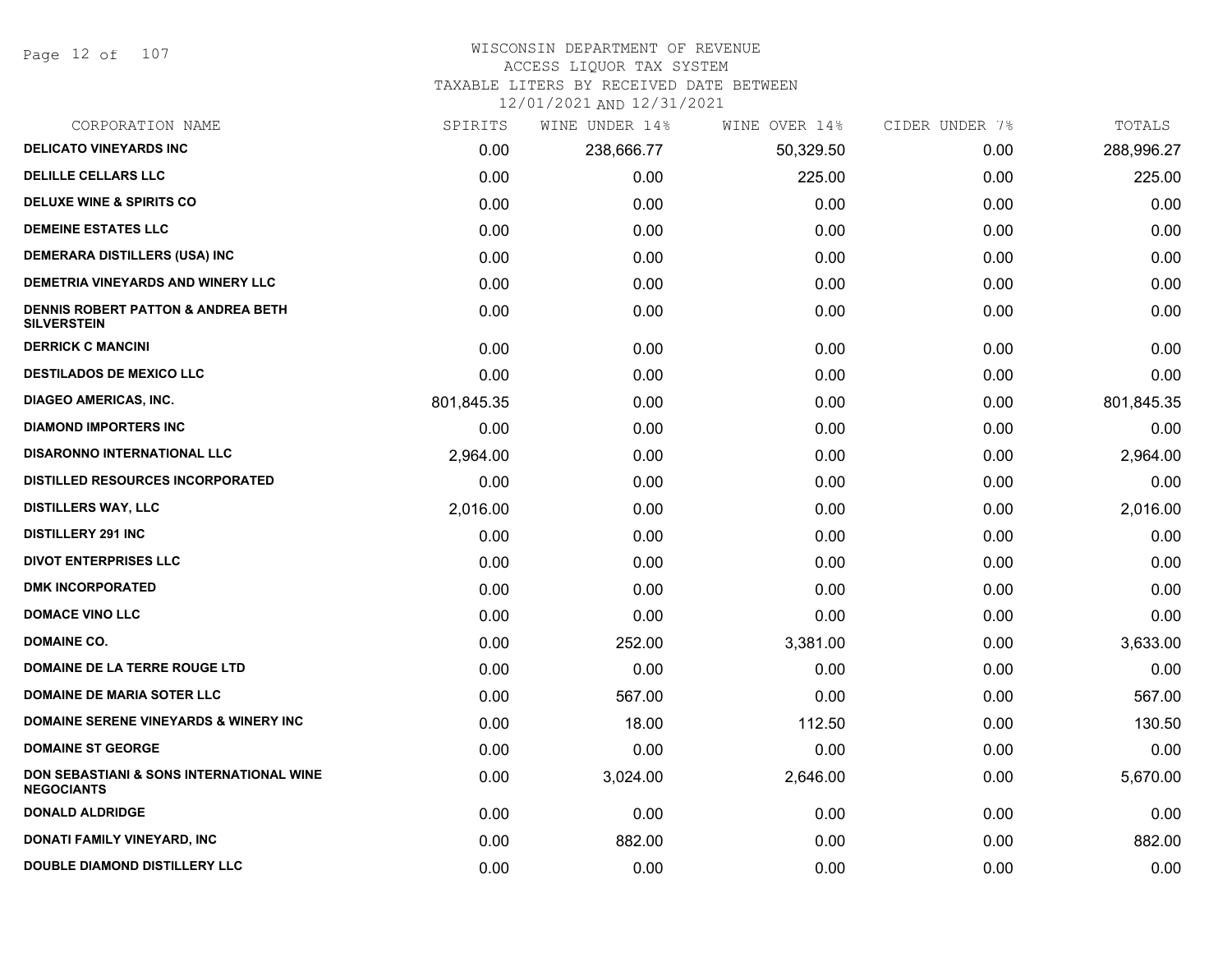Page 13 of 107

| CORPORATION NAME                        | SPIRITS    | WINE UNDER 14% | WINE OVER 14% | CIDER UNDER 7% | TOTALS       |
|-----------------------------------------|------------|----------------|---------------|----------------|--------------|
| <b>DOUBLE DOWN SPIRITS LLC</b>          | 0.00       | 0.00           | 0.00          | 0.00           | 0.00         |
| <b>DOWNEAST CIDER HOUSE, LLC</b>        | 0.00       | 0.00           | 0.00          | 7,129.14       | 7,129.14     |
| <b>DOWNRANGE DISTRIBUTION, INC.</b>     | 0.00       | 0.00           | 0.00          | 0.00           | 0.00         |
| <b>DOYNA LTD</b>                        | 693.00     | 0.00           | 0.00          | 0.00           | 693.00       |
| DRAKE MAKES WINE, INC.                  | 0.00       | 90.00          | 0.00          | 0.00           | 90.00        |
| <b>DREW M BLEDSOE</b>                   | 0.00       | 0.00           | 0.00          | 0.00           | 0.00         |
| <b>DREYER WINE LLC</b>                  | 0.00       | 0.00           | 0.00          | 0.00           | 0.00         |
| <b>DREYFUS ASHBY INC</b>                | 83.25      | 2,299.50       | 531.00        | 0.00           | 2,913.75     |
| <b>DRG IMPORTS LLC</b>                  | 0.00       | 402.50         | 0.00          | 0.00           | 402.50       |
| DRUM CIRCLE DISTILLING LLC              | 0.00       | 0.00           | 0.00          | 0.00           | 0.00         |
| DRY CREEK VINEYARD INC                  | 0.00       | 0.00           | 0.00          | 0.00           | 0.00         |
| DRY FLY DISTILLING INC                  | 0.00       | 0.00           | 0.00          | 0.00           | 0.00         |
| <b>DUCKHORN WINE COMPANY</b>            | 0.00       | 13,468.50      | 5,724.00      | 0.00           | 19,192.50    |
| DUGGANS DISTILLERS PRODUCTS CORPORATION | 0.00       | 0.00           | 0.00          | 0.00           | 0.00         |
| <b>DULUTH CIDER LLC</b>                 | 0.00       | 0.00           | 0.00          | 1,223.95       | 1,223.95     |
| <b>DUMOL WINERY LLC</b>                 | 0.00       | 0.00           | 0.00          | 0.00           | 0.00         |
| <b>DUNHAM CELLARS LLC</b>               | 0.00       | 0.00           | 0.00          | 0.00           | 0.00         |
| <b>DUNN VINEYARDS LLC</b>               | 0.00       | 0.00           | 0.00          | 0.00           | 0.00         |
| <b>DUVEL MOORTGAT USA LTD</b>           | 0.00       | 0.00           | 0.00          | 45.00          | 45.00        |
| <b>DV SPIRITS LLC</b>                   | 1,643.00   | 0.00           | 0.00          | 0.00           | 1,643.00     |
| <b>E &amp; J GALLO WINERY</b>           | 205,713.49 | 1,049,861.77   | 34,501.60     | 0.00           | 1,290,076.86 |
| <b>EAGLE EYE IMPORTS LLC</b>            | 0.00       | 468.00         | 0.00          | 0.00           | 468.00       |
| <b>EAGLES LANDING WINERY LLC</b>        | 0.00       | 657.75         | 0.00          | 0.00           | 657.75       |
| <b>EASLEY ENTERPRISES INC.</b>          | 0.00       | 0.00           | 0.00          | 0.00           | 0.00         |
| <b>EASTERN LIQUORS USA INC</b>          | 0.00       | 0.00           | 0.00          | 0.00           | 0.00         |
| <b>EBERLE WINERY LP</b>                 | 0.00       | 0.00           | 0.00          | 0.00           | 0.00         |
| <b>ECLIPSE ASSETS LLC</b>               | 0.00       | 0.00           | 0.00          | 0.00           | 0.00         |
| <b>ECOSUR GROUP LLC</b>                 | 0.00       | 0.00           | 0.00          | 0.00           | 0.00         |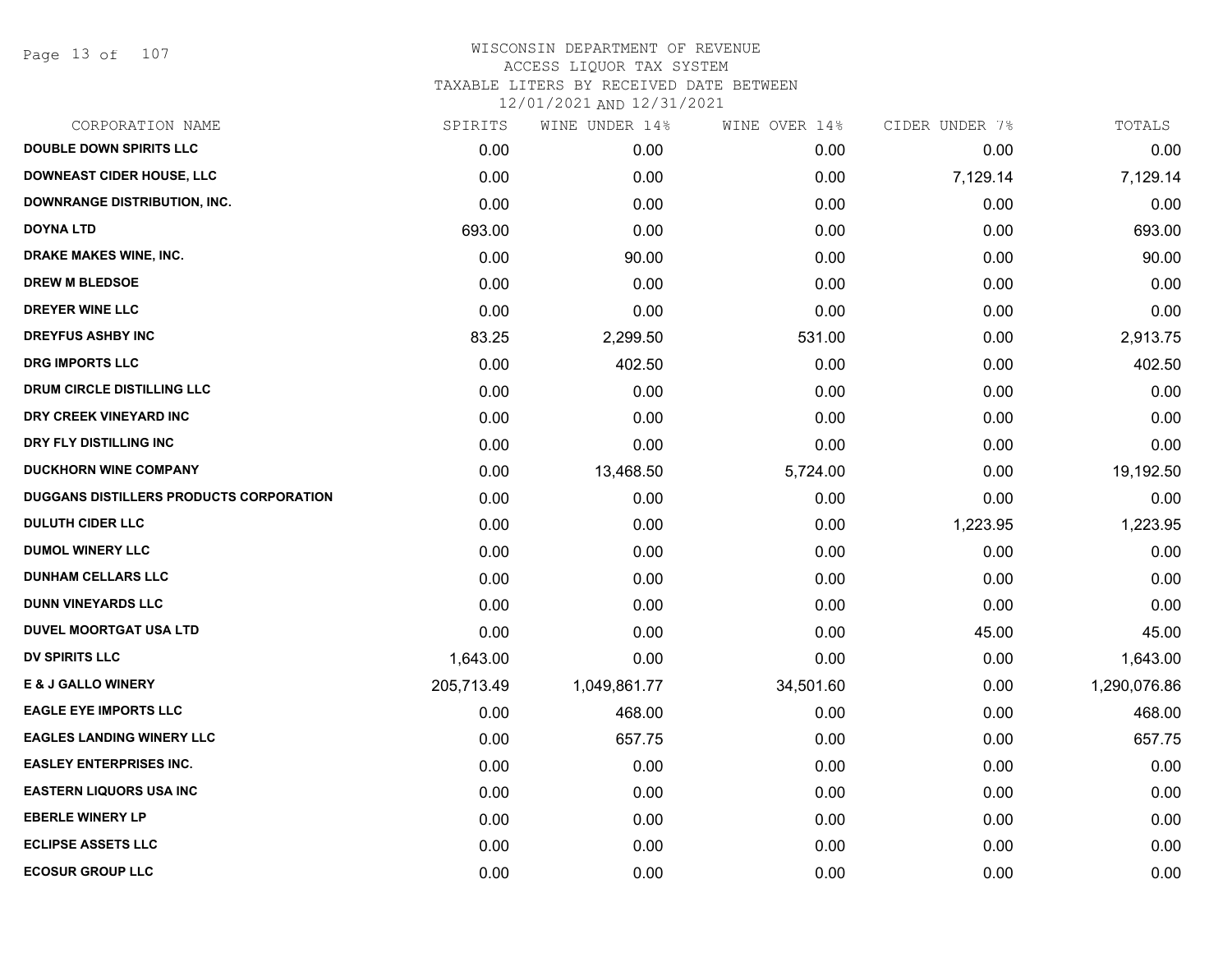Page 14 of 107

## WISCONSIN DEPARTMENT OF REVENUE ACCESS LIQUOR TAX SYSTEM TAXABLE LITERS BY RECEIVED DATE BETWEEN

| CORPORATION NAME                            | SPIRITS | WINE UNDER 14% | WINE OVER 14% | CIDER UNDER 7% | TOTALS   |
|---------------------------------------------|---------|----------------|---------------|----------------|----------|
| <b>EGGHEAD TOO, LLC</b>                     | 0.00    | 0.00           | 0.00          | 0.00           | 0.00     |
| EHREN JORDAN WINE CELLARS LLC               | 0.00    | 126.00         | 1,134.00      | 0.00           | 1,260.00 |
| <b>EIGHT BOTTLES LLC</b>                    | 0.00    | 0.00           | 0.00          | 0.00           | 0.00     |
| ELK COVE VINEYARDS INC                      | 0.00    | 0.00           | 0.00          | 0.00           | 0.00     |
| <b>ELLEN FORREST</b>                        | 0.00    | 0.00           | 0.00          | 0.00           | 0.00     |
| <b>ELV-OREGON LLC</b>                       | 0.00    | 0.00           | 0.00          | 0.00           | 0.00     |
| <b>EMCO CHEMICAL DISTRIBUTORS, INC.</b>     | 0.00    | 0.00           | 0.00          | 0.00           | 0.00     |
| <b>EMILIO GUGLIELMO WINERY INC</b>          | 0.00    | 0.00           | 0.00          | 0.00           | 0.00     |
| <b>EMPSON USA INC</b>                       | 0.00    | 2,128.50       | 0.00          | 0.00           | 2,128.50 |
| <b>ENOS VINEYARDS INC</b>                   | 0.00    | 0.00           | 0.00          | 0.00           | 0.00     |
| <b>ENOTEC IMPORTS INC</b>                   | 0.00    | 342.00         | 126.00        | 0.00           | 468.00   |
| <b>ENOVATION BRANDS INC</b>                 | 0.00    | 1,052.73       | 0.00          | 0.00           | 1,052.73 |
| <b>ENTENTE SPIRITS LLC</b>                  | 0.00    | 0.00           | 0.00          | 0.00           | 0.00     |
| <b>EOLA HILLS WINE CELLARS INC</b>          | 0.00    | 985.37         | 0.00          | 0.00           | 985.37   |
| <b>EPICUREAN WINES LLC</b>                  | 22.50   | 945.00         | 378.00        | 0.00           | 1,345.50 |
| <b>ERIC FLANAGAN</b>                        | 0.00    | 0.00           | 85.50         | 0.00           | 85.50    |
| <b>ERIC TRUMP WINE MANUFACTURING LLC</b>    | 0.00    | 0.00           | 0.00          | 0.00           | 0.00     |
| ERIK MILLER WINES, INC.                     | 0.00    | 0.00           | 0.00          | 0.00           | 0.00     |
| <b>ESSER WINES LLC</b>                      | 0.00    | 0.00           | 0.00          | 0.00           | 0.00     |
| <b>EURO LIQUOR LLC</b>                      | 0.00    | 0.00           | 0.00          | 0.00           | 0.00     |
| <b>EVAKI INC</b>                            | 0.00    | 0.00           | 0.00          | 0.00           | 0.00     |
| <b>EVATON INC</b>                           | 0.00    | 13.50          | 45.00         | 0.00           | 58.50    |
| EVESHAM WOOD VINEYARD AND WINERY LLC        | 0.00    | 0.00           | 0.00          | 0.00           | 0.00     |
| <b>EXPERIENCE WINES LLC</b>                 | 0.00    | 252.00         | 0.00          | 0.00           | 252.00   |
| <b>FL NAVARRO LIMITED</b>                   | 0.00    | 0.00           | 126.00        | 0.00           | 126.00   |
| <b>F&amp;F FINE WINES INTERNATIONAL INC</b> | 0.00    | 3,187.00       | 0.00          | 0.00           | 3,187.00 |
| F.X. MAGNER SELECTIONS, INC.                | 0.00    | 72.00          | 0.00          | 0.00           | 72.00    |
| <b>FAMILY &amp; FARMERS LLC</b>             | 0.00    | 0.00           | 0.00          | 0.00           | 0.00     |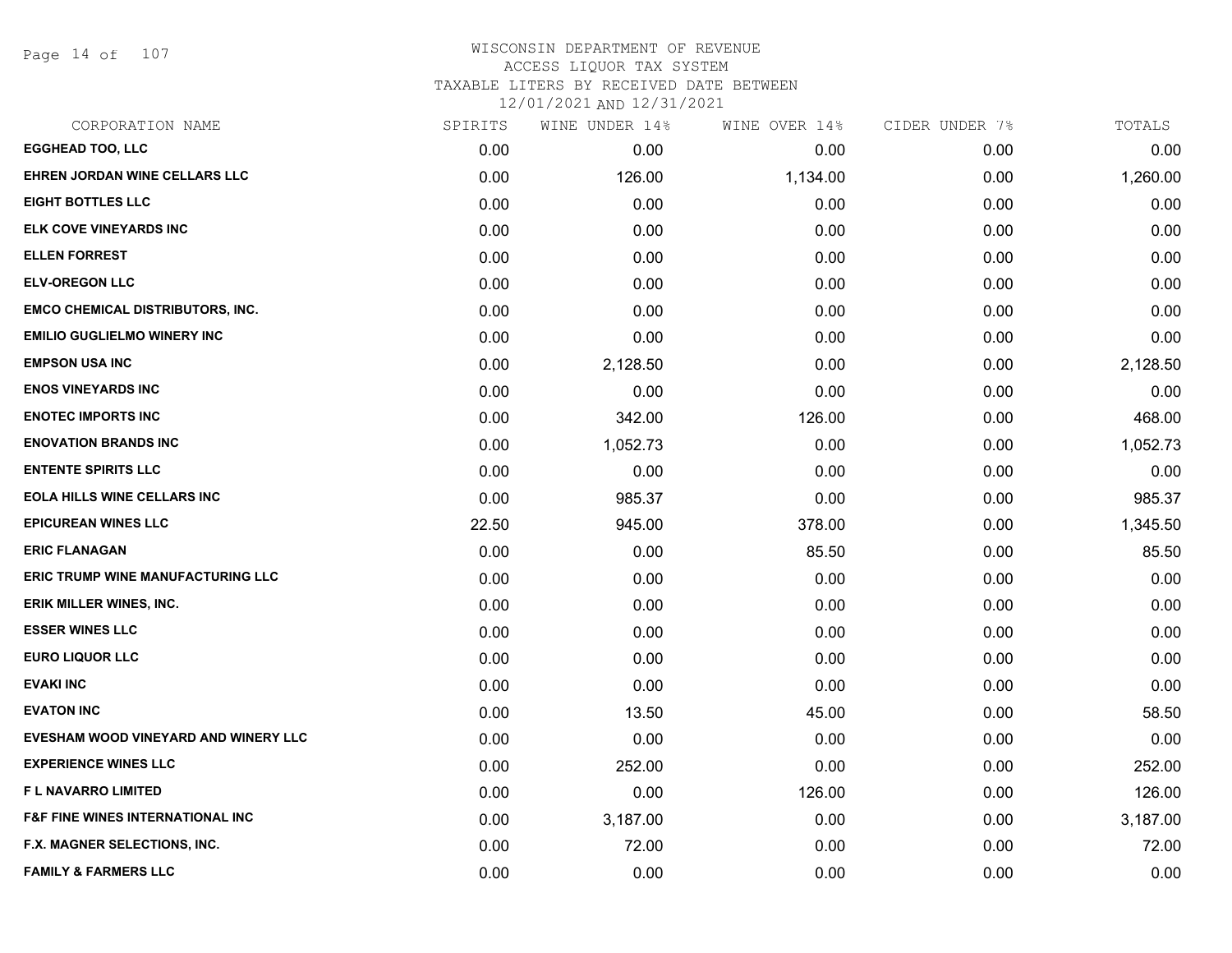Page 15 of 107

### WISCONSIN DEPARTMENT OF REVENUE ACCESS LIQUOR TAX SYSTEM TAXABLE LITERS BY RECEIVED DATE BETWEEN

| CORPORATION NAME                              | SPIRITS    | WINE UNDER 14% | WINE OVER 14% | CIDER UNDER 7% | TOTALS     |
|-----------------------------------------------|------------|----------------|---------------|----------------|------------|
| <b>FAMOUS BRANDS LLC</b>                      | 0.00       | 0.00           | 0.00          | 0.00           | 0.00       |
| <b>FANTIS IMPORTS INC</b>                     | 0.00       | 57.12          | 8.33          | 0.00           | 65.45      |
| <b>FAR NORTH SPIRITS INC</b>                  | 342.00     | 0.00           | 0.00          | 0.00           | 342.00     |
| <b>FASEL SHENSTONE LLC</b>                    | 0.00       | 0.00           | 0.00          | 0.00           | 0.00       |
| FELIX SOLIS AVANTIS USA INC                   | 0.00       | 2,223.00       | 0.00          | 0.00           | 2,223.00   |
| <b>FERMENTED SCIENCES II INC</b>              | 0.00       | 0.00           | 0.00          | 0.00           | 0.00       |
| <b>FETZER VINEYARDS</b>                       | 603.00     | 7,098.48       | 7,425.00      | 0.00           | 15,126.48  |
| FIFTH GENERATION INC                          | 259,362.00 | 0.00           | 0.00          | 0.00           | 259,362.00 |
| FIFTY FOURTH STREET ENTERPRISES LLC           | 0.00       | 0.00           | 0.00          | 0.00           | 0.00       |
| <b>FINO TEQUILA LLC</b>                       | 0.00       | 0.00           | 0.00          | 0.00           | 0.00       |
| FIOR DI SOLE, LLC                             | 0.00       | 1,422.00       | 756.00        | 0.00           | 2,178.00   |
| <b>FIRESTEED CORPORATION</b>                  | 0.00       | 0.00           | 0.00          | 0.00           | 0.00       |
| <b>FISHER VINEYARDS</b>                       | 0.00       | 0.00           | 126.00        | 0.00           | 126.00     |
| <b>FITVINE LLC</b>                            | 0.00       | 0.00           | 0.00          | 0.00           | 0.00       |
| <b>FIVE GRAPES LLC</b>                        | 0.00       | 0.00           | 0.00          | 0.00           | 0.00       |
| FIVE POINTS DISTILLING, LLC                   | 0.00       | 0.00           | 0.00          | 0.00           | 0.00       |
| <b>FLORA SPRINGS WINE COMPANY</b>             | 0.00       | 54.00          | 108.00        | 0.00           | 162.00     |
| <b>FLORIDA ORANGE GROVES INC</b>              | 0.00       | 756.00         | 18.00         | 0.00           | 774.00     |
| <b>FN CELLARS LLC</b>                         | 0.00       | 31.50          | 1,881.00      | 0.00           | 1,912.50   |
| FOGGY MOUNTAIN SPIRIT COMPANY, LLC            | 373.50     | 0.00           | 0.00          | 0.00           | 373.50     |
| <b>FOLEY FAMILY WINES INC</b>                 | 0.00       | 8,239.50       | 8,064.00      | 0.00           | 16,303.50  |
| <b>FOLIO WINE COMPANY LLC</b>                 | 0.00       | 3,583.93       | 135.00        | 0.00           | 3,718.93   |
| <b>FORIS VINEYARDS WINERY LLC</b>             | 0.00       | 693.00         | 0.00          | 0.00           | 693.00     |
| FORT ROSS VINEYARD & WINERY LLC               | 0.00       | 0.00           | 0.00          | 0.00           | 0.00       |
| <b>FOUR BEARS WINERY LLC</b>                  | 0.00       | 0.00           | 0.00          | 0.00           | 0.00       |
| <b>FOUR DAUGHTERS VINEYARD AND WINERY LLC</b> | 0.00       | 0.00           | 0.00          | 9,123.90       | 9,123.90   |
| FOUR ROSES DISTILLERY LLC                     | 12,432.00  | 0.00           | 0.00          | 0.00           | 12,432.00  |
| <b>FOWLES WINE USA INC</b>                    | 0.00       | 0.00           | 0.00          | 0.00           | 0.00       |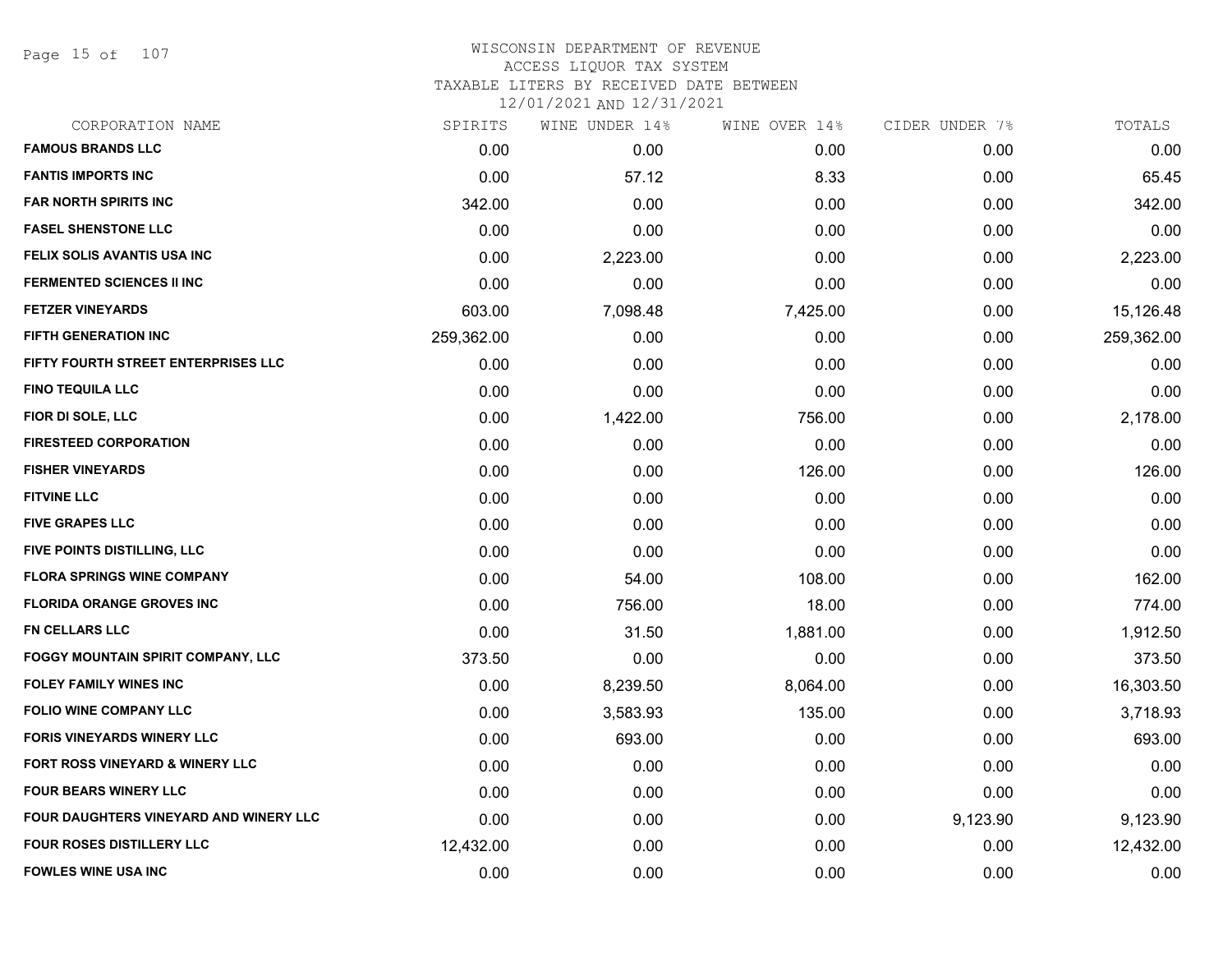Page 16 of 107

#### WISCONSIN DEPARTMENT OF REVENUE ACCESS LIQUOR TAX SYSTEM

TAXABLE LITERS BY RECEIVED DATE BETWEEN

| CORPORATION NAME                                | SPIRITS  | WINE UNDER 14% | WINE OVER 14% | CIDER UNDER 7% | TOTALS   |
|-------------------------------------------------|----------|----------------|---------------|----------------|----------|
| <b>FOXEN VINEYARD INC</b>                       | 0.00     | 0.00           | 0.00          | 0.00           | 0.00     |
| <b>FRANCIS COPPOLA WINERY LLC</b>               | 0.00     | 8,064.00       | 0.00          | 0.00           | 8,064.00 |
| <b>FRANK FAMILY VINEYARDS LLC</b>               | 0.00     | 34.50          | 911.25        | 0.00           | 945.75   |
| <b>FRANK LIN DISTILLERS PRODUCTS LTD</b>        | 5,493.00 | 0.00           | 0.00          | 0.00           | 5,493.00 |
| <b>FRANK R VEZER</b>                            | 0.00     | 0.00           | 0.00          | 0.00           | 0.00     |
| <b>FRED C SCHERRER</b>                          | 0.00     | 0.00           | 0.00          | 0.00           | 0.00     |
| <b>FREDERICK WILDMAN &amp; SONS LTD</b>         | 666.00   | 4,275.00       | 391.50        | 0.00           | 5,332.50 |
| <b>FRESH GRAPES LLC</b>                         | 0.00     | 486.00         | 0.00          | 0.00           | 486.00   |
| <b>FREY VINEYARDS LTD</b>                       | 0.00     | 2,394.00       | 0.00          | 0.00           | 2,394.00 |
| <b>FRITZ CELLARS INC</b>                        | 0.00     | 0.00           | 0.00          | 0.00           | 0.00     |
| <b>FROGS LEAP WINERY</b>                        | 0.00     | 189.00         | 189.00        | 0.00           | 378.00   |
| FRUIT OF THE VINES INC                          | 0.00     | 697.57         | 144.02        | 0.00           | 841.59   |
| FULL THROTTLE SLOON SHINE LLC                   | 0.00     | 0.00           | 0.00          | 0.00           | 0.00     |
| <b>FULLERTON WINES, INC</b>                     | 0.00     | 0.00           | 0.00          | 0.00           | 0.00     |
| <b>FULTON STREET BREWERY LLC</b>                | 0.00     | 0.00           | 0.00          | 0.00           | 0.00     |
| <b>FUTURE PROOF BRANDS LLC</b>                  | 0.00     | 7,920.00       | 0.00          | 0.00           | 7,920.00 |
| <b>G K SKAGGS INC</b>                           | 0.00     | 0.00           | 0.00          | 0.00           | 0.00     |
| G.S.W.C. INC.                                   | 0.00     | 0.00           | 0.00          | 0.00           | 0.00     |
| <b>GALENA AVIATION, LLC</b>                     | 0.00     | 0.00           | 0.00          | 0.00           | 0.00     |
| <b>GAMBA VINEYARDS AND WINERY LLC</b>           | 0.00     | 0.00           | 0.00          | 0.00           | 0.00     |
| <b>GAMBLE FAMILY VINEYARDS LLC</b>              | 0.00     | 90.00          | 909.00        | 0.00           | 999.00   |
| <b>GEORGE BOZIC JR</b>                          | 0.00     | 0.00           | 0.00          | 0.00           | 0.00     |
| <b>GEORGIAN HOUSE OF GREATER WASHINGTON LLC</b> | 0.00     | 504.00         | 0.00          | 0.00           | 504.00   |
| <b>GF WINES LLC</b>                             | 0.00     | 0.00           | 0.00          | 0.00           | 0.00     |
| <b>GH HOLDINGS LP</b>                           | 0.00     | 0.00           | 0.00          | 0.00           | 0.00     |
| <b>GIBSON WINE COMPANY</b>                      | 0.00     | 0.00           | 270.00        | 0.00           | 270.00   |
| <b>GILBERT CELLARS LLC</b>                      | 0.00     | 0.00           | 0.00          | 0.00           | 0.00     |
| <b>GILDARDO PARTIDA LLC</b>                     | 0.00     | 0.00           | 0.00          | 0.00           | 0.00     |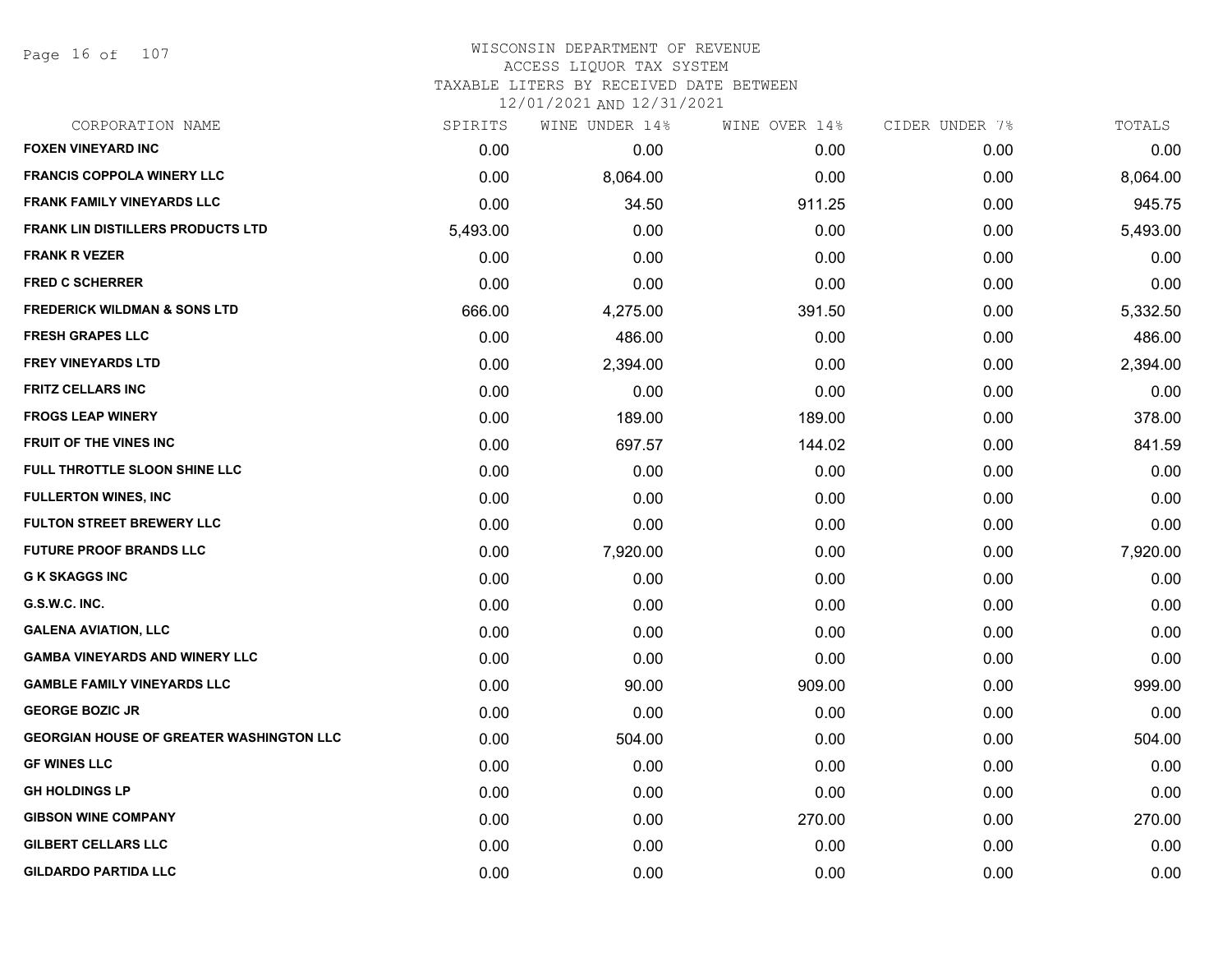Page 17 of 107

| CORPORATION NAME                             | SPIRITS  | WINE UNDER 14% | WINE OVER 14% | CIDER UNDER 7% | TOTALS   |
|----------------------------------------------|----------|----------------|---------------|----------------|----------|
| <b>GLASS REVOLUTION IMPORTS USA LLC</b>      | 0.00     | 0.00           | 0.00          | 0.00           | 0.00     |
| <b>GLOBAL BEVERAGE TEAM, LLC</b>             | 0.00     | 0.00           | 0.00          | 0.00           | 0.00     |
| <b>GLOBAL SPIRITS USA LLC</b>                | 0.00     | 0.00           | 0.00          | 0.00           | 0.00     |
| <b>GLOBAL VINEYARD IMPORTERS INC</b>         | 0.00     | 639.00         | 63.00         | 0.00           | 702.00   |
| <b>GLUNZ FAMILY WINERY &amp; CELLARS INC</b> | 0.00     | 0.00           | 0.00          | 0.00           | 0.00     |
| <b>GNEKOW FAMILY WINERY LLC</b>              | 0.00     | 0.00           | 2,142.00      | 0.00           | 2,142.00 |
| <b>GOAMERICAGO BEVERAGES LLC</b>             | 2,016.00 | 0.00           | 0.00          | 0.00           | 2,016.00 |
| <b>GOLDSCHMIDT VINEYARDS LLC</b>             | 0.00     | 0.00           | 517.50        | 0.00           | 517.50   |
| <b>GOOSE RIDGE LLC</b>                       | 0.00     | 1,323.00       | 279.00        | 0.00           | 1,602.00 |
| <b>GORDON BROTHERS CELLARS INC</b>           | 0.00     | 0.00           | 0.00          | 0.00           | 0.00     |
| <b>GRAPE EXPECTATIONS, INC</b>               | 0.00     | 153.00         | 0.00          | 0.00           | 153.00   |
| <b>GRAPE VISIONS LLC</b>                     | 0.00     | 0.00           | 0.00          | 0.00           | 0.00     |
| <b>GRAPES &amp; BARLEY LLC</b>               | 0.00     | 0.00           | 0.00          | 0.00           | 0.00     |
| <b>GRAPES OF SPAIN INC</b>                   | 0.00     | 0.00           | 0.00          | 0.00           | 0.00     |
| <b>GRAPESEED WINE FUND LLC</b>               | 0.00     | 0.00           | 0.00          | 0.00           | 0.00     |
| <b>GRATON SPIRITS COMPANY LLC</b>            | 711.00   | 0.00           | 0.00          | 0.00           | 711.00   |
| <b>GRAY DUCK BREWING COMPANY LLC</b>         | 0.00     | 0.00           | 0.00          | 0.00           | 0.00     |
| <b>GRAY DUCK SPIRITS LLC</b>                 | 0.00     | 0.00           | 0.00          | 0.00           | 0.00     |
| <b>GREEN BUS PROVISIONS</b>                  | 0.00     | 0.00           | 0.00          | 0.00           | 0.00     |
| <b>GREEN RIVER DISTILLING COMPANY LLC</b>    | 450.00   | 0.00           | 0.00          | 0.00           | 450.00   |
| <b>GREENFIELD GLOBAL USA INC</b>             | 0.00     | 0.00           | 0.00          | 0.00           | 0.00     |
| <b>GREG &amp; GREG INC</b>                   | 0.00     | 0.00           | 0.00          | 0.00           | 0.00     |
| <b>GREG &amp; PAM HARRINGTON WINES LLC</b>   | 0.00     | 0.00           | 0.00          | 0.00           | 0.00     |
| <b>GREGORY EDWARD GRAZIANO</b>               | 0.00     | 0.00           | 0.00          | 0.00           | 0.00     |
| <b>GREGORY F BUONOCORE</b>                   | 0.00     | 0.00           | 0.00          | 0.00           | 0.00     |
| <b>GRGICH HILLS CELLAR</b>                   | 0.00     | 36.00          | 576.00        | 0.00           | 612.00   |
| <b>GRIEB OPTIMAL WINECRAFTING LLC</b>        | 0.00     | 0.00           | 0.00          | 0.00           | 0.00     |
| <b>GROTH VINEYARDS &amp; WINERY LLC</b>      | 0.00     | 504.00         | 409.50        | 0.00           | 913.50   |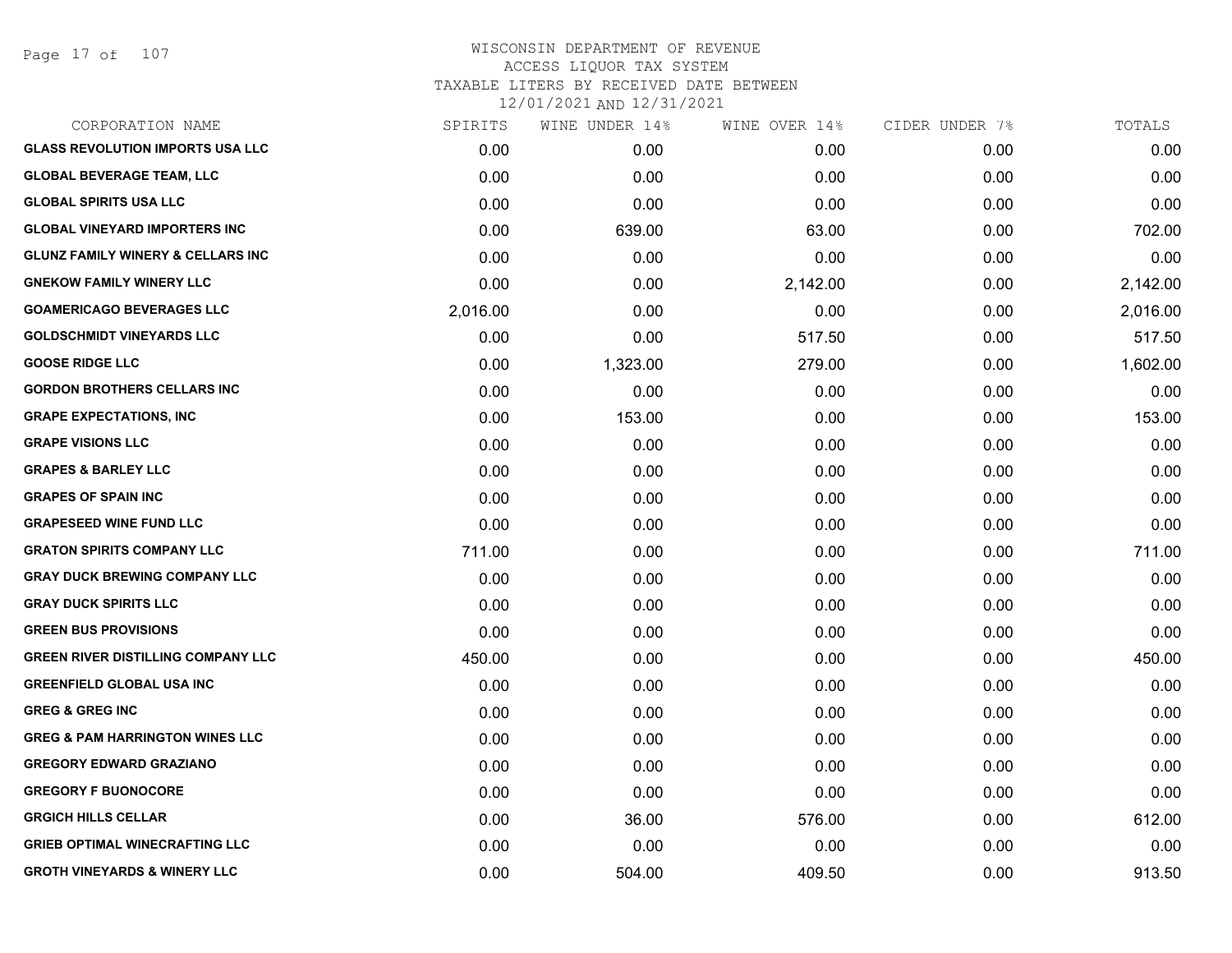Page 18 of 107

## WISCONSIN DEPARTMENT OF REVENUE ACCESS LIQUOR TAX SYSTEM TAXABLE LITERS BY RECEIVED DATE BETWEEN

| CORPORATION NAME                   | SPIRITS    | WINE UNDER 14% | WINE OVER 14% | CIDER UNDER 7% | TOTALS     |
|------------------------------------|------------|----------------|---------------|----------------|------------|
| <b>GROUNDED WINE PROJECT LLC</b>   | 0.00       | 0.00           | 1,008.00      | 0.00           | 1,008.00   |
| <b>GUARACHI WINE PARTNERS INC</b>  | 0.00       | 1,656.00       | 1,611.00      | 0.00           | 3,267.00   |
| <b>GUILLAUME LACHETEAU</b>         | 0.00       | 0.00           | 0.00          | 0.00           | 0.00       |
| <b>H ERIK ZETTERSTROM</b>          | 0.00       | 0.00           | 0.00          | 0.00           | 0.00       |
| <b>HAAS BROTHERS INC</b>           | 0.00       | 0.00           | 0.00          | 0.00           | 0.00       |
| <b>HAHN ESTATE</b>                 | 0.00       | 0.00           | 0.00          | 0.00           | 0.00       |
| <b>HALBY MARKETING INC</b>         | 0.00       | 426.00         | 0.00          | 0.00           | 426.00     |
| <b>HALCYON SYNDICATE LTD LLC</b>   | 0.00       | 0.00           | 0.00          | 0.00           | 0.00       |
| <b>HALL WINES LLC</b>              | 0.00       | 0.00           | 45.00         | 0.00           | 45.00      |
| <b>HAMEL FAMILY WINES LLC</b>      | 0.00       | 0.00           | 0.00          | 0.00           | 0.00       |
| <b>HAND PICKED SELECTIONS INC</b>  | 0.00       | 0.00           | 0.00          | 0.00           | 0.00       |
| <b>HANSJOERG WYSS</b>              | 0.00       | 0.00           | 0.00          | 0.00           | 0.00       |
| <b>HARLAN ESTATE WINERY INC</b>    | 0.00       | 0.00           | 0.00          | 0.00           | 0.00       |
| <b>HARRIS &amp; HARRIS</b>         | 0.00       | 0.00           | 0.00          | 0.00           | 0.00       |
| <b>HAWAII SEA SPIRITS LLC</b>      | 0.00       | 0.00           | 0.00          | 0.00           | 0.00       |
| <b>HDD LLC</b>                     | 0.00       | 0.00           | 0.00          | 0.00           | 0.00       |
| HEARTLAND DISTILLERS LLC           | 0.00       | 0.00           | 0.00          | 0.00           | 0.00       |
| <b>HEAVEN HILL SALES CO.</b>       | 234,378.90 | 0.00           | 2,070.00      | 0.00           | 236,448.90 |
| <b>HEAVENLY SPIRITS LLC</b>        | 0.00       | 0.00           | 0.00          | 0.00           | 0.00       |
| <b>HEINEKEN USA INCORPORATED</b>   | 0.00       | 7,676.88       | 0.00          | 11,377.00      | 19,053.88  |
| <b>HEITZ WINE CELLARS</b>          | 0.00       | 0.00           | 0.00          | 0.00           | 0.00       |
| <b>HEMINGWAY RUM COMPANY LLC</b>   | 0.00       | 0.00           | 0.00          | 0.00           | 0.00       |
| <b>HEMISPHERE WINE COMPANY INC</b> | 0.00       | 0.00           | 0.00          | 0.00           | 0.00       |
| <b>HEMISPHERES LLC</b>             | 0.00       | 0.00           | 0.00          | 0.00           | 0.00       |
| <b>HENRIOT INC</b>                 | 0.00       | 490.50         | 0.00          | 0.00           | 490.50     |
| <b>HENRY BELMONTE</b>              | 0.00       | 210.75         | 0.00          | 0.00           | 210.75     |
| <b>HENRY CORNELL</b>               | 0.00       | 0.00           | 0.00          | 0.00           | 0.00       |
| <b>HENRY L LAW</b>                 | 0.00       | 0.00           | 0.00          | 0.00           | 0.00       |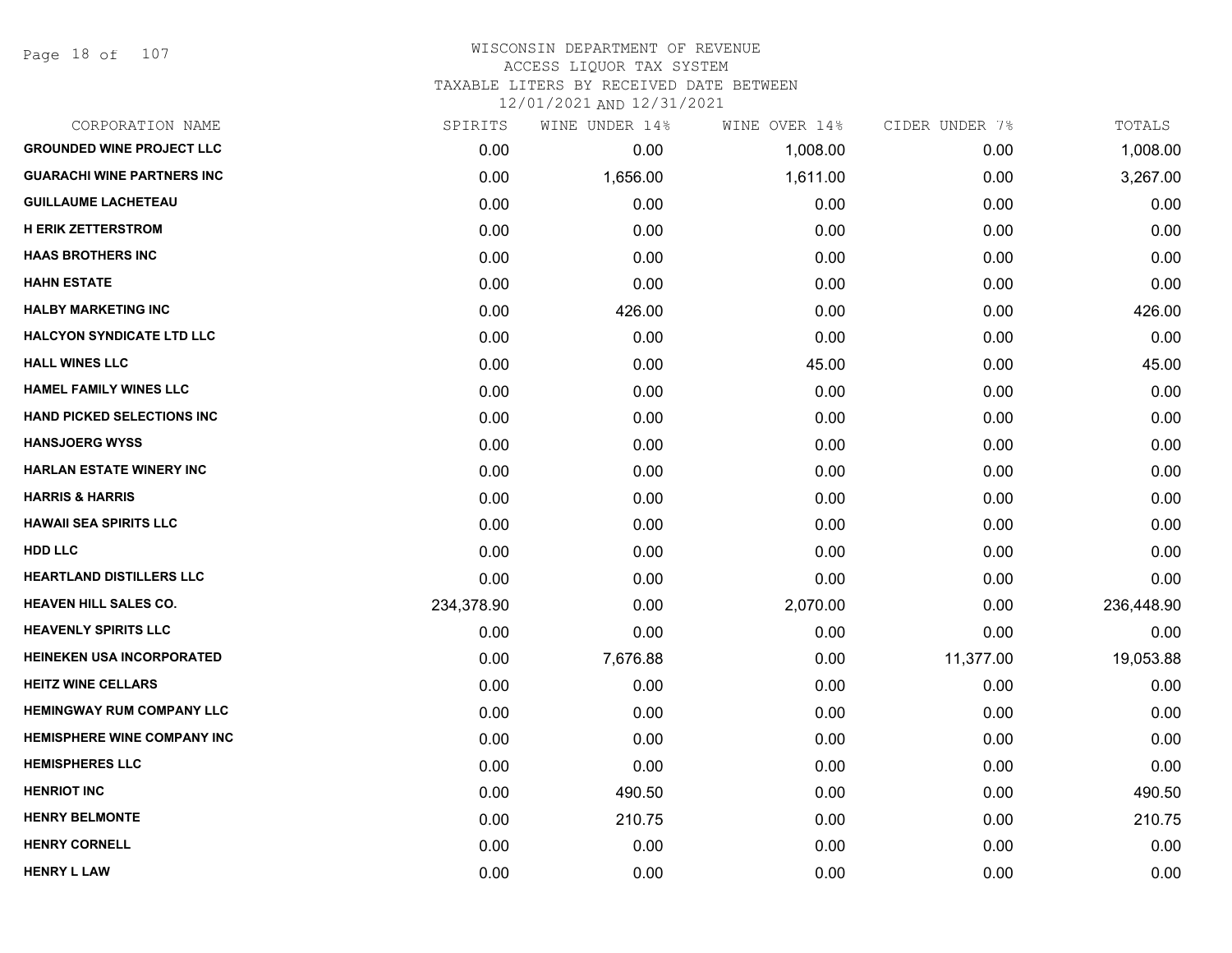Page 19 of 107

| CORPORATION NAME                       | SPIRITS | WINE UNDER 14% | WINE OVER 14% | CIDER UNDER 7% | TOTALS |
|----------------------------------------|---------|----------------|---------------|----------------|--------|
| HENRY STEELE IMPORTS LLC               | 0.00    | 0.00           | 0.00          | 0.00           | 0.00   |
| <b>HERITAGE DISTILLING COMPANY INC</b> | 0.00    | 0.00           | 0.00          | 0.00           | 0.00   |
| <b>HERITAGE WINE CELLARS LTD</b>       | 0.00    | 647.99         | 0.00          | 0.00           | 647.99 |
| <b>HERMAN STORY WINES INC</b>          | 0.00    | 0.00           | 171.00        | 0.00           | 171.00 |
| <b>HERON WINES INC</b>                 | 0.00    | 0.00           | 0.00          | 0.00           | 0.00   |
| <b>HIDALGO IMPORTS LLC</b>             | 0.00    | 0.00           | 0.00          | 0.00           | 0.00   |
| <b>HIDDEN RIDGE VINEYARD LLC</b>       | 0.00    | 0.00           | 45.00         | 0.00           | 45.00  |
| <b>HILL ESTATES INC</b>                | 0.00    | 0.00           | 0.00          | 0.00           | 0.00   |
| <b>HIRSCH WINERY LLC</b>               | 0.00    | 0.00           | 0.00          | 0.00           | 0.00   |
| <b>HONEYWOOD INC</b>                   | 0.00    | 418.50         | 0.00          | 0.00           | 418.50 |
| <b>HONIG VINEYARD AND WINERY LLC</b>   | 0.00    | 135.00         | 459.00        | 0.00           | 594.00 |
| <b>HOOD RIVER DISTILLERS INC</b>       | 180.00  | 0.00           | 0.00          | 0.00           | 180.00 |
| <b>HOPE WINE LLC</b>                   | 0.00    | 252.00         | 0.00          | 0.00           | 252.00 |
| <b>HORSE &amp; PLOW INC,</b>           | 0.00    | 0.00           | 0.00          | 0.00           | 0.00   |
| <b>HOTALING &amp; CO., LLC</b>         | 0.00    | 0.00           | 0.00          | 0.00           | 0.00   |
| HOTEL TANGO DISTILLERY                 | 0.00    | 0.00           | 0.00          | 0.00           | 0.00   |
| <b>HOURGLASS WINE COMPANY INC</b>      | 0.00    | 0.00           | 0.00          | 0.00           | 0.00   |
| <b>HPS EPICUREAN</b>                   | 0.00    | 0.00           | 0.00          | 0.00           | 0.00   |
| <b>HUBER ORCHARDS INC</b>              | 847.50  | 0.00           | 0.00          | 0.00           | 847.50 |
| <b>HUDSON WINE BROKERS LLC</b>         | 0.00    | 0.00           | 0.00          | 0.00           | 0.00   |
| HUNEEUS WINES HOLDCO LLC               | 0.00    | 189.00         | 126.00        | 0.00           | 315.00 |
| <b>HUSCH VINEYARDS INC</b>             | 0.00    | 180.00         | 0.00          | 0.00           | 180.00 |
| <b>HYATT FARM PARTNERSHIP</b>          | 0.00    | 62.98          | 0.00          | 0.00           | 62.98  |
| <b>IAN BRAND</b>                       | 0.00    | 0.00           | 0.00          | 0.00           | 0.00   |
| <b>IDA GRAVES, LLC</b>                 | 0.00    | 0.00           | 0.00          | 0.00           | 0.00   |
| <b>IDEAL WINE &amp; SPIRITS CO INC</b> | 0.00    | 0.00           | 0.00          | 0.00           | 0.00   |
| <b>IDLEWILD WINES, INC.</b>            | 0.00    | 0.00           | 0.00          | 0.00           | 0.00   |
| <b>ILLAHE VINEYARDS AND WINERY INC</b> | 0.00    | 0.00           | 0.00          | 0.00           | 0.00   |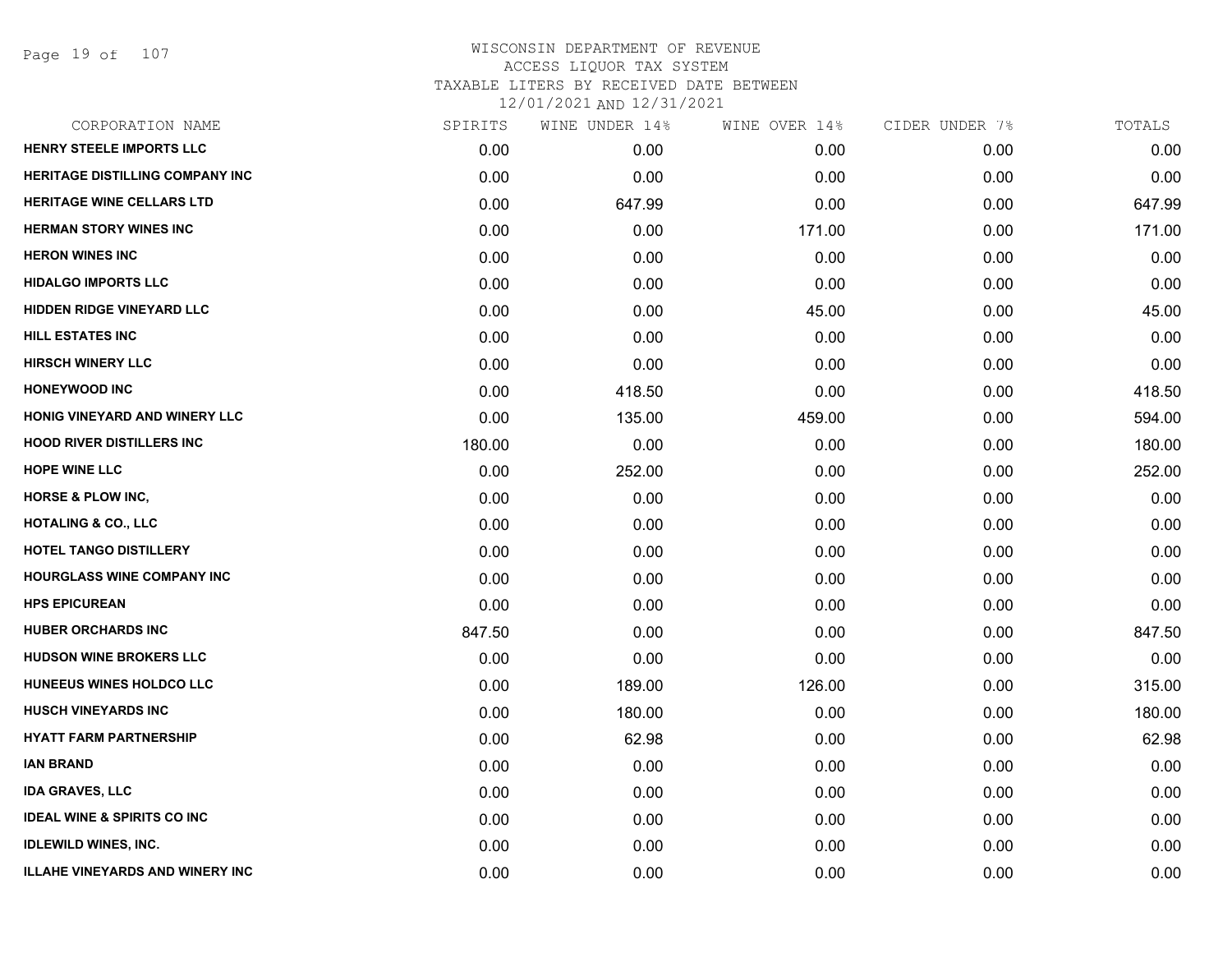Page 20 of 107

| CORPORATION NAME                                  | SPIRITS   | WINE UNDER 14% | WINE OVER 14% | CIDER UNDER 7% | TOTALS    |
|---------------------------------------------------|-----------|----------------|---------------|----------------|-----------|
| <b>ILLYRIAN IMPORT INC</b>                        | 0.00      | 0.00           | 0.00          | 0.00           | 0.00      |
| <b>IMPEX BEVERAGES INC</b>                        | 64.60     | 0.00           | 0.00          | 0.00           | 64.60     |
| IN AGAVE WE TRUST LLC                             | 427.50    | 0.00           | 0.00          | 0.00           | 427.50    |
| <b>INDIGENOUS SELECTIONS LLC</b>                  | 0.00      | 369.00         | 5.00          | 0.00           | 374.00    |
| <b>INDIGO WINE GROUP LLC</b>                      | 0.00      | 1,953.00       | 0.00          | 0.00           | 1,953.00  |
| <b>INFINIUM SPIRITS INC.</b>                      | 54,064.35 | 0.00           | 0.00          | 0.00           | 54,064.35 |
| <b>INNO VINO INTERNATIONAL INC</b>                | 0.00      | 0.00           | 0.00          | 0.00           | 0.00      |
| <b>INNOTRI LIMITED LLC</b>                        | 0.00      | 0.00           | 0.00          | 0.00           | 0.00      |
| <b>INTERACTIONS &amp; TRANSACTIONS, INC.</b>      | 0.00      | 0.00           | 0.00          | 0.00           | 0.00      |
| <b>INTERNATIONAL DISTILLERS &amp; VINTERS LTD</b> | 0.00      | 0.00           | 0.00          | 0.00           | 0.00      |
| <b>INTERNATIONAL VINES INC</b>                    | 0.00      | 126.00         | 0.00          | 0.00           | 126.00    |
| <b>INTERTRADE USA COMPANY</b>                     | 0.00      | 0.00           | 0.00          | 0.00           | 0.00      |
| <b>INVESTOR'S OF AMERICA LP</b>                   | 0.00      | 0.00           | 0.00          | 0.00           | 0.00      |
| <b>INVOER EKKE LLC</b>                            | 0.00      | 0.00           | 0.00          | 0.00           | 0.00      |
| <b>IRON FISH DISTILLERY LLC</b>                   | 0.00      | 0.00           | 0.00          | 0.00           | 0.00      |
| <b>IRON HORSE VINEYARDS LP</b>                    | 0.00      | 0.00           | 0.00          | 0.00           | 0.00      |
| <b>J K WILLIAMS DISTILLING LLC</b>                | 0.00      | 0.00           | 0.00          | 0.00           | 0.00      |
| <b>J LOHR WINERY CORP</b>                         | 0.00      | 2,484.00       | 162.75        | 0.00           | 2,646.75  |
| <b>J PEDRONCELLI WINERY</b>                       | 0.00      | 0.00           | 315.00        | 0.00           | 315.00    |
| <b>J WILLETT COMPANIES</b>                        | 0.00      | 126.00         | 0.00          | 0.00           | 126.00    |
| <b>JACK POUST &amp; COMPANY INC</b>               | 0.00      | 819.00         | 0.00          | 0.00           | 819.00    |
| <b>JACKSON FAMILY ENTERPRISES INC</b>             | 0.00      | 21,667.18      | 10,368.00     | 0.00           | 32,035.18 |
| <b>JACUZZI FAMILY VINEYARDS LLC</b>               | 0.00      | 0.00           | 0.00          | 0.00           | 0.00      |
| <b>JAM CELLARS INC</b>                            | 0.00      | 0.00           | 9,954.00      | 0.00           | 9,954.00  |
| <b>JAMES L LAMBERT</b>                            | 0.00      | 0.00           | 0.00          | 0.00           | 0.00      |
| <b>JAMES MORONEY INC</b>                          | 0.00      | 0.00           | 0.00          | 0.00           | 0.00      |
| JAPAN PRESTIGE SAKE INTERNATIONAL INC             | 0.00      | 91.80          | 118.80        | 0.00           | 210.60    |
| <b>JARVIS</b>                                     | 0.00      | 0.00           | 162.00        | 0.00           | 162.00    |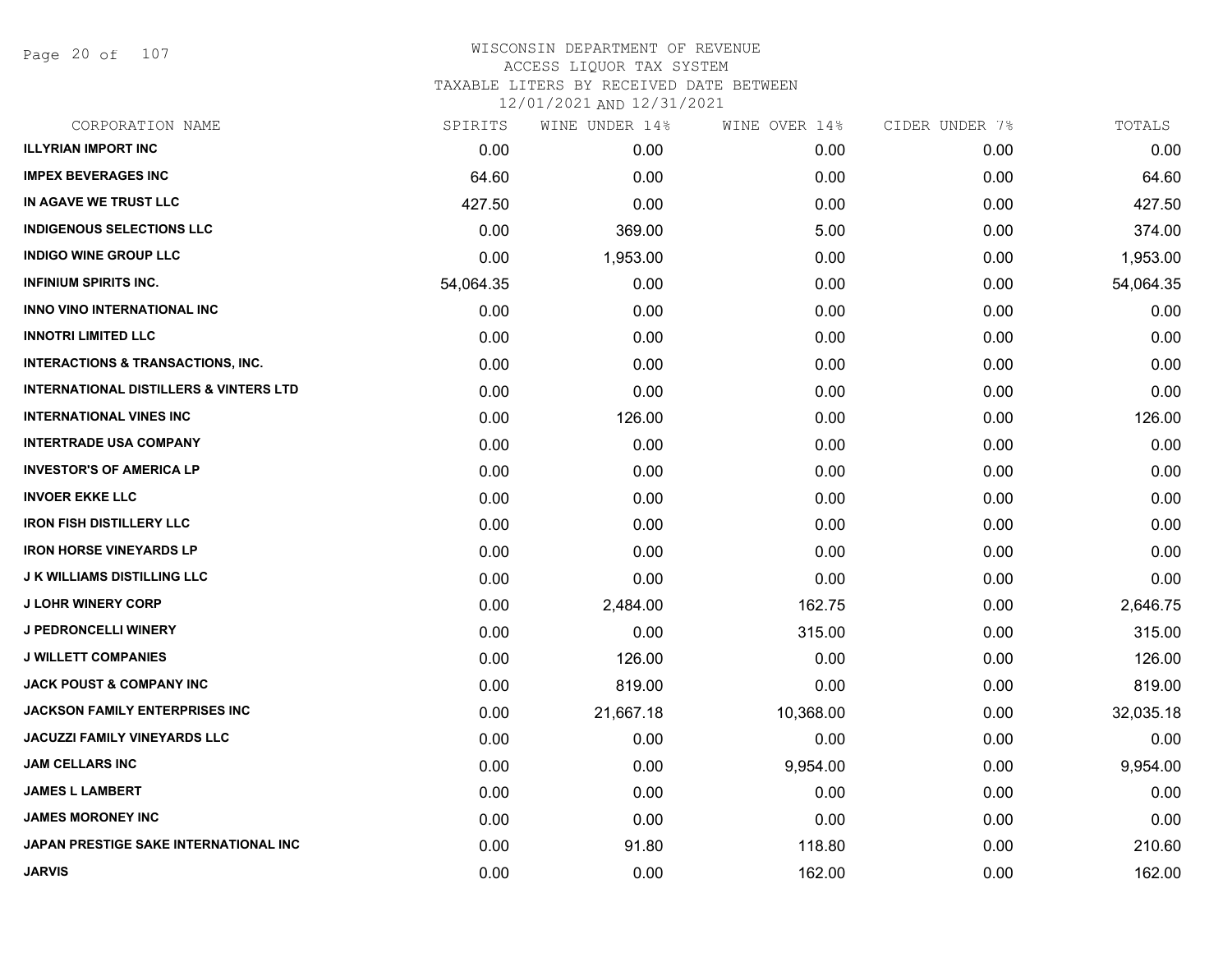Page 21 of 107

#### WISCONSIN DEPARTMENT OF REVENUE ACCESS LIQUOR TAX SYSTEM TAXABLE LITERS BY RECEIVED DATE BETWEEN

| CORPORATION NAME                         | SPIRITS      | WINE UNDER 14% | WINE OVER 14% | CIDER UNDER 7% | TOTALS       |
|------------------------------------------|--------------|----------------|---------------|----------------|--------------|
| <b>JASON DRISCOLL</b>                    | 0.00         | 0.00           | 27.00         | 0.00           | 27.00        |
| <b>JAX VINEYARDS LLC</b>                 | 0.00         | 0.00           | 32.30         | 0.00           | 32.30        |
| <b>JAY MIDWEST INC</b>                   | 294.00       | 135.00         | 0.00          | 0.00           | 429.00       |
| <b>JC CELLARS INC</b>                    | 0.00         | 0.00           | 0.00          | 0.00           | 0.00         |
| JDSO, INC.                               | 20,379.84    | 0.00           | 0.00          | 0.00           | 20,379.84    |
| JEAN CLAUDE BOISSET WINES USA INC        | 0.00         | 1,905.00       | 2,016.00      | 0.00           | 3,921.00     |
| <b>JEFF QUINT</b>                        | 450.00       | 0.00           | 0.00          | 0.00           | 450.00       |
| <b>JEM BEVERAGE COMPANY</b>              | 1,786.50     | 0.00           | 0.00          | 0.00           | 1,786.50     |
| <b>JENNY R ANDERSON</b>                  | 0.00         | 126.00         | 0.00          | 0.00           | 126.00       |
| JERSEY ARTISAN DISTILLING INC            | 0.00         | 0.00           | 0.00          | 0.00           | 0.00         |
| <b>JFC INTERNATIONAL INC</b>             | 0.00         | 1,440.35       | 1,669.37      | 0.00           | 3,109.72     |
| <b>JIM BEAM BRANDS CO</b>                | $-22,302.90$ | 270.00         | 0.00          | 0.00           | $-22,032.90$ |
| <b>J-NH WINE GROUP LLC</b>               | 0.00         | 0.00           | 0.00          | 0.00           | 0.00         |
| <b>JOHAN VINEYARDS LLC</b>               | 0.00         | 0.00           | 0.00          | 0.00           | 0.00         |
| <b>JOHN A KRUGER</b>                     | 0.00         | 0.00           | 0.00          | 0.00           | 0.00         |
| JOHN ANTHONY VINEYARDS LLC               | 0.00         | 0.00           | 72.00         | 0.00           | 72.00        |
| <b>JOHN C BAKER</b>                      | 0.00         | 0.00           | 0.00          | 0.00           | 0.00         |
| JOHN H OWOC                              | 0.00         | 0.00           | 0.00          | 0.00           | 0.00         |
| <b>JOHN R LUCAS</b>                      | 0.00         | 133.50         | 12.00         | 0.00           | 145.50       |
| <b>JOSE PASTOR</b>                       | 0.00         | 612.75         | 90.75         | 0.00           | 703.50       |
| <b>JOSEPH DEHNER</b>                     | 0.00         | 0.00           | 0.00          | 0.00           | 0.00         |
| JOSEPH PHELPS VINEYARDS LLC              | 0.00         | 0.00           | 382.50        | 0.00           | 382.50       |
| <b>JOSEPH VICTORI WINES, INC.</b>        | 0.00         | 513.00         | 0.00          | 0.00           | 513.00       |
| <b>JOSU GALDOS</b>                       | 0.00         | 126.00         | 0.00          | 0.00           | 126.00       |
| <b>JULIO GOMEZ REJON</b>                 | 0.00         | 0.00           | 0.00          | 0.00           | 0.00         |
| <b>JUSTIN VINEYARDS &amp; WINERY LLC</b> | 0.00         | 1,161.00       | 3,690.00      | 0.00           | 4,851.00     |
| <b>JVS WINES IMPORTS IL CORP</b>         | 517.50       | 0.00           | 0.00          | 0.00           | 517.50       |
| <b>JVW CORPORATION</b>                   | 0.00         | 0.00           | 0.00          | 0.00           | 0.00         |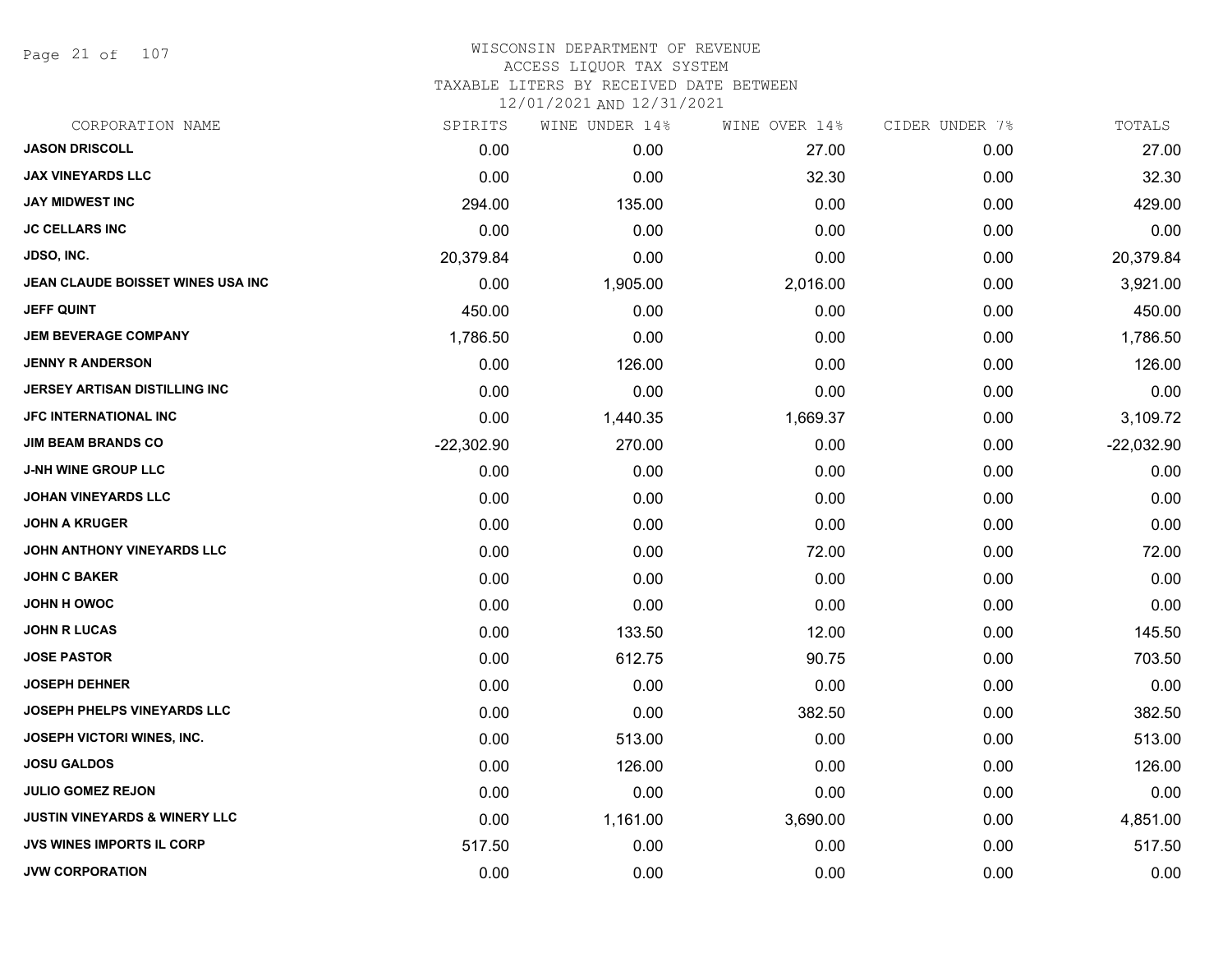Page 22 of 107

#### WISCONSIN DEPARTMENT OF REVENUE ACCESS LIQUOR TAX SYSTEM TAXABLE LITERS BY RECEIVED DATE BETWEEN

| CORPORATION NAME                       | SPIRITS  | WINE UNDER 14% | WINE OVER 14% | CIDER UNDER 7% | TOTALS   |
|----------------------------------------|----------|----------------|---------------|----------------|----------|
| <b>JZ WINE COMPANY</b>                 | 0.00     | 157.50         | 0.00          | 0.00           | 157.50   |
| <b>K VINTNERS LLC</b>                  | 0.00     | 4,401.00       | 153.00        | 0.00           | 4,554.00 |
| <b>KAITRIN N COOPER</b>                | 1,080.00 | 0.00           | 0.00          | 0.00           | 1,080.00 |
| <b>KALIN CELLARS INC</b>               | 0.00     | 0.00           | 0.00          | 0.00           | 0.00     |
| <b>KAMEN WINES LLC</b>                 | 0.00     | 0.00           | 0.00          | 0.00           | 0.00     |
| <b>KEEPER'S QUEST INC</b>              | 41.25    | 0.00           | 0.00          | 0.00           | 41.25    |
| <b>KEITH M PALMER</b>                  | 0.00     | 0.00           | 0.00          | 0.00           | 0.00     |
| <b>KEN WRIGHT CELLARS CO</b>           | 0.00     | 0.00           | 0.00          | 0.00           | 0.00     |
| <b>KENNETH S LIKITPRAKONG</b>          | 0.00     | 813.00         | 0.00          | 0.00           | 813.00   |
| <b>KENT HUMPHREY</b>                   | 0.00     | 0.00           | 0.00          | 0.00           | 0.00     |
| <b>KENT RASMUSSEN WINERY</b>           | 0.00     | 378.00         | 0.00          | 0.00           | 378.00   |
| <b>KENTUCKY BOURBON DISTILLERS LTD</b> | 2,112.00 | 0.00           | 0.00          | 0.00           | 2,112.00 |
| <b>KERMIT LYNCH WINE MERCHANTS</b>     | 0.00     | 0.00           | 0.00          | 0.00           | 0.00     |
| <b>KERWIN ESTATE LLC</b>               | 0.00     | 0.00           | 0.00          | 0.00           | 0.00     |
| <b>KIMBERTON WINES LLC</b>             | 0.00     | 0.00           | 0.00          | 0.00           | 0.00     |
| KINDRED SPIRITS NORTH AMERICA INC      | 0.00     | 0.00           | 0.00          | 0.00           | 0.00     |
| <b>KINDRED VINES IMPORT CO LLC</b>     | 0.00     | 0.00           | 0.00          | 0.00           | 0.00     |
| <b>KING ESTATE WINERY LP</b>           | 0.00     | 0.00           | 0.00          | 0.00           | 0.00     |
| <b>KING SPIRITS, LLC</b>               | 0.00     | 0.00           | 0.00          | 0.00           | 0.00     |
| <b>KINGS COUNTY DISTILLERY LLC</b>     | 0.00     | 0.00           | 0.00          | 0.00           | 0.00     |
| <b>KIONA VINEYARDS LLC</b>             | 0.00     | 0.00           | 0.00          | 0.00           | 0.00     |
| KISMET WINE, INC.                      | 0.00     | 0.00           | 0.00          | 0.00           | 0.00     |
| KISTLER VINEYARDS, LLC                 | 0.00     | 0.00           | 0.00          | 0.00           | 0.00     |
| <b>KITFOX VINEYARDS LLC</b>            | 0.00     | 0.00           | 0.00          | 0.00           | 0.00     |
| <b>KLEIN FOODS INC</b>                 | 0.00     | 0.00           | 0.00          | 0.00           | 0.00     |
| <b>KLIN SPIRITS LLC</b>                | 1,187.50 | 0.00           | 0.00          | 0.00           | 1,187.50 |
| <b>KLINKER BRICK WINERY INC</b>        | 0.00     | 0.00           | 1,165.50      | 0.00           | 1,165.50 |
| <b>KNIGHTS BRIDGE WINERY LLC</b>       | 0.00     | 0.00           | 0.00          | 0.00           | 0.00     |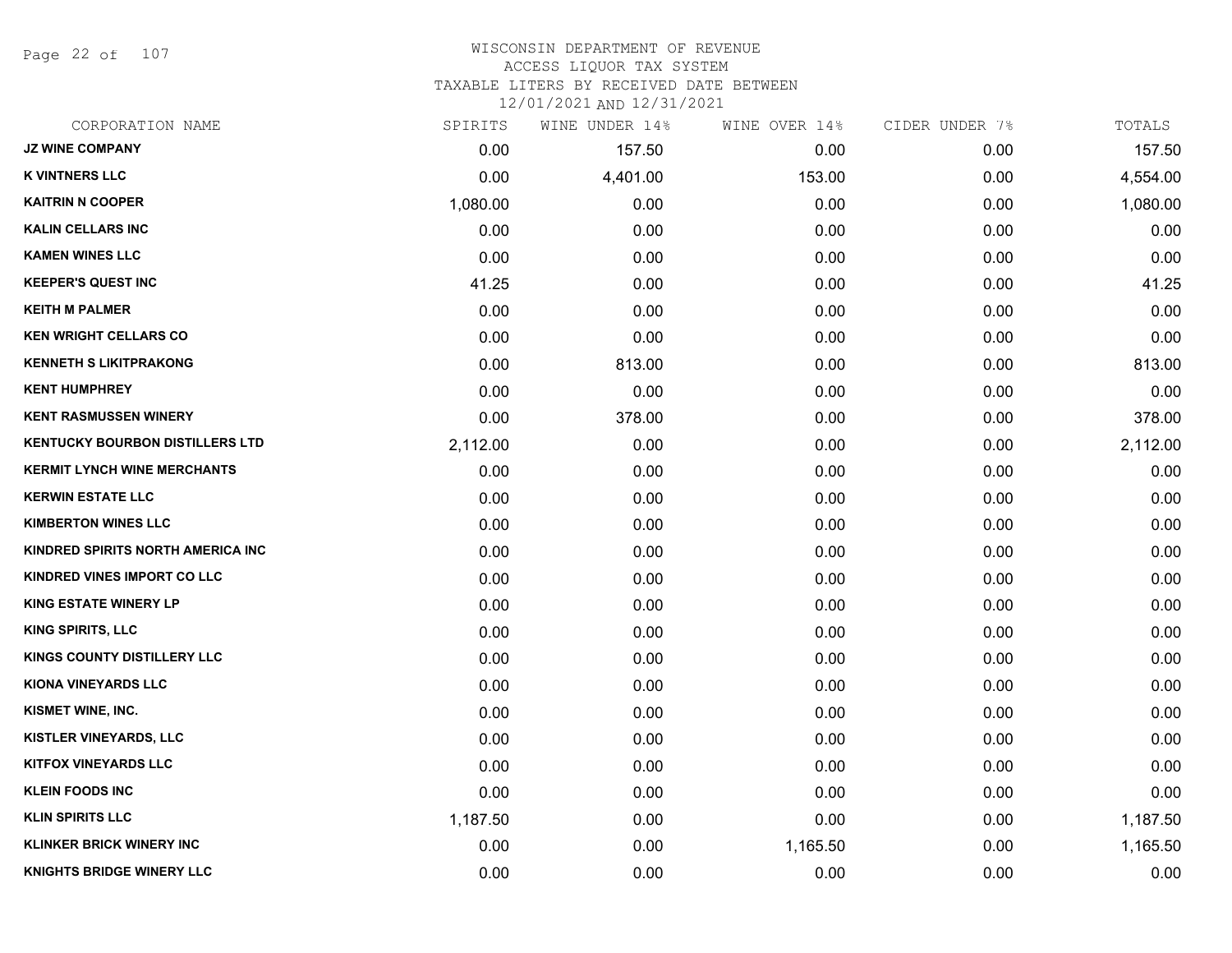Page 23 of 107

#### WISCONSIN DEPARTMENT OF REVENUE ACCESS LIQUOR TAX SYSTEM

TAXABLE LITERS BY RECEIVED DATE BETWEEN

| CORPORATION NAME                                     | SPIRITS | WINE UNDER 14% | WINE OVER 14% | CIDER UNDER 7% | TOTALS   |
|------------------------------------------------------|---------|----------------|---------------|----------------|----------|
| <b>KOBRAND CORPORATION</b>                           | 202.50  | 7,886.96       | 1,775.76      | 0.00           | 9,865.22 |
| <b>KOJIMA &amp; INTERNATIONAL ASSOCIATES INC</b>     | 0.00    | 0.00           | 0.00          | 0.00           | 0.00     |
| <b>KOLOA RUM CORP</b>                                | 0.00    | 0.00           | 0.00          | 0.00           | 0.00     |
| <b>KONGSGAARD WINE LLC</b>                           | 0.00    | 0.00           | 0.00          | 0.00           | 0.00     |
| <b>KONSTANTIN D FRANK &amp; SONS</b>                 | 0.00    | 495.00         | 0.00          | 0.00           | 495.00   |
| <b>KOPRI INC</b>                                     | 0.00    | 108.00         | 0.00          | 0.00           | 108.00   |
| <b>KORE WINE COMPANY, LLC</b>                        | 0.00    | 0.00           | 0.00          | 0.00           | 0.00     |
| <b>KOVAL INC</b>                                     | 0.00    | 0.00           | 0.00          | 0.00           | 0.00     |
| <b>KOZUBA &amp; SONS DISTILLERY INC</b>              | 0.00    | 0.00           | 0.00          | 0.00           | 0.00     |
| <b>KRUPP BROTHERS LLC</b>                            | 0.00    | 0.00           | 0.00          | 0.00           | 0.00     |
| <b>KYSELA PERE ET FILS LTD</b>                       | 0.00    | 184.50         | 504.00        | 0.00           | 688.50   |
| <b>L C WINE</b>                                      | 0.00    | 0.00           | 11.89         | 0.00           | 11.89    |
| L. MAWBY, LLC                                        | 0.00    | 133.14         | 0.00          | 0.00           | 133.14   |
| <b>L18 HOLDINGS, INC.</b>                            | 0.00    | 0.00           | 0.00          | 0.00           | 0.00     |
| <b>LADERA WINERY LLC</b>                             | 0.00    | 0.00           | 0.00          | 0.00           | 0.00     |
| <b>LAIL VINEYARDS LLC</b>                            | 0.00    | 0.00           | 18.00         | 0.00           | 18.00    |
| <b>LAIRD &amp; COMPANY</b>                           | 871.48  | 0.00           | 22.48         | 0.00           | 893.96   |
| <b>LAIRD FAMILY ESTATE LLC</b>                       | 0.00    | 0.00           | 0.00          | 0.00           | 0.00     |
| <b>LAKE COUNTRY LIBARE DISTILLING LLC</b>            | 0.00    | 0.00           | 0.00          | 0.00           | 0.00     |
| <b>LANGDON SHIVERICK INC</b>                         | 0.00    | 0.00           | 0.00          | 0.00           | 0.00     |
| <b>LANGE WINERY LLC</b>                              | 0.00    | 180.00         | 0.00          | 0.00           | 180.00   |
| <b>LATITUDE BEVERAGE COMPANY</b>                     | 0.00    | 0.00           | 0.00          | 0.00           | 0.00     |
| <b>LAUREATE IMPORTS &amp; MARKETING COMPANY, INC</b> | 0.00    | 0.00           | 0.00          | 0.00           | 0.00     |
| <b>LAVA SPRINGS INC</b>                              | 0.00    | 0.00           | 0.00          | 0.00           | 0.00     |
| <b>LAWER FAMILY WINERY INC</b>                       | 0.00    | 0.00           | 0.00          | 0.00           | 0.00     |
| <b>LAWLESS DISTILLING COMPANY LLC</b>                | 0.00    | 0.00           | 0.00          | 0.00           | 0.00     |
| <b>LCF WINE COMPANY LLC</b>                          | 0.00    | 630.00         | 882.00        | 0.00           | 1,512.00 |
| LE CEP II INC                                        | 0.00    | 0.00           | 0.00          | 0.00           | 0.00     |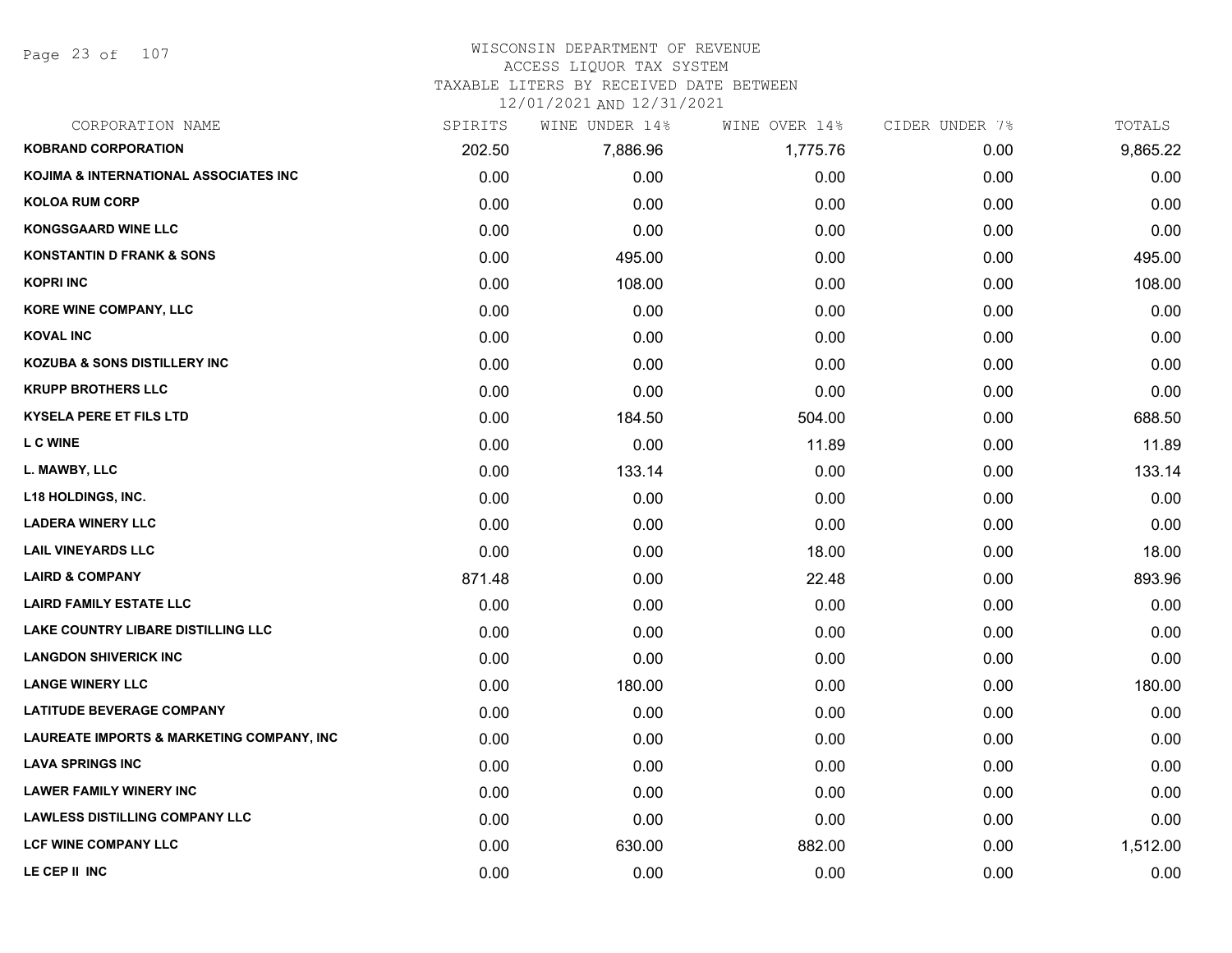Page 24 of 107

#### WISCONSIN DEPARTMENT OF REVENUE ACCESS LIQUOR TAX SYSTEM TAXABLE LITERS BY RECEIVED DATE BETWEEN

| CORPORATION NAME                         | SPIRITS   | WINE UNDER 14% | WINE OVER 14% | CIDER UNDER 7% | TOTALS    |
|------------------------------------------|-----------|----------------|---------------|----------------|-----------|
| LE GRAND COURTAGE LLC                    | 0.00      | 0.00           | 0.00          | 0.00           | 0.00      |
| LE VIGNE WINERY INC                      | 0.00      | 0.00           | 0.00          | 0.00           | 0.00      |
| LEELANAU WINE CELLARS, LTD.              | 0.00      | 3,438.00       | 0.00          | 0.00           | 3,438.00  |
| <b>LEFGROUP</b>                          | 0.00      | 0.00           | 0.00          | 0.00           | 0.00      |
| LEFT COAST CELLARS LLC                   | 0.00      | 0.00           | 0.00          | 0.00           | 0.00      |
| <b>LEMELSON WINERY LLC</b>               | 0.00      | 0.00           | 0.00          | 0.00           | 0.00      |
| <b>LEONARD KREUSCH INC</b>               | 0.00      | 531.55         | 0.00          | 0.00           | 531.55    |
| <b>LEONARDINI FAMILY WINERY LLC</b>      | 0.00      | 0.00           | 0.00          | 0.00           | 0.00      |
| <b>LEONETTI CELLAR LLC</b>               | 0.00      | 0.00           | 0.00          | 0.00           | 0.00      |
| LES CHENEAUX DISTILLERS, INC.            | 0.00      | 0.00           | 0.00          | 0.00           | 0.00      |
| <b>LES LUNES WINE LLC</b>                | 0.00      | 0.00           | 0.00          | 0.00           | 0.00      |
| <b>LEVECKE CORPORATION</b>               | 74,867.90 | 0.00           | 0.00          | 0.00           | 74,867.90 |
| <b>LIDESTRI BEVERAGES LLC</b>            | 0.00      | 0.00           | 0.00          | 0.00           | 0.00      |
| <b>LIMERICK LANE CELLARS INC</b>         | 0.00      | 0.00           | 0.00          | 0.00           | 0.00      |
| LINCOLN SQUARE WINE COMPANY LLC          | 0.00      | 126.00         | 0.00          | 0.00           | 126.00    |
| LINGUA FRANCA-LS VINEYARDS HOLDINGS, LLC | 0.00      | 9.75           | 0.00          | 0.00           | 9.75      |
| <b>LINKS DRINKS LLC</b>                  | 0.00      | 0.00           | 0.00          | 0.00           | 0.00      |
| <b>LIOCO WINE COMPANY LLC</b>            | 0.00      | 0.00           | 126.00        | 0.00           | 126.00    |
| <b>LION NATHAN USA INC</b>               | 0.00      | 3,778.50       | 2,628.00      | 0.00           | 6,406.50  |
| <b>LISA CHASE</b>                        | 0.00      | 0.00           | 0.00          | 0.00           | 0.00      |
| <b>LISA LISA INCORPORATED</b>            | 0.00      | 0.00           | 0.00          | 0.00           | 0.00      |
| <b>LISA MARLOW</b>                       | 0.00      | 0.00           | 0.00          | 0.00           | 0.00      |
| <b>LIVING FOODS. LLC</b>                 | 0.00      | 0.00           | 0.00          | 0.00           | 0.00      |
| <b>LLOYD CELLARS INC</b>                 | 0.00      | 0.00           | 0.00          | 0.00           | 0.00      |
| <b>LMR WINE ESTATES LLC</b>              | 0.00      | 0.00           | 0.00          | 0.00           | 0.00      |
| <b>LOCAL DISTILLING INC</b>              | 762.00    | 0.00           | 0.00          | 0.00           | 762.00    |
| <b>LOEST &amp; MCNAMEE INC</b>           | 0.00      | 0.00           | 0.00          | 0.00           | 0.00      |
| <b>LOMBARDI WINES LLC</b>                | 0.00      | 0.00           | 0.00          | 0.00           | 0.00      |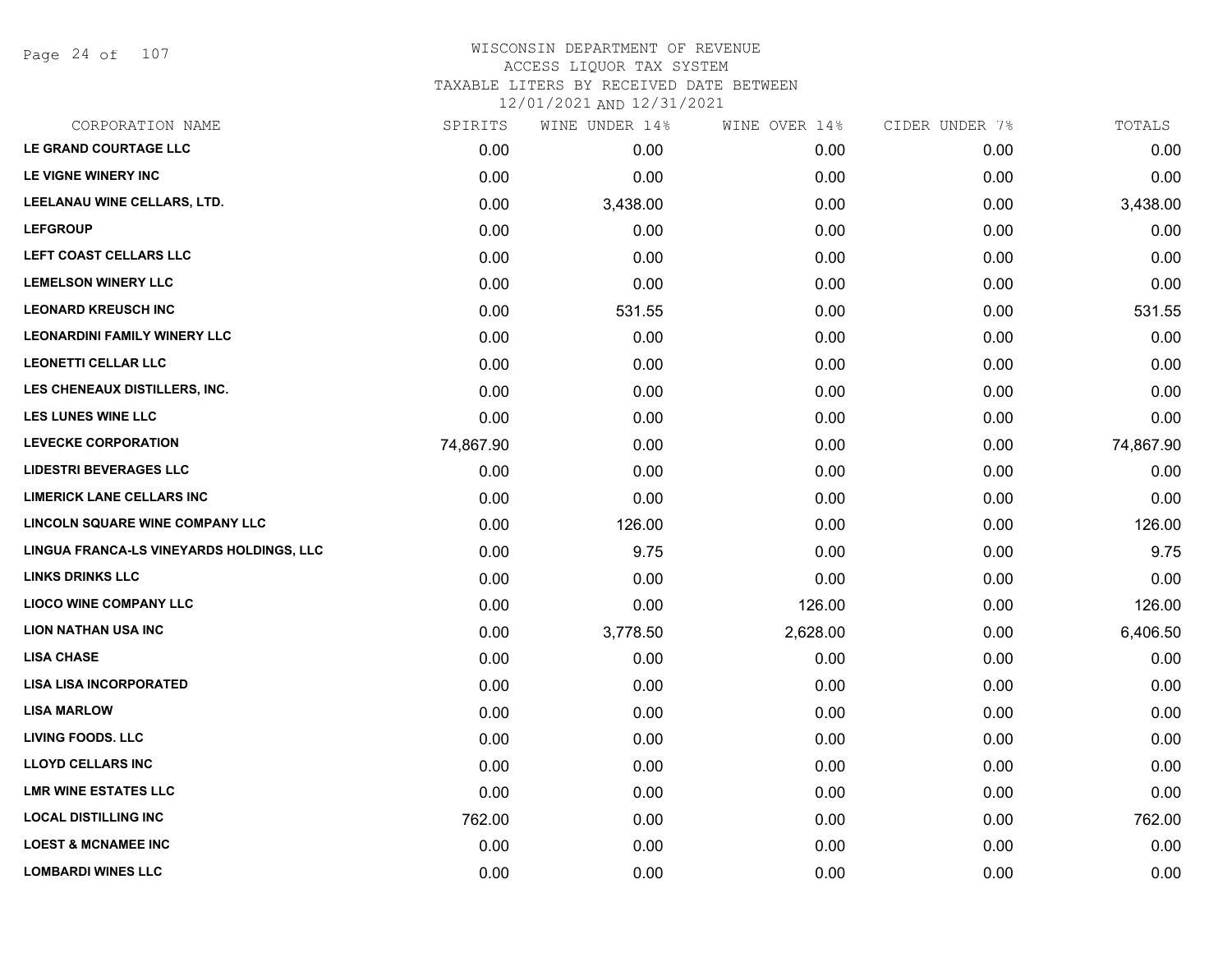Page 25 of 107

#### WISCONSIN DEPARTMENT OF REVENUE ACCESS LIQUOR TAX SYSTEM TAXABLE LITERS BY RECEIVED DATE BETWEEN

| CORPORATION NAME                               | SPIRITS      | WINE UNDER 14% | WINE OVER 14% | CIDER UNDER 7% | TOTALS       |
|------------------------------------------------|--------------|----------------|---------------|----------------|--------------|
| <b>LONE STAR DISTILLERY LLC</b>                | 0.00         | 0.00           | 0.00          | 0.00           | 0.00         |
| <b>LONG SHADOWS VINTNERS LLC</b>               | 0.00         | 0.00           | 0.00          | 0.00           | 0.00         |
| <b>LONZ WINERY INC</b>                         | 0.00         | 0.00           | 0.00          | 0.00           | 0.00         |
| <b>LOOSEN BROS USA LTD</b>                     | 0.00         | 1,222.50       | 97.50         | 0.00           | 1,320.00     |
| <b>LORING WINE COMPANY LLC</b>                 | 0.00         | 0.00           | 0.00          | 0.00           | 0.00         |
| <b>LOST GENERATION LLC</b>                     | 0.00         | 0.00           | 0.00          | 0.00           | 0.00         |
| <b>LOUIS GLUNZ BEER INC</b>                    | 0.00         | 0.00           | 0.00          | 0.00           | 0.00         |
| <b>LOUIS LATOUR INC</b>                        | 0.00         | 261.00         | 0.00          | 0.00           | 261.00       |
| <b>LOWDEN SCHOOLHOUSE CORPORATION</b>          | 0.00         | 0.00           | 0.00          | 0.00           | 0.00         |
| <b>LUNEAU USA INC</b>                          | 0.00         | 1,395.00       | 0.00          | 0.00           | 1,395.00     |
| <b>LUXCO INC</b>                               | $-22,034.80$ | $-225.00$      | 0.00          | 0.00           | $-22,259.80$ |
| <b>LYNFRED WINERY INC</b>                      | 0.00         | 0.00           | 0.00          | 0.00           | 0.00         |
| <b>LYNMAR WINERY LLC</b>                       | 0.00         | 0.00           | 0.00          | 0.00           | 0.00         |
| <b>M.A.C. WINES, LLC</b>                       | 0.00         | 0.00           | 0.00          | 0.00           | 0.00         |
| <b>MACH FLYNT INC</b>                          | 0.00         | 30,762.00      | 0.00          | 0.00           | 30,762.00    |
| <b>MACK &amp; SCHUHLE INC</b>                  | 180.00       | 15,565.50      | 0.00          | 0.00           | 15,745.50    |
| <b>MADSON WINES LLC</b>                        | 0.00         | 0.00           | 0.00          | 0.00           | 0.00         |
| <b>MAISONS MARQUES &amp; DOMAINES USA INC.</b> | 0.00         | 1,264.34       | 162.00        | 0.00           | 1,426.34     |
| <b>MAMMOTH DISTILLING LLC</b>                  | 0.00         | 0.00           | 0.00          | 0.00           | 0.00         |
| <b>MANCAN WINE LLC</b>                         | 0.00         | 120.00         | 0.00          | 0.00           | 120.00       |
| <b>MANO'S INC</b>                              | 0.00         | 0.00           | 0.00          | 0.00           | 0.00         |
| <b>MARA INTERNATIONAL GROUP</b>                | 0.00         | 0.00           | 0.00          | 0.00           | 0.00         |
| <b>MARC P HUJIK</b>                            | 0.00         | 0.00           | 0.00          | 0.00           | 0.00         |
| <b>MARCI PALATELLA</b>                         | 0.00         | 0.00           | 0.00          | 0.00           | 0.00         |
| <b>MARGERUM WINE COMPANY INC</b>               | 0.00         | 0.00           | 0.00          | 0.00           | 0.00         |
| <b>MARIETTA CELLARS INC</b>                    | 0.00         | 0.00           | 0.00          | 0.00           | 0.00         |
| <b>MARIMAR TORRES ESTATE CORPORATION</b>       | 0.00         | 0.00           | 0.00          | 0.00           | 0.00         |
| <b>MARIPOSA WINE COMPANY LLC</b>               | 0.00         | 0.00           | 0.00          | 0.00           | 0.00         |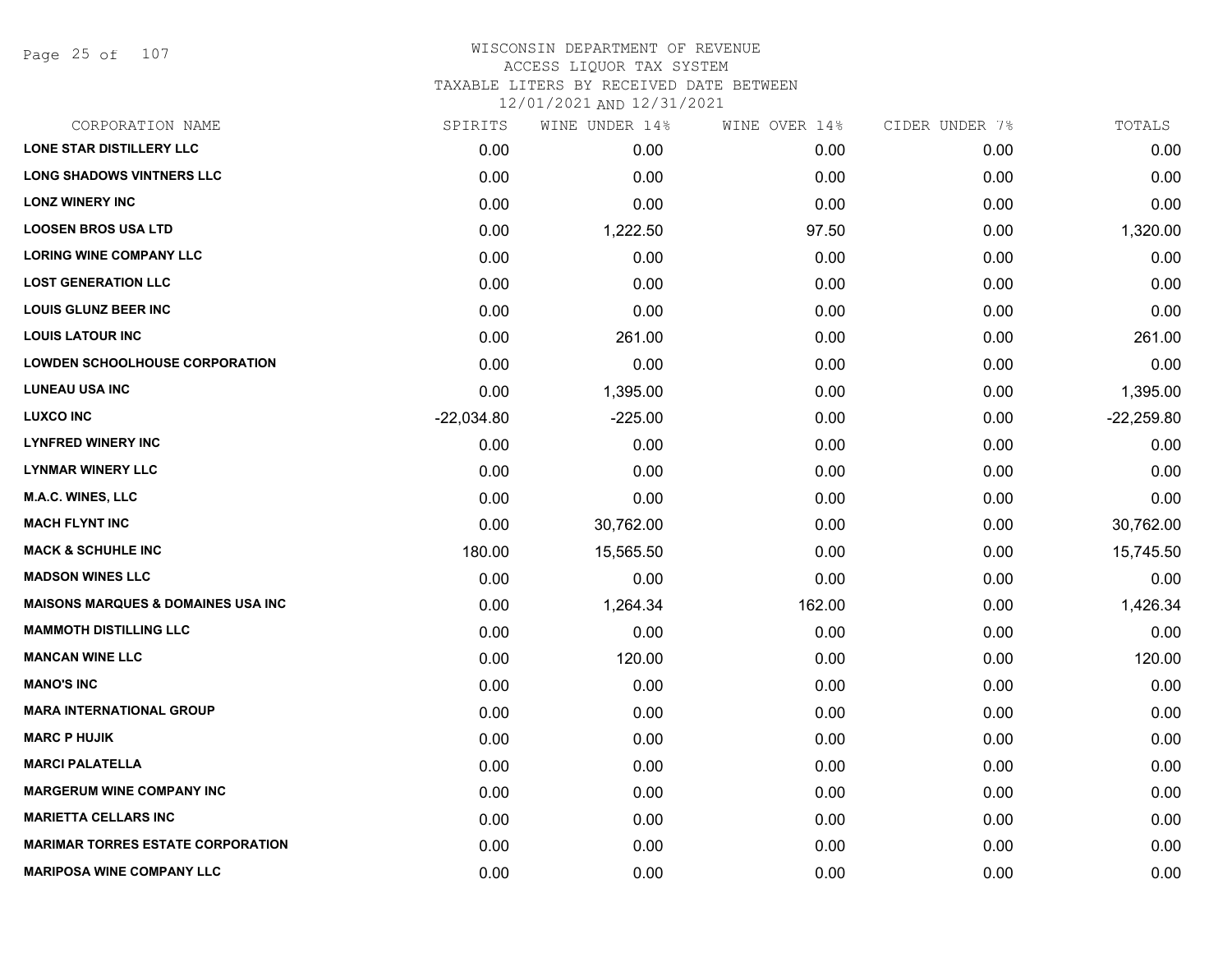| CORPORATION NAME                         | SPIRITS   | WINE UNDER 14% | WINE OVER 14% | CIDER UNDER 7% | TOTALS    |
|------------------------------------------|-----------|----------------|---------------|----------------|-----------|
| <b>MARK ANTHONY BRANDS INC.</b>          | 0.00      | 0.00           | 0.00          | 0.00           | 0.00      |
| <b>MARK MCNEILLY</b>                     | 0.00      | 0.00           | 0.00          | 0.00           | 0.00      |
| <b>MARK SZUMOWSKI</b>                    | 0.00      | 0.00           | 0.00          | 0.00           | 0.00      |
| <b>MARKETING GLOBAL BRANDS CORP</b>      | 0.00      | 0.00           | 0.00          | 0.00           | 0.00      |
| <b>MARKETING SYSTEM DISTRIBUTION USA</b> | 0.00      | 0.00           | 0.00          | 0.00           | 0.00      |
| <b>MARKO J KARAKASEVIC</b>               | 0.00      | 0.00           | 0.00          | 0.00           | 0.00      |
| <b>MARTELLOTTO INC.</b>                  | 0.00      | 40.00          | 0.00          | 0.00           | 40.00     |
| <b>MARTIN RAY WINERY INC</b>             | 0.00      | 0.00           | 0.00          | 0.00           | 0.00      |
| <b>MARTINELLI WINERY INC</b>             | 0.00      | 0.00           | 0.00          | 0.00           | 0.00      |
| <b>MARTINEZ DISTRIBUTING CO INC</b>      | 0.00      | 0.00           | 0.00          | 0.00           | 0.00      |
| <b>MARUSSIA BEVERAGES USA.</b>           | 678.00    | 0.00           | 0.00          | 0.00           | 678.00    |
| <b>MARY TAYLOR</b>                       | 0.00      | 1,071.00       | 0.00          | 0.00           | 1,071.00  |
| <b>MASSANOIS LLC</b>                     | 0.00      | 1,051.50       | 1,314.00      | 0.00           | 2,365.50  |
| <b>MAST-JAEGERMEISTER US INC</b>         | 3,621.60  | 0.00           | 0.00          | 0.00           | 3,621.60  |
| <b>MATCHVINO LLC</b>                     | 0.00      | 94.50          | 0.00          | 0.00           | 94.50     |
| <b>MATHY WINERY LLC</b>                  | 0.00      | 0.00           | 0.00          | 0.00           | 0.00      |
| <b>MATRICK HOLDINGS CORPORATION</b>      | 0.00      | 126.00         | 0.00          | 0.00           | 126.00    |
| <b>MATT PREIS</b>                        | 0.00      | 0.00           | 0.00          | 0.00           | 0.00      |
| <b>MATTHEW C VILLARD</b>                 | 0.00      | 0.00           | 0.00          | 0.00           | 0.00      |
| <b>MATTHEW RORICK WINES INC</b>          | 0.00      | 0.00           | 0.00          | 0.00           | 0.00      |
| <b>MATTHIASSON FAMILY VINEYARDS LLC</b>  | 0.00      | 45.00          | 0.00          | 0.00           | 45.00     |
| <b>MAURITSON FAMILY WINERY</b>           | 0.00      | 0.00           | 0.00          | 0.00           | 0.00      |
| <b>MAYACAMAS VINEYARDS INC</b>           | 0.00      | 0.00           | 0.00          | 0.00           | 0.00      |
| <b>MAYNARD JAMES KEENAN</b>              | 0.00      | 0.00           | 0.00          | 0.00           | 0.00      |
| <b>MC CORMICK DISTILLING CO INC</b>      | 23,315.70 | 0.00           | 0.00          | 0.00           | 23,315.70 |
| <b>MCBRIDE SISTERS COLLECTIONS INC.</b>  | 0.00      | 621.00         | 0.00          | 0.00           | 621.00    |
| <b>MCKAHN FAMILY CELLARS, LLC</b>        | 0.00      | 0.00           | 0.00          | 0.00           | 0.00      |
| <b>MCKENZIE'S BEVERAGES INC</b>          | 0.00      | 0.00           | 0.00          | 8,714.02       | 8,714.02  |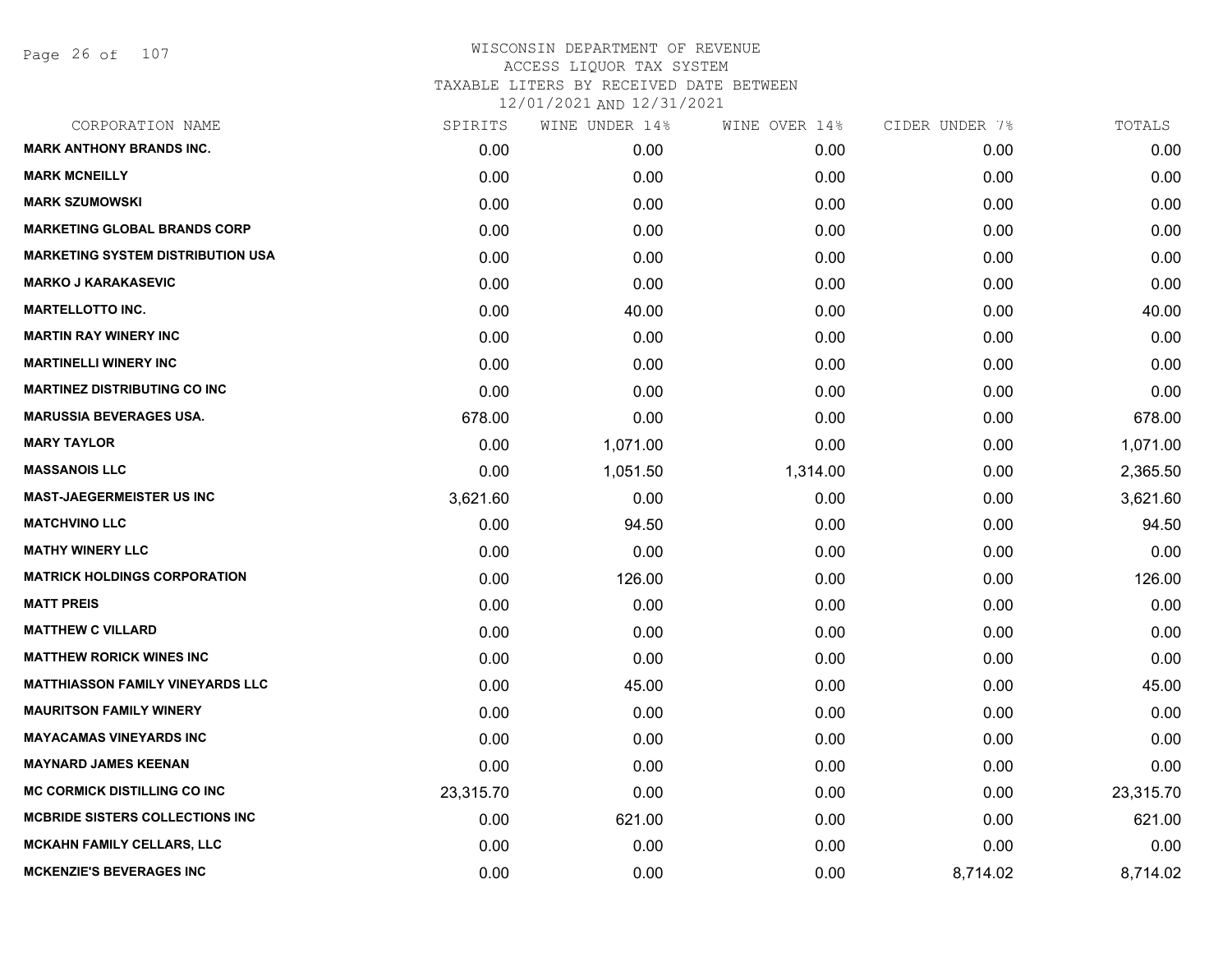Page 27 of 107

| CORPORATION NAME                   | SPIRITS   | WINE UNDER 14% | WINE OVER 14% | CIDER UNDER 7% | TOTALS    |
|------------------------------------|-----------|----------------|---------------|----------------|-----------|
| <b>MCNAB RIDGE WINERY LLC</b>      | 0.00      | 0.00           | 126.00        | 0.00           | 126.00    |
| <b>MEDCO ATLANTIC INC</b>          | 0.00      | 0.00           | 0.00          | 0.00           | 0.00      |
| <b>MEIERS WINE CELLARS INC</b>     | 0.00      | 0.00           | 0.00          | 0.00           | 0.00      |
| <b>MENDOCINO WINE GROUP LLC</b>    | 0.00      | 702.00         | 594.00        | 0.00           | 1,296.00  |
| <b>MERCER WINE ESTATES LLC</b>     | 0.00      | 0.00           | 0.00          | 0.00           | 0.00      |
| <b>MERCHANT DU VIN CORPORATION</b> | 0.00      | 0.00           | 0.00          | 275.95         | 275.95    |
| <b>METAMORPHOSIS WINES LLC</b>     | 0.00      | 0.00           | 0.00          | 0.00           | 0.00      |
| <b>METEOR VINEYARD LLC</b>         | 0.00      | 0.00           | 0.00          | 0.00           | 0.00      |
| <b>METIER LLC</b>                  | 0.00      | 63.00          | 0.00          | 0.00           | 63.00     |
| <b>METTLER WINES LLC</b>           | 0.00      | 0.00           | 414.00        | 0.00           | 414.00    |
| <b>MEV CORPORATION</b>             | 0.00      | 126.00         | 0.00          | 0.00           | 126.00    |
| <b>MEXCOR INC</b>                  | 956.00    | 0.00           | 0.00          | 0.00           | 956.00    |
| <b>MEYER CELLARS LLC</b>           | 0.00      | 0.00           | 0.00          | 0.00           | 0.00      |
| <b>MHW LTD</b>                     | 23,184.90 | 12,316.00      | 4,359.00      | 0.00           | 39,859.90 |
| <b>MICHAEL BELLO</b>               | 0.00      | 0.00           | 2.25          | 0.00           | 2.25      |
| <b>MICHAEL HOUGH</b>               | 0.00      | 162.00         | 328.50        | 0.00           | 490.50    |
| <b>MICHAEL KUSH</b>                | 0.00      | 0.00           | 0.00          | 0.00           | 0.00      |
| <b>MICHAEL SKURNIK WINES INC</b>   | 0.00      | 1,953.75       | 0.00          | 0.00           | 1,953.75  |
| <b>MICHEAL DASHE</b>               | 0.00      | 0.00           | 54.00         | 0.00           | 54.00     |
| <b>MIDDLE WEST SPIRITS</b>         | 0.00      | 0.00           | 0.00          | 0.00           | 0.00      |
| <b>MIDNIGHT CELLARS INC</b>        | 0.00      | 0.00           | 0.00          | 0.00           | 0.00      |
| <b>MID-OAK DISTILLERY INC</b>      | 0.00      | 0.00           | 0.00          | 0.00           | 0.00      |
| <b>MIGNANELLI WINERY LLC</b>       | 0.00      | 0.00           | 0.00          | 0.00           | 0.00      |
| <b>MILBRANDT FAMILY WINES LLC</b>  | 0.00      | 270.00         | 1,008.00      | 0.00           | 1,278.00  |
| MILK AND HONEY, LLC                | 0.00      | 0.00           | 0.00          | 0.00           | 0.00      |
| MILLER FAMILY WINE COMPANY LLC     | 0.00      | 0.00           | 63.00         | 0.00           | 63.00     |
| <b>MILLER SQUARED INC</b>          | 0.00      | 0.00           | 0.00          | 0.00           | 0.00      |
| <b>MILTONS DISTRIBUTING CO INC</b> | 99.00     | 3,374.89       | 630.00        | 0.00           | 4,103.89  |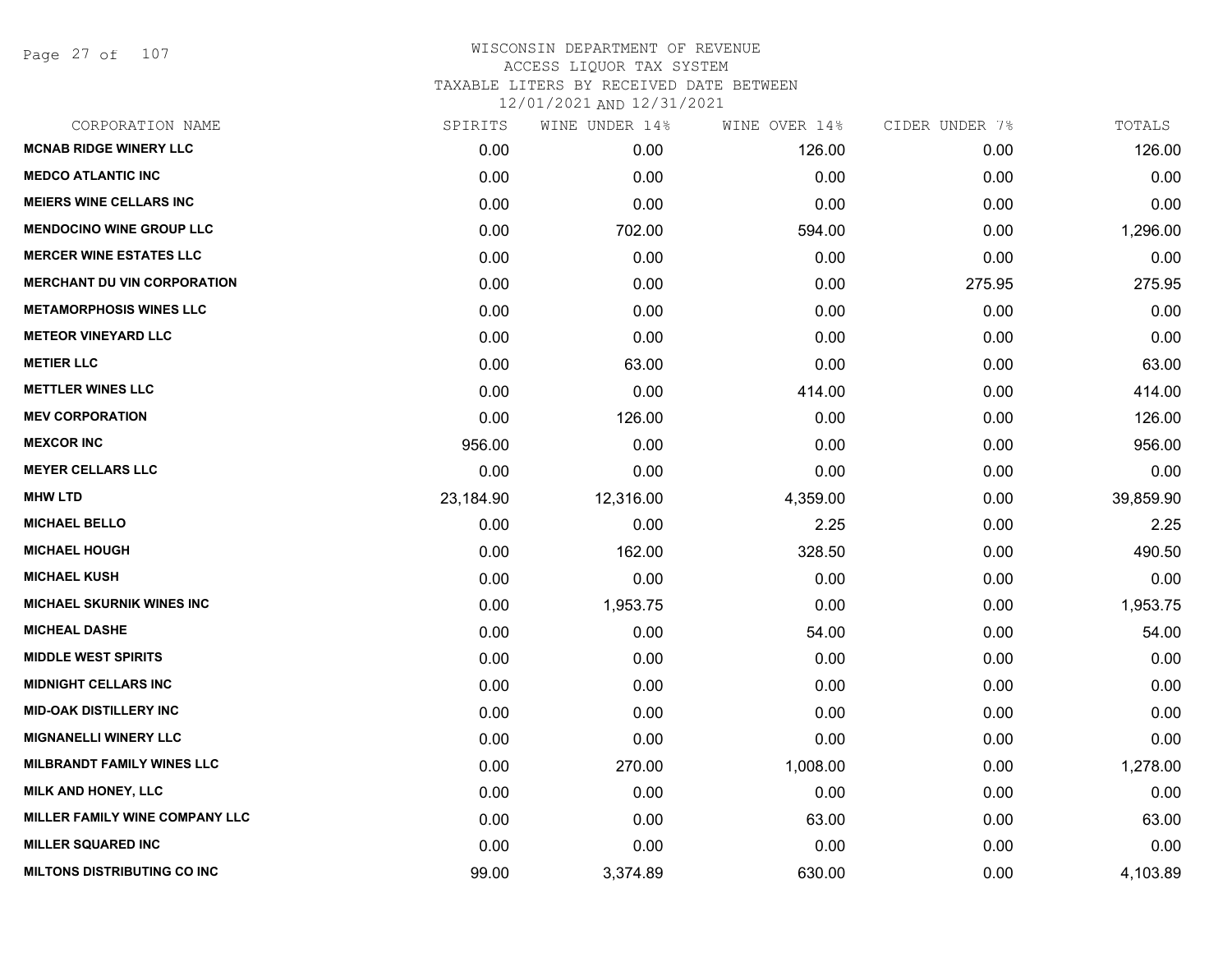## WISCONSIN DEPARTMENT OF REVENUE ACCESS LIQUOR TAX SYSTEM

TAXABLE LITERS BY RECEIVED DATE BETWEEN

| CORPORATION NAME                                  | SPIRITS   | WINE UNDER 14% | WINE OVER 14% | CIDER UNDER 7% | TOTALS    |
|---------------------------------------------------|-----------|----------------|---------------|----------------|-----------|
| <b>MINER FAMILY WINERY LLC</b>                    | 0.00      | 0.00           | 0.00          | 0.00           | 0.00      |
| <b>MINNESOTAS FINEST FERMENTED PRODUCTS</b>       | 0.00      | 0.00           | 0.00          | 0.00           | 0.00      |
| <b>MIONETTO USA INC</b>                           | 0.00      | 2,821.46       | 0.00          | 0.00           | 2,821.46  |
| <b>MIRACLE IMPORTING AND DISTRIBUTION LLC</b>     | 0.00      | 0.00           | 0.00          | 0.00           | 0.00      |
| <b>MIRAMONT ESTATE VINEYARDS &amp; WINERY INC</b> | 0.00      | 0.00           | 0.00          | 0.00           | 0.00      |
| <b>MIRASOL WINE LLC</b>                           | 0.00      | 0.00           | 0.00          | 0.00           | 0.00      |
| <b>MIROSLAV IVANOV TCHOLAKOV</b>                  | 0.00      | 0.00           | 0.00          | 0.00           | 0.00      |
| <b>MISA IMPORTS INC</b>                           | 39,933.00 | 34,167.00      | 909.00        | 0.00           | 75,009.00 |
| <b>MISSISSIPPI RIVER DISTILLING COMPANY</b>       | 616.50    | 0.00           | 0.00          | 0.00           | 616.50    |
| <b>MISTARR WINE IMPORTERS</b>                     | 0.00      | 0.00           | 0.00          | 0.00           | 0.00      |
| <b>MODERN DEVELOPMENT COMPANY</b>                 | 0.00      | 0.00           | 189.00        | 0.00           | 189.00    |
| <b>MODERN SPIRITS LLC</b>                         | 0.00      | 0.00           | 0.00          | 0.00           | 0.00      |
| <b>MOET HENNESSY USA, INC.</b>                    | 65,761.95 | 1,759.50       | 571.50        | 14,341.50      | 82,434.45 |
| <b>MOLINA ENTERPRISES, INC.</b>                   | 0.00      | 0.00           | 0.00          | 0.00           | 0.00      |
| <b>MOLLYDOOKER INTERNATIONAL LLC</b>              | 0.00      | 0.00           | 0.00          | 0.00           | 0.00      |
| <b>MOLLY'S WINERY INC</b>                         | 0.00      | 0.00           | 0.00          | 0.00           | 0.00      |
| <b>MOLSON COORS BEVERAGE COMPANY USA LLC</b>      | $-655.84$ | 1,460.70       | 0.00          | 0.00           | 804.86    |
| <b>MONICA NOGUES</b>                              | 0.00      | 0.00           | 0.00          | 0.00           | 0.00      |
| <b>MONIKA ELLING</b>                              | 0.00      | 0.00           | 0.00          | 0.00           | 0.00      |
| <b>MONSIEUR TOUTON SELECTION LTD / ORIGIN USA</b> | 0.00      | 0.00           | 0.00          | 0.00           | 0.00      |
| <b>MONTCALM WINE IMPORTERS LTD</b>                | 0.00      | 0.00           | 0.00          | 0.00           | 0.00      |
| <b>MONTE CRISTO BLOCK IV LLC</b>                  | 0.00      | 0.00           | 0.00          | 0.00           | 0.00      |
| <b>MONTEREY WINE COMPANY LLC</b>                  | 0.00      | 684.00         | 0.00          | 0.00           | 684.00    |
| <b>MONTICELLO CELLARS INC</b>                     | 0.00      | 0.00           | 0.00          | 0.00           | 0.00      |
| <b>MOONLIGHT MEADERY LLC</b>                      | 0.00      | 0.00           | 0.00          | 0.00           | 0.00      |
| <b>MORE THAN GRAPES, LLC</b>                      | 0.00      | 1,305.00       | 102.75        | 0.00           | 1,407.75  |
| <b>MORGAN WINERY INC</b>                          | 0.00      | 126.00         | 63.00         | 0.00           | 189.00    |
| <b>MOUNT VEEDER FARMS LLC</b>                     | 0.00      | 0.00           | 0.00          | 0.00           | 0.00      |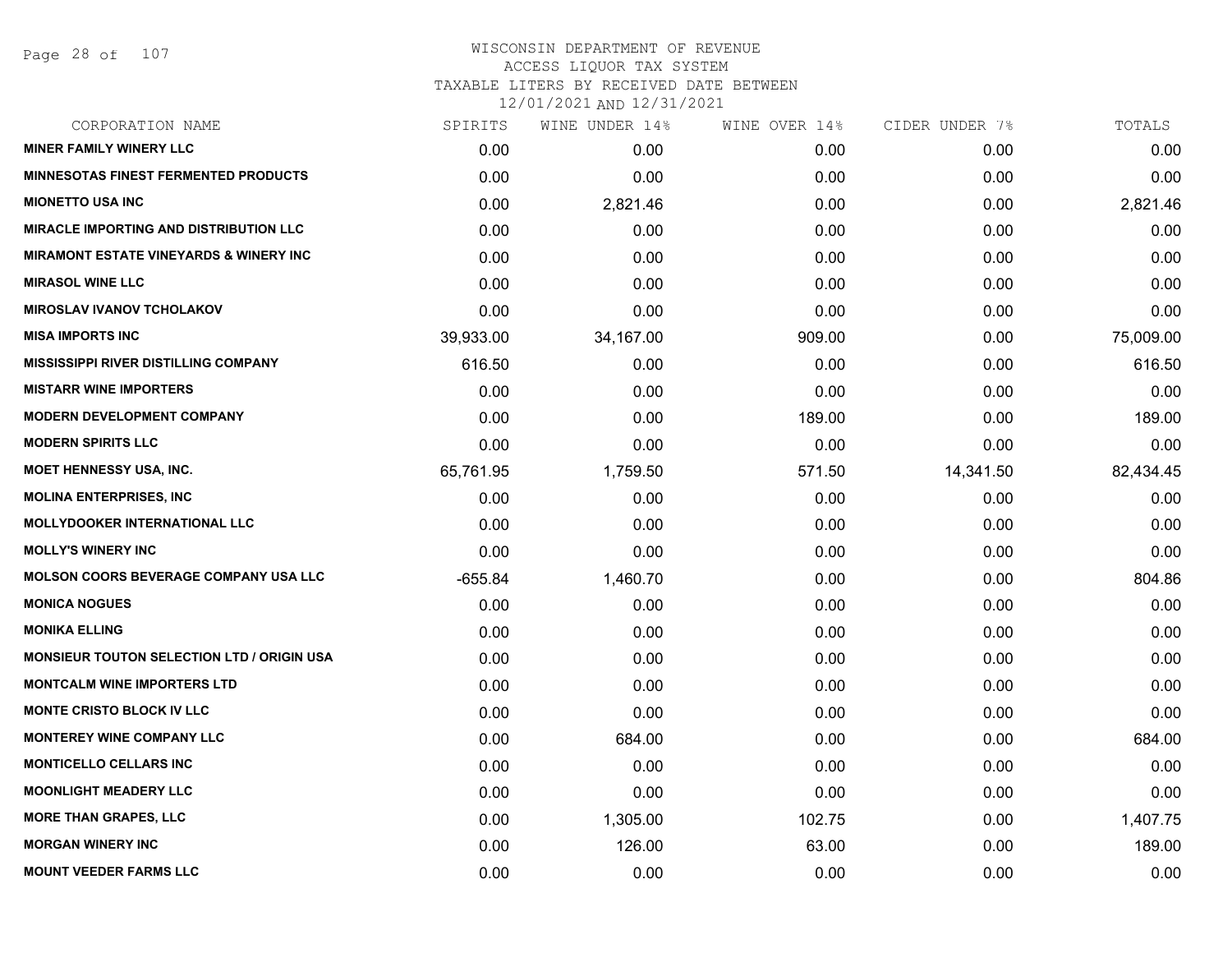## WISCONSIN DEPARTMENT OF REVENUE ACCESS LIQUOR TAX SYSTEM

TAXABLE LITERS BY RECEIVED DATE BETWEEN

| CORPORATION NAME                                                                   | SPIRITS  | WINE UNDER 14% | WINE OVER 14% | CIDER UNDER 7% | TOTALS    |
|------------------------------------------------------------------------------------|----------|----------------|---------------|----------------|-----------|
| <b>MOUNTAIN VIEW VINTNERS LLC</b>                                                  | 0.00     | 0.00           | 0.00          | 0.00           | 0.00      |
| <b>MPL BRANDS NV INC</b>                                                           | 0.00     | 972.00         | 0.00          | 0.00           | 972.00    |
| <b>MR WINE</b>                                                                     | 0.00     | 0.00           | 0.00          | 0.00           | 0.00      |
| <b>MS WALKER INC</b>                                                               | 3,627.00 | 0.00           | 0.00          | 0.00           | 3,627.00  |
| <b>MUTUAL WHOLESALE LIQUOR INC</b>                                                 | 0.00     | 0.00           | 0.00          | 0.00           | 0.00      |
| <b>NAPA VALLEY SPECIALTY WINES INC</b>                                             | 0.00     | 0.00           | 0.00          | 0.00           | 0.00      |
| <b>NATIONAL CONSUMER CREDIT GUARANTEE</b><br><b>ASSOCIATION OF CONNECTICUT INC</b> | 0.00     | 0.00           | 0.00          | 0.00           | 0.00      |
| <b>NATURAL SELECTIONS 357 LLC</b>                                                  | 0.00     | 0.00           | 0.00          | 0.00           | 0.00      |
| <b>NATUREL WEST CORP</b>                                                           | 0.00     | 0.00           | 0.00          | 0.00           | 0.00      |
| <b>NBI ACQUISITION LLC</b>                                                         | 0.00     | 0.00           | 0.00          | 0.00           | 0.00      |
| <b>NDC SYSTEMS LP</b>                                                              | 6,262.50 | 51,529.50      | 5,937.00      | 0.00           | 63,729.00 |
| <b>NESTOR IMPORTS INC</b>                                                          | 0.00     | 351.00         | 153.00        | 0.00           | 504.00    |
| <b>NEVADA DISTILLING CO LLC</b>                                                    | 0.00     | 0.00           | 0.00          | 0.00           | 0.00      |
| <b>NEW HOLLAND BREWING CO LLC</b>                                                  | 1,857.75 | 0.00           | 0.00          | 0.00           | 1,857.75  |
| <b>NEW MEXICO WINERIES INC.</b>                                                    | 0.00     | 594.00         | 0.00          | 0.00           | 594.00    |
| <b>NEW PARROTT &amp; CO</b>                                                        | 0.00     | 6,516.00       | 360.00        | 0.00           | 6,876.00  |
| <b>NEW RIFF DISTILLING, LLC</b>                                                    | 0.00     | 0.00           | 0.00          | 0.00           | 0.00      |
| <b>NEW VAVIN INC</b>                                                               | 0.00     | 0.00           | 1,134.00      | 0.00           | 1,134.00  |
| <b>NEW VINELAND LLC</b>                                                            | 0.00     | 0.00           | 0.00          | 0.00           | 0.00      |
| <b>NEW YORK MUTUAL TRADING CO INC</b>                                              | 0.00     | 0.00           | 73.20         | 0.00           | 73.20     |
| <b>NEXUS BRANDS LLC</b>                                                            | 0.00     | 126.00         | 135.00        | 0.00           | 261.00    |
| NIEBAUM-COPPOLA ESTATE WINERY LP                                                   | 0.00     | 0.00           | 0.00          | 0.00           | 0.00      |
| <b>NINER WINE ESTATES LLC</b>                                                      | 0.00     | 0.00           | 0.00          | 0.00           | 0.00      |
| <b>NLV TEQUILA BOTTLING LLC</b>                                                    | 0.00     | 0.00           | 0.00          | 0.00           | 0.00      |
| <b>NOLET SPIRITS USA INC</b>                                                       | 0.00     | 0.00           | 0.00          | 0.00           | 0.00      |
| <b>NORMAN LEE WILLIAMS</b>                                                         | 0.00     | 62.98          | 440.89        | 0.00           | 503.87    |
| <b>NORTH SHORE DISTILLERY LLC</b>                                                  | 0.00     | 0.00           | 0.00          | 0.00           | 0.00      |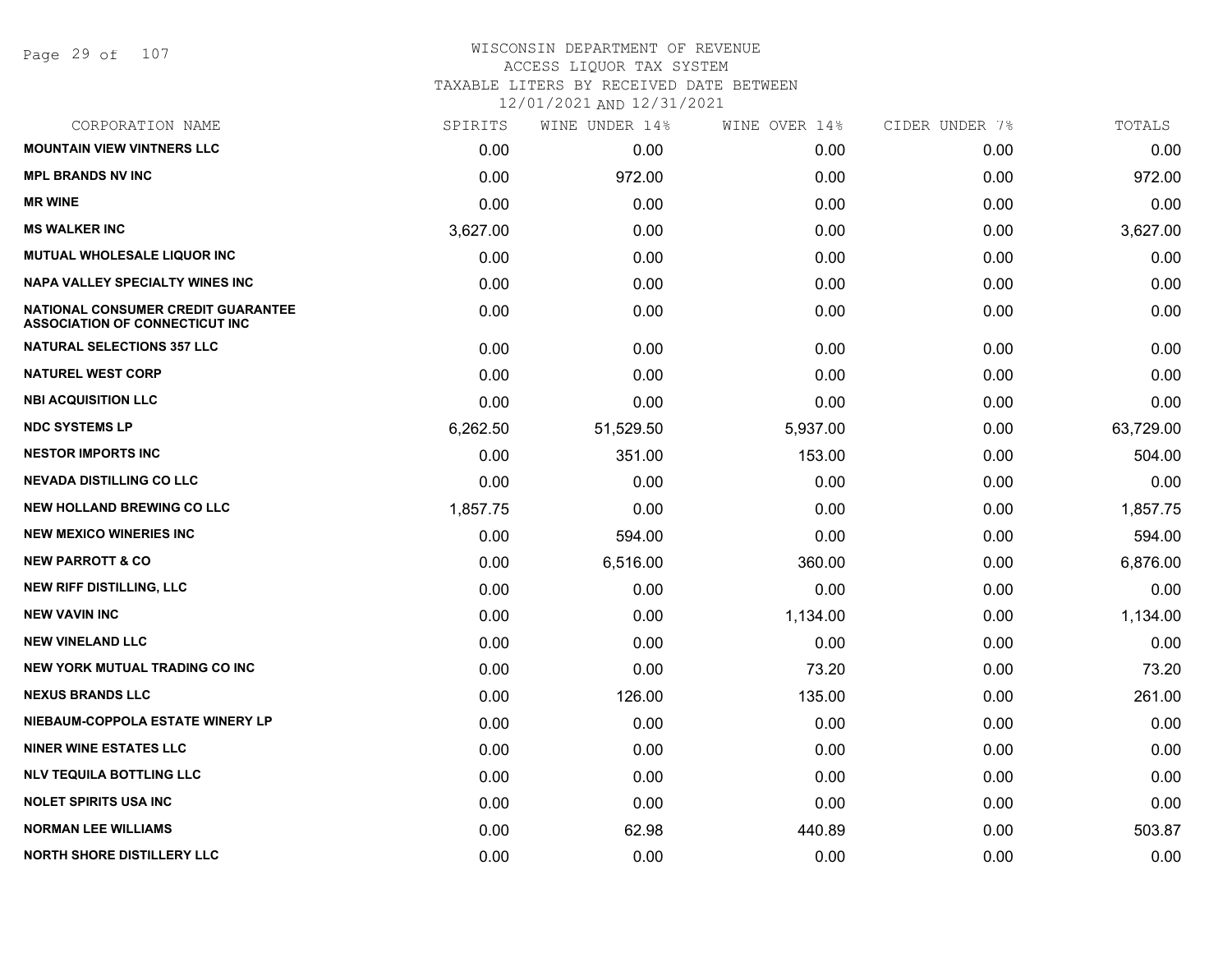Page 30 of 107

# WISCONSIN DEPARTMENT OF REVENUE ACCESS LIQUOR TAX SYSTEM TAXABLE LITERS BY RECEIVED DATE BETWEEN

| CORPORATION NAME                       | SPIRITS  | WINE UNDER 14% | WINE OVER 14% | CIDER UNDER 7% | TOTALS    |
|----------------------------------------|----------|----------------|---------------|----------------|-----------|
| <b>NORTHERN EMPIRE LLC</b>             | 0.00     | 0.00           | 0.00          | 0.00           | 0.00      |
| <b>NOVA WINES, INC.</b>                | 0.00     | 0.00           | 0.00          | 0.00           | 0.00      |
| <b>NV AWG LTD</b>                      | 0.00     | 0.00           | 0.00          | 0.00           | 0.00      |
| <b>NW WINE COMPANY LLC</b>             | 0.00     | 519.00         | 0.00          | 0.00           | 519.00    |
| OAK RIDGE WINERY LLC                   | 0.00     | 0.00           | 0.00          | 0.00           | 0.00      |
| <b>OLD BRIDGE CELLARS</b>              | 0.00     | 283.50         | 1,840.50      | 0.00           | 2,124.00  |
| OLD DOMINICK DISTILLERY LLC            | 0.00     | 0.00           | 0.00          | 0.00           | 0.00      |
| <b>OLD ELK HOLDINGS LLC</b>            | 0.00     | 0.00           | 0.00          | 0.00           | 0.00      |
| <b>OLD SALEM SPIRITS INC</b>           | 0.00     | 0.00           | 0.00          | 0.00           | 0.00      |
| OLE SMOKY DISTILLERY LLC               | 9,130.66 | 0.00           | 0.00          | 0.00           | 9,130.66  |
| <b>OLIVER WINE COMPANY INC</b>         | 0.00     | 29,115.00      | 0.00          | 0.00           | 29,115.00 |
| ONE TRUE VINE LLC                      | 0.00     | 0.00           | 54.00         | 0.00           | 54.00     |
| <b>ONE87 WINE AND COCKTAILS, LLC</b>   | 0.00     | 0.00           | 0.00          | 0.00           | 0.00      |
| O'NEILL BEVERAGES CO LLC               | 1,809.00 | 13,965.00      | 4,486.50      | 0.00           | 20,260.50 |
| OPAL WEST WINES, LLC                   | 0.00     | 0.00           | 252.00        | 0.00           | 252.00    |
| <b>OPICI IMPORT COMPANY</b>            | 0.00     | 859.50         | 0.00          | 0.00           | 859.50    |
| <b>OPOLO WINES LP</b>                  | 0.00     | 0.00           | 0.00          | 0.00           | 0.00      |
| OPUS ONE WINERY LLC                    | 0.00     | 0.00           | 0.00          | 0.00           | 0.00      |
| ORCA PROPERTIES LLC                    | 0.00     | 0.00           | 0.00          | 0.00           | 0.00      |
| <b>OREGON BREWING COMPANY INC</b>      | 0.00     | 0.00           | 0.00          | 0.00           | 0.00      |
| ORVINO IMPORTS & DISTRIBUTING INC      | 0.00     | 0.00           | 0.00          | 0.00           | 0.00      |
| <b>O'SHAUGHNESSY DEL OSO LLC</b>       | 0.00     | 0.00           | 0.00          | 0.00           | 0.00      |
| <b>OVUM WINES LLC</b>                  | 0.00     | 0.00           | 0.00          | 0.00           | 0.00      |
| <b>PABST HOLDINGS LLC</b>              | 0.00     | 0.00           | 0.00          | 0.00           | 0.00      |
| PACIFIC EDGE MARKETING GROUP INC       | 427.50   | 0.00           | 0.00          | 0.00           | 427.50    |
| PACIFIC INTERNATIONAL LIQUOR INC       | 0.00     | 115.20         | 214.92        | 0.00           | 330.12    |
| <b>PACIFIC WINE &amp; SPIRITS, LLC</b> | 0.00     | 0.00           | 0.00          | 0.00           | 0.00      |
| PALI WINE COMPANY LP                   | 0.00     | 0.00           | 0.00          | 0.00           | 0.00      |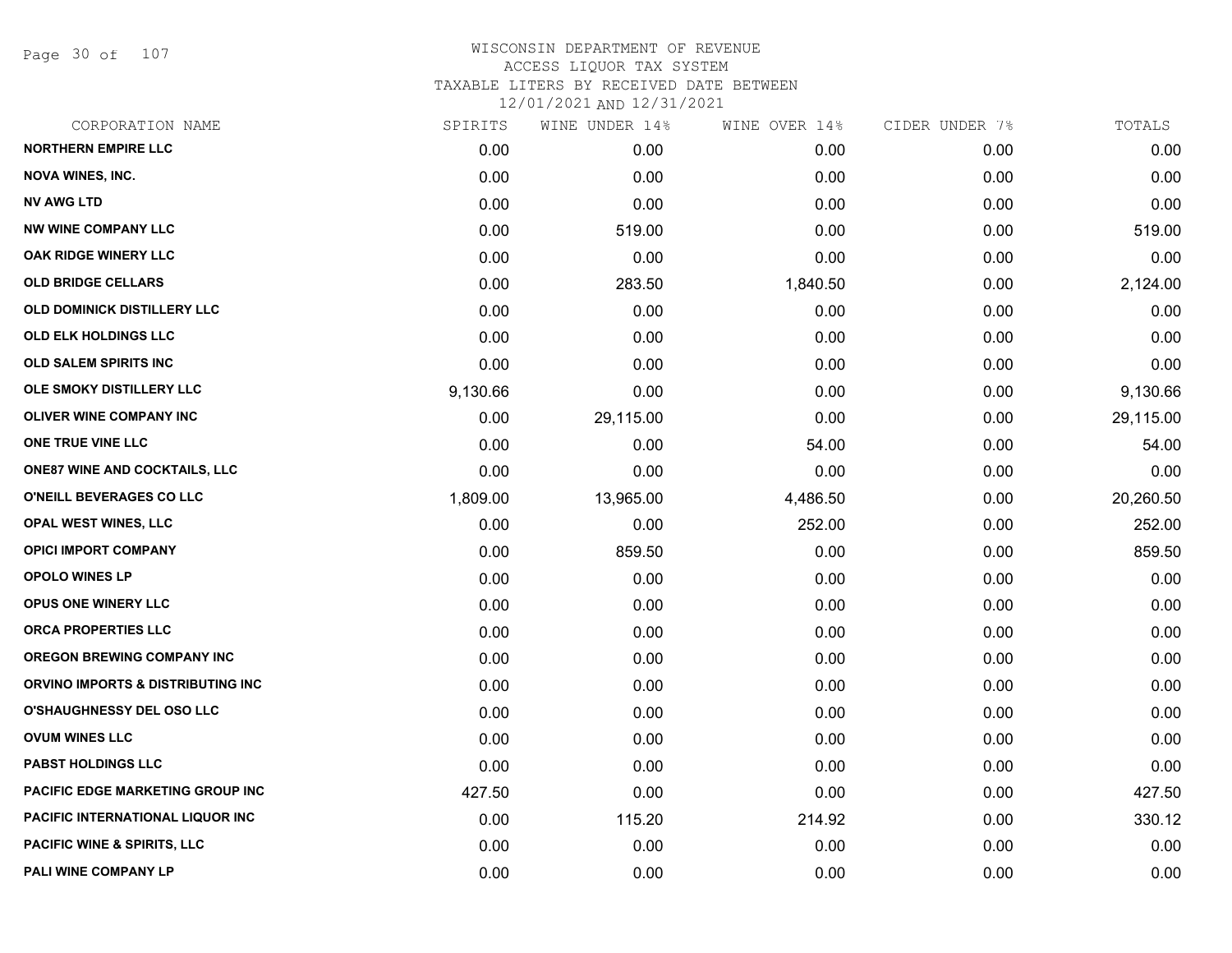Page 31 of 107

#### WISCONSIN DEPARTMENT OF REVENUE

#### ACCESS LIQUOR TAX SYSTEM

TAXABLE LITERS BY RECEIVED DATE BETWEEN

| CORPORATION NAME                     | SPIRITS    | WINE UNDER 14% | WINE OVER 14% | CIDER UNDER 7% | TOTALS     |
|--------------------------------------|------------|----------------|---------------|----------------|------------|
| PALM BAY INTERNATIONAL INC           | 535.50     | 7,654.49       | 1,269.00      | 0.00           | 9,458.99   |
| <b>PALMATEER CONSULTING LLC</b>      | 0.00       | 0.00           | 0.00          | 0.00           | 0.00       |
| <b>PAMELA FRYE</b>                   | 0.00       | 756.00         | 0.00          | 0.00           | 756.00     |
| <b>PAMELA M MAHLE</b>                | 0.00       | 33.28          | 0.00          | 0.00           | 33.28      |
| <b>PAMPA BEVERAGES LLC</b>           | 0.00       | 1,727.96       | 0.00          | 0.00           | 1,727.96   |
| PANTHER CREEK CELLARS LLC            | 0.00       | 0.00           | 0.00          | 0.00           | 0.00       |
| <b>PAPINEAU LLC</b>                  | 0.00       | 0.00           | 0.00          | 0.00           | 0.00       |
| PARK STREET IMPORTS LLC              | 15,255.12  | 31,187.50      | 3,745.00      | 0.00           | 50,187.62  |
| PARK WINE COMPANY INC                | 0.00       | 0.00           | 693.00        | 0.00           | 693.00     |
| <b>PARKER STATION INC</b>            | 0.00       | 63.00          | 504.00        | 0.00           | 567.00     |
| PASEK CELLARS WINERY INC             | 0.00       | 0.00           | 0.00          | 0.00           | 0.00       |
| PAT WINES LLC                        | 0.00       | 0.00           | 0.00          | 0.00           | 0.00       |
| <b>PATERNO IMPORTS LTD</b>           | 0.00       | 2,522.25       | 1,413.00      | 0.00           | 3,935.25   |
| <b>PATRICIO C MATA</b>               | 0.00       | 3,039.88       | 94.50         | 0.00           | 3,134.38   |
| <b>PATRICK D HOFFMAN</b>             | 0.00       | 0.00           | 0.00          | 0.00           | 0.00       |
| <b>PATRICK J BURNS SR</b>            | 0.00       | 0.00           | 0.00          | 0.00           | 0.00       |
| PAUL HOBBS IMPORTS INC               | 0.00       | 0.00           | 0.00          | 0.00           | 0.00       |
| PAUL HOBBS WINERY LP                 | 0.00       | 0.00           | 0.00          | 0.00           | 0.00       |
| PEACHY CANYON WINERY                 | 0.00       | 0.00           | 0.00          | 0.00           | 0.00       |
| PEIRANO ESTATE WINERY INC.           | 0.00       | 27.00          | 126.00        | 0.00           | 153.00     |
| PEJU FAMILY OPERATING PARTNERSHIP LP | 0.00       | 0.00           | 63.00         | 0.00           | 63.00      |
| PELTER BEVERAGE GROUP, LLC           | 0.00       | 0.00           | 0.00          | 0.00           | 0.00       |
| PENELOPE BOURBON LLC                 | 0.00       | 0.00           | 0.00          | 0.00           | 0.00       |
| <b>PENROSE HILL, LIMITED</b>         | 0.00       | 0.00           | 0.00          | 0.00           | 0.00       |
| PEPPER BRIDGE WINERY LLC             | 0.00       | 0.00           | 0.00          | 0.00           | 0.00       |
| PERCY SELECTIONS LLC                 | 0.00       | 0.00           | 0.00          | 0.00           | 0.00       |
| PERISTYLE, LLC                       | 0.00       | 0.00           | 0.00          | 0.00           | 0.00       |
| PERNOD RICARD USA LLC                | 326,347.05 | 26,207.04      | 459.00        | 0.00           | 353,013.09 |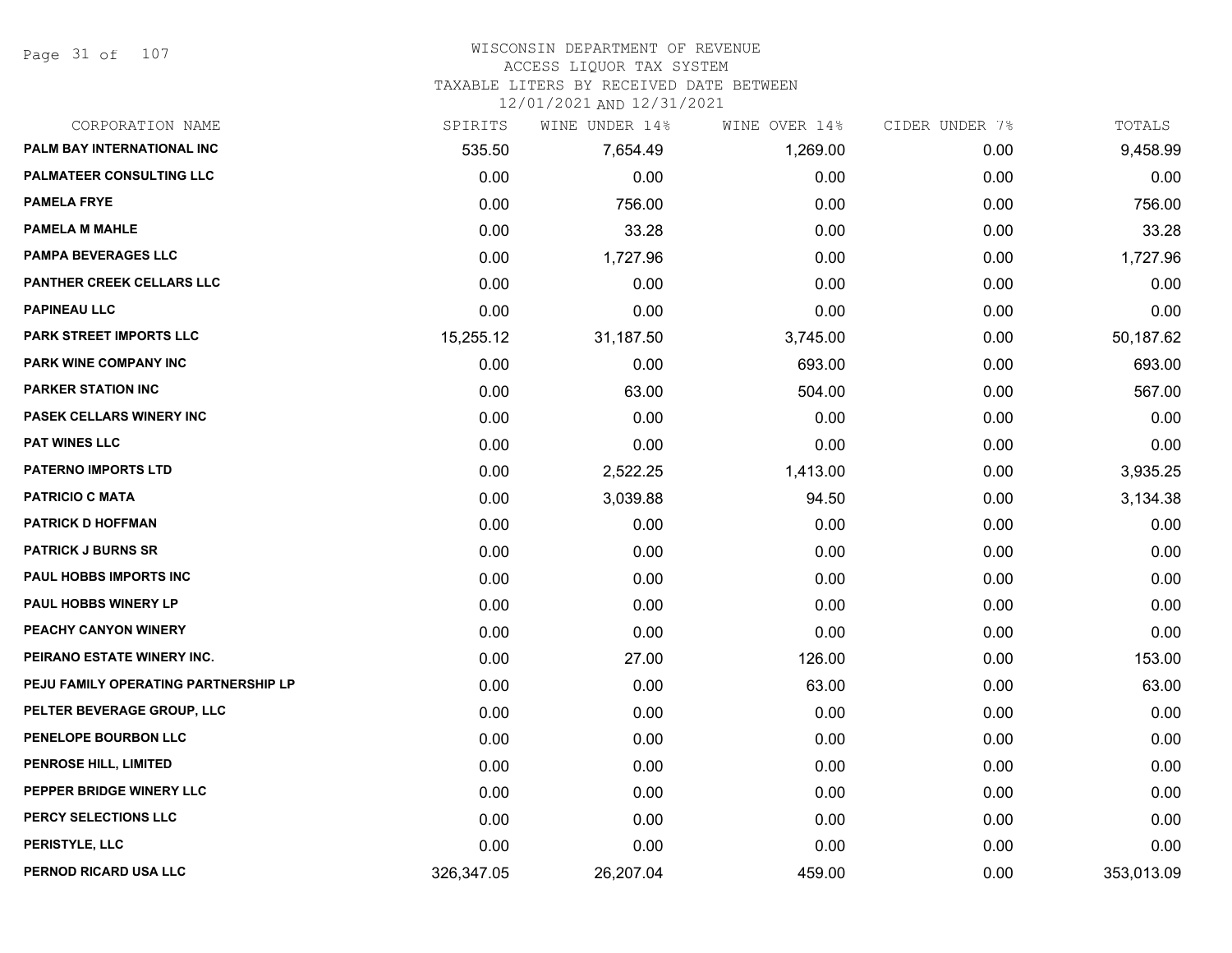Page 32 of 107

| CORPORATION NAME                                         | SPIRITS  | WINE UNDER 14% | WINE OVER 14% | CIDER UNDER 7% | TOTALS    |
|----------------------------------------------------------|----------|----------------|---------------|----------------|-----------|
| <b>PETER H CONNOR</b>                                    | 0.00     | 0.00           | 0.00          | 0.00           | 0.00      |
| <b>PETER ROSBACK</b>                                     | 0.00     | 198.00         | 0.00          | 0.00           | 198.00    |
| PETERSON WINERY LLC                                      | 0.00     | 120.00         | 60.00         | 0.00           | 180.00    |
| PETIT HAMEAU LLC                                         | 0.00     | 63.00          | 0.00          | 0.00           | 63.00     |
| <b>PHASE 2 CELLARS LLC</b>                               | 0.00     | 0.00           | 0.00          | 0.00           | 0.00      |
| <b>PHILIP LAROCCA</b>                                    | 0.00     | 0.00           | 0.00          | 0.00           | 0.00      |
| PHILIP TOGNI VINEYARD LP                                 | 0.00     | 0.00           | 0.00          | 0.00           | 0.00      |
| <b>PHILLIP MANSOUR</b>                                   | 0.00     | 0.00           | 0.00          | 0.00           | 0.00      |
| PHILLIP STEINSCHREIBER                                   | 0.00     | 0.00           | 0.00          | 0.00           | 0.00      |
| <b>PHILLIPS FARMS LLC</b>                                | 0.00     | 78.00          | 6,667.50      | 0.00           | 6,745.50  |
| PHUSION PROJECTS LLC                                     | 0.00     | 0.00           | 0.00          | 0.00           | 0.00      |
| PIEDMONT DISTILLERS INC                                  | 1,575.00 | 0.00           | 0.00          | 0.00           | 1,575.00  |
| PINA CELLARS LP                                          | 0.00     | 0.00           | 0.00          | 0.00           | 0.00      |
| PINE RIDGE WINERY LLC                                    | 0.00     | 283.50         | 2,841.00      | 0.00           | 3,124.50  |
| <b>PLANET WINE, INC</b>                                  | 0.00     | 0.00           | 0.00          | 0.00           | 0.00      |
| PLATA WINE PARTNERS LLC                                  | 0.00     | 0.00           | 0.00          | 0.00           | 0.00      |
| PLUME RIDGE IRREVOCABLE TRUST                            | 0.00     | 1,443.00       | 0.00          | 0.00           | 1,443.00  |
| POMAR JUNCTION CELLARS, LLC                              | 0.00     | 0.00           | 0.00          | 0.00           | 0.00      |
| POPCORN DESIGN LLC                                       | 0.00     | 0.00           | 0.00          | 0.00           | 0.00      |
| PORT WASHINGTON IMPORTS LLC                              | 0.00     | 0.00           | 0.00          | 0.00           | 0.00      |
| PORTOVINO LLC                                            | 0.00     | 869.25         | 9.00          | 0.00           | 878.25    |
| POUR MANAGEMENT LLC                                      | 0.00     | 0.00           | 0.00          | 0.00           | 0.00      |
| PRAGER WINERY & PORT WORKS, INC.                         | 0.00     | 0.00           | 0.00          | 0.00           | 0.00      |
| <b>PRECEPT BRANDS LLC</b>                                | 0.00     | 378.00         | 19,215.00     | 0.00           | 19,593.00 |
| <b>PRECISION BRAND COLLECTION WINE &amp; SPIRITS LLC</b> | 0.00     | 0.00           | 0.00          | 0.00           | 0.00      |
| PREMIER WINE GROUP, LLC                                  | 0.00     | 0.00           | 0.00          | 0.00           | 0.00      |
| PREMIERE DISTILLERY LLC                                  | 0.00     | 0.00           | 0.00          | 0.00           | 0.00      |
| PREMIUM BEVERAGES LLC                                    | 0.00     | 0.00           | 0.00          | 0.00           | 0.00      |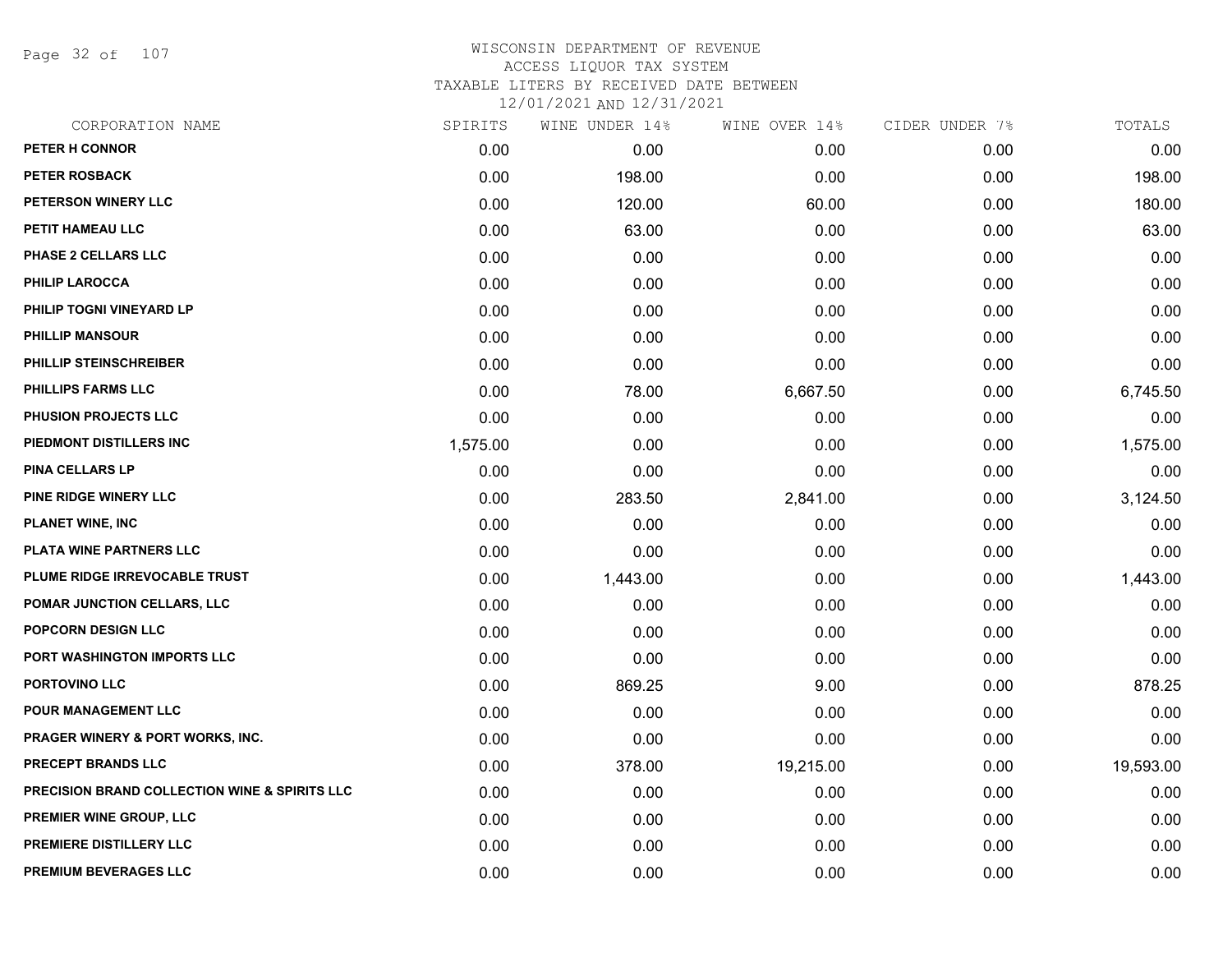Page 33 of 107

| CORPORATION NAME                  | SPIRITS    | WINE UNDER 14% | WINE OVER 14% | CIDER UNDER 7% | TOTALS     |
|-----------------------------------|------------|----------------|---------------|----------------|------------|
| <b>PREMIUM PORT WINES INC</b>     | 0.00       | 0.00           | 72.00         | 0.00           | 72.00      |
| <b>PRESQU'ILE WINERY</b>          | 0.00       | 0.00           | 0.00          | 0.00           | 0.00       |
| <b>PRESTIGE IMPORTS LLC</b>       | 0.00       | 0.00           | 0.00          | 0.00           | 0.00       |
| <b>PRESTIGE WINE IMPORTS CORP</b> | 0.00       | 19,293.00      | 0.00          | 0.00           | 19,293.00  |
| PRICHARDS DISTILLERY INC          | 0.00       | 0.00           | 0.00          | 0.00           | 0.00       |
| PRIDE MOUNTAIN VINEYARDS LLC      | 0.00       | 0.00           | 0.00          | 0.00           | 0.00       |
| PROLETARIAT WINE COMPANY, LLC     | 0.00       | 0.00           | 0.00          | 0.00           | 0.00       |
| <b>PRO-LIQUITECH LLC</b>          | 0.00       | 0.00           | 0.00          | 0.00           | 0.00       |
| <b>PROXIMO SPIRITS INC</b>        | 253,105.89 | 0.00           | 0.00          | 0.00           | 253,105.89 |
| PUENTE-INTERNACIONAL INC          | 22.50      | 0.00           | 0.00          | 0.00           | 22.50      |
| PURPLE WINE COMPANY LLC           | 0.00       | 6,588.00       | 0.00          | 0.00           | 6,588.00   |
| <b>QUADY SOUTH WINERY LLC</b>     | 0.00       | 0.00           | 0.00          | 0.00           | 0.00       |
| QUE ONDA BEVERAGE, INC.           | 0.00       | 0.00           | 0.00          | 0.00           | 0.00       |
| QUILCEDA CREEK VINTNERS INC       | 0.00       | 0.00           | 0.00          | 0.00           | 0.00       |
| <b>QUINTESSENTIAL LLC</b>         | 0.00       | 14,512.50      | 4,926.00      | 0.00           | 19,438.50  |
| <b>R &amp; G SCHATZ FARMS INC</b> | 0.00       | 326.00         | 652.00        | 0.00           | 978.00     |
| <b>R &amp; M BRANDS INC</b>       | 2,053.50   | 546.00         | 202.50        | 0.00           | 2,802.00   |
| <b>RH KEENAN CO</b>               | 0.00       | 0.00           | 101.25        | 0.00           | 101.25     |
| R.F. BEVERAGE, LLC                | 0.00       | 126.00         | 0.00          | 0.00           | 126.00     |
| R.S. LIPMAN COMPANY, LLC          | 0.00       | 0.00           | 0.00          | 0.00           | 0.00       |
| <b>RACINE WINE CO LLC</b>         | 0.00       | 126.00         | 0.00          | 0.00           | 126.00     |
| RADIO-COTEAU WINE CELLARS LLC     | 0.00       | 0.00           | 0.00          | 0.00           | 0.00       |
| <b>RAMEY WINE CELLARS INC</b>     | 0.00       | 63.00          | 423.00        | 0.00           | 486.00     |
| <b>RANCH HAND LLC</b>             | 0.00       | 0.00           | 0.00          | 0.00           | 0.00       |
| <b>RAYMOND SIGNORELLO</b>         | 0.00       | 0.00           | 0.00          | 0.00           | 0.00       |
| <b>RB WINE ASSOCIATES LLC</b>     | 0.00       | 0.00           | 0.00          | 0.00           | 0.00       |
| <b>RBZ VINEYARDS LLC</b>          | 0.00       | 0.00           | 0.00          | 0.00           | 0.00       |
| <b>RED CAR WINE COMPANY LLC</b>   | 0.00       | 0.00           | 0.00          | 0.00           | 0.00       |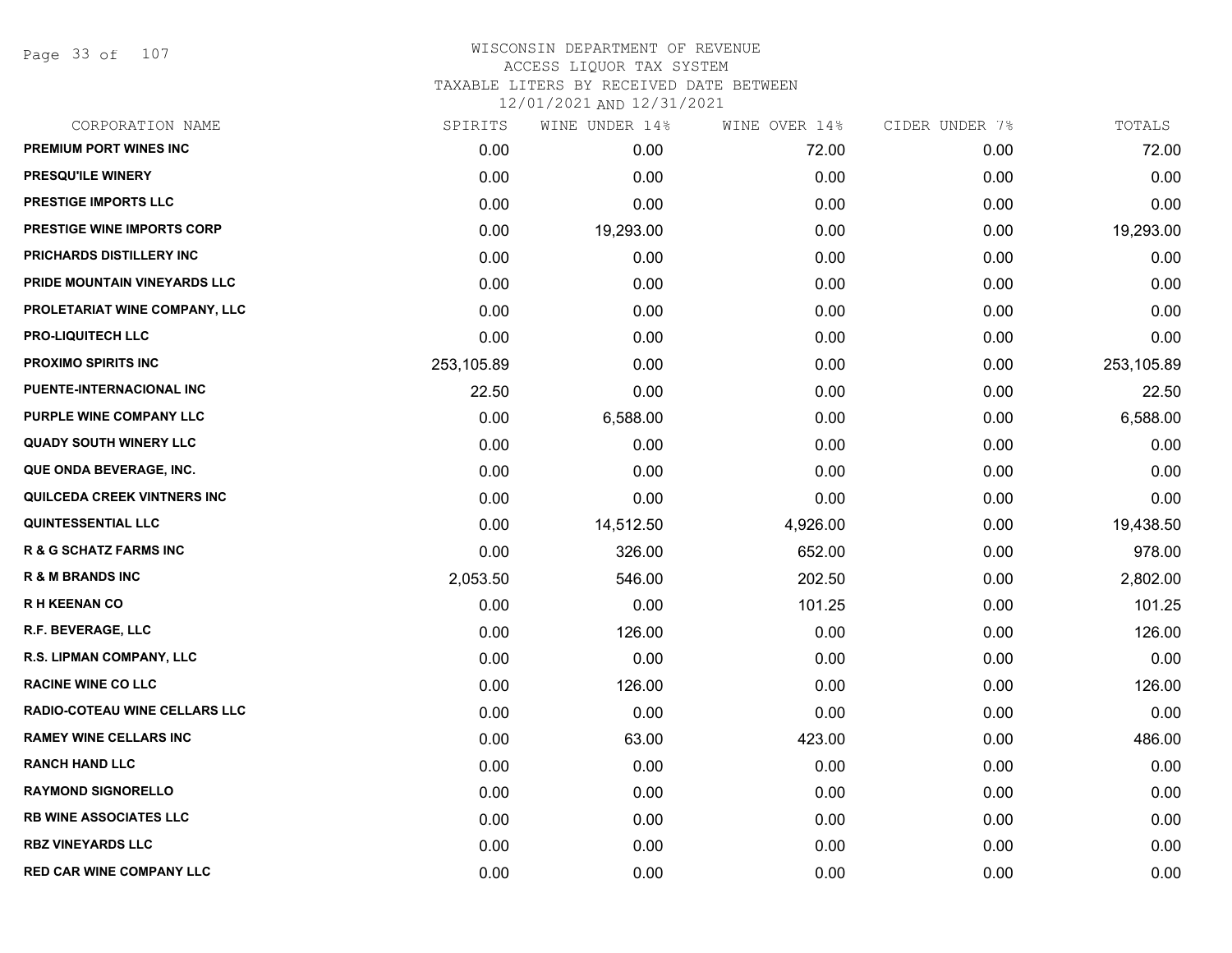Page 34 of 107

| SPIRITS  | WINE UNDER 14% | WINE OVER 14% | CIDER UNDER 7% | TOTALS    |
|----------|----------------|---------------|----------------|-----------|
| 0.00     | 0.00           | 0.00          | 0.00           | 0.00      |
| 0.00     | 0.00           | 0.00          | 0.00           | 0.00      |
| 900.00   | 718.08         | 0.00          | 0.00           | 1,618.08  |
| 0.00     | 0.00           | 0.00          | 0.00           | 0.00      |
| 0.00     | 1,413.00       | 0.00          | 0.00           | 1,413.00  |
| 8,383.65 | 0.00           | 0.00          | 0.00           | 8,383.65  |
| 0.00     | 0.00           | 0.00          | 0.00           | 0.00      |
| 0.00     | 0.00           | 0.00          | 1,717.63       | 1,717.63  |
| 0.00     | 0.00           | 0.00          | 0.00           | 0.00      |
| 0.00     | 0.00           | 0.00          | 0.00           | 0.00      |
| 0.00     | 0.00           | 0.00          | 0.00           | 0.00      |
| 0.00     | 126.00         | 0.00          | 0.00           | 126.00    |
| 0.00     | 0.00           | 0.00          | 0.00           | 0.00      |
| 828.00   | 0.00           | 0.00          | 0.00           | 828.00    |
| 0.00     | 0.00           | 0.00          | 883.89         | 883.89    |
| 0.00     | 0.00           | 0.00          | 0.00           | 0.00      |
| 0.00     | 0.00           | 549.00        | 0.00           | 549.00    |
| 0.00     | 0.00           | 0.00          | 0.00           | 0.00      |
| 0.00     | 10,971.00      | 189.00        | 0.00           | 11,160.00 |
| 0.00     | 171.00         | 0.00          | 0.00           | 171.00    |
| 0.00     | 0.00           | 0.00          | 0.00           | 0.00      |
| 0.00     | 0.00           | 0.00          | 0.00           | 0.00      |
| 0.00     | 0.00           | 0.00          | 0.00           | 0.00      |
| 0.00     | 0.00           | 0.00          | 0.00           | 0.00      |
| 0.00     | 0.00           | 0.00          | 0.00           | 0.00      |
| 0.00     | 0.00           | 0.00          | 0.00           | 0.00      |
| 0.00     | 0.00           | 1,008.00      | 0.00           | 1,008.00  |
| 0.00     | 0.00           | 0.00          | 0.00           | 0.00      |
|          |                |               |                |           |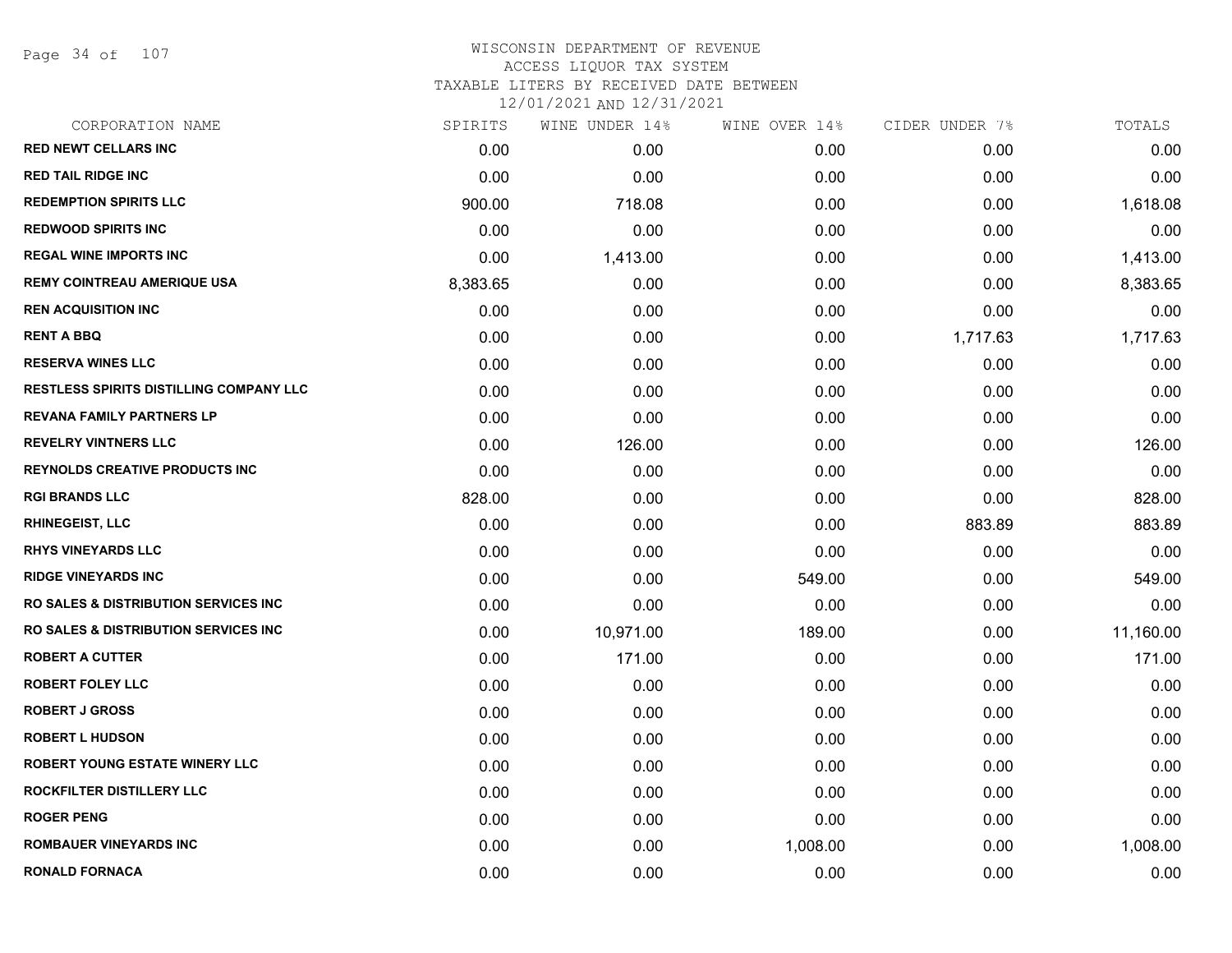Page 35 of 107

| CORPORATION NAME                             | SPIRITS  | WINE UNDER 14% | WINE OVER 14% | CIDER UNDER 7% | TOTALS    |
|----------------------------------------------|----------|----------------|---------------|----------------|-----------|
| <b>RONALD J WICKER</b>                       | 0.00     | 0.00           | 0.00          | 0.00           | 0.00      |
| <b>RONALD T RUBIN</b>                        | 0.00     | 0.00           | 0.00          | 0.00           | 0.00      |
| <b>ROOTS RUN DEEP LLC</b>                    | 0.00     | 0.00           | 0.00          | 0.00           | 0.00      |
| <b>ROSE COCKTAILS LLC</b>                    | 0.00     | 0.00           | 0.00          | 0.00           | 0.00      |
| <b>ROSE IMPORTING &amp; DISTRIBUTING LLC</b> | 0.00     | 351.00         | 0.00          | 0.00           | 351.00    |
| <b>ROSENTHAL WINE MERCHANT NY LTD</b>        | 0.00     | 1,011.75       | 0.00          | 0.00           | 1,011.75  |
| <b>ROSS PANGERE</b>                          | 0.00     | 0.00           | 0.00          | 0.00           | 0.00      |
| <b>ROTTA WINERY LLC</b>                      | 0.00     | 0.00           | 0.00          | 0.00           | 0.00      |
| <b>ROUND HILL CELLARS</b>                    | 0.00     | 693.00         | 378.00        | 0.00           | 1,071.00  |
| <b>ROUND POND ESTATE LLC</b>                 | 0.00     | 0.00           | 216.00        | 0.00           | 216.00    |
| <b>ROY ESTATE WINES LLC</b>                  | 0.00     | 0.00           | 0.00          | 0.00           | 0.00      |
| <b>ROYAL WINE CORPORATION</b>                | 1,107.00 | 2,902.20       | 135.00        | 0.00           | 4,144.20  |
| ROZA HILLS VINEYARDS LLC                     | 0.00     | 0.00           | 0.00          | 0.00           | 0.00      |
| RTM IMPORTS, LLC                             | 0.00     | 0.00           | 0.00          | 0.00           | 0.00      |
| <b>RTV WINERY LLC</b>                        | 0.00     | 27.00          | 0.00          | 0.00           | 27.00     |
| RUSH CREEK DISTILLING, LLC                   | 139.50   | 0.00           | 0.00          | 0.00           | 139.50    |
| <b>RUSSIAN RIVER VINEYARDS, LLC</b>          | 0.00     | 0.00           | 0.00          | 0.00           | 0.00      |
| RUSSIAN STANDARD VODKA (USA) INC             | 0.00     | 0.00           | 0.00          | 0.00           | 0.00      |
| <b>RWG USA LLC</b>                           | 0.00     | 0.00           | 0.00          | 0.00           | 0.00      |
| <b>S &amp; R WINES LLC</b>                   | 0.00     | 0.00           | 0.00          | 0.00           | 0.00      |
| <b>SLJ GROUP INC</b>                         | 0.00     | 12,881.15      | 7,081.61      | 31.00          | 19,993.76 |
| <b>SAGAMORE WHISKEY LLC</b>                  | 27.00    | 0.00           | 0.00          | 0.00           | 27.00     |
| <b>SAKEONE CORPORATION</b>                   | 0.00     | 988.56         | 1,844.64      | 0.00           | 2,833.20  |
| <b>SALOON SPIRITS LLC</b>                    | 0.00     | 0.00           | 0.00          | 0.00           | 0.00      |
| <b>SALT LAKE CITY DISTILLERY LLC</b>         | 0.00     | 0.00           | 0.00          | 0.00           | 0.00      |
| <b>SALVESTRIN WINE CO LLC</b>                | 0.00     | 0.00           | 135.00        | 0.00           | 135.00    |
| <b>SAMANTHA A LOWERY</b>                     | 0.00     | 0.00           | 0.00          | 0.00           | 0.00      |
| <b>SAMANTHA SHEEHAN IMPORTS</b>              | 0.00     | 0.00           | 0.00          | 0.00           | 0.00      |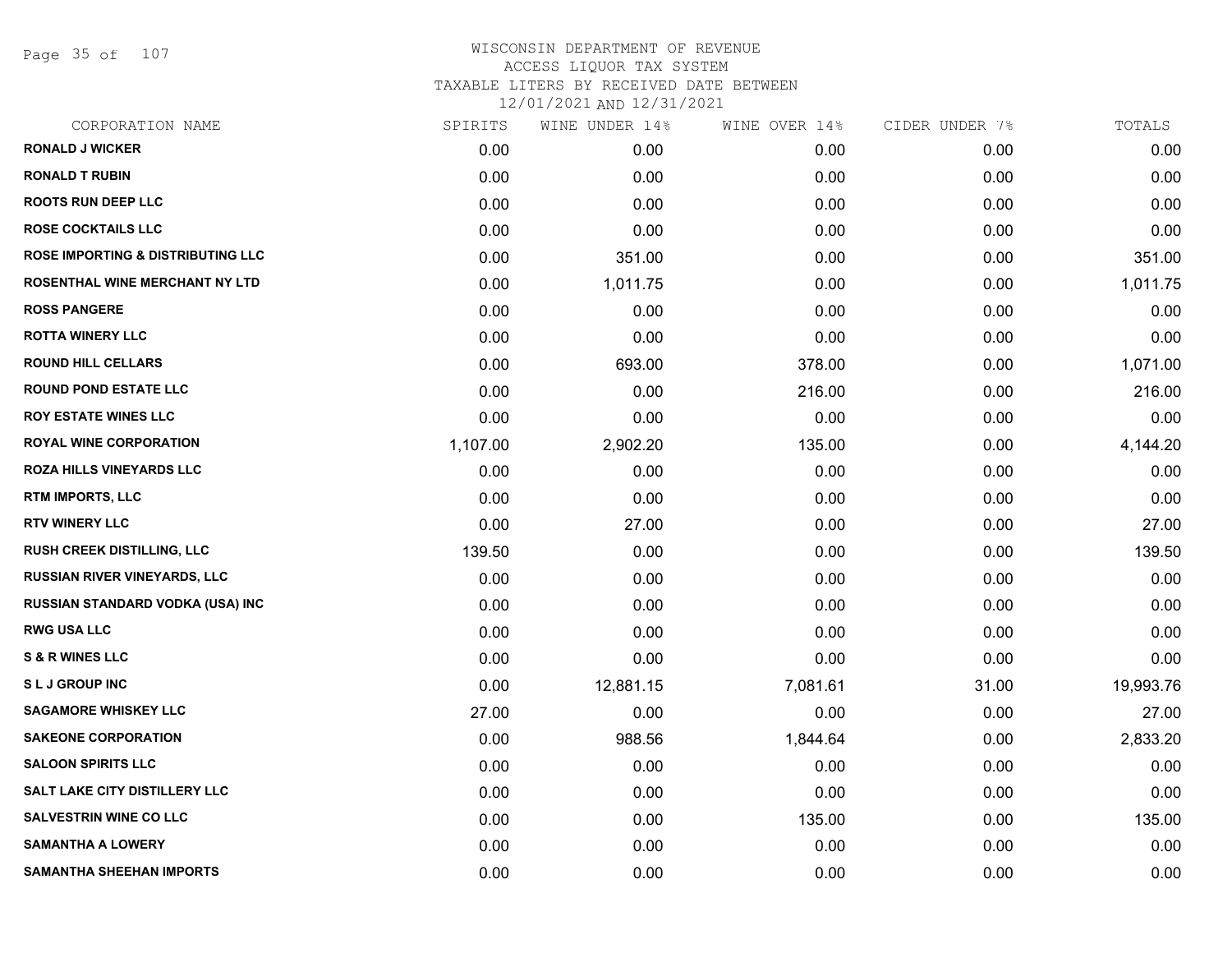Page 36 of 107

### WISCONSIN DEPARTMENT OF REVENUE ACCESS LIQUOR TAX SYSTEM

TAXABLE LITERS BY RECEIVED DATE BETWEEN

| CORPORATION NAME                                      | SPIRITS      | WINE UNDER 14% | WINE OVER 14% | CIDER UNDER 7% | TOTALS       |
|-------------------------------------------------------|--------------|----------------|---------------|----------------|--------------|
| <b>SAMUEL P BAXTER</b>                                | 0.00         | 0.00           | 0.00          | 0.00           | 0.00         |
| <b>SAN ANTONIO WINERY INC</b>                         | 0.00         | 16,097.14      | 1,152.00      | 0.00           | 17,249.14    |
| <b>SAN FRANCISCO WINE EXCHANGE INC</b>                | 0.00         | 0.00           | 0.00          | 0.00           | 0.00         |
| <b>SAN GABRIEL VALLEY WAREHOUSE &amp; STORAGE INC</b> | 0.00         | 0.00           | 0.00          | 0.00           | 0.00         |
| <b>SAN JOAQUIN WINE COMPANY INC</b>                   | 0.00         | 772.27         | 454.28        | 0.00           | 1,226.55     |
| SAN LUIS SPIRITS DISTILLING CO LLC                    | 1,845.00     | 0.00           | 0.00          | 0.00           | 1,845.00     |
| <b>SANGLIER SELECTIONS LLC</b>                        | 40.50        | 610.47         | 13.50         | 0.00           | 664.47       |
| <b>SANS LIEGE INC</b>                                 | 0.00         | 126.00         | 0.00          | 0.00           | 126.00       |
| <b>SANS WINE &amp; SPIRITS CO</b>                     | 0.00         | 0.00           | 0.00          | 0.00           | 0.00         |
| <b>SANS WINE CO. LLC</b>                              | 0.00         | 0.00           | 0.00          | 0.00           | 0.00         |
| <b>SANTA CROCE LLC</b>                                | 702.00       | 0.00           | 0.00          | 0.00           | 702.00       |
| <b>SANTA MARGHERITA USA INC</b>                       | 0.00         | 2,095.64       | 0.00          | 0.00           | 2,095.64     |
| <b>SANTA RITA USA CORPORATION</b>                     | 0.00         | 189.00         | 0.00          | 0.00           | 189.00       |
| <b>SARMENTO'S IMPORTS &amp; EXPORTS INC</b>           | 0.00         | 0.00           | 0.00          | 0.00           | 0.00         |
| <b>SAVIAH ROSE WINERY LLC</b>                         | 0.00         | 0.00           | 0.00          | 0.00           | 0.00         |
| <b>SAZERAC COMPANY INC</b>                            | 1,360,337.55 | 1,809.30       | 528.00        | 0.00           | 1,362,674.85 |
| <b>SBRAGIA FAMILY VINEYARDS LLC</b>                   | 0.00         | 0.00           | 0.00          | 0.00           | 0.00         |
| <b>SCENIC ROOT WINEGROWERS LLC</b>                    | 0.00         | 0.00           | 0.00          | 0.00           | 0.00         |
| SCHAFER-REICHART SELECTIONS, INC.                     | 0.00         | 0.00           | 0.00          | 11,651.49      | 11,651.49    |
| <b>SCHEID VINEYARDS CALIFORNIA INC</b>                | 0.00         | 19,430.50      | 189.00        | 0.00           | 19,619.50    |
| <b>SCHILLING CIDER LLC</b>                            | 0.00         | 0.00           | 0.00          | 0.00           | 0.00         |
| <b>SCHUG WINERY LLC</b>                               | 0.00         | 0.00           | 1,008.00      | 0.00           | 1,008.00     |
| <b>SCHWEIGER VINEYARDS INC</b>                        | 0.00         | 0.00           | 0.00          | 0.00           | 0.00         |
| <b>SCOPERTA IMPORTING CO INC</b>                      | 0.00         | 1,651.50       | 0.00          | 0.00           | 1,651.50     |
| <b>SEA SMOKE INC</b>                                  | 0.00         | 0.00           | 0.00          | 0.00           | 0.00         |
| <b>SEATTLE CIDER COMPANY LLC</b>                      | 0.00         | 0.00           | 0.00          | 0.00           | 0.00         |
| <b>SEAVEY VINEYARD LP</b>                             | 0.00         | 0.00           | 0.00          | 0.00           | 0.00         |
| SELECTIONATUREL, LLC                                  | 0.00         | 0.00           | 0.00          | 0.00           | 0.00         |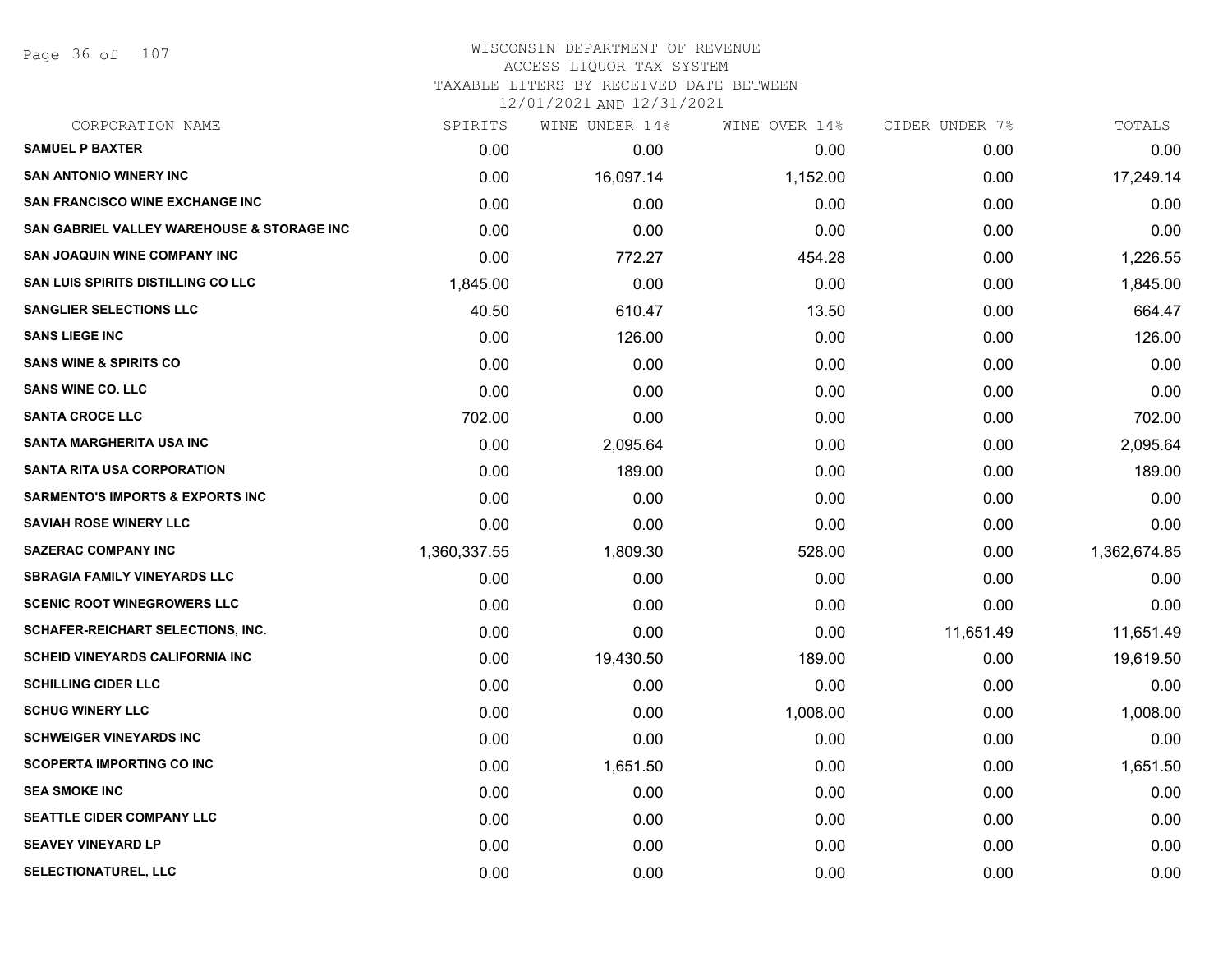Page 37 of 107

## WISCONSIN DEPARTMENT OF REVENUE ACCESS LIQUOR TAX SYSTEM TAXABLE LITERS BY RECEIVED DATE BETWEEN

| CORPORATION NAME                | SPIRITS  | WINE UNDER 14% | WINE OVER 14% | CIDER UNDER 7% | TOTALS   |
|---------------------------------|----------|----------------|---------------|----------------|----------|
| SELECTIVE WINE ESTATES INC      | 0.00     | 0.00           | 0.00          | 0.00           | 0.00     |
| <b>SERENDIPITY WINES LLC</b>    | 27.00    | 0.00           | 0.00          | 0.00           | 27.00    |
| <b>SERGEY CHISTOV</b>           | 0.00     | 0.00           | 0.00          | 0.00           | 0.00     |
| <b>SERRALLES USA LLC</b>        | 1,165.50 | 0.00           | 0.00          | 0.00           | 1,165.50 |
| <b>SHACKSBURY HOLDING</b>       | 0.00     | 0.00           | 0.00          | 0.00           | 0.00     |
| <b>SHAFER VINEYARDS INC</b>     | 0.00     | 0.00           | 27.00         | 0.00           | 27.00    |
| <b>SHANNON RIDGE INC</b>        | 0.00     | 1,512.00       | 1,377.00      | 0.00           | 2,889.00 |
| <b>SHAW-ROSS HOLDING CO LLC</b> | 1,608.00 | 2,052.00       | 5,212.50      | 0.00           | 8,872.50 |
| SHEA WINE CELLARS LLC           | 0.00     | 0.00           | 0.00          | 0.00           | 0.00     |
| SHEEP BLACK WINE US INC         | 0.00     | 0.00           | 0.00          | 0.00           | 0.00     |
| SHELTON-MACKENZIE WINE COMPANY  | 0.00     | 0.00           | 0.00          | 0.00           | 0.00     |
| <b>SHORTS BREWING COMPANY</b>   | 0.00     | 0.00           | 0.00          | 255.52         | 255.52   |
| SIERRA NEVADA BREWING COMPANY   | 0.00     | 0.00           | 0.00          | 0.00           | 0.00     |
| SILVER OAK WINE CELLARS LLC     | 0.00     | 0.00           | 675.00        | 0.00           | 675.00   |
| SILVER TRIDENT WINERY LLC       | 0.00     | 0.00           | 0.00          | 0.00           | 0.00     |
| SINGLE BARREL SPIRITS U.S. LLC  | 0.00     | 0.00           | 0.00          | 0.00           | 0.00     |
| <b>SINSKEY VINEYARDS INC</b>    | 0.00     | 45.00          | 0.00          | 0.00           | 45.00    |
| <b>SKINNER VINEYARDS LLC</b>    | 0.00     | 0.00           | 0.00          | 0.00           | 0.00     |
| <b>SKINNER-DAVENA LLC</b>       | 0.00     | 0.00           | 0.00          | 0.00           | 0.00     |
| <b>SKYLARK WINE COMPANY</b>     | 0.00     | 0.00           | 0.00          | 0.00           | 0.00     |
| <b>SLIM CHILLERS INC</b>        | 0.00     | 0.00           | 0.00          | 0.00           | 0.00     |
| <b>SLO DOWN WINES LLC</b>       | 0.00     | 0.00           | 0.00          | 0.00           | 0.00     |
| <b>SLURP LLC</b>                | 0.00     | 0.00           | 0.00          | 0.00           | 0.00     |
| <b>SMALL VINES WINES INC</b>    | 0.00     | 0.00           | 0.00          | 0.00           | 0.00     |
| <b>SMT ACQUISITIONS LLC</b>     | 0.00     | 1,035.00       | 117.00        | 0.00           | 1,152.00 |
| <b>SOCIAL ENJOYMENTS LLC</b>    | 0.00     | 0.00           | 0.00          | 0.00           | 0.00     |
| SOGEVINUS FINE WINES USA INC    | 0.00     | 0.00           | 186.94        | 0.00           | 186.94   |
| <b>SOKOL BLOSSER LTD</b>        | 0.00     | 0.00           | 0.00          | 0.00           | 0.00     |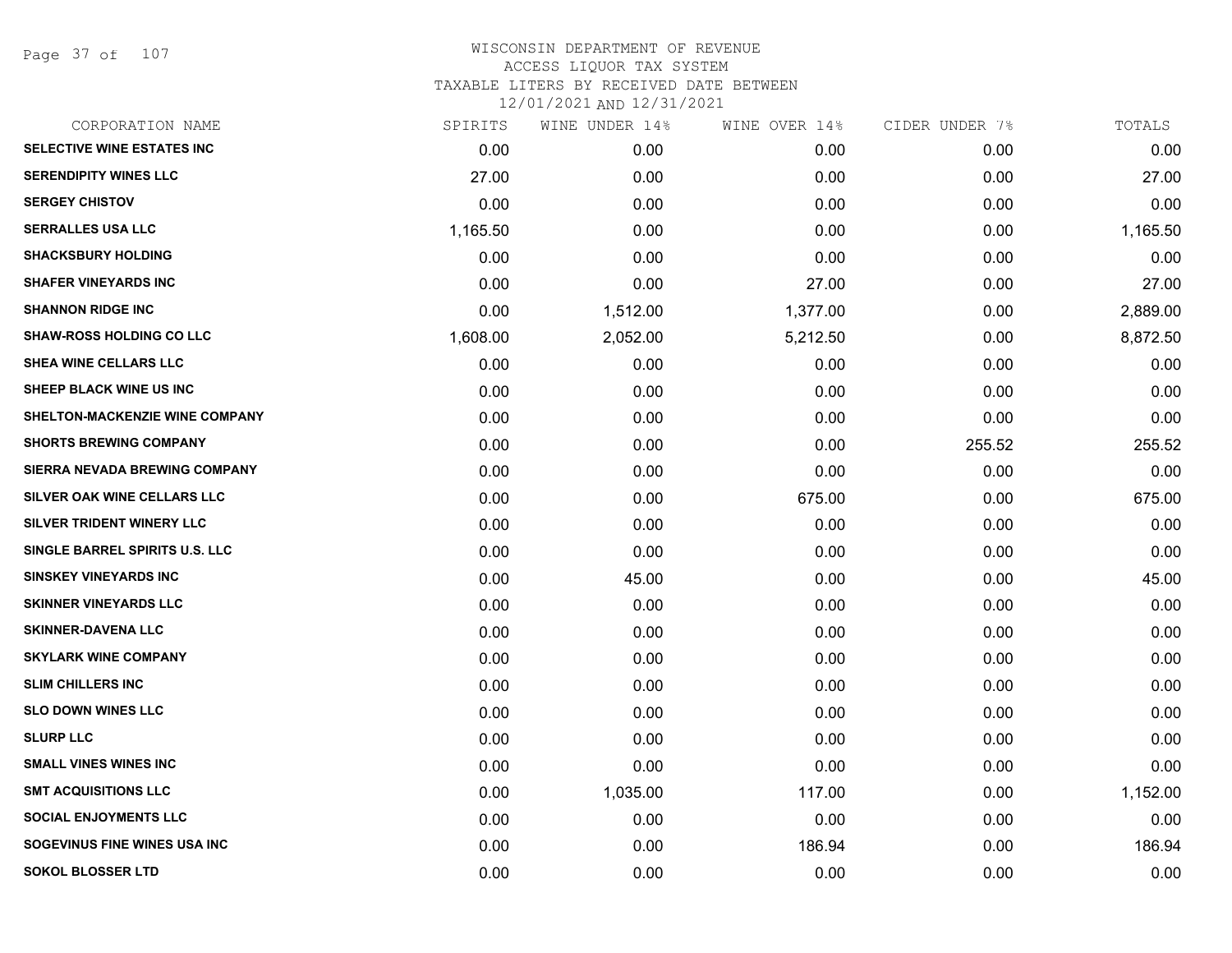Page 38 of 107

## WISCONSIN DEPARTMENT OF REVENUE ACCESS LIQUOR TAX SYSTEM TAXABLE LITERS BY RECEIVED DATE BETWEEN

| CORPORATION NAME                        | SPIRITS   | WINE UNDER 14% | WINE OVER 14% | CIDER UNDER 7% | TOTALS    |
|-----------------------------------------|-----------|----------------|---------------|----------------|-----------|
| <b>SOLBERG DISTILLING LLC</b>           | 0.00      | 0.00           | 0.00          | 0.00           | 0.00      |
| <b>SOLENA CELLARS LLC</b>               | 0.00      | 378.00         | 0.00          | 0.00           | 378.00    |
| SOMERSTON WINE COMPANY, LLC             | 0.00      | 0.00           | 0.00          | 0.00           | 0.00      |
| SOUL FLOWER WINE CO.                    | 0.00      | 0.00           | 882.00        | 0.00           | 882.00    |
| SOUTH BAY WINE GROUP LLC                | 0.00      | 0.00           | 0.00          | 0.00           | 0.00      |
| SOUTHERN ESTATES INVESTMENTS, LLC       | 0.00      | 0.00           | 0.00          | 0.00           | 0.00      |
| <b>SOUTHERN STARZ INC</b>               | 0.00      | 589.50         | 0.00          | 0.00           | 589.50    |
| SOUTHERN WINE GROUP LLC                 | 0.00      | 126.00         | 189.00        | 0.00           | 315.00    |
| <b>SOUTHWEST SPIRITS &amp; WINE LLC</b> | 735.00    | 0.00           | 0.00          | 0.00           | 735.00    |
| <b>SOVEREIGN BRANDS LLC</b>             | 225.00    | 5,850.00       | 0.00          | 0.00           | 6,075.00  |
| <b>SPANN VINEYARDS INC</b>              | 0.00      | 0.00           | 0.00          | 0.00           | 0.00      |
| <b>SPARKLING OREGON LLC</b>             | 0.00      | 0.00           | 0.00          | 0.00           | 0.00      |
| <b>SPEAKEASY SPIRITS LLC</b>            | 0.00      | 0.00           | 0.00          | 0.00           | 0.00      |
| <b>SPENCER HOOPES</b>                   | 0.00      | 0.00           | 0.00          | 0.00           | 0.00      |
| <b>SPIRITS OF TENNESSEE, LLC</b>        | 21,456.00 | 0.00           | 0.00          | 0.00           | 21,456.00 |
| SPLINTER GROUP NAPA LLC                 | 22.50     | 0.00           | 0.00          | 0.00           | 22.50     |
| <b>SPOTTSWOODE WINERY INC</b>           | 0.00      | 0.00           | 0.00          | 0.00           | 0.00      |
| <b>SPRING MOUNTAIN VINEYARD INC</b>     | 0.00      | 0.00           | 0.00          | 0.00           | 0.00      |
| <b>SQZ BEVS LLC</b>                     | 0.00      | 0.00           | 0.00          | 0.00           | 0.00      |
| <b>ST GEORGE SPIRITS INC</b>            | 621.00    | 0.00           | 0.00          | 0.00           | 621.00    |
| <b>ST HELENA ESTATE LLC</b>             | 0.00      | 0.00           | 0.00          | 0.00           | 0.00      |
| <b>ST INNOCENT LTD</b>                  | 0.00      | 315.00         | 0.00          | 0.00           | 315.00    |
| <b>ST JAMES WINERY INC</b>              | 0.00      | 468.03         | 0.00          | 0.00           | 468.03    |
| ST JULIAN WINE COMPANY INC              | $-132.49$ | 0.00           | 0.00          | 0.00           | $-132.49$ |
| ST KILLIAN IMPORTING CO INC             | 126.00    | 0.00           | 0.00          | 0.00           | 126.00    |
| <b>ST SUPERY INC</b>                    | 0.00      | 0.00           | 130.50        | 0.00           | 130.50    |
| <b>STAGLIN FAMILY VINEYARD LLC</b>      | 0.00      | 0.00           | 0.00          | 0.00           | 0.00      |
| <b>STANLEY STAWSKI DIST CO INC</b>      | 0.00      | 0.00           | 0.00          | 0.00           | 0.00      |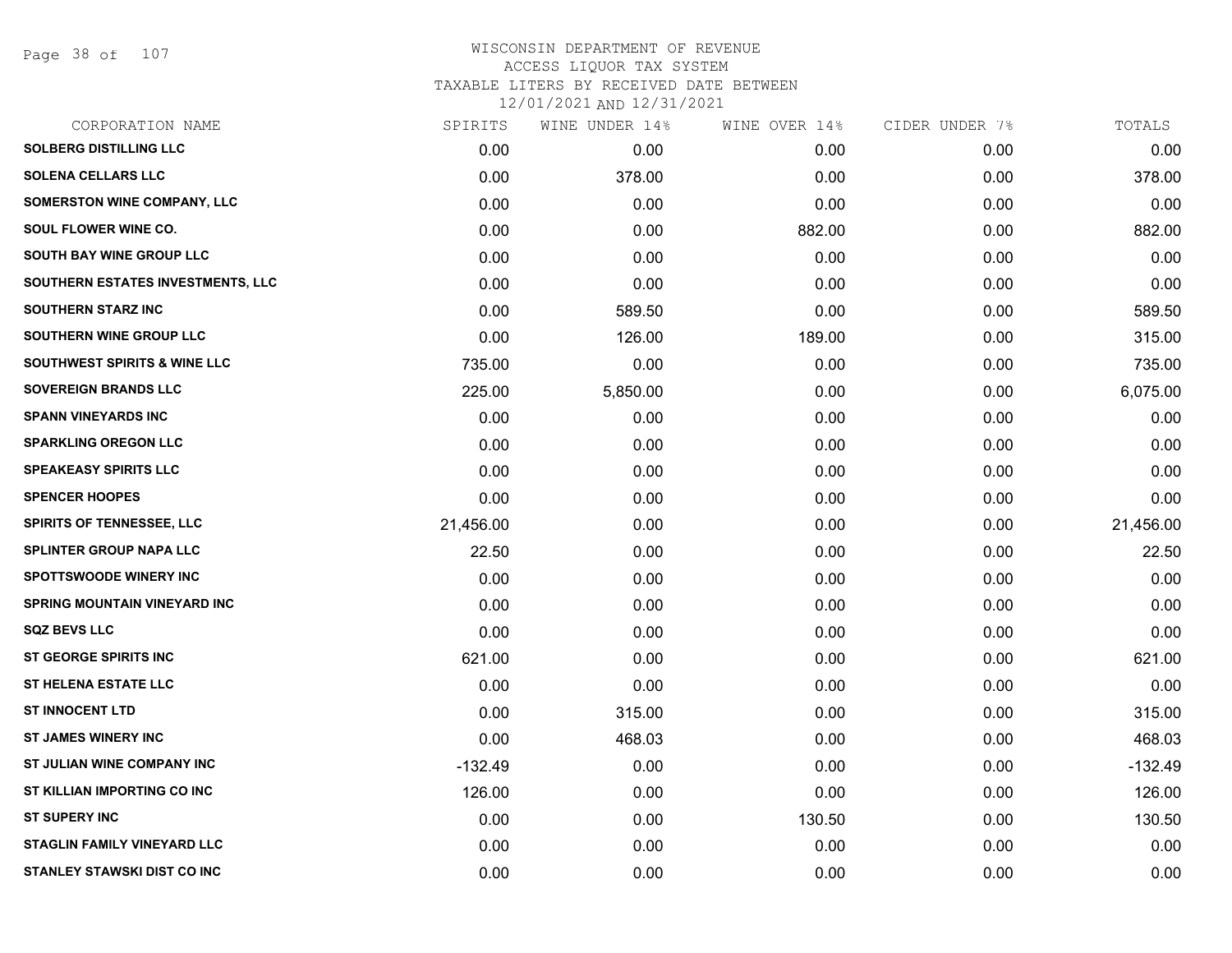Page 39 of 107

## WISCONSIN DEPARTMENT OF REVENUE

#### ACCESS LIQUOR TAX SYSTEM

TAXABLE LITERS BY RECEIVED DATE BETWEEN

| CORPORATION NAME                    | SPIRITS   | WINE UNDER 14% | WINE OVER 14% | CIDER UNDER 7% | TOTALS     |
|-------------------------------------|-----------|----------------|---------------|----------------|------------|
| STE. MICHELLE WINE ESTATES LTD.     | 0.00      | 43,200.00      | 11,671.50     | 0.00           | 54,871.50  |
| STEFFENS FAMILY WINES LLC           | 0.00      | 0.00           | 0.00          | 0.00           | 0.00       |
| STELLAR IMPORTING COMPANY LLC       | 0.00      | 0.00           | 0.00          | 0.00           | 0.00       |
| <b>STEM CIDERS LLC</b>              | 0.00      | 899.55         | 0.00          | 0.00           | 899.55     |
| <b>STEPHAN VINEYARD INC</b>         | 0.00      | 0.00           | 0.00          | 0.00           | 0.00       |
| STEVEN EDMUNDS & CORNELIA ST JOHN   | 0.00      | 0.00           | 0.00          | 0.00           | 0.00       |
| <b>STEWART CELLARS, LLC</b>         | 0.00      | 0.00           | 0.00          | 0.00           | 0.00       |
| <b>STEZ &amp; BOWER</b>             | 0.00      | 0.00           | 0.00          | 0.00           | 0.00       |
| <b>STOLI GROUP (USA) LLC</b>        | 26,155.50 | 0.00           | 0.00          | 0.00           | 26,155.50  |
| <b>STOLLER IMPORTS INC</b>          | 2,549.27  | 0.00           | 180.00        | 0.00           | 2,729.27   |
| <b>STOLLER VINEYARDS INC</b>        | 0.00      | 1,116.00       | 0.00          | 0.00           | 1,116.00   |
| <b>STOLPMAN VINEYARDS LLC</b>       | 0.00      | 1,134.00       | 0.00          | 0.00           | 1,134.00   |
| STONEBRAKER-SOLES INC               | 0.00      | 0.00           | 0.00          | 0.00           | 0.00       |
| <b>STONECUSHION INC</b>             | 0.00      | 0.00           | 630.00        | 0.00           | 630.00     |
| <b>STRATUS WINE AND SPIRITS LLC</b> | 0.00      | 0.00           | 0.00          | 0.00           | 0.00       |
| <b>STUART BOSSOM</b>                | 0.00      | 0.00           | 0.00          | 0.00           | 0.00       |
| <b>STUBING &amp; GANNON, LLC</b>    | 0.00      | 0.00           | 0.00          | 0.00           | 0.00       |
| <b>STUMPYS SPIRITS CO</b>           | 81.00     | 0.00           | 0.00          | 0.00           | 81.00      |
| SUGARLANDS DISTILLING COMPANY LLC   | 7,944.90  | 0.00           | 0.00          | 0.00           | 7,944.90   |
| <b>SUNDANCE SPIRITS COMPANY</b>     | 0.00      | 0.00           | 0.00          | 0.00           | 0.00       |
| <b>SUPERSTITION MEADERY</b>         | 0.00      | 0.00           | 0.00          | 0.00           | 0.00       |
| <b>SURVILLE ENTERPRISES CORP</b>    | 0.00      | 504.00         | 0.00          | 0.00           | 504.00     |
| <b>SUTTER HOME WINERY INC</b>       | 715.50    | 305,073.07     | 4,996.50      | 0.00           | 310,785.07 |
| <b>SVP WINERY LLC</b>               | 0.00      | 126.00         | 0.00          | 0.00           | 126.00     |
| <b>T &amp; T DISTILLERY INC.</b>    | 0.00      | 0.00           | 0.00          | 0.00           | 0.00       |
| <b>T ELENTENY HOLDINGS LLC</b>      | 13.50     | 1,985.25       | 585.75        | 126.00         | 2,710.50   |
| T. EDWARD WINES, LTD                | 1,035.00  | 630.00         | 0.00          | 0.00           | 1,665.00   |
| <b>TAFT STREET INC</b>              | 0.00      | 0.00           | 0.00          | 0.00           | 0.00       |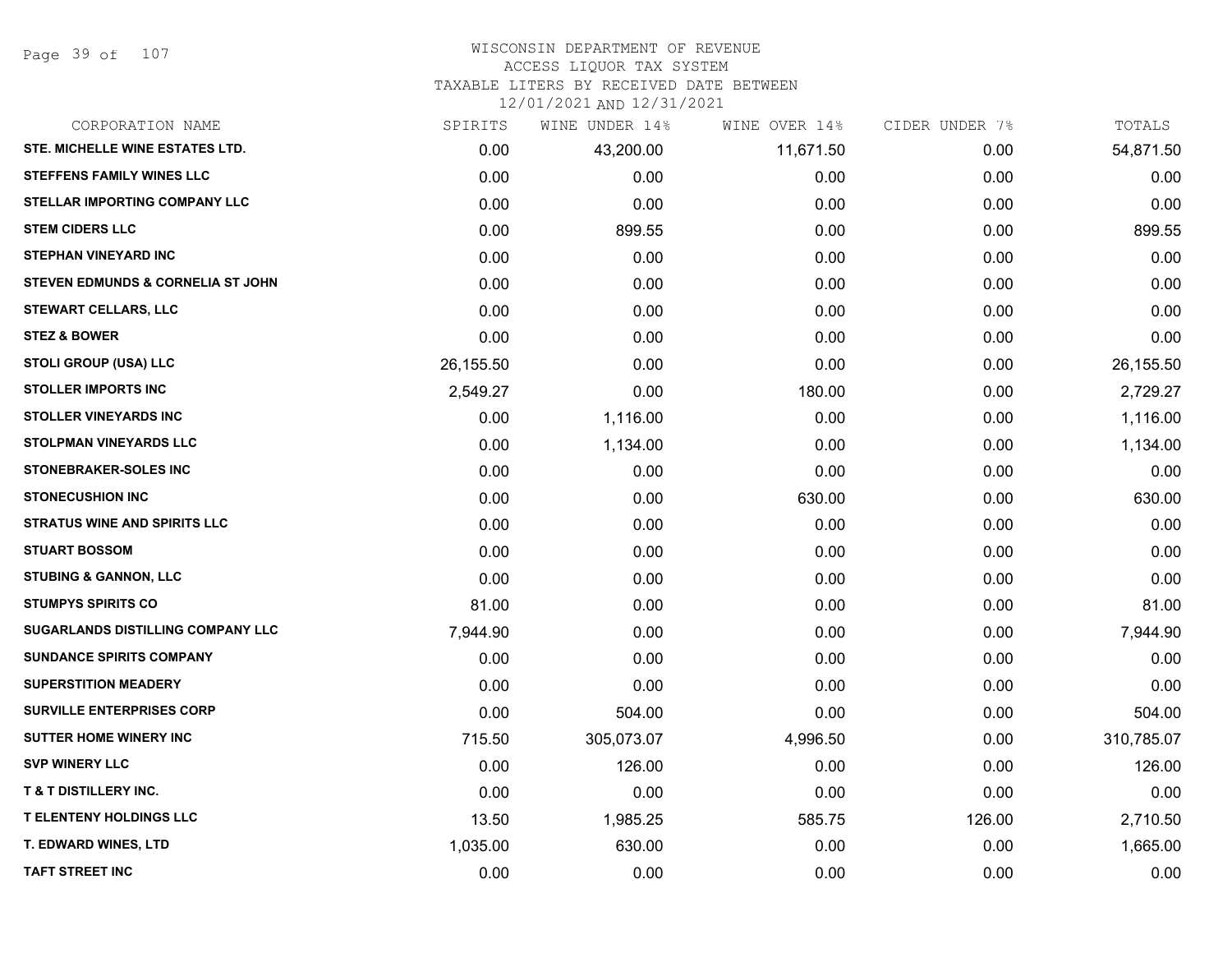Page 40 of 107

## WISCONSIN DEPARTMENT OF REVENUE ACCESS LIQUOR TAX SYSTEM TAXABLE LITERS BY RECEIVED DATE BETWEEN

| CORPORATION NAME                    | SPIRITS  | WINE UNDER 14% | WINE OVER 14% | CIDER UNDER 7% | TOTALS   |
|-------------------------------------|----------|----------------|---------------|----------------|----------|
| <b>TAKARA SAKE USA INC</b>          | 9.00     | 2,441.70       | 3,213.00      | 61.20          | 5,724.90 |
| <b>TALLEY VINEYARDS INC</b>         | 0.00     | 63.00          | 0.00          | 0.00           | 63.00    |
| <b>TAMARELO INC</b>                 | 450.00   | 0.00           | 0.00          | 0.00           | 450.00   |
| <b>TAMBER BEY VINEYARDS LLC</b>     | 0.00     | 0.00           | 0.00          | 0.00           | 0.00     |
| <b>TATTERSALL COMPANIES LLC</b>     | 970.20   | 0.00           | 0.00          | 0.00           | 970.20   |
| TEMPERANCE DISTILLING COMPANY       | 1,008.00 | 0.00           | 0.00          | 0.00           | 1,008.00 |
| <b>TENN SOUTH DISTILLERY</b>        | 0.00     | 0.00           | 0.00          | 0.00           | 0.00     |
| <b>TEQUILAS PREMIUM, INC</b>        | 1,134.00 | 0.00           | 0.00          | 0.00           | 1,134.00 |
| <b>TERRANEO MERCHANTS INC</b>       | 36.00    | 756.00         | 0.00          | 0.00           | 792.00   |
| <b>TERRAVANT WINE COMPANY LLC</b>   | 0.00     | 0.00           | 0.00          | 0.00           | 0.00     |
| <b>TERRESSENTIA CORPORATION</b>     | 0.00     | 0.00           | 0.00          | 0.00           | 0.00     |
| <b>TERRIZZI VINO INC</b>            | 0.00     | 0.00           | 0.00          | 0.00           | 0.00     |
| <b>TEXACELLO, LLC</b>               | 0.00     | 0.00           | 0.00          | 0.00           | 0.00     |
| <b>TEXAS BEVERAGE INTERNATIONAL</b> | 0.00     | 0.00           | 0.00          | 0.00           | 0.00     |
| <b>TGE LLC</b>                      | 0.00     | 429.60         | 0.00          | 0.00           | 429.60   |
| THE AUSTRALIAN WINE CONNECTION INC  | 0.00     | 0.00           | 0.00          | 0.00           | 0.00     |
| THE BARDSTOWN BOURBON COMPANY LLC   | 1,215.00 | 0.00           | 0.00          | 0.00           | 1,215.00 |
| THE BIALE ESTATE                    | 0.00     | 0.00           | 0.00          | 0.00           | 0.00     |
| THE BLUE DAISY USA, INC             | 0.00     | 0.00           | 0.00          | 0.00           | 0.00     |
| THE CAPRA COMPANY LLC               | 0.00     | 0.00           | 0.00          | 0.00           | 0.00     |
| THE EDRINGTON GROUP USA LLC         | 7,143.72 | 0.00           | 0.00          | 0.00           | 7,143.72 |
| THE FABLEIST WINE CO.               | 0.00     | 720.00         | 72.00         | 0.00           | 792.00   |
| THE G V LIQUID GROUP INC            | 0.00     | 0.00           | 0.00          | 0.00           | 0.00     |
| THE HESS COLLECTION WINERY          | 0.00     | 4,788.00       | 855.00        | 0.00           | 5,643.00 |
| THE INFUSERY LLC                    | 0.00     | 0.00           | 0.00          | 0.00           | 0.00     |
| THE MEEKER VINEYARD                 | 0.00     | 0.00           | 0.00          | 0.00           | 0.00     |
| THE MORLET SELECTION INC            | 0.00     | 0.00           | 81.00         | 0.00           | 81.00    |
| THE MORNE WINE COMPANY              | 0.00     | 0.00           | 0.00          | 0.00           | 0.00     |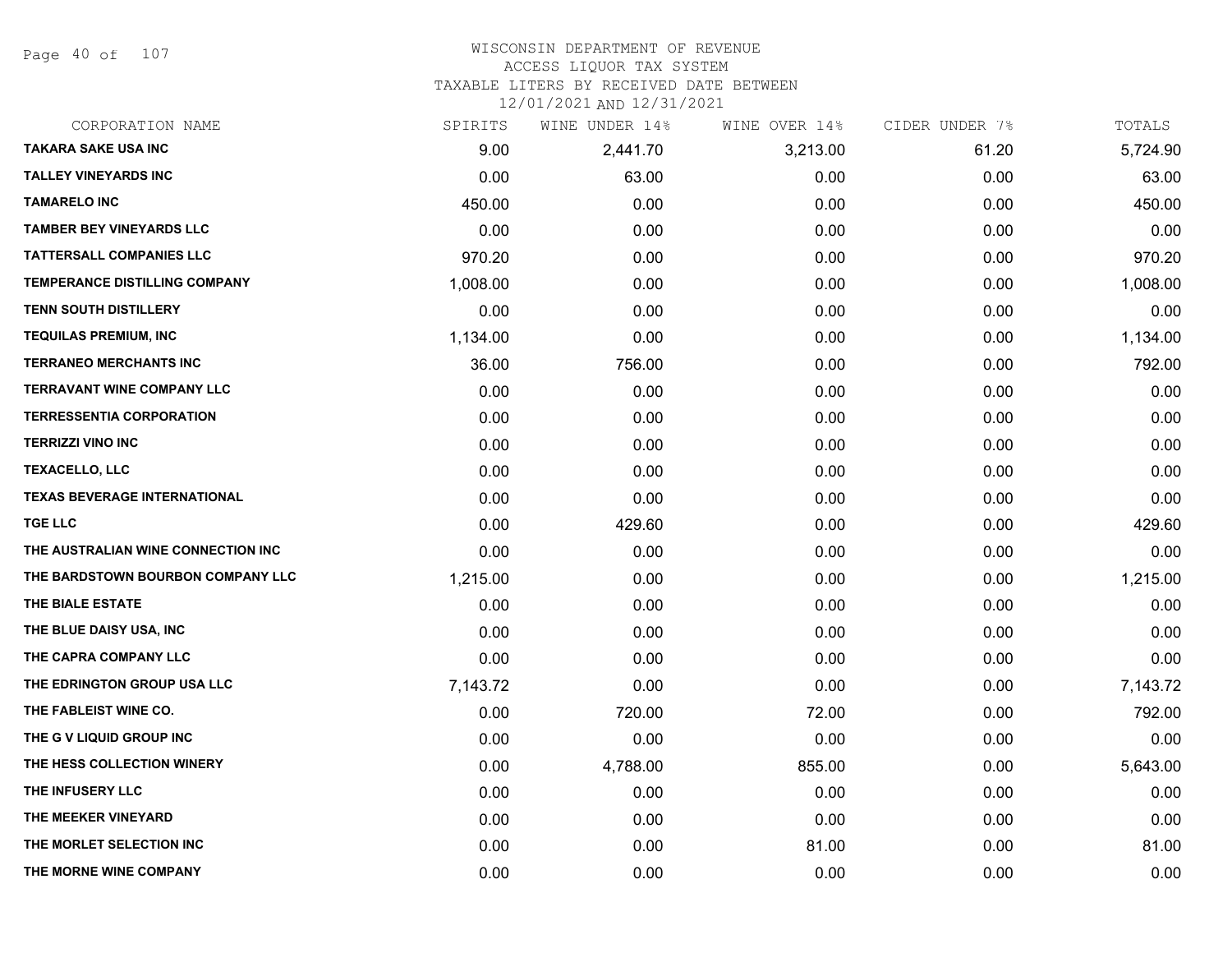Page 41 of 107

| CORPORATION NAME                              | SPIRITS | WINE UNDER 14% | WINE OVER 14% | CIDER UNDER 7% | TOTALS     |
|-----------------------------------------------|---------|----------------|---------------|----------------|------------|
| THE OJAI VINEYARD INC                         | 0.00    | 0.00           | 0.00          | 0.00           | 0.00       |
| THE RIVER WINE INC                            | 36.00   | 180.00         | 0.00          | 0.00           | 216.00     |
| THE SECOND GENERATION TRUST                   | 0.00    | 20,633.00      | 3,006.00      | 0.00           | 23,639.00  |
| THE SILVERADO VINEYARDS                       | 0.00    | 0.00           | 0.00          | 0.00           | 0.00       |
| THE SORTING TABLE LLC                         | 0.00    | 1,125.00       | 441.00        | 0.00           | 1,566.00   |
| THE TRITON COLLECTION INC                     | 0.00    | 540.00         | 0.00          | 0.00           | 540.00     |
| THE WINE GROUP INC                            | 0.00    | 734,829.79     | 20,310.00     | 0.00           | 755,139.79 |
| THE WINE SOURCE INC                           | 0.00    | 0.00           | 0.00          | 0.00           | 0.00       |
| THE WOODMAR GROUP LLC                         | 0.00    | 1,512.00       | 0.00          | 0.00           | 1,512.00   |
| THIENOT USA INC                               | 0.00    | 139.50         | 0.00          | 0.00           | 139.50     |
| THIRD LEAF WINES LLC                          | 0.00    | 0.00           | 0.00          | 0.00           | 0.00       |
| THOMAS ALLEN VINEYARDS & WINERY, LLC          | 0.00    | 0.00           | 0.00          | 0.00           | 0.00       |
| <b>THOMAS D BRACAMONTES</b>                   | 0.00    | 0.00           | 0.00          | 0.00           | 0.00       |
| <b>THOMAS HINDE</b>                           | 0.00    | 0.00           | 0.00          | 0.00           | 0.00       |
| THREE FLOYDS DISTILLING CO., INC              | 0.00    | 0.00           | 0.00          | 0.00           | 0.00       |
| THREE RING PRODUCTIONS LLC                    | 0.00    | 0.00           | 0.00          | 0.00           | 0.00       |
| <b>THURMAN J RODGERS</b>                      | 0.00    | 0.00           | 0.00          | 0.00           | 0.00       |
| <b>TITUS &amp; TITUS</b>                      | 0.00    | 0.00           | 0.00          | 0.00           | 0.00       |
| TMR WINE COMPANY LLC                          | 0.00    | 0.00           | 0.00          | 0.00           | 0.00       |
| <b>TOAD HOLLOW VINEYARDS INC</b>              | 0.00    | 2,520.00       | 252.00        | 0.00           | 2,772.00   |
| <b>TOBIN J HEMINWAY</b>                       | 0.00    | 0.00           | 0.00          | 0.00           | 0.00       |
| <b>TOBIN JAMES CELLARS</b>                    | 0.00    | 0.00           | 0.00          | 0.00           | 0.00       |
| <b>TOLLIVER RANCH BRANDS LLC</b>              | 0.00    | 0.00           | 0.00          | 0.00           | 0.00       |
| <b>TOM MEADOWCROFT</b>                        | 0.00    | 0.00           | 0.00          | 0.00           | 0.00       |
| TR WINES INC.                                 | 0.00    | 0.00           | 0.00          | 0.00           | 0.00       |
| <b>TRAVIS R VERNON</b>                        | 0.00    | 0.00           | 0.00          | 0.00           | 0.00       |
| <b>TREANA WINERY LLC</b>                      | 0.00    | 0.00           | 0.00          | 0.00           | 0.00       |
| <b>TREASURY WINE ESTATES AMERICAS COMPANY</b> | 0.00    | 90,522.00      | 17,139.42     | 0.00           | 107,661.42 |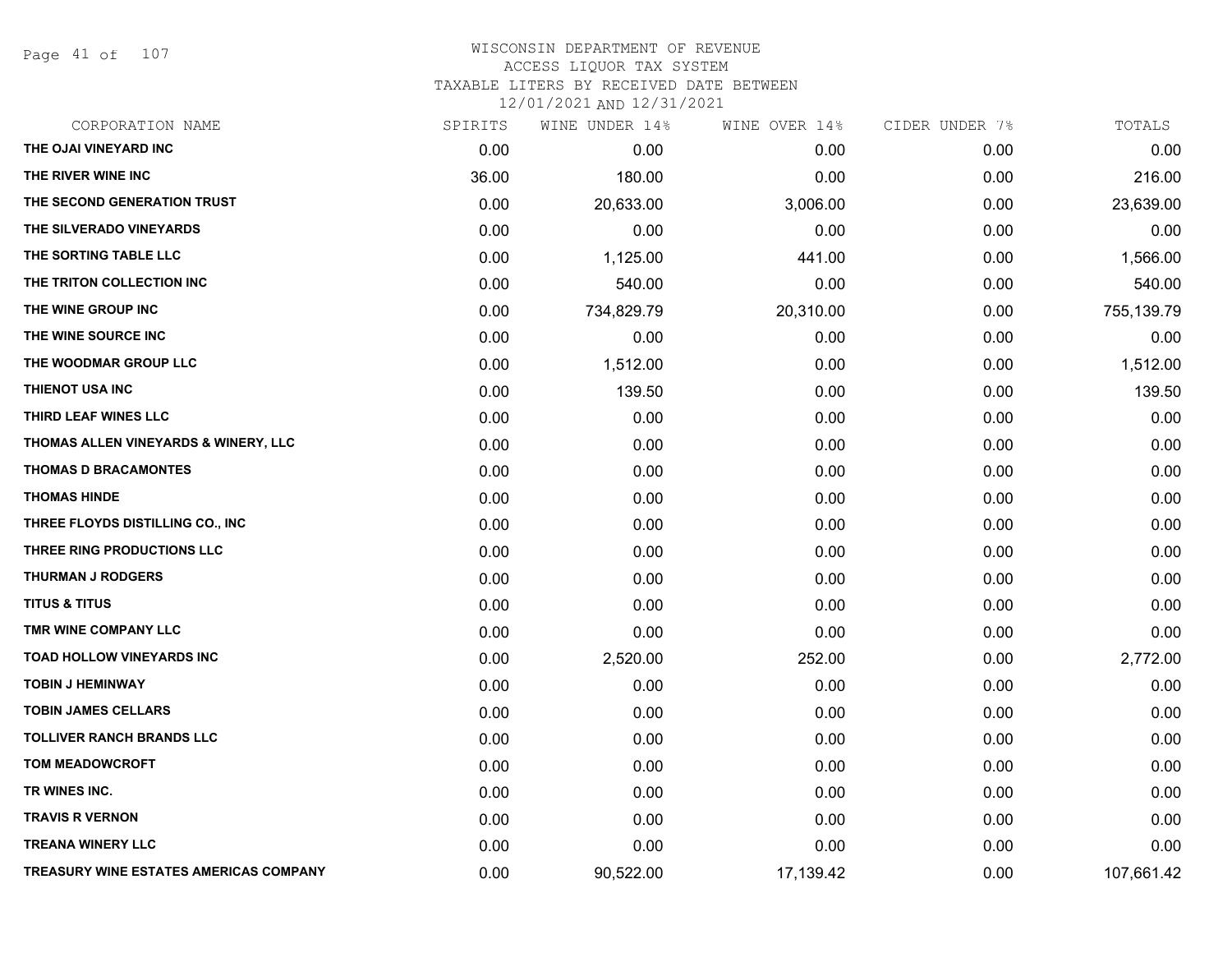Page 42 of 107

#### WISCONSIN DEPARTMENT OF REVENUE ACCESS LIQUOR TAX SYSTEM TAXABLE LITERS BY RECEIVED DATE BETWEEN

| CORPORATION NAME                      | SPIRITS    | WINE UNDER 14% | WINE OVER 14% | CIDER UNDER 7% | TOTALS     |
|---------------------------------------|------------|----------------|---------------|----------------|------------|
| <b>TREFETHEN VINEYARDS WINERY INC</b> | 0.00       | 252.00         | 693.00        | 0.00           | 945.00     |
| <b>TREMAINE ATKINSON</b>              | 0.00       | 0.00           | 0.00          | 0.00           | 0.00       |
| <b>TRENTADUE WINERY LLC</b>           | 0.00       | 0.00           | 0.00          | 0.00           | 0.00       |
| TRI VIN IMPORTS INC                   | 0.00       | 21,303.00      | 0.00          | 0.00           | 21,303.00  |
| <b>TRIM WINES LLC</b>                 | 0.00       | 0.00           | 0.00          | 0.00           | 0.00       |
| TRINITAS CELLARS LLC                  | 0.00       | 0.00           | 0.00          | 0.00           | 0.00       |
| <b>TRIONE VINEYARDS LLC</b>           | 0.00       | 756.00         | 0.00          | 0.00           | 756.00     |
| <b>TRI-STAR MARKETING INC</b>         | 0.00       | 6,102.00       | 0.00          | 0.00           | 6,102.00   |
| TRUJILLO WINES, LLC                   | 0.00       | 0.00           | 0.00          | 0.00           | 0.00       |
| <b>TRUVINO INC</b>                    | 0.00       | 90.00          | 0.00          | 0.00           | 90.00      |
| <b>TURLEY WINE CELLARS INC</b>        | 0.00       | 0.00           | 0.00          | 0.00           | 0.00       |
| <b>TURNBULL WINE CELLARS</b>          | 0.00       | 0.00           | 0.00          | 0.00           | 0.00       |
| <b>TWIN PEAKS WINERY INC</b>          | 0.00       | 0.00           | 306.00        | 0.00           | 306.00     |
| TWO BROTHERS ARTISAN SPIRITS COMPANY  | 0.00       | 0.00           | 0.00          | 0.00           | 0.00       |
| <b>TWO SONS IMPORTS LLC</b>           | 0.00       | 0.00           | 0.00          | 0.00           | 0.00       |
| TWO TREES BEVERAGE COMPANY INC.       | 225.00     | 0.00           | 0.00          | 0.00           | 225.00     |
| TWO WORLDS WINE COMPANY, LLC          | 0.00       | 0.00           | 0.00          | 0.00           | 0.00       |
| UGLY DOG DISTILLERY, LLC              | 990.00     | 0.00           | 0.00          | 0.00           | 990.00     |
| UNCLE JOHN'S FRUIT HOUSE WINERY LLC   | 0.00       | 0.00           | 0.00          | 0.00           | 0.00       |
| UNDERGROUND WINE PROJECT LLC          | 0.00       | 0.00           | 0.00          | 0.00           | 0.00       |
| <b>UNION WINE COMPANY</b>             | 0.00       | 5,577.00       | 0.00          | 0.00           | 5,577.00   |
| UNITED SPIRITS INC                    | 0.00       | 0.00           | 0.00          | 0.00           | 0.00       |
| UNITED STATES BEVERAGE LLC            | 0.00       | 0.00           | 0.00          | 4,769.62       | 4,769.62   |
| UNITED STATES DISTILLED PRODUCTS CO.  | 280,933.32 | 43,857.03      | 1,836.00      | 0.00           | 326,626.35 |
| UNIVERSAL BEVERAGE IMPORTERS, LLC     | 0.00       | 0.00           | 0.00          | 0.00           | 0.00       |
| UNTI WINE CO LLC                      | 0.00       | 0.00           | 0.00          | 0.00           | 0.00       |
| <b>UPCHURCH VINEYARD LLC</b>          | 0.00       | 0.00           | 0.00          | 0.00           | 0.00       |
| USA WINE IMPORTS INC                  | 0.00       | 1,534.55       | 0.00          | 0.00           | 1,534.55   |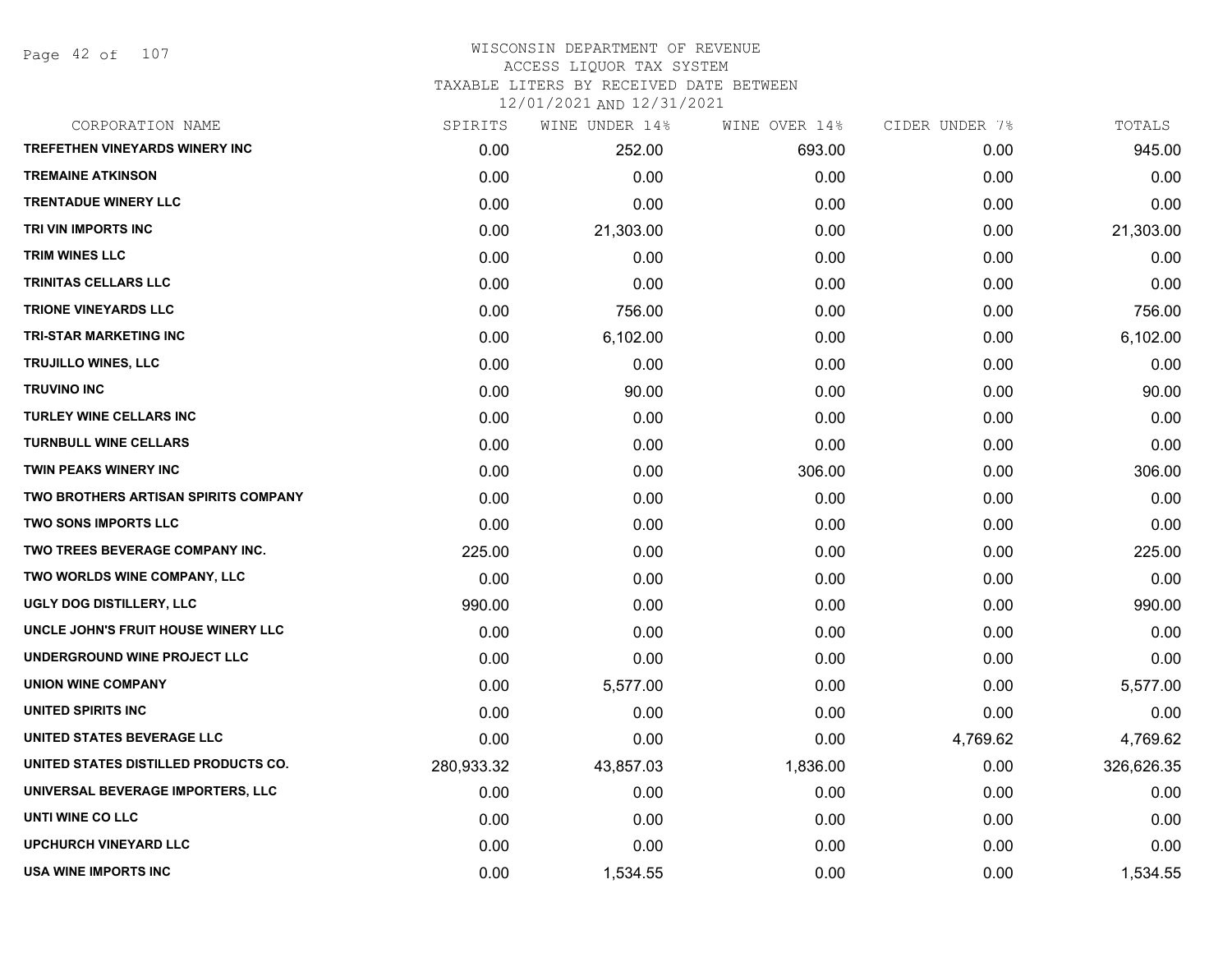Page 43 of 107

## WISCONSIN DEPARTMENT OF REVENUE

#### ACCESS LIQUOR TAX SYSTEM

TAXABLE LITERS BY RECEIVED DATE BETWEEN

| CORPORATION NAME                      | SPIRITS  | WINE UNDER 14% | WINE OVER 14% | CIDER UNDER 7% | TOTALS    |
|---------------------------------------|----------|----------------|---------------|----------------|-----------|
| <b>USA WINE WEST LLC</b>              | 1,498.50 | 3,528.32       | 615.75        | 0.75           | 5,643.32  |
| <b>UVE ENTERPRISES INC</b>            | 15.75    | 45.00          | 0.00          | 0.00           | 60.75     |
| V&CLLC                                | 0.00     | 0.00           | 0.00          | 0.00           | 0.00      |
| <b>VALCKENBERG INTERNATIONAL INC</b>  | 0.00     | 0.00           | 0.00          | 0.00           | 0.00      |
| <b>VALKYRIE SELECTIONS LLC</b>        | 0.00     | 1,198.50       | 0.00          | 0.00           | 1,198.50  |
| <b>VALOR WINE CO LLC</b>              | 0.00     | 0.00           | 0.00          | 0.00           | 0.00      |
| VAN RUITEN FAMILY WINERY LLC          | 0.00     | 0.00           | 0.00          | 0.00           | 0.00      |
| <b>VANDER MILL LLC</b>                | 0.00     | 0.00           | 0.00          | 880.11         | 880.11    |
| <b>VEN CAL RANCHES LLC</b>            | 0.00     | 0.00           | 0.00          | 0.00           | 0.00      |
| <b>VENGE VINEYARDS INC</b>            | 0.00     | 0.00           | 888.75        | 0.00           | 888.75    |
| <b>VERMEIL WINE GROUP LLC</b>         | 0.00     | 0.00           | 0.00          | 0.00           | 0.00      |
| <b>VERMONT HARD CIDER COMPANY LLC</b> | 0.00     | 0.00           | 0.00          | 13,081.00      | 13,081.00 |
| <b>VERTICAL PALATE WINE CO LLC</b>    | 0.00     | 0.00           | 0.00          | 0.00           | 0.00      |
| VI. SCO. INC                          | 0.00     | 0.00           | 0.00          | 0.00           | 0.00      |
| <b>VIAS IMPORTS LTD</b>               | 0.00     | 402.75         | 0.00          | 0.00           | 402.75    |
| <b>VICENTE GANDIA USA INC</b>         | 0.00     | 0.00           | 0.00          | 0.00           | 0.00      |
| <b>VICTOR G HARVEY SR</b>             | 0.00     | 0.00           | 0.00          | 0.00           | 0.00      |
| <b>VIEUX VINS INC</b>                 | 0.00     | 588.00         | 712.50        | 0.00           | 1,300.50  |
| <b>VIGNETTE WINERY LLC</b>            | 0.00     | 0.00           | 0.00          | 0.00           | 0.00      |
| <b>VIKRE DISTILLERY LLC</b>           | 189.00   | 0.00           | 0.00          | 0.00           | 189.00    |
| <b>VILLA CREEK INC</b>                | 0.00     | 0.00           | 0.00          | 0.00           | 0.00      |
| <b>VILLA ENCINAL PARTNERS LP</b>      | 0.00     | 0.00           | 216.00        | 0.00           | 216.00    |
| <b>VILLA SAN JULIETTE INC</b>         | 0.00     | 0.00           | 0.00          | 0.00           | 0.00      |
| VIN DE ZO LLC                         | 0.00     | 0.00           | 0.00          | 0.00           | 0.00      |
| <b>VIN DIVINO LTD</b>                 | 1,447.50 | 207.00         | 90.00         | 0.00           | 1,744.50  |
| <b>VINA ROBLES INC</b>                | 0.00     | 0.00           | 0.00          | 0.00           | 0.00      |
| <b>VINAMERICAS INC</b>                | 0.00     | 0.00           | 0.00          | 0.00           | 0.00      |
| <b>VINCENZO PADULA</b>                | 0.00     | 0.00           | 0.00          | 0.00           | 0.00      |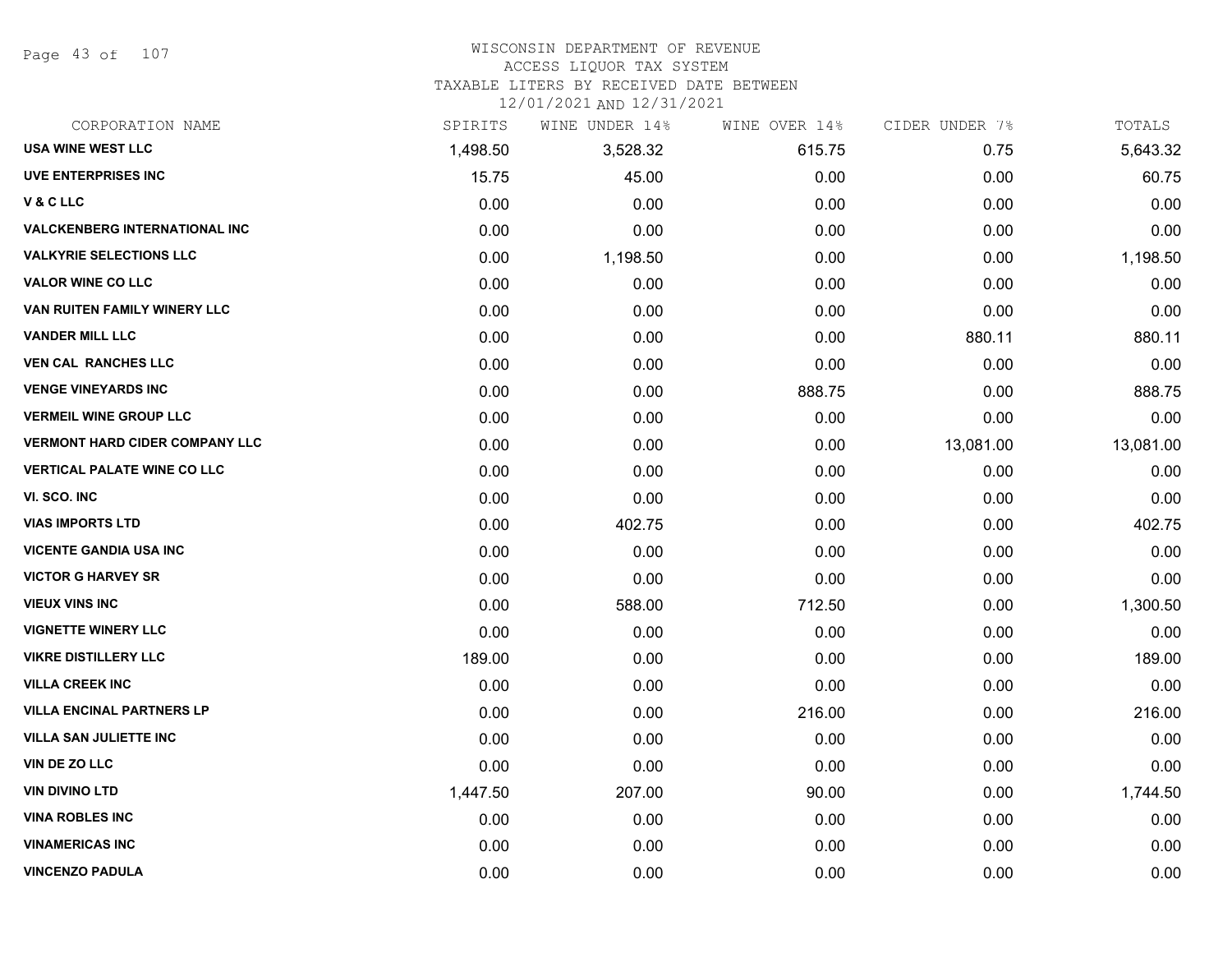Page 44 of 107

#### WISCONSIN DEPARTMENT OF REVENUE ACCESS LIQUOR TAX SYSTEM TAXABLE LITERS BY RECEIVED DATE BETWEEN

| CORPORATION NAME                  | SPIRITS   | WINE UNDER 14% | WINE OVER 14% | CIDER UNDER 7% | TOTALS     |
|-----------------------------------|-----------|----------------|---------------|----------------|------------|
| <b>VINE CLIFF WINERY INC</b>      | 0.00      | 0.00           | 0.00          | 0.00           | 0.00       |
| <b>VINE CONNECTIONS LLC</b>       | 0.00      | 187.50         | 113.60        | 0.00           | 301.10     |
| <b>VINEBURG LLC</b>               | 0.00      | 0.00           | 184.50        | 0.00           | 184.50     |
| <b>VINEDOS DISTRIBUTION LLC</b>   | 0.00      | 0.00           | 0.00          | 0.00           | 0.00       |
| <b>VINEYARD 29 LLC</b>            | 0.00      | 0.00           | 0.00          | 0.00           | 0.00       |
| <b>VINEYARD BRANDS LLC</b>        | 0.00      | 2,157.75       | 31.50         | 0.00           | 2,189.25   |
| VINO DEL SOL INC                  | 0.00      | 3,015.00       | 315.00        | 0.00           | 3,330.00   |
| <b>VINO LOGICS CORPORATION</b>    | 0.00      | 0.00           | 0.00          | 0.00           | 0.00       |
| <b>VINO.COM LLC</b>               | 547.20    | 4,198.50       | 9,414.00      | 1,298.00       | 15,457.70  |
| <b>VINOANDES LLC</b>              | 0.00      | 0.00           | 0.00          | 0.00           | 0.00       |
| <b>VINOCOPIA INC</b>              | 0.00      | 0.00           | 297.00        | 0.00           | 297.00     |
| <b>VINOSPHERE INC</b>             | 0.00      | 1,260.00       | 0.00          | 0.00           | 1,260.00   |
| <b>VINOVIA WINE GROUP INC</b>     | 0.00      | 54.00          | 0.00          | 0.00           | 54.00      |
| <b>VINTAGE '59 IMPORTS LLC</b>    | 0.00      | 216.00         | 0.00          | 0.00           | 216.00     |
| <b>VINTAGE POINT LLC</b>          | 0.00      | 126.00         | 0.00          | 0.00           | 126.00     |
| <b>VINTAGE WINE ESTATES, INC.</b> | 0.00      | 9,198.00       | 5,485.50      | 0.00           | 14,683.50  |
| <b>VINTURE WINE COMPANY LLC</b>   | 0.00      | 0.00           | 0.00          | 0.00           | 0.00       |
| <b>VINTUS LLC</b>                 | 0.00      | 0.00           | 0.00          | 0.00           | 0.00       |
| VOLIO VINO IMPORTS, INC.          | 0.00      | 148.50         | 108.00        | 0.00           | 256.50     |
| <b>VOTTO VINES IMPORTING INC</b>  | 0.00      | 0.00           | 0.00          | 0.00           | 0.00       |
| <b>VTPR INC</b>                   | 0.00      | 0.00           | 0.00          | 0.00           | 0.00       |
| <b>W J DEUTSCH &amp; SONS LTD</b> | 23,481.11 | 101,090.59     | 25,733.26     | 0.00           | 150,304.96 |
| <b>WAGNER WINE COMPANY LLC</b>    | 0.00      | 3,006.00       | 20,232.00     | 0.00           | 23,238.00  |
| <b>WAGNER WINERY LLC</b>          | 0.00      | 0.00           | 0.00          | 0.00           | 0.00       |
| <b>WAYFARER LLC</b>               | 0.00      | 0.00           | 0.00          | 0.00           | 0.00       |
| <b>WEBSTER BARNES LLC</b>         | 0.00      | 0.00           | 0.00          | 0.00           | 0.00       |
| <b>WEIBEL INCORPORATED</b>        | 0.00      | 0.00           | 0.00          | 0.00           | 0.00       |
| <b>WEIN BAUER INC</b>             | 97.96     | 17,449.36      | 0.00          | 0.00           | 17,547.32  |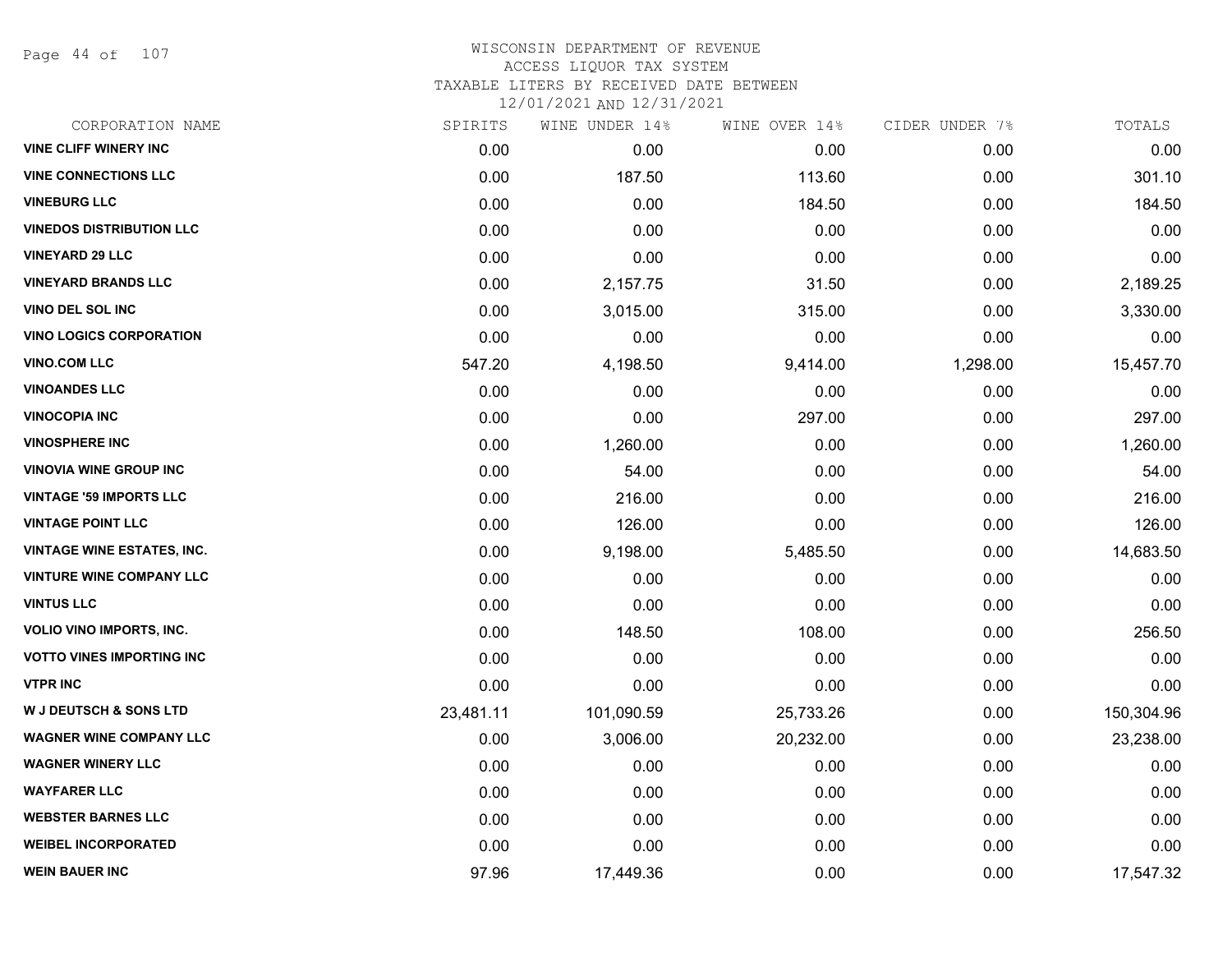Page 45 of 107

| CORPORATION NAME                               | SPIRITS   | WINE UNDER 14% | WINE OVER 14% | CIDER UNDER 7% | TOTALS    |
|------------------------------------------------|-----------|----------------|---------------|----------------|-----------|
| WELL OILED WINE COMPANY LLC                    | 0.00      | 0.00           | 0.00          | 0.00           | 0.00      |
| <b>WEST COAST WINE PARTNERS LLC</b>            | 0.00      | 0.00           | 0.00          | 0.00           | 0.00      |
| WEST MICHIGAN RUM COMPANY, LLC                 | 0.00      | 0.00           | 0.00          | 0.00           | 0.00      |
| <b>WESTERN SPIRITS BEVERAGE CO LLC</b>         | 7,186.50  | 0.00           | 0.00          | 0.00           | 7,186.50  |
| <b>WEYGANDT-METZLER IMPORTING LTD</b>          | 0.00      | 513.00         | 0.00          | 0.00           | 513.00    |
| <b>WHISKEY ACRES DISTILLING CO</b>             | 0.00      | 0.00           | 0.00          | 0.00           | 0.00      |
| <b>WI INC</b>                                  | 283.50    | 54.00          | 0.00          | 0.00           | 337.50    |
| <b>WILD AGAVE IMPORTS LLC</b>                  | 0.00      | 0.00           | 0.00          | 0.00           | 0.00      |
| WILDERNESS TRACE DISTILLERY, LLC               | 720.00    | 0.00           | 0.00          | 0.00           | 720.00    |
| <b>WILLAMETTE VALLEY VINEYARDS INC</b>         | 0.00      | 630.00         | 189.00        | 0.00           | 819.00    |
| <b>WILLIAM COLE VINEYARDS LLC</b>              | 0.00      | 0.00           | 306.00        | 0.00           | 306.00    |
| <b>WILLIAM GRANT &amp; SONS INC</b>            | 56,724.00 | 0.00           | 0.00          | 0.00           | 56,724.00 |
| <b>WILLIAM P KNUTTEL</b>                       | 0.00      | 0.00           | 0.00          | 0.00           | 0.00      |
| <b>WILLIAM T HOLLORAN</b>                      | 0.00      | 504.10         | 0.00          | 0.00           | 504.10    |
| <b>WILLIAM WOLF BRAND LLC</b>                  | 0.00      | 0.00           | 0.00          | 0.00           | 0.00      |
| <b>WILLIAM WOODRUFF</b>                        | 0.00      | 0.00           | 0.00          | 0.00           | 0.00      |
| <b>WILLIAMS &amp; SELYEM LLC</b>               | 0.00      | 0.00           | 0.00          | 0.00           | 0.00      |
| <b>WILSON CREEK WINERY &amp; VINEYARDS INC</b> | 0.00      | 0.00           | 0.00          | 0.00           | 0.00      |
| <b>WILSON DANIELS LLC</b>                      | 0.00      | 2,621.98       | 13.50         | 0.00           | 2,635.48  |
| <b>WINE ATTITUDE INC</b>                       | 0.00      | 0.00           | 0.00          | 0.00           | 0.00      |
| <b>WINE BRIDGE IMPORTS INC</b>                 | 0.00      | 1,440.00       | 0.00          | 0.00           | 1,440.00  |
| WINE COUNTRY INTERNATIONAL INC                 | 0.00      | 0.00           | 0.00          | 0.00           | 0.00      |
| <b>WINE CREEK LLC</b>                          | 0.00      | 0.00           | 0.00          | 0.00           | 0.00      |
| <b>WINE HOOLIGANS LLC</b>                      | 0.00      | 6,108.00       | 9,444.00      | 0.00           | 15,552.00 |
| <b>WINE SPOTS CELLARS, INC</b>                 | 0.00      | 0.00           | 0.00          | 0.00           | 0.00      |
| <b>WINE WINE SITUATION LLC</b>                 | 0.00      | 0.00           | 0.00          | 0.00           | 0.00      |
| <b>WINEHAVEN INC</b>                           | 0.00      | 0.00           | 0.00          | 0.00           | 0.00      |
| <b>WINEPLAYGROUND.COM INC</b>                  | 0.00      | 0.00           | 0.00          | 0.00           | 0.00      |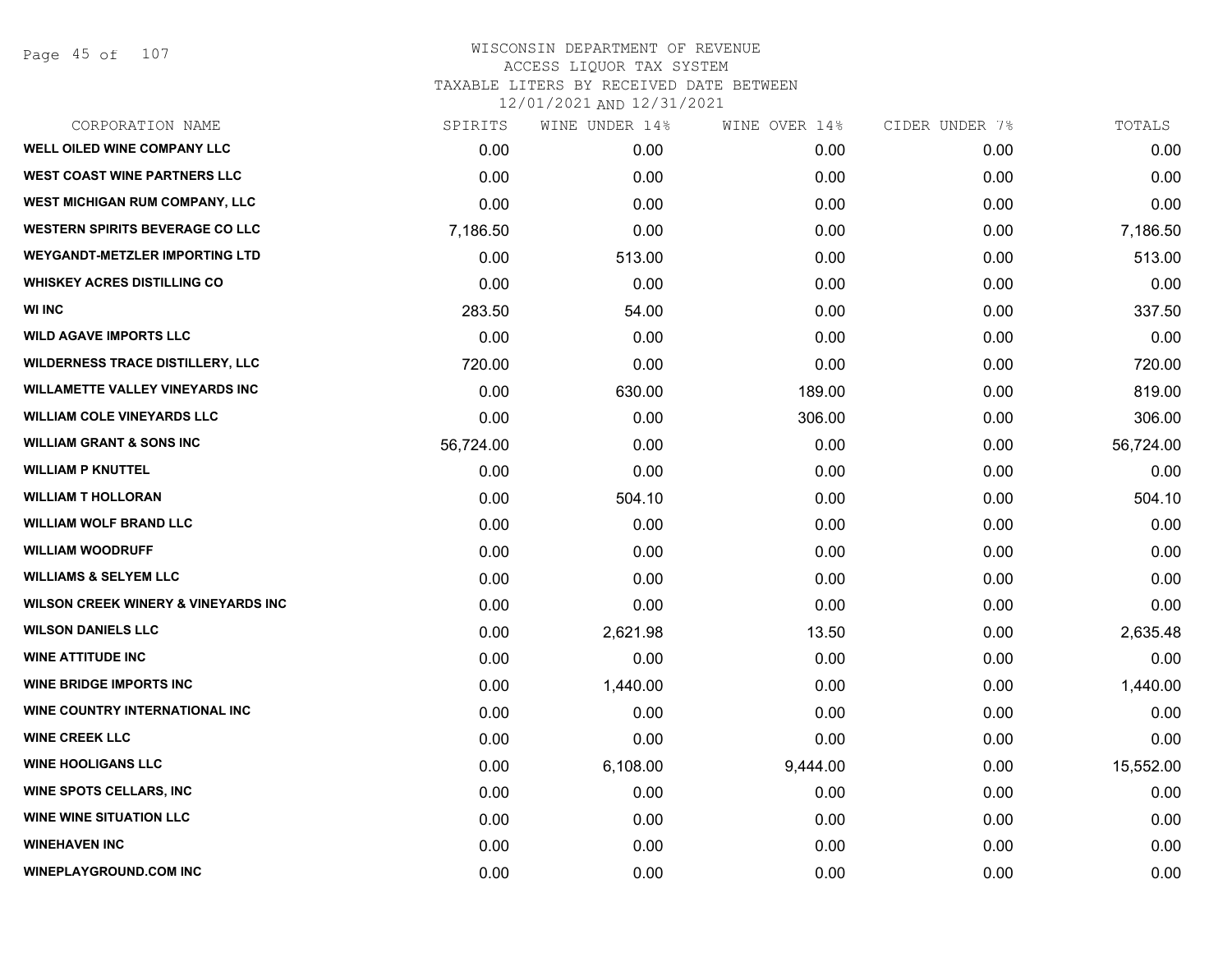Page 46 of 107

#### WISCONSIN DEPARTMENT OF REVENUE ACCESS LIQUOR TAX SYSTEM

TAXABLE LITERS BY RECEIVED DATE BETWEEN

| SPIRITS      |              | WINE OVER 14%  | CIDER UNDER 7% | TOTALS          |
|--------------|--------------|----------------|----------------|-----------------|
| 0.00         | 306.00       | 324.00         | 0.00           | 630.00          |
| 0.00         | 38,672.83    | 513.00         | 0.00           | 39,185.83       |
| 0.00         | 315.00       | 0.00           | 0.00           | 315.00          |
| 0.00         | 0.00         | 0.00           | 0.00           | 0.00            |
| 0.00         | 8,349.00     | 576.00         | 0.00           | 8,925.00        |
| 0.00         | 1,377.00     | 900.00         | 0.00           | 2,277.00        |
| 0.00         | 0.00         | 0.00           | 0.00           | 0.00            |
| 0.00         | 0.00         | 0.00           | 0.00           | 0.00            |
| 0.00         | 432.00       | 0.00           | 0.00           | 432.00          |
| 0.00         | 698.25       | 57.75          | 0.00           | 756.00          |
| 0.00         | 0.00         | 0.00           | 0.00           | 0.00            |
| 0.00         | 0.00         | 0.00           | 0.00           | 0.00            |
| 943.50       | 0.00         | 0.00           | 0.00           | 943.50          |
| 0.00         | 0.00         | 0.00           | 0.00           | 0.00            |
| 0.00         | 0.00         | 0.00           | 0.00           | 0.00            |
| 0.00         | 0.00         | 0.00           | 0.00           | 0.00            |
| 0.00         | 0.00         | 0.00           | 0.00           | 0.00            |
| 0.00         | 0.00         | 0.00           | 0.00           | 0.00            |
| 0.00         | 0.00         | 0.00           | 0.00           | 0.00            |
| 0.00         | 9,632.21     | 67.50          | 0.00           | 9,699.71        |
| 0.00         | 0.00         | 0.00           | 0.00           | 0.00            |
| 5,477,966.52 | 3,987,112.42 | 494,536.95     | 227,766.68     | 10, 187, 382.57 |
|              |              | WINE UNDER 14% |                |                 |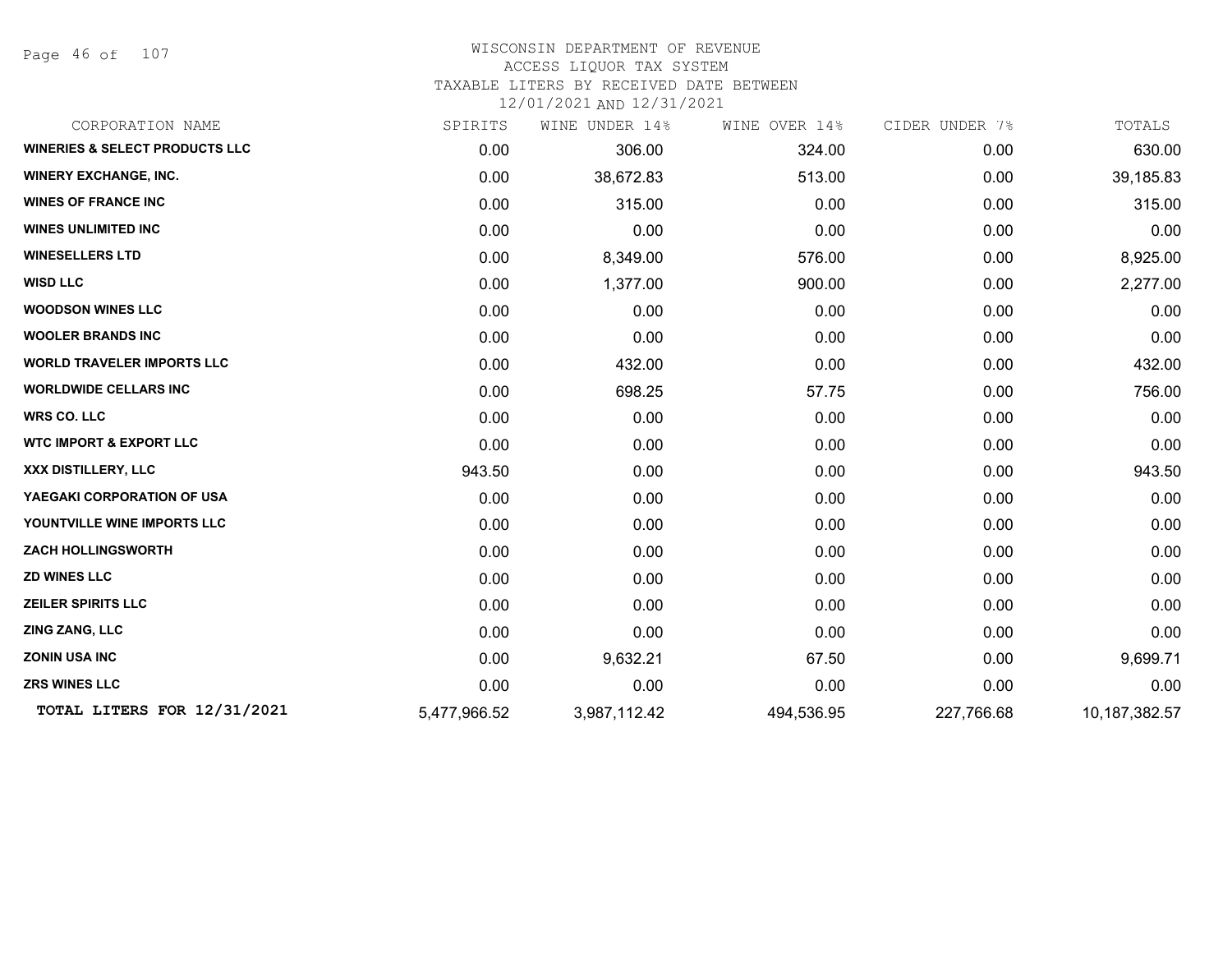Page 47 of 107

## WISCONSIN DEPARTMENT OF REVENUE ACCESS LIQUOR TAX SYSTEM TAXABLE LITERS BY RECEIVED DATE BETWEEN 12/01/2021 AND 12/31/2021

**IN STATE WHOLESALER (W) 1848 DISTRIBUTING COMPANY, LLC** 0.00 0.00 0.00 0.00 0.00 **ALLSTATE LIQUOR & WINE COMPANY, INC.** 0.00 0.00 0.00 0.00 0.00 **AMANDA MORDEN** 277.25 **ARCADIA BEVERAGE COMPANY**  $0.00$   $0.00$   $0.00$   $0.00$   $0.00$   $0.00$   $0.00$   $0.00$   $0.00$   $0.00$   $0.00$   $0.00$   $0.00$   $0.00$   $0.00$   $0.00$   $0.00$   $0.00$   $0.00$   $0.00$   $0.00$   $0.00$   $0.00$   $0.00$   $0.00$   $0.00$   $0.00$   $0.00$ **ARIS GLOBAL IMPORTS LLC** 0.00 0.00 0.00 0.00 0.00 **AVA WINE & SPIRITS LLC** 0.00 0.00 0.00 0.00 0.00 **BADGER DISTRIBUTING OF MILWAUKEE LLC** 0.00 0.00 0.00 0.00 0.00 **BADGER LIQUOR CO. INC.** 105,668.70 52,999.50 51,913.20 551,913.20 551,913.20 51,913.20 51,913.20 5756.00 51,913.20 **BADGER STATE WINERY COOPERATIVE** 0.00 0.00 0.00 0.00 0.00 **BADGER WINE & SPIRITS LLC** 0.00 0.00 0.00 0.00 0.00 **BEECHWOOD DISTRIBUTORS, INC.** 0.00 0.00 0.00 0.00 0.00 **BEER CAPITOL DISTRIBUTING LLC** 0.00 0.00 0.00 0.00 0.00 **BILJANA KLATT** 0.00 775.50 0.00 0.00 775.50 **BILL'S DISTRIBUTING, LTD.** 0.00 0.00 0.00 0.00 0.00 **BRANT T NEHMER** 0.00 5,465.25 1,395.00 0.00 6,860.25 **BREAKTHRU BEVERAGE GROUP LLC**  $0.00$   $0.00$   $0.00$   $0.00$   $0.00$   $0.00$   $0.00$   $0.00$   $0.00$   $0.00$   $0.00$   $0.00$   $0.00$   $0.00$   $0.00$   $0.00$   $0.00$   $0.00$   $0.00$   $0.00$   $0.00$   $0.00$   $0.00$   $0.00$   $0.00$   $0.00$   $0.00$   $0$ **BREAKTHRU BEVERAGE GROUP LLC**  $90,772.50$   $-3,087.00$   $-72.00$   $-72.00$  0.00 87,613.50 **C.J.W., INC.** 6.00 **0.00 0.00 0.00 0.00 0.00 0.00 0.00 0.00 0.00 0.00 0.00 0.00 0.00 CAPITOL-HUSTING COMPANY, INC.** 82,696.50 15,964.99 3,792.00 0.00 102,453.49 **CHAS. A. BERNICK, INCORPORATED** 0.00 0.00 0.00 0.00 0.00 **CHRISTY SMITH** 0.00 0.00 0.00 0.00 0.00 **CHROMATIC WINE COMPANY LLC** 0.00 0.00 0.00 0.00 0.00 **DE PERE LIQUOR CO LLC** 0.00 0.00 0.00 0.00 0.00 **DEAN DISTRIBUTING, INC.** 0.00 0.00 0.00 0.00 0.00 CORPORATION NAME SPIRITS WINE UNDER 14% WINE OVER 14% CIDER UNDER 7% TOTALS

**DEAN DISTRIBUTING, INC.** 0.00 0.00 0.00 0.00 0.00 **DEWITT CHURCH GOODS, INC.** 0.00 0.00 0.00 0.00 0.00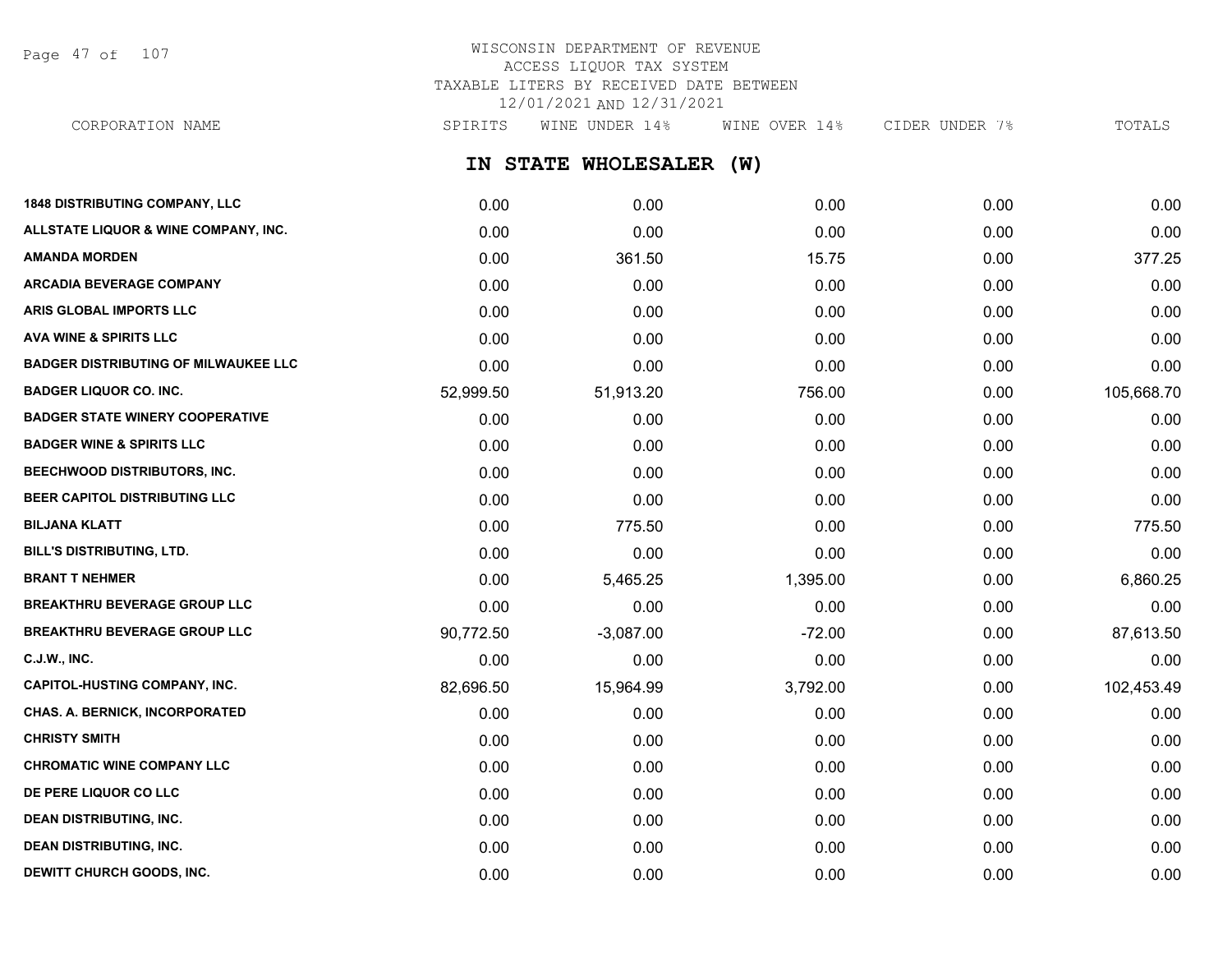Page 48 of 107

| CORPORATION NAME                                | SPIRITS   | WINE UNDER 14% | WINE OVER 14% | CIDER UNDER 7% | TOTALS     |
|-------------------------------------------------|-----------|----------------|---------------|----------------|------------|
| <b>DREWRY'S DISTRIBUTING COMPANY LLC</b>        | 0.00      | 0.00           | 0.00          | 0.00           | 0.00       |
| <b>EPIC MOMENTS LLC</b>                         | 0.00      | 0.00           | 0.00          | 0.00           | 0.00       |
| <b>FABIANO BROTHERS - WISCONSIN LLC</b>         | 0.00      | 0.00           | 0.00          | 0.00           | 0.00       |
| <b>FAUSTO FIORAVANTI</b>                        | 0.00      | 0.00           | 0.00          | 0.00           | 0.00       |
| FLANIGAN DISTRIBUTING OF DOOR COUNTY, INC.      | 0.00      | 0.00           | 0.00          | 0.00           | 0.00       |
| <b>FOUR SEASONS BEER DISTRIBUTORS INC</b>       | 0.00      | 0.00           | 0.00          | 0.00           | 0.00       |
| <b>FRANK BEER DISTRIBUTORS, INC.</b>            | 0.00      | 0.00           | 0.00          | 0.00           | 0.00       |
| <b>FRANK BEER DISTRIBUTORS, INC.</b>            | 0.00      | 0.00           | 0.00          | 0.00           | 0.00       |
| <b>FRANK J MIRENDA SR</b>                       | 0.00      | 0.00           | 0.00          | 0.00           | 0.00       |
| <b>FRANK LIQUOR COMPANY, INC.</b>               | 23,038.96 | 22,382.14      | 0.00          | 0.00           | 45,421.10  |
| <b>FRANK LIQUORS OF LA CROSSE, INC.</b>         | 0.00      | 0.00           | 0.00          | 0.00           | 0.00       |
| <b>G &amp; F DISTRIBUTING INC</b>               | 0.00      | 0.00           | 0.00          | 0.00           | 0.00       |
| <b>G &amp; F DISTRIBUTING INC</b>               | 0.00      | 0.00           | 0.00          | $-26.05$       | $-26.05$   |
| <b>GENERAL BEER DISTRIBUTORS CO.</b>            | 0.00      | 0.00           | 0.00          | 0.00           | 0.00       |
| <b>GENERAL BEER DISTRIBUTORS CO. -MILWAUKEE</b> | 0.00      | 0.00           | 0.00          | 0.00           | 0.00       |
| <b>GENERAL BEER-NORTHEAST INC</b>               | 0.00      | 0.00           | 0.00          | 0.00           | 0.00       |
| <b>GENERAL BEER-NORTHEAST INC</b>               | 0.00      | 0.00           | 0.00          | 0.00           | 0.00       |
| <b>GENERAL BEER-NORTHWEST, INC.</b>             | 0.00      | 0.00           | 0.00          | 0.00           | 0.00       |
| <b>GENERAL BEER-NORTHWEST, INC.</b>             | 0.00      | 0.00           | 0.00          | 0.00           | 0.00       |
| <b>GENERAL BEVERAGE SALES CO.</b>               | 0.00      | 89,262.00      | 810.00        | 0.00           | 90,072.00  |
| <b>GENERAL BEVERAGE SALES CO. - OSHKOSH</b>     | 8,998.50  | 102,285.00     | 810.00        | 0.00           | 112,093.50 |
| <b>GENERAL BEVERAGE SALES CO.-MILWAUKEE</b>     | 0.00      | 143,724.66     | 8,100.00      | 0.00           | 151,824.66 |
| <b>GIUSEPPE GAGLIANELLO</b>                     | 0.00      | 0.00           | 0.00          | 0.00           | 0.00       |
| <b>J &amp; P INTERNATIONAL LLC</b>              | 0.00      | 0.00           | 0.00          | 0.00           | 0.00       |
| <b>JANDRAIN RELIGIOUS SUPPLY, INC.</b>          | 0.00      | 0.00           | 0.00          | 0.00           | 0.00       |
| JANSEN INTERNATIONAL LLC                        | 0.00      | 0.00           | 0.00          | 0.00           | 0.00       |
| <b>JAW PROPERTIES LLC</b>                       | 0.00      | 0.00           | 0.00          | 0.00           | 0.00       |
| <b>JOHN J COLLETTI</b>                          | 0.00      | 9,432.08       | 0.00          | 0.00           | 9,432.08   |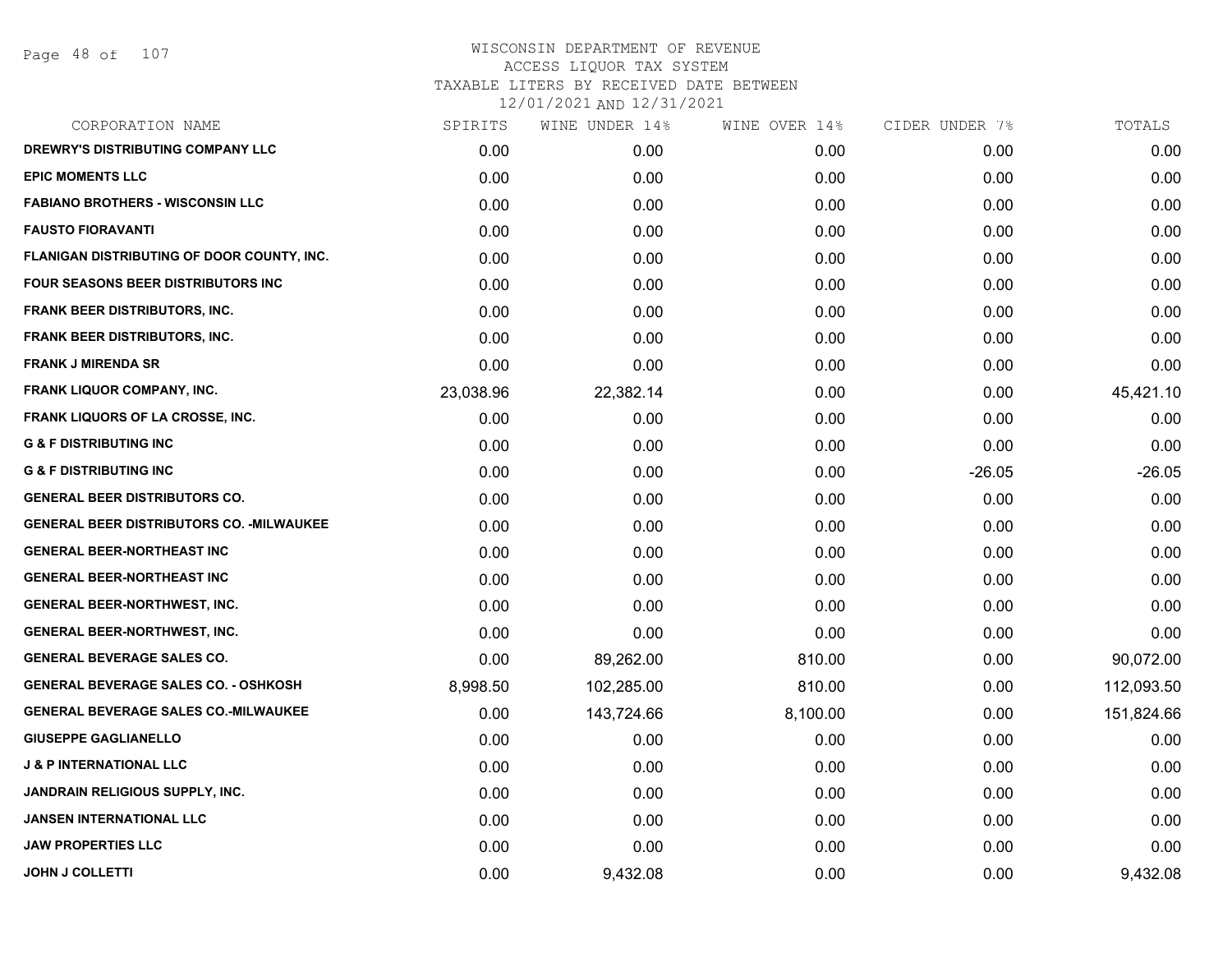Page 49 of 107

## WISCONSIN DEPARTMENT OF REVENUE

#### ACCESS LIQUOR TAX SYSTEM

TAXABLE LITERS BY RECEIVED DATE BETWEEN

| CORPORATION NAME                         | SPIRITS   | WINE UNDER 14% | WINE OVER 14% | CIDER UNDER 7% | TOTALS      |
|------------------------------------------|-----------|----------------|---------------|----------------|-------------|
| JOHNSON BROTHERS OF WISCONSIN, INC.      | 8,051.40  | 46,476.00      | 0.00          | 0.00           | 54,527.40   |
| <b>JONATHON LODUCA</b>                   | 0.00      | $-126.00$      | $-81.00$      | 0.00           | $-207.00$   |
| <b>JOYVINE LLC</b>                       | 0.00      | 0.00           | 0.00          | 0.00           | 0.00        |
| <b>KAY BEER DISTRIBUTING, INC.</b>       | 0.00      | 0.00           | 0.00          | 0.00           | 0.00        |
| <b>KRH ENTERPRISES, LLC</b>              | 0.00      | 0.00           | 0.00          | 0.00           | 0.00        |
| LA CROSSE BEVERAGE LLC                   | 0.00      | 0.00           | 0.00          | 0.00           | 0.00        |
| <b>LARRY'S DISTRIBUTING CO., INC.</b>    | 0.00      | 0.00           | 0.00          | 0.00           | 0.00        |
| LEE BEVERAGE OF WISCONSIN LLC            | 0.00      | 0.00           | 0.00          | 0.00           | 0.00        |
| LEE BEVERAGE OF WISCONSIN LLC            | 0.00      | 0.00           | 0.00          | 0.00           | 0.00        |
| LEE BEVERAGE-CIDERS WINES & SPIRITS LLC  | 0.00      | 0.00           | 0.00          | 0.00           | 0.00        |
| <b>L'EFT BANK WINE COMPANY LIMITED</b>   | 180.00    | 31,259.17      | 0.00          | 0.00           | 31,439.17   |
| LIB DIB, LLC                             | 0.00      | 0.00           | 0.00          | 0.00           | 0.00        |
| LO DUCA BROS., INC.                      | 0.00      | $-175.50$      | 0.00          | 0.00           | $-175.50$   |
| <b>LORI SCOTT</b>                        | 0.00      | 0.00           | 0.00          | 0.00           | 0.00        |
| <b>LOS ALTOS AGAVE DISTRIBUTOR INC</b>   | 0.00      | 0.00           | 0.00          | 0.00           | 0.00        |
| <b>M SHIRAZ LLC</b>                      | 0.00      | 0.00           | 0.00          | 0.00           | 0.00        |
| <b>MICCA HUTCHINS</b>                    | 0.00      | 0.00           | 0.00          | 0.00           | 0.00        |
| <b>MICHAEL G ANSAY</b>                   | 0.00      | 0.00           | 0.00          | 0.00           | 0.00        |
| <b>MICHAEL LENTINO</b>                   | 0.00      | $-8,600.96$    | $-969.75$     | 0.00           | $-9,570.71$ |
| <b>MIDWEST SALES &amp; SERVICE, INC.</b> | 0.00      | 0.00           | 0.00          | 0.00           | 0.00        |
| NOELKE DISTRIBUTORS, INC.                | 0.00      | 0.00           | 0.00          | 0.00           | 0.00        |
| <b>NOUVEAU VENTURES LLC</b>              | $-6.15$   | 0.00           | 0.00          | 0.00           | $-6.15$     |
| <b>ODIN WINE CO</b>                      | 0.00      | 0.00           | 0.00          | 0.00           | 0.00        |
| PARK RIDGE DISTRIBUTING, INC.            | 0.00      | 0.00           | 0.00          | 0.00           | 0.00        |
| PEHLER DISTRIBUTING, INC.                | 0.00      | 0.00           | 0.00          | 0.00           | 0.00        |
| PHILLIPS DISTRIBUTING CORPORATION        | 10,716.00 | 0.00           | 0.00          | 0.00           | 10,716.00   |
| PHILLIPS WINE COMPANY                    | 0.00      | 4,389.98       | 5,844.00      | 0.00           | 10,233.98   |
| PURE WINE WISCONSIN LLC                  | 0.00      | 0.00           | 0.00          | 0.00           | 0.00        |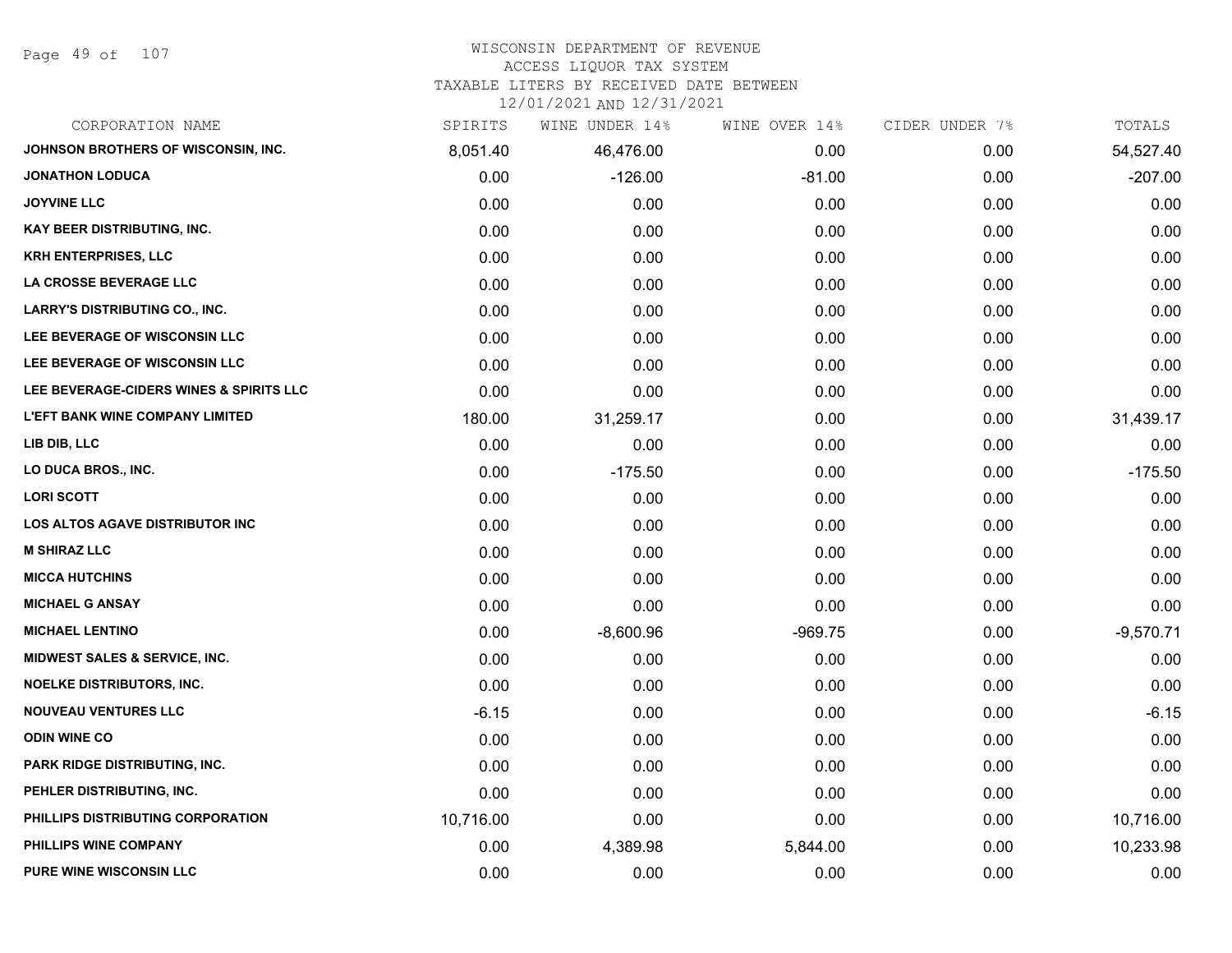Page 50 of 107

## WISCONSIN DEPARTMENT OF REVENUE ACCESS LIQUOR TAX SYSTEM TAXABLE LITERS BY RECEIVED DATE BETWEEN

| CORPORATION NAME                        | SPIRITS | WINE UNDER 14% | WINE OVER 14% | CIDER UNDER 7% | TOTALS      |
|-----------------------------------------|---------|----------------|---------------|----------------|-------------|
| PURPLE FEET WINES, LLC                  | 0.00    | 0.00           | 0.00          | 0.00           | 0.00        |
| <b>RATAS WHOLESALE LIQUOR COMPANY</b>   | 0.00    | 0.00           | 0.00          | 0.00           | 0.00        |
| S. & S. DISTRIBUTING, INC.              | 0.00    | 0.00           | 0.00          | 0.00           | 0.00        |
| S. & S. DISTRIBUTING, INC.              | 0.00    | 0.00           | 0.00          | 0.00           | 0.00        |
| SARATOGA LIQUOR CO., INC.               | 0.00    | 8,782.56       | 0.00          | 0.00           | 8,782.56    |
| <b>SP3 LLC</b>                          | 0.00    | 0.00           | 0.00          | 0.00           | 0.00        |
| <b>SUPERIOR BEVERAGES LLC</b>           | 0.00    | 0.00           | 0.00          | $-1,475.63$    | $-1,475.63$ |
| <b>SYRIANA INC</b>                      | 0.00    | 0.00           | 0.00          | 0.00           | 0.00        |
| T.H. STEMPER COMPANY, INC.              | 0.00    | 0.00           | 0.00          | 0.00           | 0.00        |
| <b>THOMAS A DORAIRAJ</b>                | 0.00    | 0.00           | 0.00          | 0.00           | 0.00        |
| TJ INTERNATIONAL LTD                    | 0.00    | 0.00           | 0.00          | 0.00           | 0.00        |
| <b>TORI-VERDI GROUP LLC</b>             | 0.00    | 0.00           | 0.00          | 0.00           | 0.00        |
| TRANSNATIONAL ENTERPRISES, INCORPORATED | 0.00    | 0.00           | 0.00          | 0.00           | 0.00        |
| TRIANGLE DISTRIBUTING COMPANY, INC.     | 0.00    | 0.00           | 0.00          | 0.00           | 0.00        |
| TRI-MART COMPANY LLC                    | 0.00    | 0.00           | 0.00          | 0.00           | 0.00        |
| <b>VINO VERITAS, LTD.</b>               | 0.00    | 0.00           | 0.00          | 0.00           | 0.00        |
| <b>WDI LLC</b>                          | 0.00    | 0.00           | 0.00          | 0.00           | 0.00        |
| <b>WDI LLC</b>                          | 0.00    | 0.00           | 0.00          | 0.00           | 0.00        |
| <b>WEBB &amp; GERRITSEN, INC.</b>       | 0.00    | 0.00           | 0.00          | 0.00           | 0.00        |
| <b>WEBB &amp; GERRITSEN, INC.</b>       | 0.00    | 0.00           | 0.00          | 0.00           | 0.00        |
| <b>WILLIAM D HANSEN</b>                 | 0.00    | 0.00           | 0.00          | 0.00           | 0.00        |
| <b>WISCONSIN BEVERAGE TEAM, LLC</b>     | 0.00    | 0.00           | 0.00          | 0.00           | 0.00        |
| <b>WISCONSIN DISTRIBUTORS EAST LLC</b>  | 0.00    | 0.00           | 0.00          | 0.00           | 0.00        |
| <b>WISCONSIN DISTRIBUTORS NORTH LLC</b> | 0.00    | 0.00           | 0.00          | 0.00           | 0.00        |
| <b>WISCONSIN DISTRIBUTORS SOUTH LLC</b> | 0.00    | 0.00           | 0.00          | 0.00           | 0.00        |
| <b>WISCONSIN WINE AND SPIRITS INC</b>   | 0.00    | 0.00           | 0.00          | 0.00           | 0.00        |
| <b>WISCONSIN WINERY CO-OP</b>           | 0.00    | 0.00           | 0.00          | 0.00           | 0.00        |
| <b>WOODFIELD DISTRIBUTION LLC</b>       | 0.00    | 0.00           | 0.00          | 0.00           | 0.00        |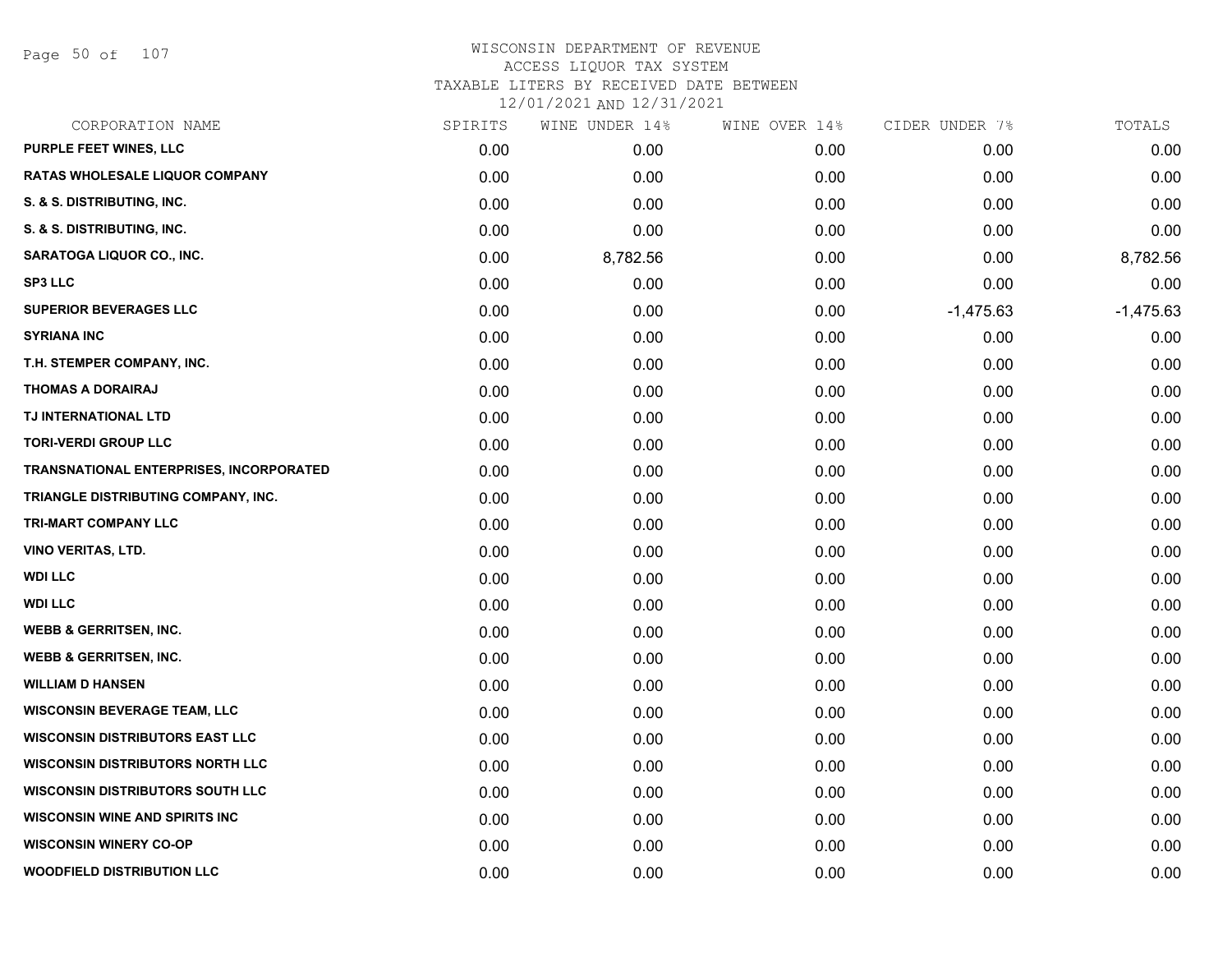| Page 51 of |  |  | 107 |
|------------|--|--|-----|
|------------|--|--|-----|

| CORPORATION NAME                  | SPIRITS    | WINE UNDER 14% | WINE OVER 14% | CIDER UNDER 7% | TOTALS     |
|-----------------------------------|------------|----------------|---------------|----------------|------------|
| <b>ZASTROW THE BEER MAN. INC.</b> | ).OC       | 0.001          | 0.00          | 0.00           | $0.00\,$   |
| TOTAL LITERS FOR 12/31/2021       | 277,447.21 | 520.484.57     | 20,400.00     | $-1,501.68$    | 816,830.10 |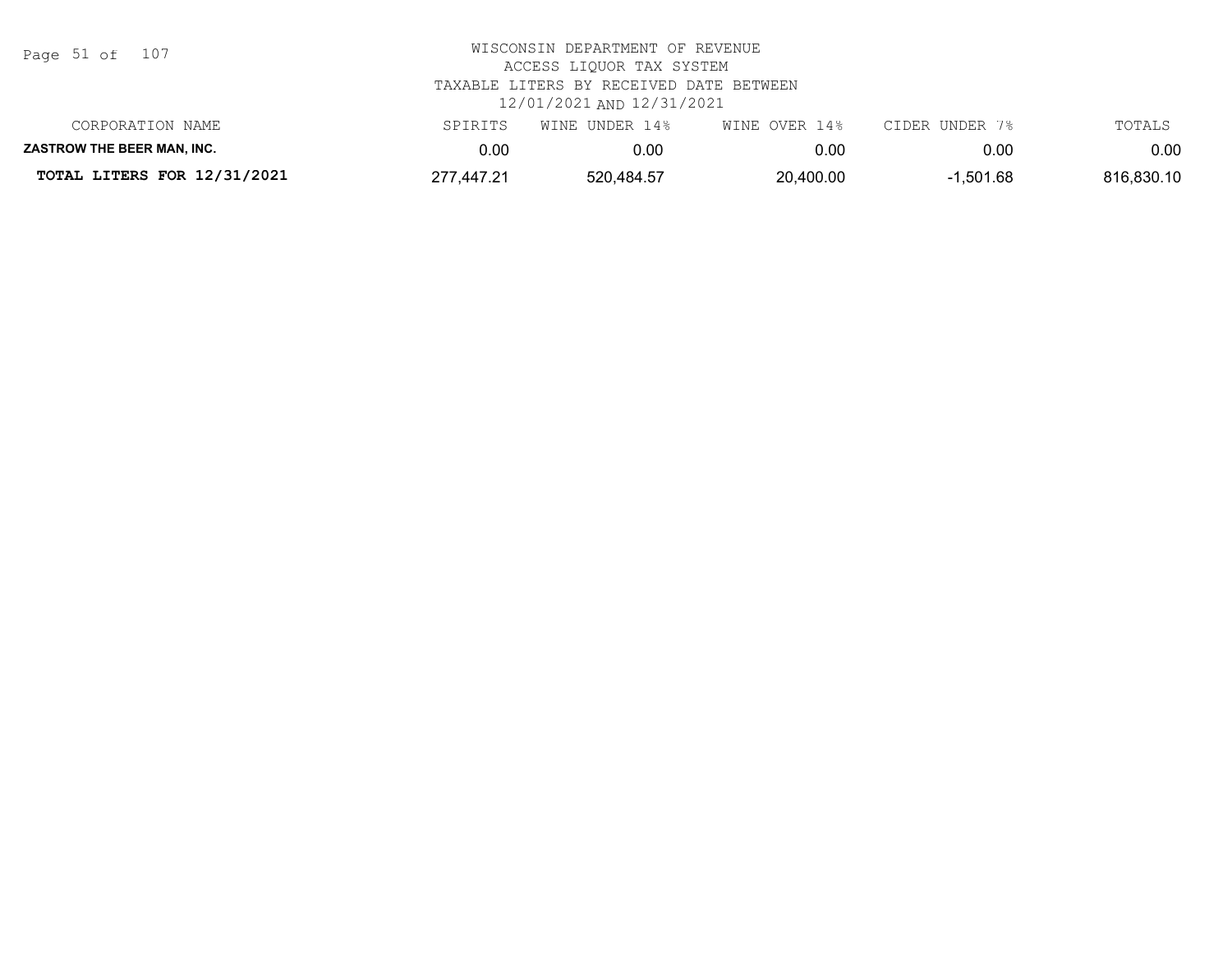Page 52 of 107

## WISCONSIN DEPARTMENT OF REVENUE ACCESS LIQUOR TAX SYSTEM TAXABLE LITERS BY RECEIVED DATE BETWEEN 12/01/2021 AND 12/31/2021

**IN STATE MANUFACTURER (WM) 45TH PARALLEL SPIRITS, LLC** 0.00 0.00 0.00 0.00 0.00 **ACE ETHANOL, LLC** 0.00 0.00 0.00 0.00 0.00 **AEPPELTREOW INC** 81.01 4.17 336.65 472.48 **ANCHOR STILLHOUSE HOLDINGS LLC** 127.34 0.00 0.00 0.00 127.34 **ANGRY SPIRITS DISTILLING LLC** 0.00 0.00 0.00 0.00 0.00 **B & E DISTILLERY INC.** 0.00 0.00 0.00 0.00 0.00 **BRIAN SAMMONS** 963.01 0.00 0.00 0.00 963.01 **C & N CORPORATION** 2,332.49 0.00 0.00 0.00 2,332.49 **CENTRAL STANDARD LLC** 171.02 0.00 0.00 0.00 171.02 **CENTRAL STANDARD LLC** 0.00 0.00 0.00 0.00 0.00 **CENTRAL TIME DISTILLERY AND WINERY, INC.** 0.00 0.00 0.00 0.00 0.00 **CHIPPEWA RIVER DISTILLERY AND BREWERY LLC** 0.00 0.00 0.00 0.00 0.00 CORPORATION NAME SPIRITS WINE UNDER 14% WINE OVER 14% CIDER UNDER 7% TOTALS

| CENTRAL TIME DISTILLERY AND WINERY, INC.  | 0.00      | 0.00   | 0.00 | 0.00 | 0.00     |
|-------------------------------------------|-----------|--------|------|------|----------|
| CHIPPEWA RIVER DISTILLERY AND BREWERY LLC | 0.00      | 0.00   | 0.00 | 0.00 | 0.00     |
| <b>CLOVER MEADOW LLC</b>                  | 0.00      | 0.00   | 0.00 | 0.00 | 0.00     |
| <b>COPPER CROW DISTILLERY LLC</b>         | 319.56    | 0.00   | 0.00 | 0.00 | 319.56   |
| <b>CULLEN AND HARRISON LLC</b>            | $-356.02$ | 457.92 | 0.00 | 0.00 | 101.90   |
| CULLEN AND HARRISON LLC                   | 137.14    | 0.00   | 0.00 | 0.00 | 137.14   |
| <b>DANCING GOAT DISTILLERY, LLC</b>       | 0.00      | 0.00   | 0.00 | 0.00 | 0.00     |
| <b>DENNIS E ERB</b>                       | 0.00      | 0.00   | 0.00 | 0.00 | 0.00     |
| DISTILLERY PARTNERS, LLC                  | 0.00      | 0.00   | 0.00 | 0.00 | 0.00     |
| DOG AND SHRUB DISTILLERY LLC              | 120.00    | 0.00   | 0.00 | 0.00 | 120.00   |
| <b>DOUNDRINS DISTILLING</b>               | 1,710.02  | 0.00   | 0.00 | 0.00 | 1,710.02 |
| <b>DRIFTLESS GLEN DISTILLERY LLC</b>      | 7,538.70  | 0.00   | 0.00 | 0.00 | 7,538.70 |
| <b>DRIFTLESS PURE LLC</b>                 | 3,843.00  | 0.00   | 0.00 | 0.00 | 3,843.00 |
| <b>EAGLE TRACE BREWING COMPANY LLC</b>    | 0.00      | 0.00   | 0.00 | 0.00 | 0.00     |
|                                           |           |        |      |      |          |

**EMCO CHEMICAL DISTRIBUTORS, INC.** 0.00 0.00 0.00 0.00 0.00 **FREDERICK QUANDT** 0.00 927.42 0.00 0.00 927.42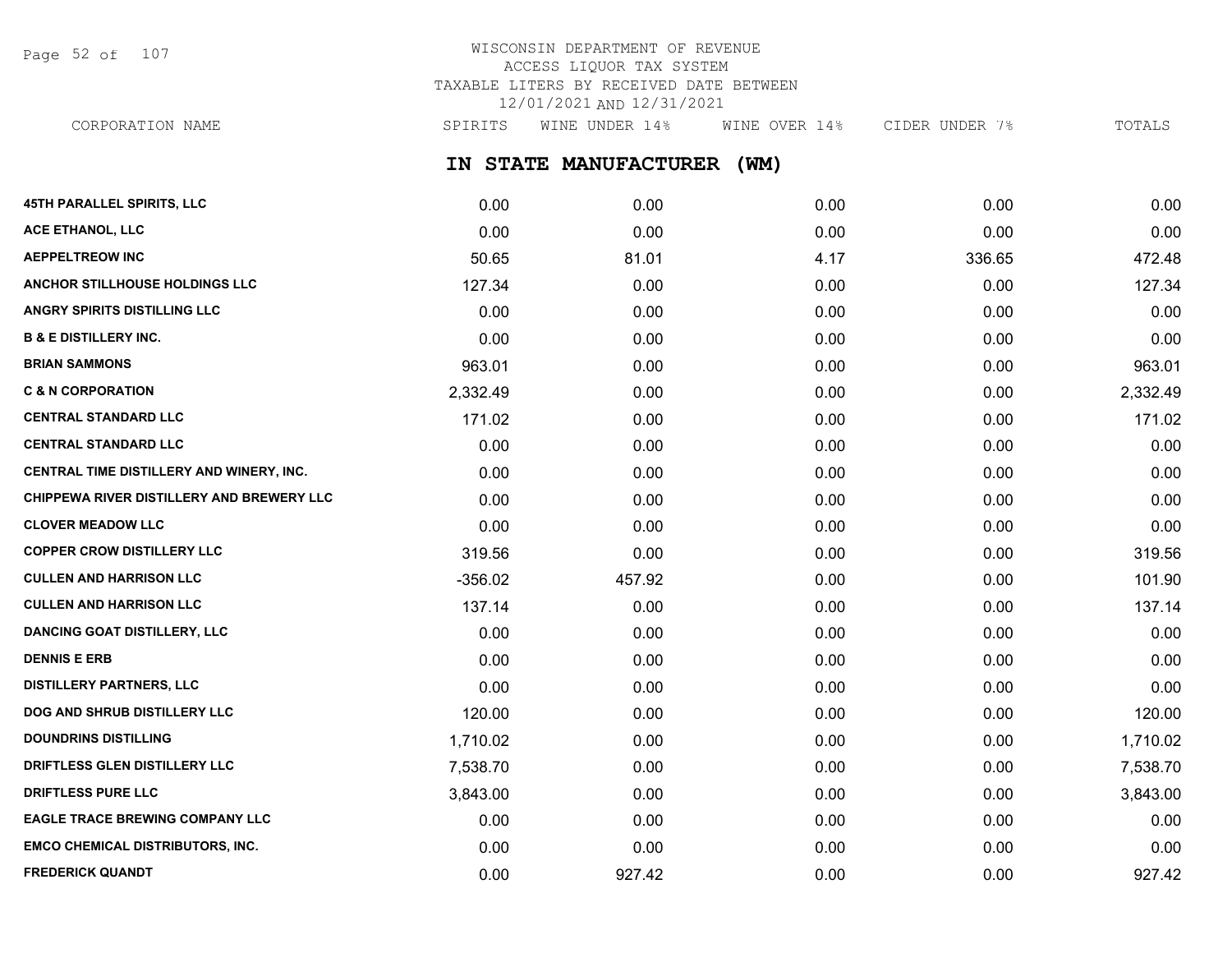Page 53 of 107

#### WISCONSIN DEPARTMENT OF REVENUE ACCESS LIQUOR TAX SYSTEM TAXABLE LITERS BY RECEIVED DATE BETWEEN

| CORPORATION NAME                             | SPIRITS  | WINE UNDER 14% | WINE OVER 14% | CIDER UNDER 7% | TOTALS    |
|----------------------------------------------|----------|----------------|---------------|----------------|-----------|
| <b>GLOBAL UNIVERSAL SRL LLC</b>              | 2,331.44 | 589.54         | 0.00          | 0.00           | 2,920.98  |
| <b>GRANT J VAN DRIEST</b>                    | 0.00     | 0.00           | 0.00          | 0.00           | 0.00      |
| <b>GREAT LAKES DISTILLERY LLC</b>            | 0.00     | 0.00           | 0.00          | 0.00           | 0.00      |
| <b>HENDRICKS FAMILY DISTILLERY LLC</b>       | 1,337.87 | 0.00           | 0.00          | 0.00           | 1,337.87  |
| <b>HICKORY VIEW DISTILLERY LLC</b>           | 562.50   | 0.00           | 0.00          | 0.00           | 562.50    |
| <b>IMAGINARY FACTORY LLC</b>                 | 0.00     | 0.00           | 0.00          | 0.00           | 0.00      |
| INCIDER, INC.                                | 0.00     | 0.00           | 0.00          | 0.00           | 0.00      |
| <b>ISAAC SHOWAKI</b>                         | 3,543.13 | 0.00           | 0.00          | 10,450.96      | 13,994.09 |
| <b>JACKSON WINE LLC</b>                      | 62.99    | 699.01         | 40.50         | 0.00           | 802.50    |
| <b>JAMES PLOETZ</b>                          | 98.69    | 0.00           | 0.00          | 0.00           | 98.69     |
| <b>JARIN K GELHAR</b>                        | 145.89   | 0.00           | 0.00          | 0.00           | 145.89    |
| <b>JEFFERY OLSON</b>                         | 0.00     | 0.00           | 0.00          | 0.00           | 0.00      |
| <b>JEREMY A KAUFMANN</b>                     | 0.00     | 0.00           | 0.00          | 0.00           | 0.00      |
| <b>JKLM DISTILLING PARTNERS LLC</b>          | 529.48   | 0.00           | 0.00          | 0.00           | 529.48    |
| <b>JOSEPH RETZER III</b>                     | 387.78   | 0.00           | 0.00          | 0.00           | 387.78    |
| <b>KATCHEVER &amp; CO LLC</b>                | 0.00     | 0.00           | 0.00          | 0.00           | 0.00      |
| <b>MATTHEW RICK</b>                          | 362.83   | 4,294.84       | 143.05        | 0.00           | 4,800.72  |
| <b>MEISENBURG BREWING AND DISTILLING LLC</b> | 0.00     | 0.00           | 0.00          | 0.00           | 0.00      |
| <b>MOLSON COORS BEVERAGE COMPANY USA LLC</b> | 0.00     | 0.00           | 0.00          | 0.00           | 0.00      |
| <b>NATHAN G GREENAWALT</b>                   | 1,369.14 | 0.00           | 0.00          | 0.00           | 1,369.14  |
| <b>NORTHERN WATERS DISTILLERY LLC</b>        | 1,599.75 | 0.00           | 0.00          | 0.00           | 1,599.75  |
| <b>PABST HOLDINGS LLC</b>                    | 0.00     | 0.00           | 0.00          | 0.00           | 0.00      |
| PARADISE NORTH DISTILLERY CO.                | 301.75   | 0.00           | 0.00          | 0.00           | 301.75    |
| PERLICK DISTILLERY, LLC                      | 1,080.13 | 0.00           | 0.00          | 0.00           | 1,080.13  |
| RIVER BEND VINEYARD & WINERY LLC             | 0.00     | 0.00           | 0.00          | 0.00           | 0.00      |
| <b>S&amp;S DISTILLING</b>                    | 0.00     | 0.00           | 0.00          | 0.00           | 0.00      |
| <b>SENSIENT FLAVORS LLC</b>                  | 0.00     | 0.00           | 0.00          | 0.00           | 0.00      |
| <b>ST CROIX SPIRITS LLC</b>                  | 0.00     | 0.00           | 0.00          | 0.00           | 0.00      |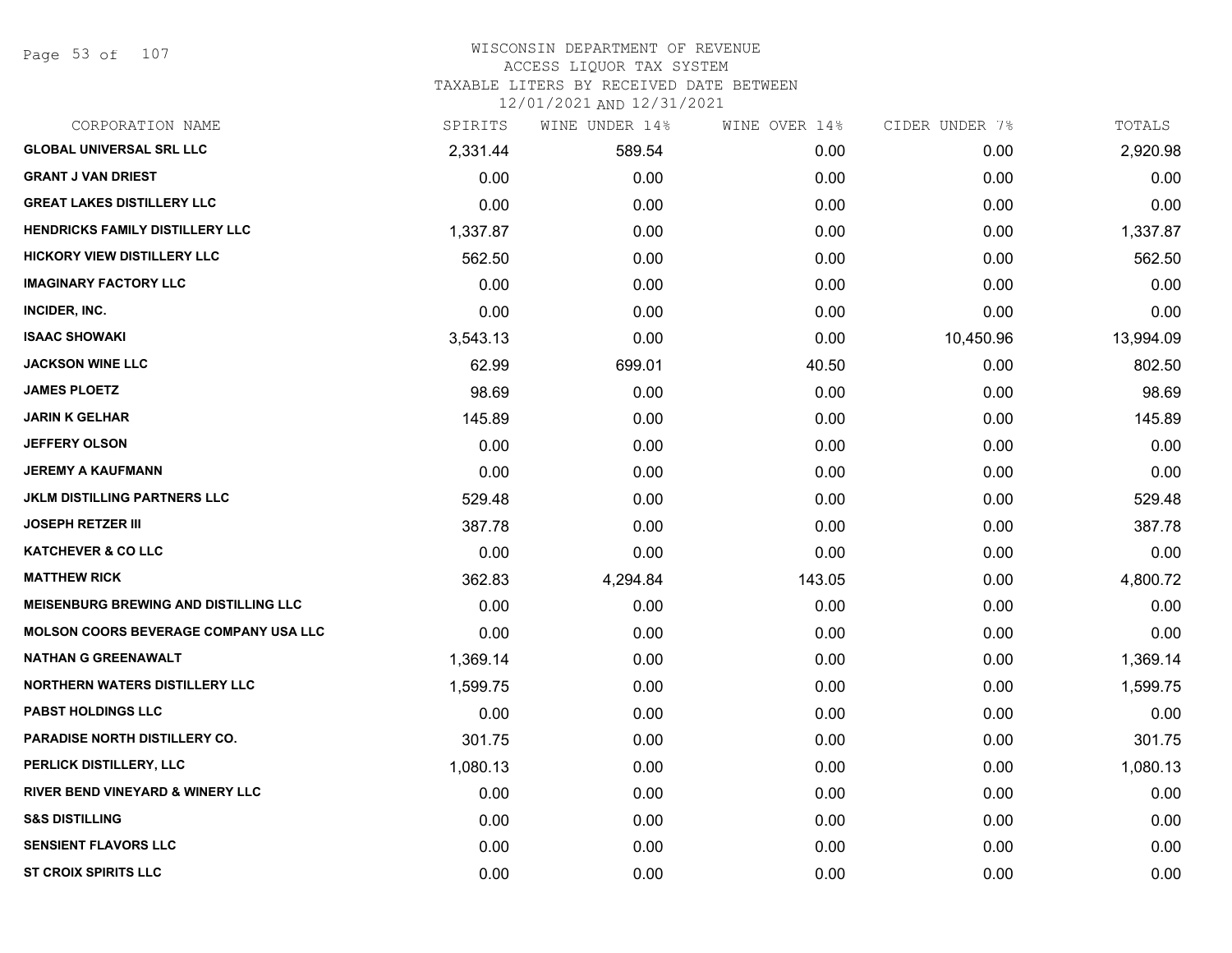Page 54 of 107

# WISCONSIN DEPARTMENT OF REVENUE ACCESS LIQUOR TAX SYSTEM

# TAXABLE LITERS BY RECEIVED DATE BETWEEN

| CORPORATION NAME                   | SPIRITS   | WINE UNDER 14% | WINE OVER 14% | CIDER UNDER 7% | TOTALS    |
|------------------------------------|-----------|----------------|---------------|----------------|-----------|
| <b>ST MARY'S DISTILLARY LLC</b>    | 0.00      | 0.00           | 0.00          | 0.00           | 0.00      |
| <b>STABLE ROCK WINERY LLC</b>      | 0.00      | 681.37         | 0.00          | 0.00           | 681.37    |
| <b>STATE LINE DISTILLERY, LLC</b>  | 2,818.12  | 0.00           | 0.00          | 0.00           | 2,818.12  |
| <b>SUGAR RIVER DISTILLERY INC</b>  | 0.00      | 0.00           | 0.00          | 0.00           | 0.00      |
| <b>TATTERSALL COMPANIES LLC</b>    | 2,285.40  | 0.00           | 0.00          | 0.00           | 2,285.40  |
| THE EAU CLAIRE BREWING PROJECT LLC | 0.00      | 0.00           | 0.00          | 0.00           | 0.00      |
| THE NORTH WOODS DISTILLERY LLC     | 724.50    | 0.00           | 0.00          | 0.00           | 724.50    |
| THE WINE VINEYARD LLC              | 0.00      | 2,119.82       | 0.00          | 0.00           | 2,119.82  |
| WHITE WINTER WINERY INC            | 0.00      | 0.00           | 0.00          | 0.00           | 0.00      |
| <b>WOLLERSHEIM WINERY, INC.</b>    | 3,398.72  | 18.02          | 225.00        | 0.00           | 3,641.74  |
| YAHARA BAY DISTILLERS, INC.        | 3,173.84  | 0.00           | 0.00          | 0.00           | 3,173.84  |
| TOTAL LITERS FOR 12/31/2021        | 43,070.86 | 9,868.95       | 412.72        | 10,787.61      | 64,140.14 |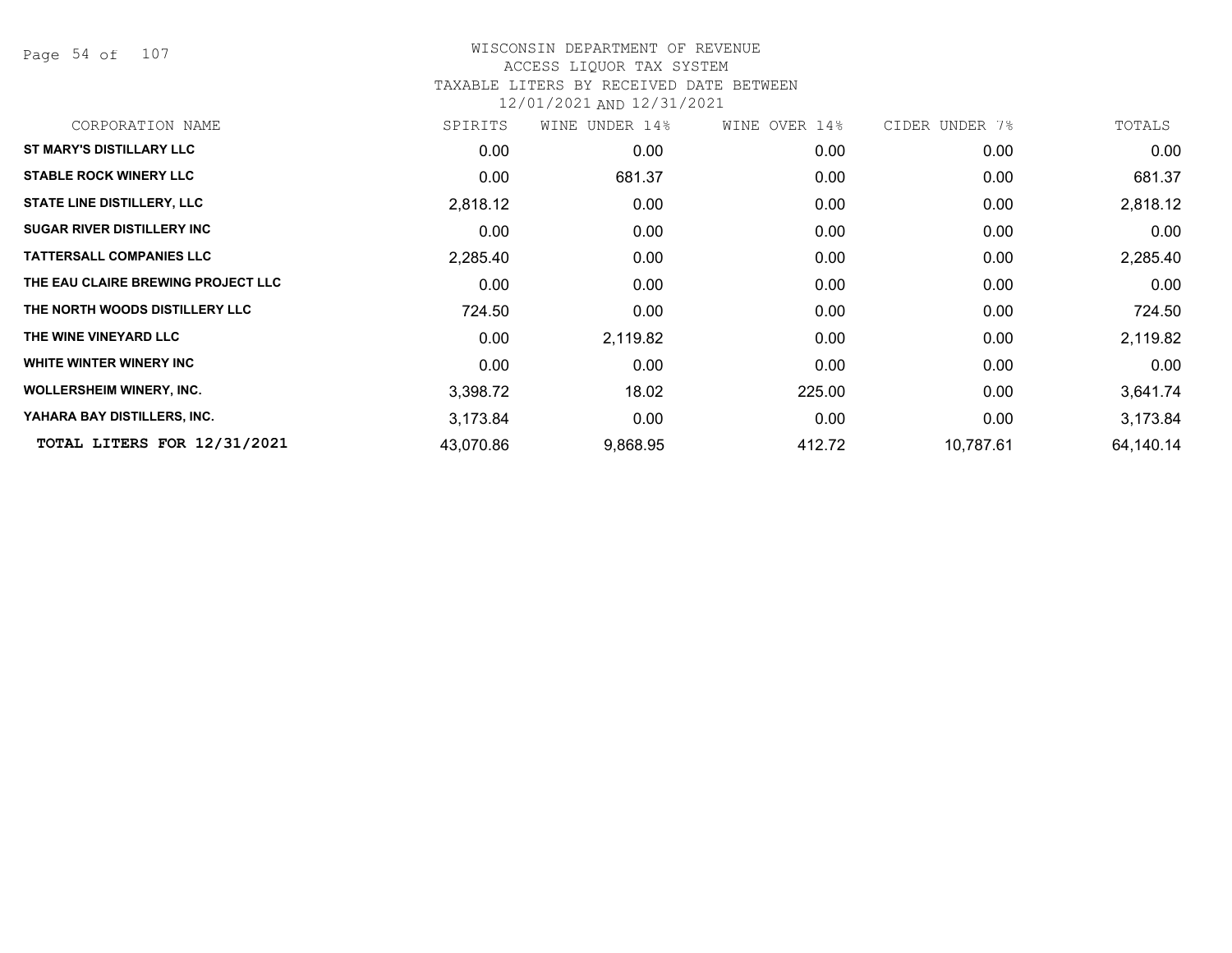Page 55 of 107

## WISCONSIN DEPARTMENT OF REVENUE ACCESS LIQUOR TAX SYSTEM TAXABLE LITERS BY RECEIVED DATE BETWEEN 12/01/2021 AND 12/31/2021

CORPORATION NAME SPIRITS WINE UNDER 14% WINE OVER 14% CIDER UNDER 7% TOTALS

## **IN STATE RECTIFIER (WR)**

| 45TH PARALLEL SPIRITS, LLC           | 6,470.21    | 0.00    | 0.00 | 0.00 | 6,470.21    |
|--------------------------------------|-------------|---------|------|------|-------------|
| <b>ARTY'S PREMIUM BEVERAGES, INC</b> | 3,728.51    | 0.00    | 0.00 | 0.00 | 3,728.51    |
| <b>CAIMAN HOLDCO LLC</b>             | 10,632.96   | 0.00    | 0.00 | 0.00 | 10,632.96   |
| <b>CENTRAL STANDARD LLC</b>          | 12,536.33   | 0.00    | 0.00 | 0.00 | 12,536.33   |
| <b>CENTRAL STANDARD LLC</b>          | 252.03      | 0.00    | 0.00 | 0.00 | 252.03      |
| <b>DANCING GOAT DISTILLERY, LLC</b>  | 3,176.40    | 0.00    | 0.00 | 0.00 | 3,176.40    |
| <b>DISTILLERY PARTNERS, LLC</b>      | 0.00        | 0.00    | 0.00 | 0.00 | 0.00        |
| <b>DOUNDRINS DISTILLING</b>          | 0.00        | 0.00    | 0.00 | 0.00 | 0.00        |
| <b>FORTRESS NUTRITION, LLC</b>       | 0.00        | 0.00    | 0.00 | 0.00 | 0.00        |
| <b>FREDERICK QUANDT</b>              | 0.00        | 321.76  | 0.00 | 0.00 | 321.76      |
| <b>GALLOWAY COMPANY</b>              | 0.00        | 0.00    | 0.00 | 0.00 | 0.00        |
| <b>GLOBAL UNIVERSAL SRL LLC</b>      | 0.00        | 0.00    | 0.00 | 0.00 | 0.00        |
| <b>GREAT LAKES DISTILLERY LLC</b>    | 0.00        | 0.00    | 0.00 | 0.00 | 0.00        |
| HENRY FARMS PRAIRIE SPIRITS LLC      | $-405.00$   | 0.00    | 0.00 | 0.00 | $-405.00$   |
| <b>JOHN BIONDI</b>                   | 0.00        | 0.00    | 0.00 | 0.00 | 0.00        |
| <b>KELLY M YOCOM</b>                 | 0.00        | 0.00    | 0.00 | 0.00 | 0.00        |
| <b>MIDWEST CUSTOM BOTTLING LLC</b>   | $-2,950.37$ | $-2.62$ | 0.00 | 0.00 | $-2,952.99$ |
| <b>NATHAN G GREENAWALT</b>           | 0.00        | 0.00    | 0.00 | 0.00 | 0.00        |
| <b>NATURAL SPIRITS LLC</b>           | 0.00        | 0.00    | 0.00 | 0.00 | 0.00        |
| THE EAU CLAIRE BREWING PROJECT LLC   | 0.00        | 0.00    | 0.00 | 0.00 | 0.00        |
| YAHARA BAY DISTILLERS, INC.          | 0.00        | 0.00    | 0.00 | 0.00 | 0.00        |
| YAHARA BAY DISTILLERS, INC.          | 0.00        | 0.00    | 0.00 | 0.00 | 0.00        |
| TOTAL LITERS FOR 12/31/2021          | 33,441.07   | 319.14  | 0.00 | 0.00 | 33,760.21   |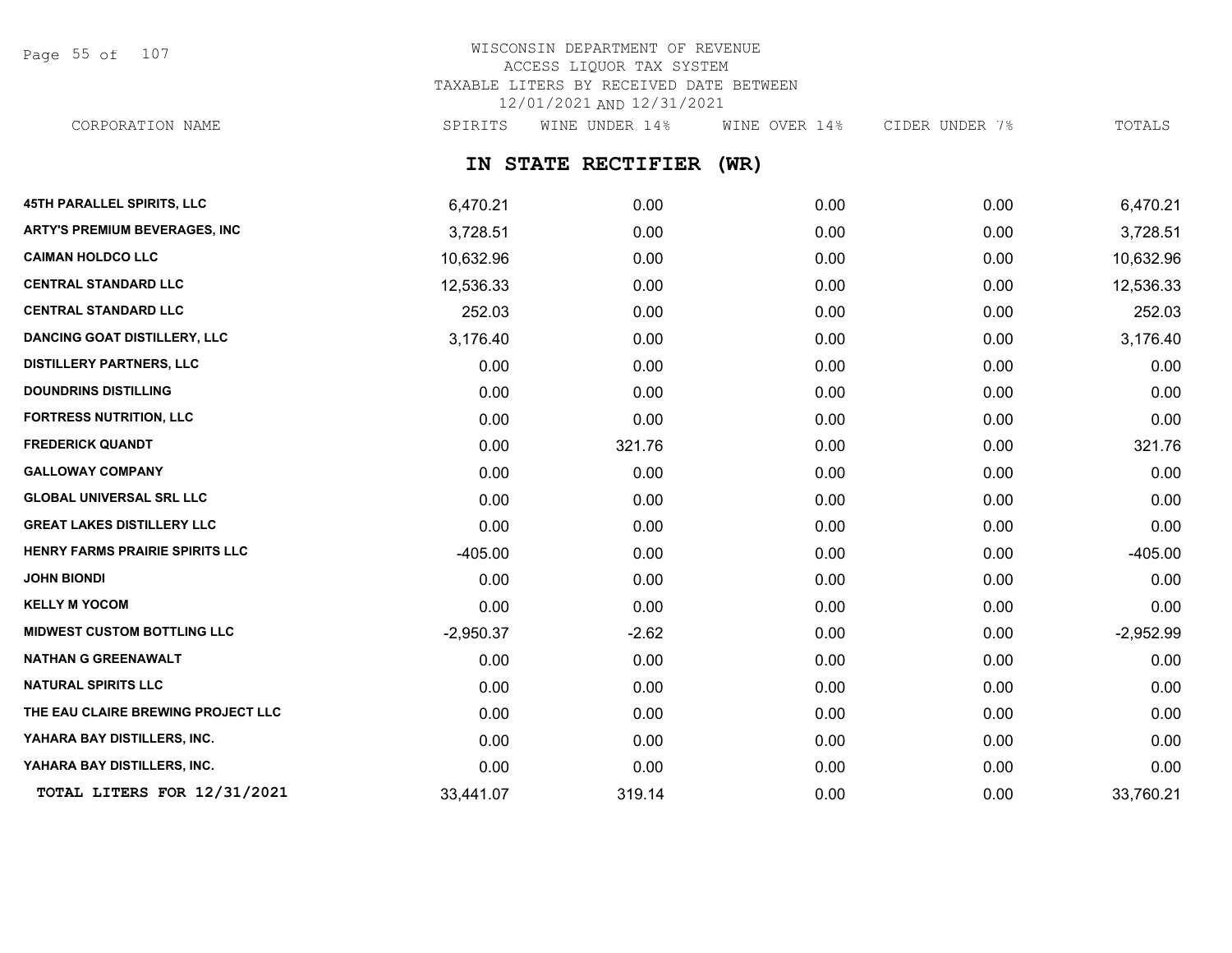Page 56 of 107

## WISCONSIN DEPARTMENT OF REVENUE ACCESS LIQUOR TAX SYSTEM TAXABLE LITERS BY RECEIVED DATE BETWEEN 12/01/2021 AND 12/31/2021

CORPORATION NAME SPIRITS WINE UNDER 14% WINE OVER 14% CIDER UNDER 7% TOTALS

**IN STATE WINERY (WWI)**

| <b>4 CHRISTI'S VINEYARD LLC</b>                   | 0.00 | 0.00      | 0.00   | 0.00     | 0.00      |
|---------------------------------------------------|------|-----------|--------|----------|-----------|
| <b>ALLEN L NAPARALLA</b>                          | 0.00 | 0.00      | 0.00   | 0.00     | 0.00      |
| <b>AMANDA STEFL</b>                               | 0.00 | 2,300.24  | 0.00   | 0.00     | 2,300.24  |
| <b>BADGER STATE BREWING COMPANY LLC</b>           | 0.00 | 0.00      | 0.00   | 176.02   | 176.02    |
| <b>BELLEVINEZ LLC</b>                             | 0.00 | 585.00    | 0.00   | 0.00     | 585.00    |
| <b>BEVERLY GAGE</b>                               | 0.00 | 458.03    | 0.00   | 0.00     | 458.03    |
| <b>BLIND HORSE WINERY LLC</b>                     | 0.00 | 0.00      | 0.00   | 0.00     | 0.00      |
| <b>BOTHAM BRANDS LLC</b>                          | 0.00 | 2,377.23  | 0.00   | 0.00     | 2,377.23  |
| <b>BRADLEY L ALLEN</b>                            | 0.00 | 162.24    | 0.00   | 0.00     | 162.24    |
| <b>BRANCHES WINERY LLC</b>                        | 0.00 | 0.00      | 0.00   | 0.00     | 0.00      |
| <b>BRIAN C LOKRANTZ</b>                           | 0.00 | 0.00      | 0.00   | 0.00     | 0.00      |
| <b>BRIGADOON FARM &amp; WINERY LLC</b>            | 0.00 | 0.00      | 0.00   | 0.00     | 0.00      |
| <b>BRIX CIDER LLC</b>                             | 0.00 | 470.32    | 0.00   | 4,075.48 | 4,545.80  |
| <b>C &amp; N CORPORATION</b>                      | 0.00 | 51,704.43 | 201.00 | 0.00     | 51,905.43 |
| <b>CAPITAL BREWERY COMPANY, INC.</b>              | 0.00 | 0.00      | 0.00   | 0.00     | 0.00      |
| <b>CHATEAU ST CROIX WINERY &amp; VINEYARD LLC</b> | 0.00 | 1,910.26  | 41.26  | 0.00     | 1,951.52  |
| <b>CHERYL JOHNSON</b>                             | 0.00 | 0.00      | 0.00   | 0.00     | 0.00      |
| <b>CHRISTOPHER JOPPE</b>                          | 0.00 | 0.00      | 0.00   | 0.00     | 0.00      |
| <b>CLOVER MEADOW LLC</b>                          | 0.00 | 0.00      | 0.00   | 0.00     | 0.00      |
| <b>COLLEEN M BOS</b>                              | 0.00 | 0.00      | 0.00   | 0.00     | 0.00      |
| <b>CRAIG FLETCHER</b>                             | 0.00 | 1,281.36  | 0.00   | 0.00     | 1,281.36  |
| <b>CREEKSIDE WINERY LLC</b>                       | 0.00 | 0.00      | 0.00   | 0.00     | 0.00      |
| <b>DANIEL J KOEPKE</b>                            | 0.00 | 22.71     | 0.00   | 0.00     | 22.71     |
| <b>DANIEL M OSBORN</b>                            | 0.00 | 312.75    | 0.00   | 0.00     | 312.75    |
| <b>DANZINGER VINEYARDS LLC</b>                    | 0.00 | 2,030.00  | 0.00   | 0.00     | 2,030.00  |
| <b>DAVID R RASMUSSEN</b>                          | 0.00 | 2,392.33  | 0.00   | 0.00     | 2,392.33  |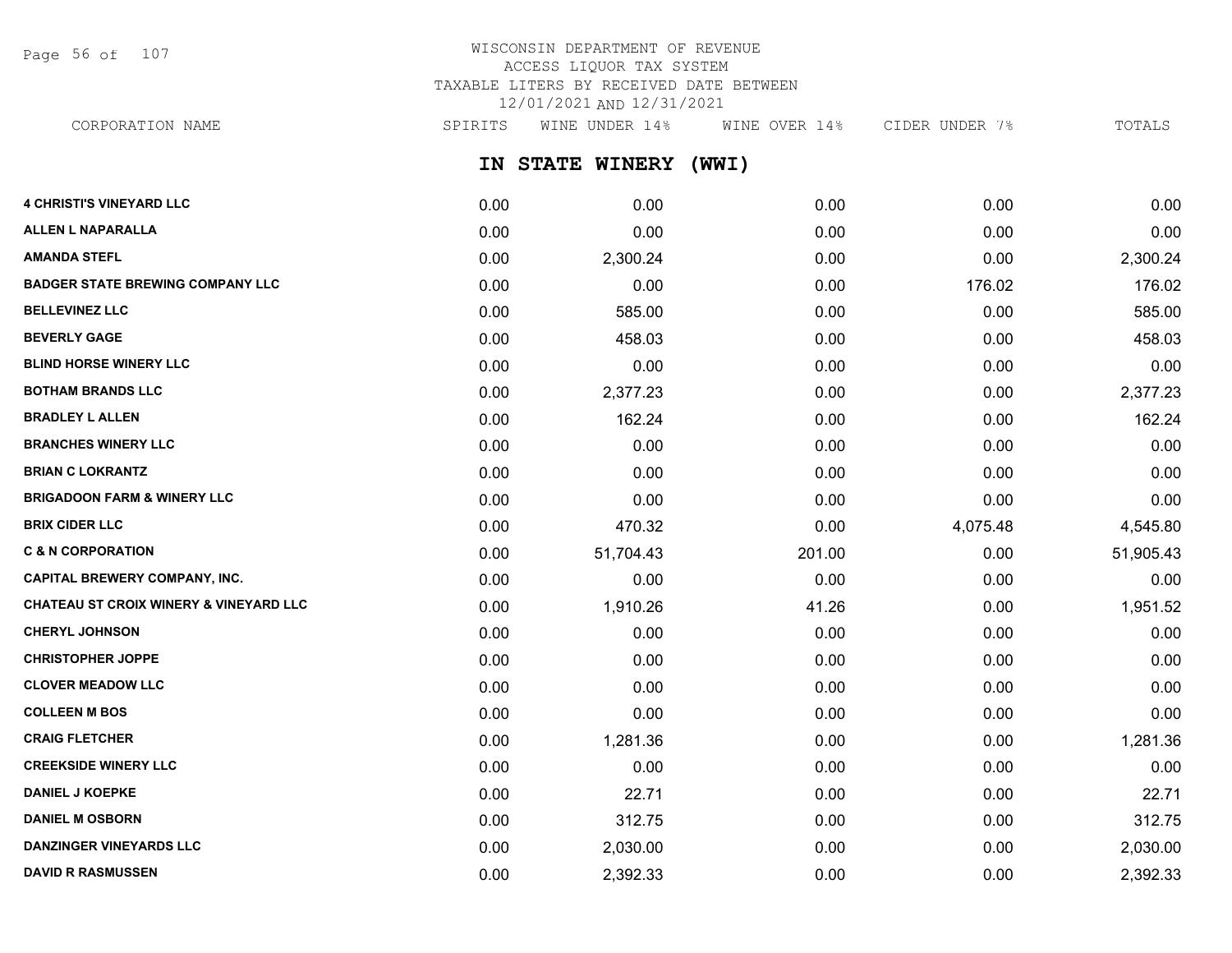#### WISCONSIN DEPARTMENT OF REVENUE ACCESS LIQUOR TAX SYSTEM TAXABLE LITERS BY RECEIVED DATE BETWEEN

| CORPORATION NAME                         | SPIRITS | WINE UNDER 14% | WINE OVER 14% | CIDER UNDER 7% | TOTALS    |
|------------------------------------------|---------|----------------|---------------|----------------|-----------|
| <b>DEAD BIRD BREWING COMPANY</b>         | 0.00    | 0.00           | 0.00          | 0.00           | 0.00      |
| <b>DEAN L BAUMGARTEN</b>                 | 0.00    | 0.00           | 0.00          | 0.00           | 0.00      |
| <b>DIANA HOBSON</b>                      | 0.00    | 0.00           | 0.00          | 0.00           | 0.00      |
| DIXONS AUTUMN HARVEST WINERY, LLC        | 0.00    | 10,638.70      | 0.00          | 0.00           | 10,638.70 |
| <b>DON GRASSE</b>                        | 0.00    | 0.00           | 0.00          | 0.00           | 0.00      |
| DRUMLIN RIDGE WINERY LLC                 | 0.00    | 1,423.31       | 0.00          | 0.00           | 1,423.31  |
| <b>EASTERN RIDGES VINEYARD, LLC</b>      | 0.00    | 1,665.00       | 0.00          | 0.00           | 1,665.00  |
| <b>ELISABETH W KLEIN</b>                 | 0.00    | $-391.25$      | 0.00          | 0.00           | $-391.25$ |
| <b>EMPRIZE WINERY LLC</b>                | 0.00    | 0.00           | 0.00          | 0.00           | 0.00      |
| <b>ETHAN KELLER</b>                      | 0.00    | 0.00           | 0.00          | 321.76         | 321.76    |
| <b>FAWN CREEK WINERY LLC</b>             | 0.00    | 8,396.21       | 905.25        | 0.00           | 9,301.46  |
| <b>FERMENTING CELLARS LLC</b>            | 0.00    | 282.40         | 7.90          | 0.00           | 290.30    |
| <b>FERMENTORIUM BEVERAGE COMPANY LLC</b> | 0.00    | 0.00           | 0.00          | 0.00           | 0.00      |
| <b>FISHER KING WINERY, LLC</b>           | 0.00    | 0.00           | 0.00          | 0.00           | 0.00      |
| <b>FRESAR INC</b>                        | 0.00    | 229.02         | 0.00          | 0.00           | 229.02    |
| FRUIT OF THE WOODS WINE CELLAR, INC.     | 0.00    | 0.00           | 0.00          | 0.00           | 0.00      |
| <b>GREENVIEW BREWING LLC</b>             | 0.00    | 0.00           | 0.00          | 0.00           | 0.00      |
| <b>HALF KRAKT LLC</b>                    | 0.00    | 0.00           | 0.00          | 0.00           | 0.00      |
| <b>HALF MOON HILL LLC</b>                | 0.00    | 10.49          | 0.00          | 11.55          | 22.04     |
| <b>HARBOR RIDGE WINERY INC.</b>          | 0.00    | 0.00           | 0.00          | 0.00           | 0.00      |
| HAYWARD LAKES WINERY, LLC                | 0.00    | 0.00           | 0.00          | 0.00           | 0.00      |
| <b>HERDIE BAISDEN</b>                    | 0.00    | 189.27         | 20.82         | 5,365.29       | 5,575.38  |
| <b>HEX MEADERY LLC</b>                   | 0.00    | 73.82          | 0.00          | 0.00           | 73.82     |
| <b>INDEED BREWING COMPANY LLC</b>        | 0.00    | 0.00           | 0.00          | 0.00           | 0.00      |
| <b>ISLAND ORCHARD CIDER LLC</b>          | 0.00    | 0.00           | 0.00          | 0.00           | 0.00      |
| <b>JAMES F HAUSER JR</b>                 | 0.00    | 0.00           | 0.00          | 0.00           | 0.00      |
| <b>JAMES PLOETZ</b>                      | 0.00    | 595.49         | 1.51          | 0.00           | 597.00    |
| <b>JEFFERY BEMIS</b>                     | 0.00    | 3,001.82       | 0.00          | 0.00           | 3,001.82  |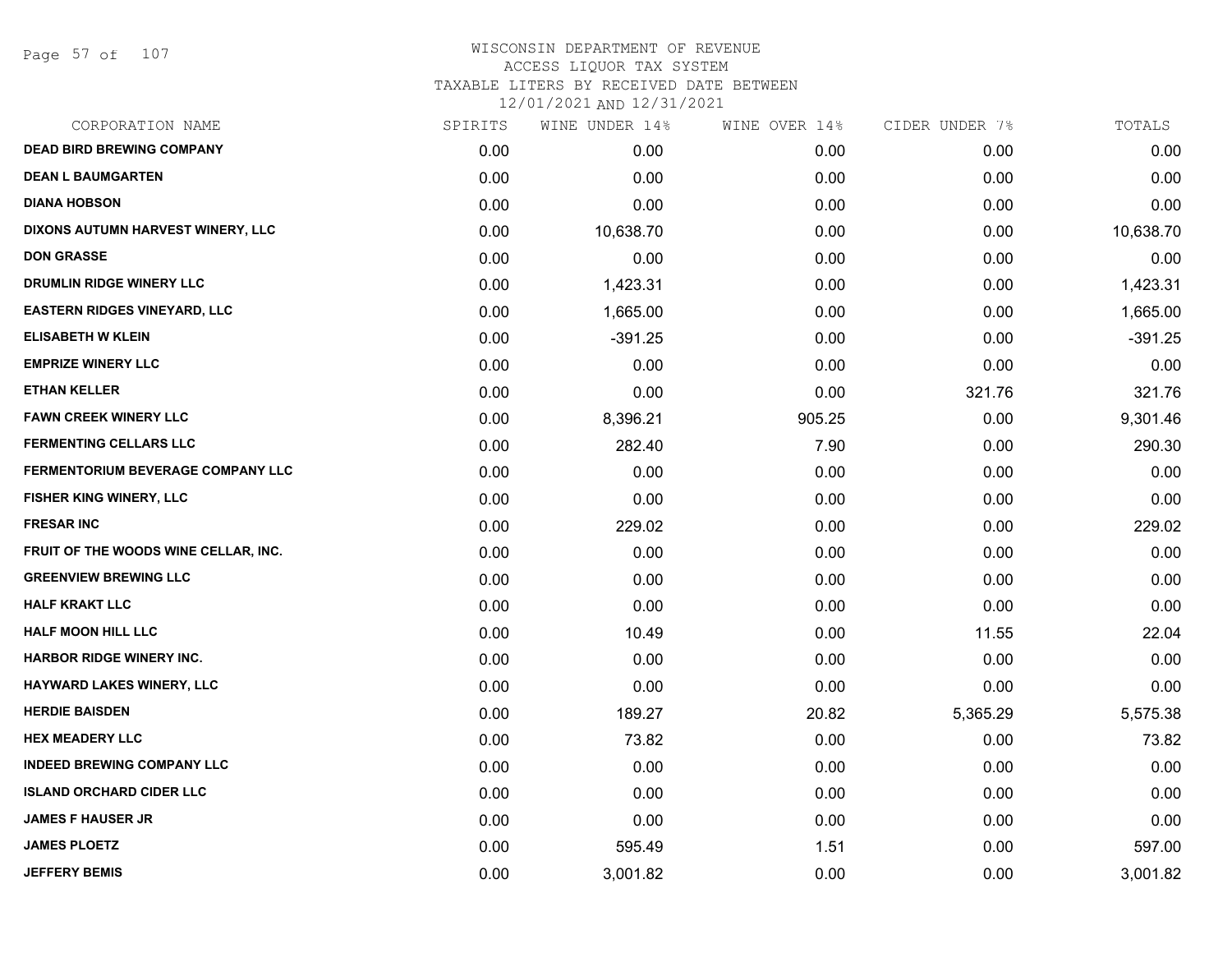Page 58 of 107

## WISCONSIN DEPARTMENT OF REVENUE ACCESS LIQUOR TAX SYSTEM

TAXABLE LITERS BY RECEIVED DATE BETWEEN

| CORPORATION NAME                             | SPIRITS | WINE UNDER 14% | WINE OVER 14% | CIDER UNDER 7% | TOTALS    |
|----------------------------------------------|---------|----------------|---------------|----------------|-----------|
| <b>JEFFREY L STOEGER</b>                     | 0.00    | 0.00           | 0.00          | 0.00           | 0.00      |
| <b>JESSICA L ECKER</b>                       | 0.00    | 0.00           | 0.00          | 0.00           | 0.00      |
| <b>JOHN BIONDI</b>                           | 0.00    | 0.00           | 0.00          | 0.00           | 0.00      |
| <b>JONATHAN DALE</b>                         | 0.00    | 0.00           | 0.00          | 0.00           | 0.00      |
| <b>JORNY'S END LLC</b>                       | 0.00    | 1,964.62       | 0.00          | 0.00           | 1,964.62  |
| <b>JOSEPH STALLER</b>                        | 0.00    | 11,727.17      | 715.44        | 0.00           | 12,442.61 |
| <b>JOSEPH WYNIMKO</b>                        | 0.00    | 0.00           | 0.00          | 0.00           | 0.00      |
| <b>KATCHEVER &amp; CO LLC</b>                | 0.00    | 0.00           | 0.00          | 0.00           | 0.00      |
| <b>KEVIN BEHNKE</b>                          | 0.00    | 0.00           | 640.47        | 0.00           | 640.47    |
| <b>KRISTIN HARRINGTON-BOEGNER</b>            | 0.00    | 1,514.16       | 0.00          | 0.00           | 1,514.16  |
| <b>KRISTINA M HOGE</b>                       | 0.00    | 624.59         | 0.00          | 0.00           | 624.59    |
| <b>LAKE NOKOMIS CRANBERRIES INC</b>          | 0.00    | 0.00           | 0.00          | 0.00           | 0.00      |
| <b>LANDTA WINES LLC</b>                      | 0.00    | 522.39         | 0.00          | 0.00           | 522.39    |
| <b>LAUTENBACH'S ORCHARD COUNTRY INC</b>      | 0.00    | 8,351.92       | 314.98        | 0.00           | 8,666.90  |
| <b>LEDGESTONE ESTATE LLC</b>                 | 0.00    | 0.00           | 0.00          | 0.00           | 0.00      |
| LIL' OLE WINEMAKER SHOPPE LLC                | 0.00    | 1,749.69       | 0.00          | 0.00           | 1,749.69  |
| <b>LOST ISLAND WINE LLC</b>                  | 0.00    | 1,192.51       | 0.00          | 0.00           | 1,192.51  |
| <b>LUNCH CREEK VINEYARDS LLC</b>             | 0.00    | 1,882.86       | 0.00          | 0.00           | 1,882.86  |
| <b>MARTIN E SELL</b>                         | 0.00    | 344.47         | 26.88         | 0.00           | 371.35    |
| <b>MARY BELLAZZINI</b>                       | 0.00    | 0.00           | 0.00          | 0.00           | 0.00      |
| <b>MATENAER CORPORATION</b>                  | 0.00    | 0.00           | 0.00          | 0.00           | 0.00      |
| <b>MATTHEW RICK</b>                          | 0.00    | 0.00           | 0.00          | 0.00           | 0.00      |
| <b>MCFLESHMAN'S BREWING CO., LLC.</b>        | 0.00    | 0.00           | 0.00          | 0.00           | 0.00      |
| <b>MERSHONIAN CIDERY LLC</b>                 | 0.00    | 1,911.63       | 0.00          | 2,271.24       | 4,182.87  |
| <b>MOBCRAFT BEER INC.</b>                    | 0.00    | 0.00           | 0.00          | 0.00           | 0.00      |
| <b>MOLSON COORS BEVERAGE COMPANY USA LLC</b> | 0.00    | 0.00           | 0.00          | 0.00           | 0.00      |
| <b>MOLSON COORS USA LLC</b>                  | 0.00    | 0.00           | 0.00          | 0.00           | 0.00      |
| <b>MOONDANCER LLC</b>                        | 0.00    | 108.00         | 0.00          | 0.00           | 108.00    |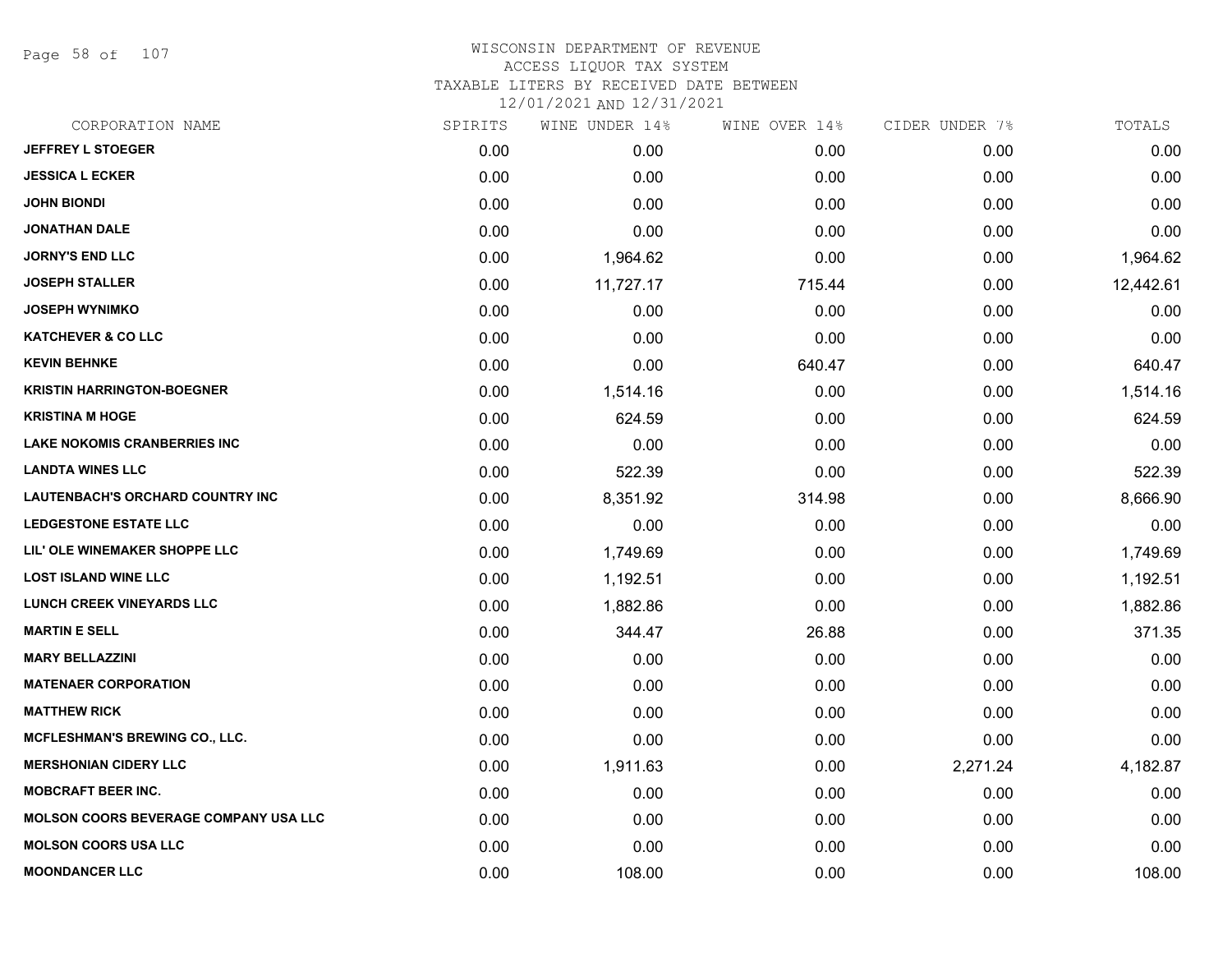## WISCONSIN DEPARTMENT OF REVENUE ACCESS LIQUOR TAX SYSTEM

TAXABLE LITERS BY RECEIVED DATE BETWEEN

| CORPORATION NAME                            | SPIRITS | WINE UNDER 14% | WINE OVER 14% | CIDER UNDER 7% | TOTALS    |
|---------------------------------------------|---------|----------------|---------------|----------------|-----------|
| <b>MUNSON BRIDGE WINERY INC</b>             | 0.00    | 0.00           | 0.00          | 0.00           | 0.00      |
| <b>MUSETTA WINERY, LLC</b>                  | 0.00    | 810.49         | $-3.00$       | 0.00           | 807.49    |
| <b>NOBLE ROOTS BREWING COMPANY, LLC</b>     | 0.00    | 0.00           | 0.00          | 0.00           | 0.00      |
| <b>NORTHLEAF WINERY, LLC</b>                | 0.00    | 1,248.77       | 26.99         | 0.00           | 1,275.76  |
| <b>ODILON FORD WINERY INC</b>               | 0.00    | 0.00           | 0.00          | 0.00           | 0.00      |
| PARALLEL 44 VINEYARD & WINERY, INC.         | 0.00    | 8,843.54       | 0.00          | 0.00           | 8,843.54  |
| PARALLEL 44 VINEYARD & WINERY, INC.         | 0.00    | 3,498.77       | 0.00          | 0.00           | 3,498.77  |
| <b>PATRICK ARNDT</b>                        | 0.00    | 56.78          | 0.00          | 0.00           | 56.78     |
| <b>PAUL D ASPER</b>                         | 0.00    | 0.00           | 0.00          | 0.00           | 0.00      |
| <b>PAUL HAMMEN</b>                          | 0.00    | 0.00           | 0.00          | 0.00           | 0.00      |
| <b>PAUL J FRANZEN</b>                       | 0.00    | 0.00           | 0.00          | 0.00           | 0.00      |
| PETER H GENTRY                              | 0.00    | 0.00           | 0.00          | 0.00           | 0.00      |
| <b>PHILIP J BRATSCH</b>                     | 0.00    | 0.00           | 0.00          | 0.00           | 0.00      |
| <b>PIEPERTK LLC</b>                         | 0.00    | 1,502.24       | 7.87          | 0.00           | 1,510.11  |
| <b>PRAIRIE HAWK WINERY INC</b>              | 0.00    | 369.08         | 0.00          | 145.53         | 514.61    |
| <b>RED OAK VINEYARD INC</b>                 | 0.00    | 2,459.26       | 1,025.28      | 0.00           | 3,484.54  |
| <b>RIO LOBO LLC</b>                         | 0.00    | 0.00           | 0.00          | 0.00           | 0.00      |
| <b>RIVER BEND VINEYARD &amp; WINERY LLC</b> | 0.00    | 5,267.01       | 0.00          | 0.00           | 5,267.01  |
| <b>ROBERT J FOWLER</b>                      | 0.00    | $-51.00$       | $-1.50$       | 0.00           | $-52.50$  |
| <b>ROCK N WOOL WINERY LLC</b>               | 0.00    | 1,211.33       | 0.00          | 0.00           | 1,211.33  |
| <b>RUSHFORD MEADERY AND WINERY LLC</b>      | 0.00    | $-0.75$        | 0.00          | 0.00           | $-0.75$   |
| <b>RYAN PRELLWITZ</b>                       | 0.00    | 24,714.97      | 961.49        | 0.00           | 25,676.46 |
| SEVEN HAWKS VINEYARDS LLC                   | 0.00    | 0.00           | 0.00          | 0.00           | 0.00      |
| SEVEN HAWKS VINEYARDS LLC                   | 0.00    | 0.00           | 0.00          | 0.00           | 0.00      |
| <b>SHARON L PINGEL</b>                      | 0.00    | 0.00           | 0.00          | 0.00           | 0.00      |
| <b>SHERRY HARDIE</b>                        | 0.00    | 271.49         | 2.99          | 0.00           | 274.48    |
| SIMON CREEK VINEYARD LLC                    | 0.00    | 1,745.98       | 144.00        | 0.00           | 1,889.98  |
| SINNIPEE VALLEY VINEYARD LLC                | 0.00    | 0.00           | 0.00          | 0.00           | 0.00      |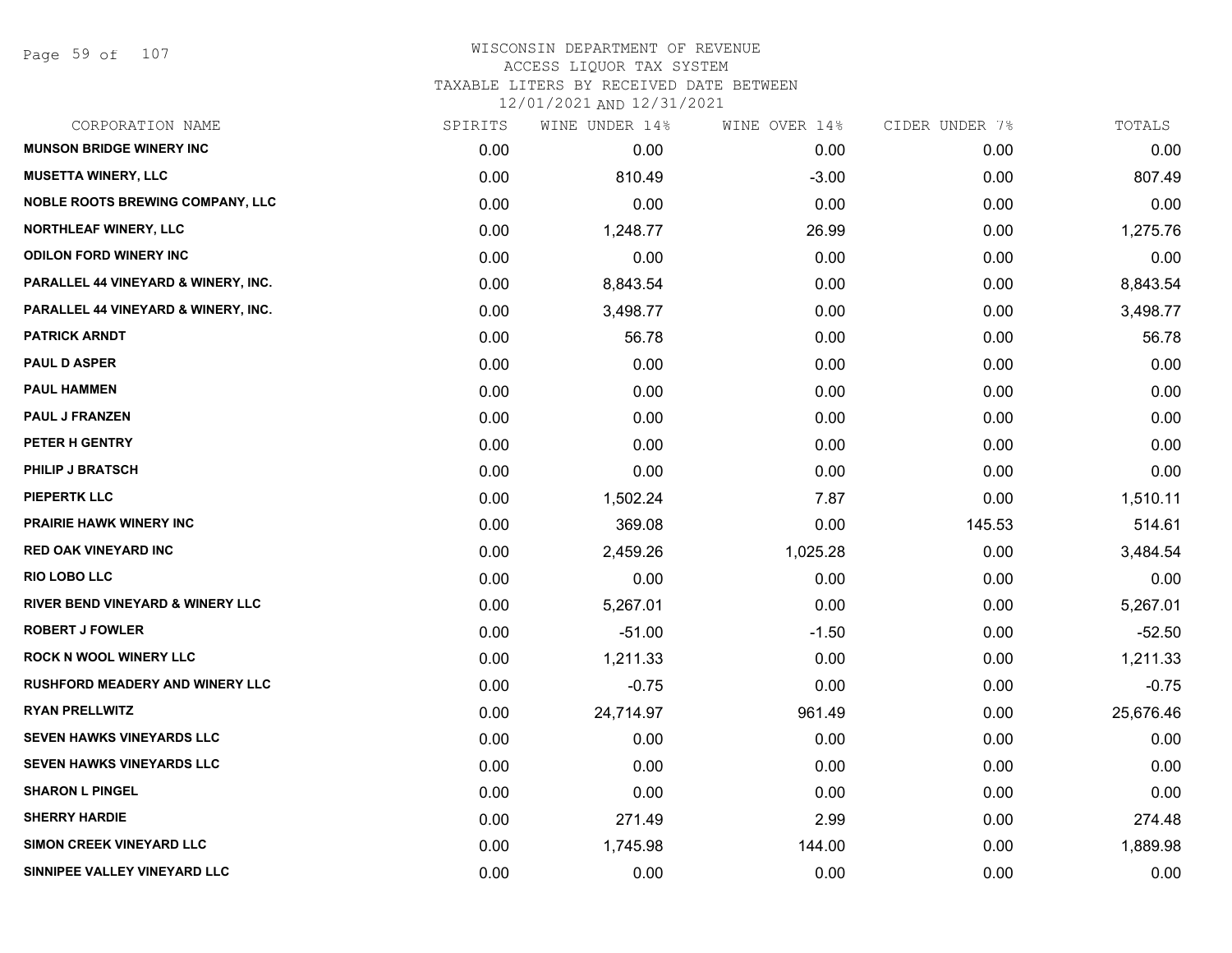Page 60 of 107

#### WISCONSIN DEPARTMENT OF REVENUE ACCESS LIQUOR TAX SYSTEM TAXABLE LITERS BY RECEIVED DATE BETWEEN

| CORPORATION NAME                           | SPIRITS | WINE UNDER 14% | WINE OVER 14% | CIDER UNDER 7% | TOTALS    |
|--------------------------------------------|---------|----------------|---------------|----------------|-----------|
| <b>SPB LLC</b>                             | 0.00    | 0.00           | 0.00          | 50,283.18      | 50,283.18 |
| <b>SPIRITS OF NORWAY VINEYARD LLC</b>      | 0.00    | 0.00           | 0.00          | 0.00           | 0.00      |
| SPRECHER BREWING COMPANY, LLC              | 0.00    | 0.00           | 0.00          | 0.00           | 0.00      |
| <b>SPURGEON VINEYARDS &amp; WINERY LLC</b> | 0.00    | 2,681.92       | 9.08          | 0.00           | 2,691.00  |
| <b>STEPHEN M KENNEDY</b>                   | 0.00    | 0.00           | 0.00          | 0.00           | 0.00      |
| <b>STEVEN DEBAKER</b>                      | 0.00    | 488.62         | 0.00          | 0.00           | 488.62    |
| STEVEN M & JUDITH A JACOBSON LLC           | 0.00    | 5,020.39       | 0.00          | 0.00           | 5,020.39  |
| <b>STILLMANK BREWING COMPANY</b>           | 0.00    | 0.00           | 0.00          | 6,768.30       | 6,768.30  |
| <b>STONES THROW WINERY INC</b>             | 0.00    | 2,010.05       | 3,251.66      | 0.00           | 5,261.71  |
| <b>STRING THEORY CIDER INC</b>             | 0.00    | 0.00           | 0.00          | 0.00           | 0.00      |
| <b>SUNSET HOLLOW RANCH</b>                 | 0.00    | 87.07          | 87.07         | 0.00           | 174.14    |
| <b>SUNSET POINT WINERY LLC</b>             | 0.00    | 1,755.95       | 14.83         | 0.00           | 1,770.78  |
| TENBA RIDGE WINERY LLC                     | 0.00    | 0.00           | 0.00          | 0.00           | 0.00      |
| THE RUM TREE, INC.                         | 0.00    | 0.00           | 19.12         | 0.00           | 19.12     |
| THE WINE VINEYARD LLC                      | 0.00    | 0.00           | 0.00          | 0.00           | 0.00      |
| THE WOODLAND TRAIL BEVERAGE COMPANY, INC.  | 0.00    | 348.75         | 0.00          | 0.00           | 348.75    |
| <b>TIMOTHY D GUILD</b>                     | 0.00    | 1,318.27       | 0.00          | 0.00           | 1,318.27  |
| <b>TIMOTHY P MCDONALD</b>                  | 0.00    | 67.87          | 0.00          | 0.00           | 67.87     |
| <b>TODD KUEHL</b>                          | 0.00    | 3,058.60       | 0.00          | 0.00           | 3,058.60  |
| <b>TOMMYS TOO HIGH WINES LLC</b>           | 0.00    | 386.11         | 0.00          | 0.00           | 386.11    |
| <b>TRACY A SOMERVILLE</b>                  | 0.00    | 0.00           | 0.00          | 0.00           | 0.00      |
| <b>TROY LANDWEHR</b>                       | 0.00    | 564.00         | 91.50         | 0.00           | 655.50    |
| <b>TWO BROTHERS WINES LLC</b>              | 0.00    | 0.00           | 0.00          | 0.00           | 0.00      |
| <b>UPSTREAM CIDER LLC</b>                  | 0.00    | 0.00           | 0.00          | 0.00           | 0.00      |
| VAN WYCHEN WINES INC.                      | 0.00    | 0.00           | 0.00          | 0.00           | 0.00      |
| <b>VERNON VINEYARDS LTD</b>                | 0.00    | 684.02         | 0.00          | 0.00           | 684.02    |
| <b>VINES TO CELLAR, INC.</b>               | 0.00    | 510.84         | 0.00          | 0.00           | 510.84    |
| <b>VON KLAUS WINERY LLC</b>                | 0.00    | 656.46         | 0.00          | 0.00           | 656.46    |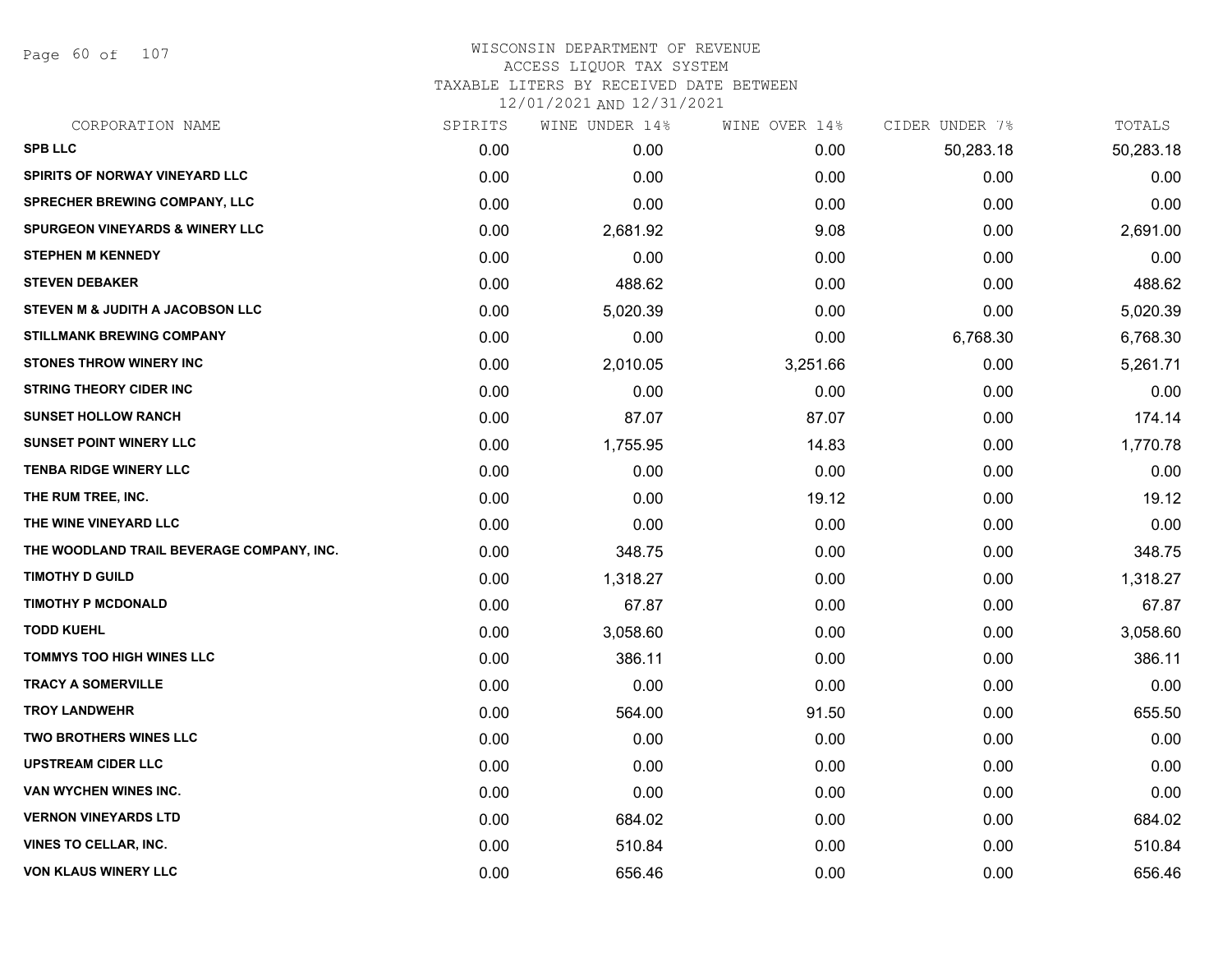Page 61 of 107

## WISCONSIN DEPARTMENT OF REVENUE

## ACCESS LIQUOR TAX SYSTEM

TAXABLE LITERS BY RECEIVED DATE BETWEEN

| CORPORATION NAME                                   | SPIRITS | UNDER 14%<br>WINE | WINE OVER 14% | CIDER UNDER 7% | TOTALS     |
|----------------------------------------------------|---------|-------------------|---------------|----------------|------------|
| <b>VON STIEHL WINERY LTD.</b>                      | 0.00    | 0.00              | 0.00          | 0.00           | 0.00       |
| <b>VON STIEHL WINERY LTD.</b>                      | 0.00    | $-1,662.35$       | 882.84        | 472.67         | $-306.84$  |
| <b>VON STIEHL WINERY LTD.</b>                      | 0.00    | 0.00              | 0.00          | 0.00           | 0.00       |
| <b>WALKER K FANNING</b>                            | 0.00    | 0.00              | 0.00          | 388.72         | 388.72     |
| <b>WEST PRAIRIE WINERY LLC</b>                     | 0.00    | 6,025.22          | 0.00          | 4.01           | 6,029.23   |
| <b>WHISPERING BLUFFS VINEYARD &amp; WINERY LTD</b> | 0.00    | 71.25             | 21.00         | 0.00           | 92.25      |
| <b>WHITE BEAR SPIRITS LLC</b>                      | 0.00    | 351.74            | 0.00          | 0.00           | 351.74     |
| <b>WHITE WINTER WINERY INC</b>                     | 0.00    | 2,439.44          | $-35.00$      | 0.00           | 2,404.44   |
| <b>WILD EPITOME LLC</b>                            | 0.00    | 211.11            | 32.25         | 0.00           | 243.36     |
| <b>WILD HARE LLC</b>                               | 0.00    | 99.03             | 0.00          | 0.00           | 99.03      |
| <b>WILD HILLS WINERY LLC</b>                       | 0.00    | 341.82            | 0.00          | 0.00           | 341.82     |
| <b>WILLIAM F BLUHM</b>                             | 0.00    | 10,222.48         | 48.30         | 0.00           | 10,270.78  |
| <b>WILLIAM L SCHNEIDER</b>                         | 0.00    | 0.00              | 0.00          | 0.00           | 0.00       |
| <b>WINESITTER BREWHOUSE LLC</b>                    | 0.00    | 0.00              | 0.00          | 0.00           | 0.00       |
| <b>WOLLERSHEIM WINERY, INC.</b>                    | 0.00    | 6,353.95          | 287.99        | 0.00           | 6,641.94   |
| <b>WOLLERSHEIM WINERY, INC.</b>                    | 0.00    | 74,783.53         | 2,351.96      | 0.00           | 77,135.49  |
| TOTAL LITERS FOR 12/31/2021                        | 0.00    | 294,839.29        | 12,102.23     | 70,283.75      | 377,225.27 |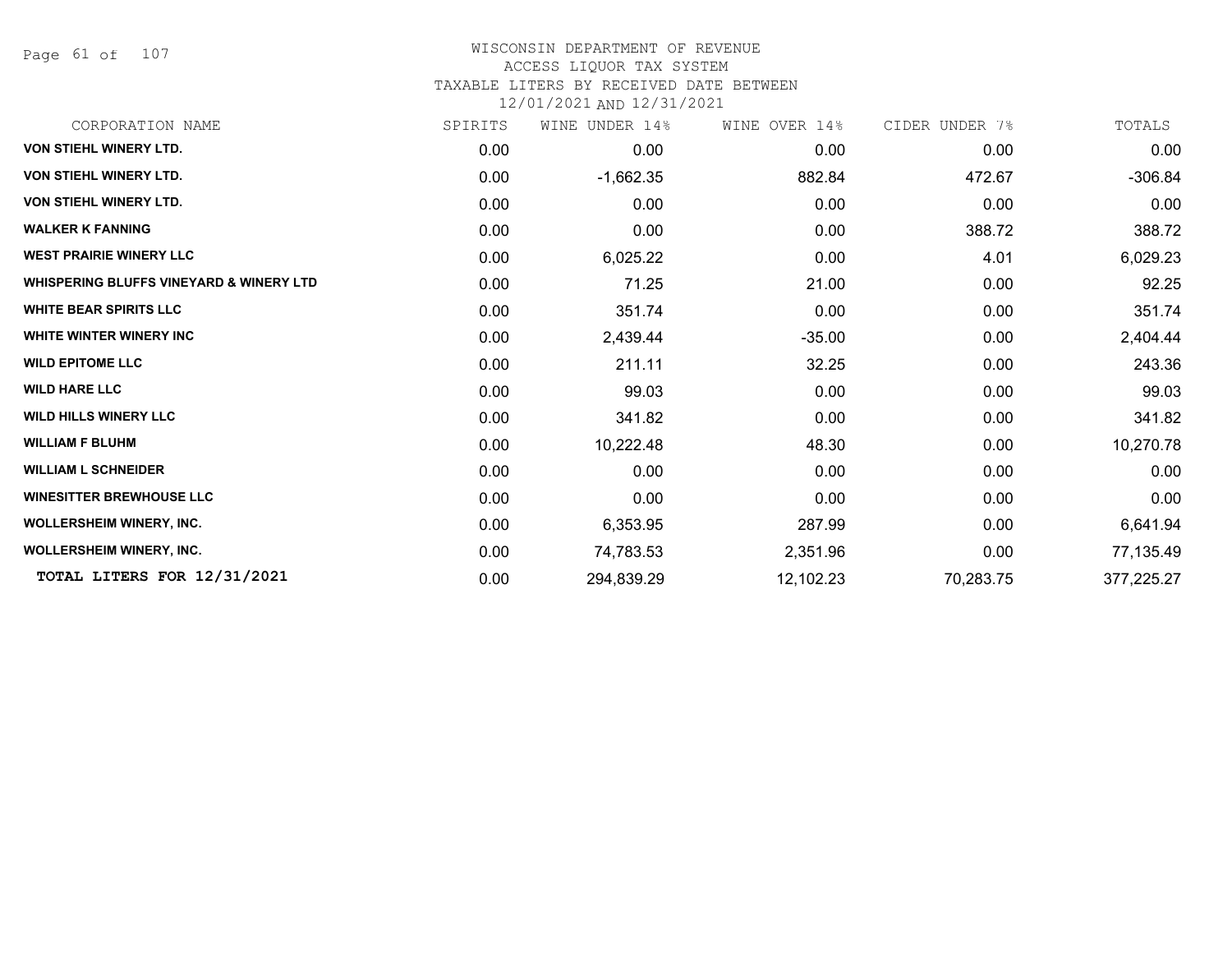Page 62 of 107

## WISCONSIN DEPARTMENT OF REVENUE ACCESS LIQUOR TAX SYSTEM TAXABLE LITERS BY RECEIVED DATE BETWEEN 12/01/2021 AND 12/31/2021

**WINE DIRECT SHIPPER (WDS)** CORPORATION NAME SPIRITS WINE UNDER 14% WINE OVER 14% CIDER UNDER 7% TOTALS

| 1-800 WINESHOP.COM INC                    | 0.00 | 0.00 | 0.00 | 0.00 | 0.00 |
|-------------------------------------------|------|------|------|------|------|
| 26 BRIX LLC                               | 0.00 | 0.00 | 0.00 | 0.00 | 0.00 |
| 2HAWK, LLC                                | 0.00 | 0.00 | 0.00 | 0.00 | 0.00 |
| <b>3 BADGE BEVERAGE CORPORATION</b>       | 0.00 | 0.00 | 0.00 | 0.00 | 0.00 |
| <b>4 CHRISTI'S VINEYARD LLC</b>           | 0.00 | 0.00 | 0.00 | 0.00 | 0.00 |
| A DONKEY AND GOAT LLC                     | 0.00 | 0.00 | 0.00 | 0.00 | 0.00 |
| A TO Z WINEWORKS LLC                      | 0.00 | 0.00 | 0.00 | 0.00 | 0.00 |
| <b>ABACELA VINEYARDS &amp; WINERY INC</b> | 0.00 | 0.00 | 0.00 | 0.00 | 0.00 |
| <b>ABREU VINEYARDS INC</b>                | 0.00 | 0.00 | 0.00 | 0.00 | 0.00 |
| AC VIN CO LLC                             | 0.00 | 0.00 | 0.00 | 0.00 | 0.00 |
| <b>ACA CELLARS LLC</b>                    | 0.00 | 0.00 | 0.00 | 0.00 | 0.00 |
| <b>ACKERMAN FAMILY VINEYARDS LLC</b>      | 0.00 | 0.00 | 0.00 | 0.00 | 0.00 |
| <b>ACKLEY BRANDS LTD</b>                  | 0.00 | 0.00 | 0.00 | 0.00 | 0.00 |
| <b>ACORN ALEGRIA WINERY</b>               | 0.00 | 0.00 | 0.00 | 0.00 | 0.00 |
| <b>ADAMS WINERY LLC</b>                   | 0.00 | 0.00 | 0.00 | 0.00 | 0.00 |
| <b>ADELAIDA CELLARS INC</b>               | 0.00 | 0.00 | 0.00 | 0.00 | 0.00 |
| <b>ADELSHEIM VINEYARD LLC</b>             | 0.00 | 0.00 | 0.00 | 0.00 | 0.00 |
| ADLER DEUTSCH VINEYARD LLC                | 0.00 | 0.00 | 0.00 | 0.00 | 0.00 |
| <b>AEPPELTREOW INC</b>                    | 0.00 | 0.00 | 0.00 | 0.00 | 0.00 |
| <b>AHA PARTNERS LLC</b>                   | 0.00 | 0.00 | 0.00 | 0.00 | 0.00 |
| <b>AIRPORT RANCH ESTATES LLC</b>          | 0.00 | 0.00 | 0.00 | 0.00 | 0.00 |
| <b>AKA WINES LLC</b>                      | 0.00 | 0.00 | 0.00 | 0.00 | 0.00 |
| ALEJANDRO BULGHERONI ESTATE LLC           | 0.00 | 0.00 | 0.00 | 0.00 | 0.00 |
| <b>ALEXANDRIA NICOLE CELLARS LLC</b>      | 0.00 | 0.00 | 0.00 | 0.00 | 0.00 |
| <b>ALLEN WINE CO LLC</b>                  | 0.00 | 0.00 | 0.00 | 0.00 | 0.00 |
| <b>ALOFT WINES LLC</b>                    | 0.00 | 0.00 | 0.00 | 0.00 | 0.00 |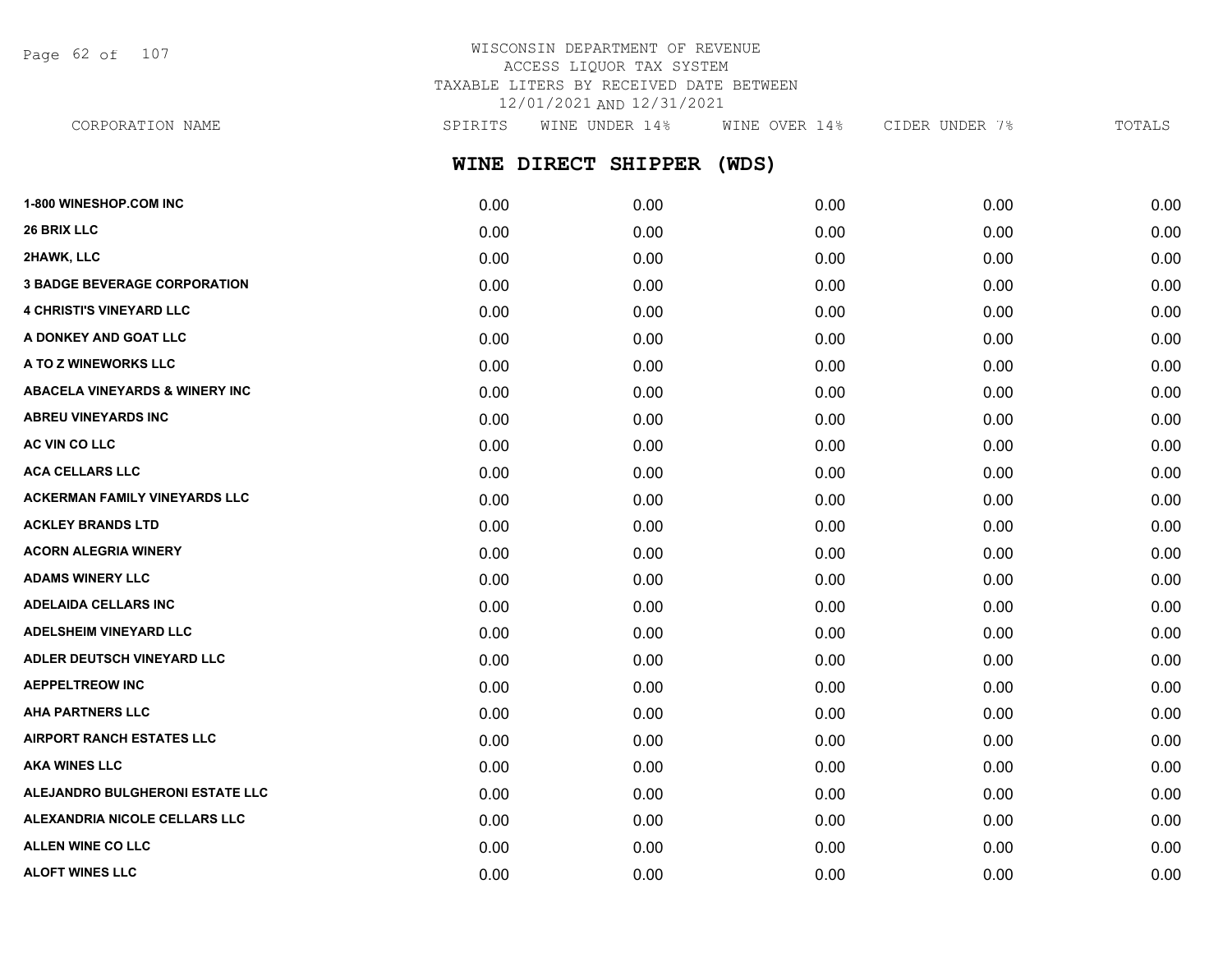Page 63 of 107

| CORPORATION NAME                           | SPIRITS | WINE UNDER 14% | WINE OVER 14% | CIDER UNDER 7% | TOTALS |
|--------------------------------------------|---------|----------------|---------------|----------------|--------|
| <b>ALPHA &amp; OMEGA WINERY LLC</b>        | 0.00    | 0.00           | 0.00          | 0.00           | 0.00   |
| <b>ALTAMURA WINERY INC</b>                 | 0.00    | 0.00           | 0.00          | 0.00           | 0.00   |
| <b>ALTBIER OPERATIONS LLC</b>              | 0.00    | 0.00           | 0.00          | 0.00           | 0.00   |
| <b>ALVAREZ VINEYARDS LLC</b>               | 0.00    | 18.00          | 0.00          | 0.00           | 18.00  |
| <b>AMANDA STEFL</b>                        | 0.00    | 0.00           | 0.00          | 0.00           | 0.00   |
| <b>AMAVI CELLARS LLC</b>                   | 0.00    | 0.00           | 0.00          | 0.00           | 0.00   |
| <b>AMERICAN VINTNERS LLC</b>               | 0.00    | 0.00           | 0.00          | 0.00           | 0.00   |
| <b>AMERICAN WINE TRADE INC</b>             | 0.00    | 0.00           | 0.00          | 0.00           | 0.00   |
| <b>AMICI CELLARS INC</b>                   | 0.00    | 0.00           | 0.00          | 0.00           | 0.00   |
| <b>AMIZETTA VINEYARDS WINERY LLC</b>       | 0.00    | 0.00           | 0.00          | 0.00           | 0.00   |
| <b>AMPELOS CELLARS INC</b>                 | 0.00    | 0.00           | 0.00          | 0.00           | 0.00   |
| <b>AMUSE BOUCHE LLC</b>                    | 0.00    | 0.00           | 0.00          | 0.00           | 0.00   |
| <b>ANCIEN WINES INC</b>                    | 0.00    | 0.00           | 0.00          | 0.00           | 0.00   |
| <b>ANCIENT PEAK INC</b>                    | 0.00    | 0.00           | 0.00          | 0.00           | 0.00   |
| ANDERSONS CONN VALLEY WINERY INC           | 0.00    | 0.00           | 0.00          | 0.00           | 0.00   |
| <b>ANDIS WINES LLC</b>                     | 0.00    | 0.00           | 0.00          | 0.00           | 0.00   |
| ANDREW MURRAY, LLC                         | 0.00    | 0.00           | 0.00          | 0.00           | 0.00   |
| <b>ANDREW TOW</b>                          | 0.00    | 0.00           | 0.00          | 0.00           | 0.00   |
| <b>ANIMOLP</b>                             | 0.00    | 0.00           | 0.00          | 0.00           | 0.00   |
| <b>ANNADEL ESTATE WINERY &amp; FLOWERS</b> | 0.00    | 0.00           | 0.00          | 0.00           | 0.00   |
| ANNADEL VINEYARD PARTNERS(DE) LLC          | 0.00    | 0.00           | 0.00          | 0.00           | 0.00   |
| <b>ANOMALY VINEYARDS LLC</b>               | 0.00    | 0.00           | 0.00          | 0.00           | 0.00   |
| <b>ANTHILL FARMS LLC</b>                   | 0.00    | 0.00           | 0.00          | 0.00           | 0.00   |
| <b>ANTHONY M TRUCHARD</b>                  | 0.00    | 0.00           | 0.00          | 0.00           | 0.00   |
| <b>ANTHONY ROAD WINE CO INC</b>            | 0.00    | 0.00           | 0.00          | 0.00           | 0.00   |
| <b>APERTURE CELLARS, LLC</b>               | 0.00    | 0.00           | 0.00          | 0.00           | 0.00   |
| <b>APPELLATION TRADING COMPANY LLC</b>     | 0.00    | 0.00           | 0.00          | 0.00           | 0.00   |
| <b>AQUA PUMPKIN INC</b>                    | 0.00    | 0.00           | 0.00          | 0.00           | 0.00   |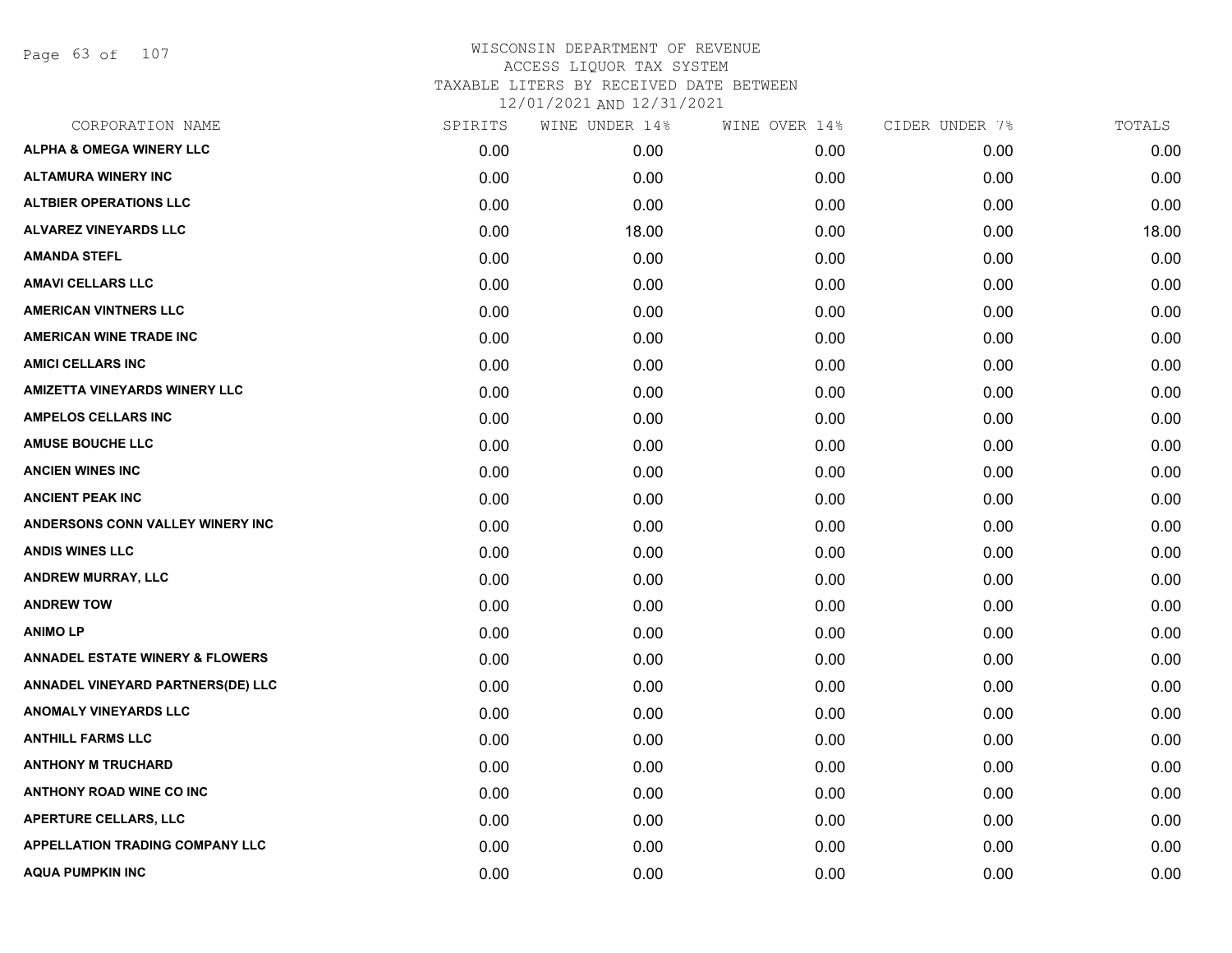Page 64 of 107

| CORPORATION NAME                        | SPIRITS | WINE UNDER 14% | WINE OVER 14% | CIDER UNDER 7% | TOTALS |
|-----------------------------------------|---------|----------------|---------------|----------------|--------|
| <b>ARC WINERY LLC</b>                   | 0.00    | 0.00           | 0.00          | 0.00           | 0.00   |
| <b>ARCHANGEL INVESTMENTS LLC</b>        | 0.00    | 0.00           | 0.00          | 0.00           | 0.00   |
| <b>ARETE WINES LLC</b>                  | 0.00    | 0.00           | 0.00          | 0.00           | 0.00   |
| <b>ARIETTA INC</b>                      | 0.00    | 0.00           | 0.00          | 0.00           | 0.00   |
| <b>ARISTA WINES LLC</b>                 | 0.00    | 0.00           | 0.00          | 0.00           | 0.00   |
| <b>ARKENSTONE VINEYARDS LLC</b>         | 0.00    | 0.00           | 0.00          | 0.00           | 0.00   |
| <b>ARMIDA WINERY INC</b>                | 0.00    | 0.00           | 0.00          | 0.00           | 0.00   |
| <b>ARMSTRONG FAMILY WINERY LLC</b>      | 0.00    | 0.00           | 0.00          | 0.00           | 0.00   |
| <b>ARMSTRONG VINEYARDS INC</b>          | 0.00    | 0.00           | 0.00          | 0.00           | 0.00   |
| <b>ARNOT-ROBERTS LLC</b>                | 0.00    | 0.00           | 0.00          | 0.00           | 0.00   |
| <b>ARRINGTON VINEYARDS LLC</b>          | 0.00    | 0.00           | 0.00          | 0.00           | 0.00   |
| <b>ARTISTE MANAGEMENT CO LLC</b>        | 0.00    | 0.00           | 0.00          | 0.00           | 0.00   |
| <b>ATWATER VINEYARDS, LLC</b>           | 0.00    | 0.00           | 0.00          | 0.00           | 0.00   |
| AU BON CLIMAT LLC                       | 0.00    | 0.00           | 0.00          | 0.00           | 0.00   |
| <b>AUBERT WINEGROWING INC</b>           | 0.00    | 0.00           | 0.00          | 0.00           | 0.00   |
| <b>AUGUST BRIGGS JR INC</b>             | 0.00    | 0.00           | 0.00          | 0.00           | 0.00   |
| <b>AURORA CELLARS 2015, LLC</b>         | 0.00    | 0.00           | 0.00          | 0.00           | 0.00   |
| <b>AUSTIN NICHOLS &amp; CO INC</b>      | 0.00    | 0.00           | 0.00          | 0.00           | 0.00   |
| AVV WINERY CO LLC                       | 0.00    | 0.00           | 0.00          | 0.00           | 0.00   |
| <b>B WISE VINEYARDS LLC</b>             | 0.00    | 0.00           | 0.00          | 0.00           | 0.00   |
| <b>B. NEKTAR LLC</b>                    | 0.00    | 0.00           | 0.00          | 0.00           | 0.00   |
| <b>BABCOCK ENTERPRISES INC</b>          | 0.00    | 0.00           | 0.00          | 0.00           | 0.00   |
| <b>BADGER MOUNTAIN INC</b>              | 0.00    | 0.00           | 0.00          | 0.00           | 0.00   |
| <b>BADGER STATE BREWING COMPANY LLC</b> | 0.00    | 0.00           | 0.00          | 0.00           | 0.00   |
| <b>BALBOA WINERY LLC</b>                | 0.00    | 0.00           | 0.00          | 0.00           | 0.00   |
| <b>BALLENTINE VINEYARDS INC</b>         | 0.00    | 0.00           | 0.00          | 0.00           | 0.00   |
| <b>BALTIMORE BEND VINEYARD LLC</b>      | 0.00    | 0.00           | 0.00          | 0.00           | 0.00   |
| <b>BARGETTOS SANTA CRUZ WINERY INC</b>  | 0.00    | 0.00           | 0.00          | 0.00           | 0.00   |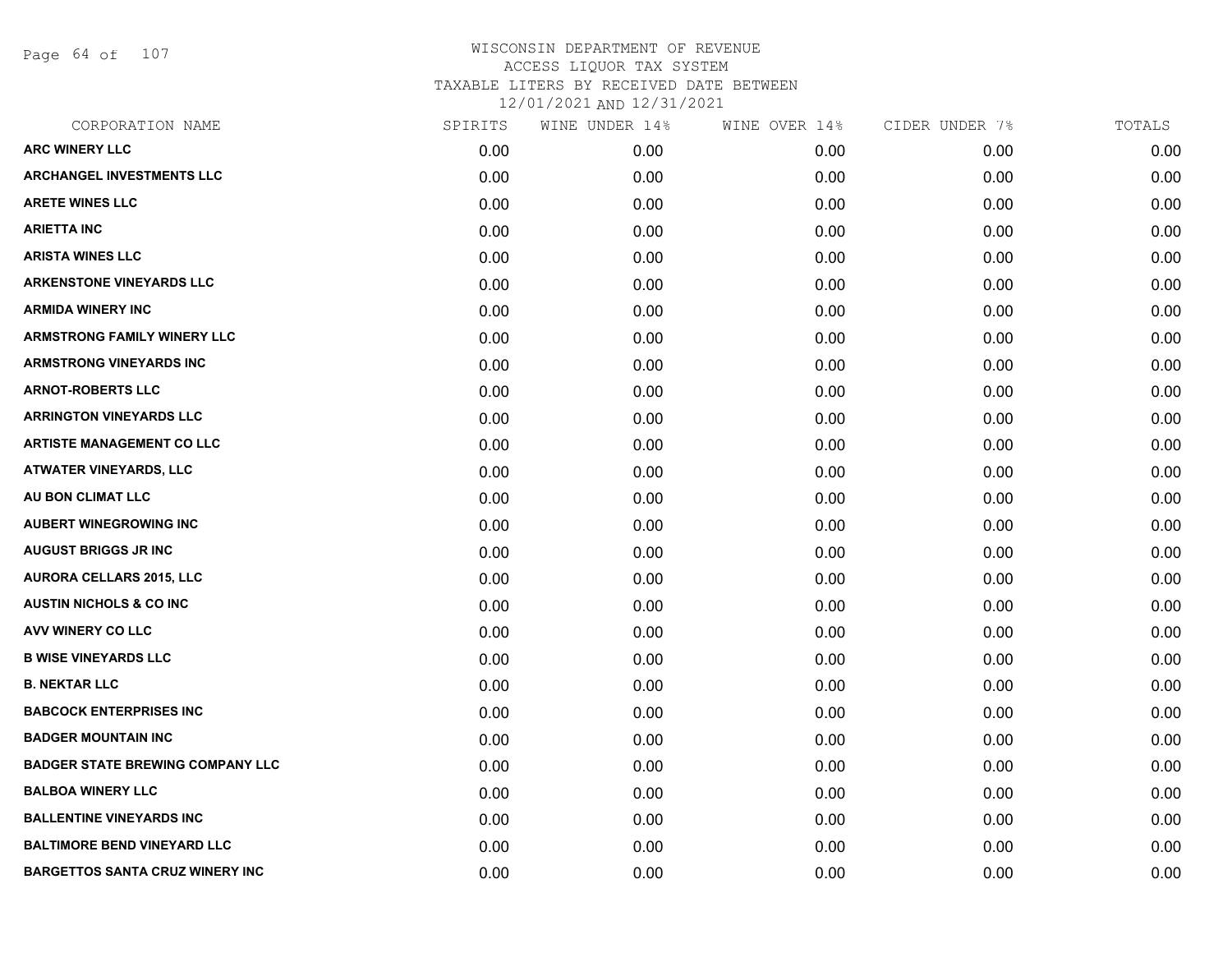Page 65 of 107

| CORPORATION NAME                    | SPIRITS | WINE UNDER 14% | WINE OVER 14% | CIDER UNDER 7% | TOTALS |
|-------------------------------------|---------|----------------|---------------|----------------|--------|
| <b>BARLOW VINEYARDS LLC</b>         | 0.00    | 0.00           | 0.00          | 0.00           | 0.00   |
| <b>BARNARD GRIFFIN INC</b>          | 0.00    | 0.00           | 0.00          | 0.00           | 0.00   |
| <b>BARNETT VINEYARDS LP</b>         | 0.00    | 0.00           | 0.00          | 0.00           | 0.00   |
| <b>BARRA FAMILY WINES, LLC</b>      | 0.00    | 0.00           | 0.00          | 0.00           | 0.00   |
| <b>BAW INC</b>                      | 0.00    | 0.00           | 0.00          | 0.00           | 0.00   |
| <b>BEAUREGARD VINEYARDS LLC</b>     | 0.00    | 0.00           | 0.00          | 0.00           | 0.00   |
| <b>BEAUX FRERES LLC</b>             | 0.00    | 0.00           | 0.00          | 0.00           | 0.00   |
| <b>BECKER FARMS INC</b>             | 0.00    | 0.00           | 0.00          | 0.00           | 0.00   |
| <b>BEDELL NORTH FORK LLC</b>        | 0.00    | 0.00           | 0.00          | 0.00           | 0.00   |
| <b>BEDROCK WINE COMPANY LP</b>      | 0.00    | 0.00           | 0.00          | 0.00           | 0.00   |
| <b>BEHRENS AND DRINKWARD</b>        | 0.00    | 0.00           | 0.00          | 0.00           | 0.00   |
| <b>BEL VINO LLC</b>                 | 0.00    | 0.00           | 0.00          | 0.00           | 0.00   |
| <b>BELLAVINI WINERY</b>             | 0.00    | 0.00           | 0.00          | 0.00           | 0.00   |
| <b>BELLEVINEZ LLC</b>               | 0.00    | 0.00           | 0.00          | 0.00           | 0.00   |
| <b>BENESSERE VINEYARDS LTD</b>      | 0.00    | 0.00           | 0.00          | 0.00           | 0.00   |
| BENNETT LANE WINERY LLC             | 0.00    | 0.00           | 0.00          | 0.00           | 0.00   |
| <b>BENOVIA WINERY LLC</b>           | 0.00    | 0.00           | 0.00          | 0.00           | 0.00   |
| <b>BENT CREEK WINERY LLC</b>        | 0.00    | 0.00           | 0.00          | 0.00           | 0.00   |
| <b>BERGSTROM WINES LLC</b>          | 0.00    | 0.00           | 0.00          | 0.00           | 0.00   |
| <b>BERNARDUS LLC</b>                | 0.00    | 0.00           | 0.00          | 0.00           | 0.00   |
| BETHEL HEIGHTS VINEYARD INC         | 0.00    | 0.00           | 0.00          | 0.00           | 0.00   |
| BETTER BRANDS INTERNATIONAL         | 0.00    | 0.00           | 0.00          | 0.00           | 0.00   |
| <b>BETZ CELLARS LLC</b>             | 0.00    | 0.00           | 0.00          | 0.00           | 0.00   |
| <b>BEVAN CELLARS, LLC</b>           | 0.00    | 0.00           | 0.00          | 0.00           | 0.00   |
| <b>BEVERLY GAGE</b>                 | 0.00    | 0.00           | 0.00          | 0.00           | 0.00   |
| <b>BIG TABLE FARM, INC</b>          | 0.00    | 0.00           | 0.00          | 0.00           | 0.00   |
| <b>BILTMORE ESTATE WINE COMPANY</b> | 0.00    | 0.00           | 0.00          | 0.00           | 0.00   |
| <b>BLACK CAT VINEYARD LLC</b>       | 0.00    | 0.00           | 0.00          | 0.00           | 0.00   |
|                                     |         |                |               |                |        |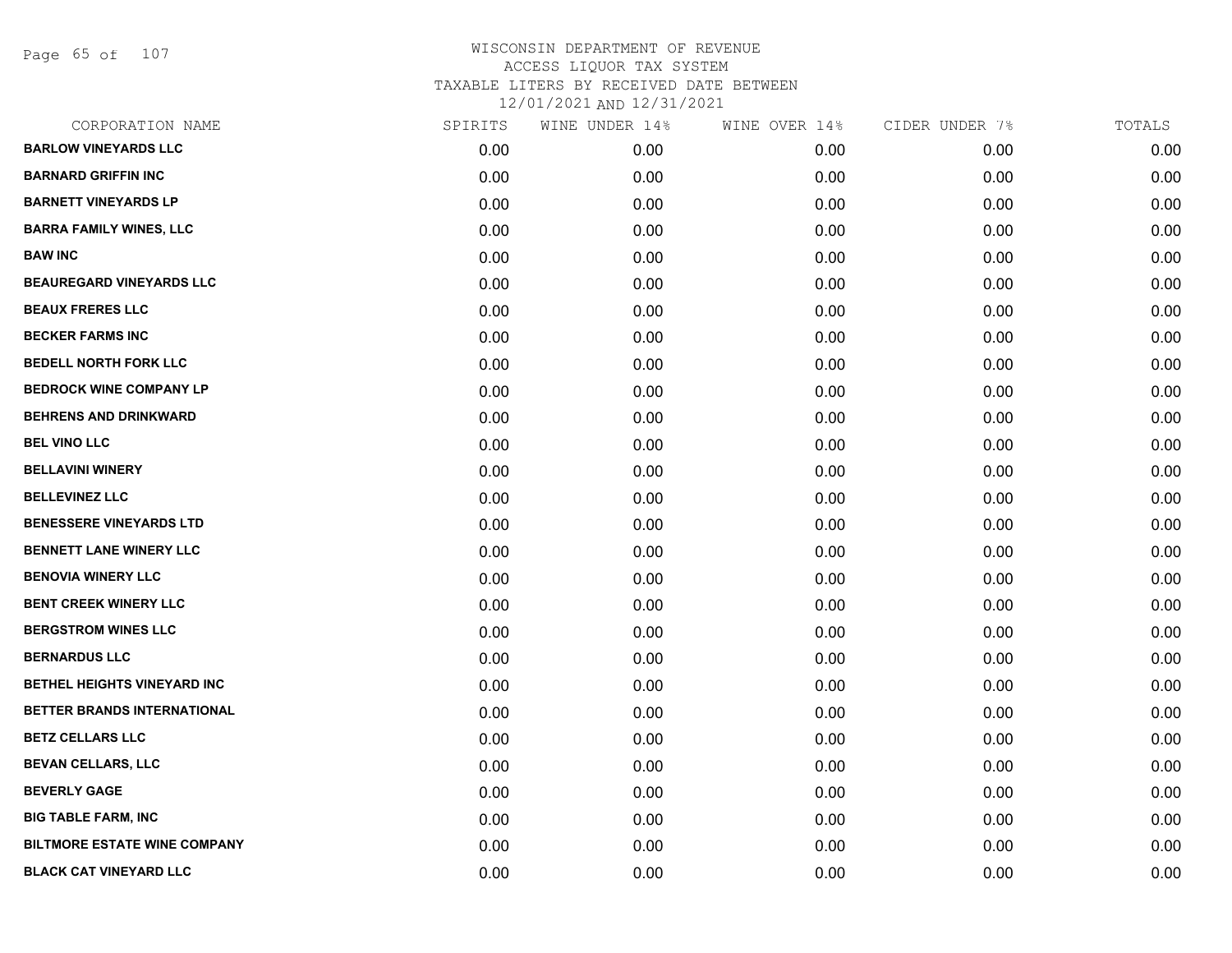Page 66 of 107

| CORPORATION NAME                              | SPIRITS | WINE UNDER 14% | WINE OVER 14% | CIDER UNDER 7% | TOTALS |
|-----------------------------------------------|---------|----------------|---------------|----------------|--------|
| <b>BLACK MESA WINERY LLC</b>                  | 0.00    | 0.00           | 0.00          | 0.00           | 0.00   |
| <b>BLACKBIRD VINEYARDS LLC</b>                | 0.00    | 0.00           | 0.00          | 0.00           | 0.00   |
| <b>BLAIR VINEYARDS LLC</b>                    | 0.00    | 0.00           | 0.00          | 0.00           | 0.00   |
| <b>BLANKIET ESTATE LLC</b>                    | 0.00    | 0.00           | 0.00          | 0.00           | 0.00   |
| <b>BLIND HORSE WINERY LLC</b>                 | 0.00    | 0.00           | 0.00          | 0.00           | 0.00   |
| <b>BLUE FARM, LLC</b>                         | 0.00    | 0.00           | 0.00          | 0.00           | 0.00   |
| <b>BLUE SKY VINTNERS LLC</b>                  | 0.00    | 0.00           | 0.00          | 0.00           | 0.00   |
| <b>BOARS VIEW LLC</b>                         | 0.00    | 0.00           | 0.00          | 0.00           | 0.00   |
| <b>BOATHOUSE VINEYARDS LLC</b>                | 0.00    | 0.00           | 0.00          | 0.00           | 0.00   |
| <b>BOB WALLACE ORCHARDS LLC</b>               | 0.00    | 0.00           | 0.00          | 0.00           | 0.00   |
| <b>BOEDECKER CELLARS, LLC</b>                 | 0.00    | 0.00           | 0.00          | 0.00           | 0.00   |
| <b>BOEGER WINERY INC</b>                      | 0.00    | 0.00           | 0.00          | 0.00           | 0.00   |
| <b>BOEKENOOGEN WINERY LLC</b>                 | 0.00    | 0.00           | 0.00          | 0.00           | 0.00   |
| <b>BOGLE VINEYARDS INC</b>                    | 0.00    | 0.00           | 0.00          | 0.00           | 0.00   |
| <b>BOOKWALTER WINERY LLC</b>                  | 0.00    | 0.00           | 0.00          | 0.00           | 0.00   |
| <b>BOTHAM BRANDS LLC</b>                      | 0.00    | 0.00           | 0.00          | 0.00           | 0.00   |
| <b>BOUCHAINE VINEYARDS INC</b>                | 0.00    | 0.00           | 0.00          | 0.00           | 0.00   |
| <b>BOUNDARY BREAKS LLC</b>                    | 0.00    | 0.00           | 0.00          | 0.00           | 0.00   |
| <b>BOWERS HARBOR VINEYARDS AND WINERY INC</b> | 0.00    | 0.00           | 0.00          | 0.00           | 0.00   |
| <b>BRADLEY GEARHART</b>                       | 0.00    | 0.00           | 0.00          | 0.00           | 0.00   |
| <b>BRADLEY L ALLEN</b>                        | 0.00    | 0.00           | 0.00          | 0.00           | 0.00   |
| <b>BRANCHES WINERY LLC</b>                    | 0.00    | 0.00           | 0.00          | 0.00           | 0.00   |
| <b>BRASSFIELD ESTATE WINERY LLC</b>           | 0.00    | 0.00           | 0.00          | 0.00           | 0.00   |
| <b>BREATHLESS, LLC</b>                        | 0.00    | 0.00           | 0.00          | 0.00           | 0.00   |
| <b>BRECON ESTATE INC</b>                      | 0.00    | 0.00           | 0.00          | 0.00           | 0.00   |
| <b>BRET LOPEZ</b>                             | 0.00    | 0.00           | 0.00          | 0.00           | 0.00   |
| <b>BRETON WINE COMPANY INC</b>                | 0.00    | 0.00           | 0.00          | 0.00           | 0.00   |
| <b>BREWDOG BREWING COMPANY LLC</b>            | 0.00    | 0.00           | 0.00          | 0.00           | 0.00   |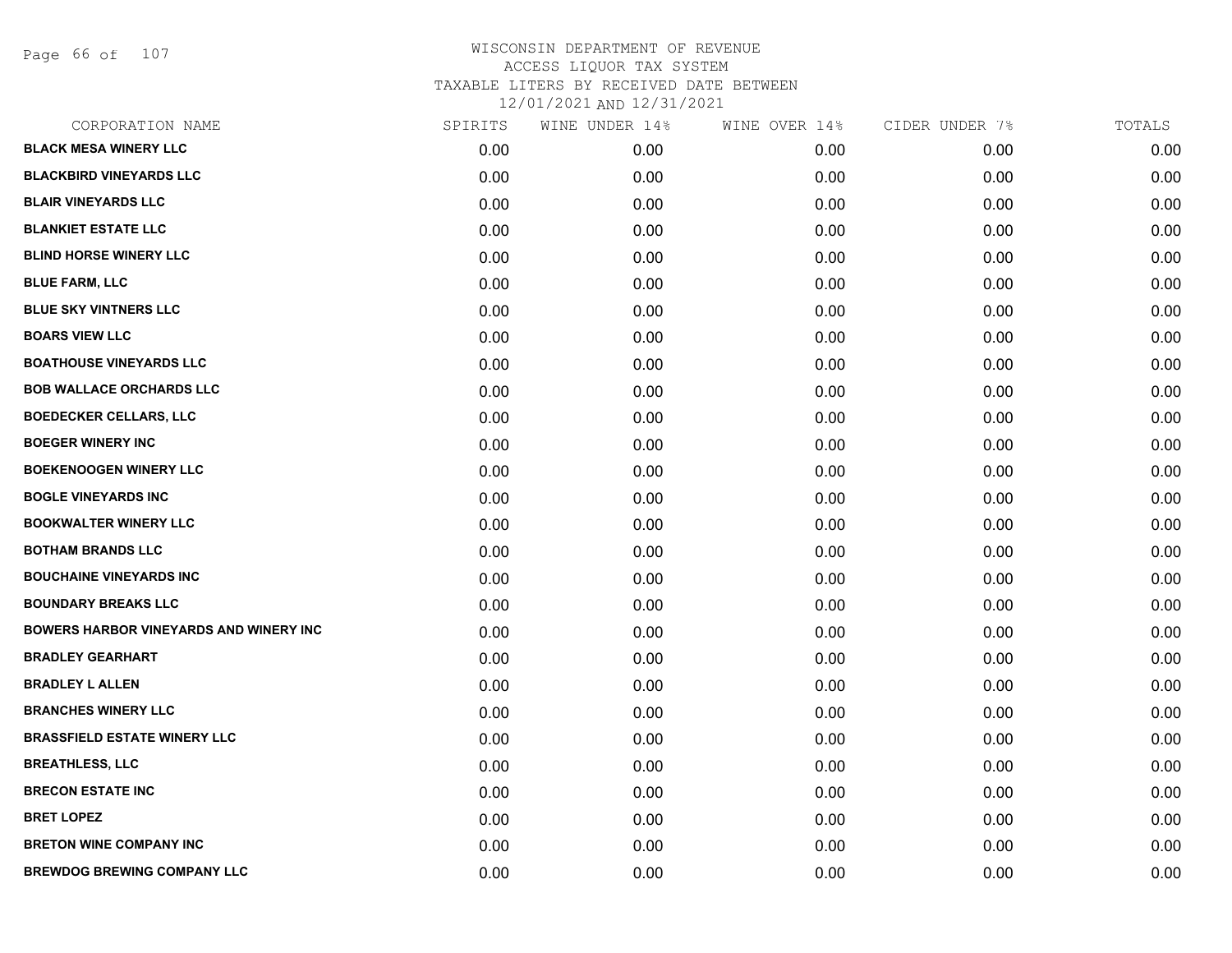Page 67 of 107

| CORPORATION NAME                             | SPIRITS | WINE UNDER 14% | WINE OVER 14% | CIDER UNDER 7% | TOTALS |
|----------------------------------------------|---------|----------------|---------------|----------------|--------|
| <b>BRIAN C LOKRANTZ</b>                      | 0.00    | 0.00           | 0.00          | 0.00           | 0.00   |
| <b>BRIAN CARTER CELLARS LLC</b>              | 0.00    | 0.00           | 0.00          | 0.00           | 0.00   |
| <b>BRIAN M HEATH</b>                         | 0.00    | 0.00           | 0.00          | 0.00           | 0.00   |
| <b>BRICOLEUR VINEYARDS LLC</b>               | 0.00    | 0.00           | 0.00          | 0.00           | 0.00   |
| <b>BRIDGEVIEW VINEYARDS INC</b>              | 0.00    | 0.00           | 0.00          | 0.00           | 0.00   |
| <b>BRIGADOON FARM &amp; WINERY LLC</b>       | 0.00    | 0.00           | 0.00          | 0.00           | 0.00   |
| <b>BRIGHT CELLARS INC.</b>                   | 0.00    | 0.00           | 0.00          | 0.00           | 0.00   |
| <b>BRIX CIDER LLC</b>                        | 0.00    | 0.00           | 0.00          | 0.00           | 0.00   |
| <b>BRONCO WINE COMPANY</b>                   | 0.00    | 0.00           | 0.00          | 0.00           | 0.00   |
| <b>BROOKLYN WINERY LLC</b>                   | 0.00    | 0.00           | 0.00          | 0.00           | 0.00   |
| <b>BROWN ESTATE VINEYARDS LLC</b>            | 0.00    | 0.00           | 0.00          | 0.00           | 0.00   |
| <b>BROWNE FAMILY WINES LLC</b>               | 0.00    | 0.00           | 0.00          | 0.00           | 0.00   |
| <b>BRUTOCAO CELLARS LP</b>                   | 0.00    | 0.00           | 0.00          | 0.00           | 0.00   |
| <b>BRYANT VINEYARDS INC</b>                  | 0.00    | 0.00           | 0.00          | 0.00           | 0.00   |
| <b>BUCKLER FAMILY VINEYARDS LLC</b>          | 0.00    | 0.00           | 0.00          | 0.00           | 0.00   |
| <b>BUEHLER VINEYARDS INC</b>                 | 0.00    | 0.00           | 0.00          | 0.00           | 0.00   |
| <b>BULLY HILL VINEYARDS INC</b>              | 0.00    | 56.25          | 0.00          | 0.00           | 56.25  |
| <b>BURGESS CELLARS INC</b>                   | 0.00    | 0.00           | 0.00          | 0.00           | 0.00   |
| <b>BURRELL SCHOOL VINEYARDS INC</b>          | 0.00    | 0.00           | 0.00          | 0.00           | 0.00   |
| <b>BUTTONWOOD FARM WINERY INC</b>            | 0.00    | 0.00           | 0.00          | 0.00           | 0.00   |
| <b>BWSC LLC</b>                              | 0.00    | 0.00           | 0.00          | 0.00           | 0.00   |
| <b>C &amp; C WINE SERVICES INC</b>           | 0.00    | 0.00           | 0.00          | 0.00           | 0.00   |
| <b>C &amp; N CORPORATION</b>                 | 0.00    | 0.00           | 0.00          | 0.00           | 0.00   |
| <b>C G DI ARIE VINEYARD &amp; WINERY LLC</b> | 0.00    | 0.00           | 0.00          | 0.00           | 0.00   |
| <b>C MONDAVI &amp; FAMILY</b>                | 0.00    | 0.00           | 0.00          | 0.00           | 0.00   |
| <b>CADA LLC</b>                              | 0.00    | 0.00           | 0.00          | 0.00           | 0.00   |
| <b>CAIN CELLARS INC</b>                      | 0.00    | 0.00           | 0.00          | 0.00           | 0.00   |
| <b>CAKEBREAD CELLARS</b>                     | 0.00    | 0.00           | 0.00          | 0.00           | 0.00   |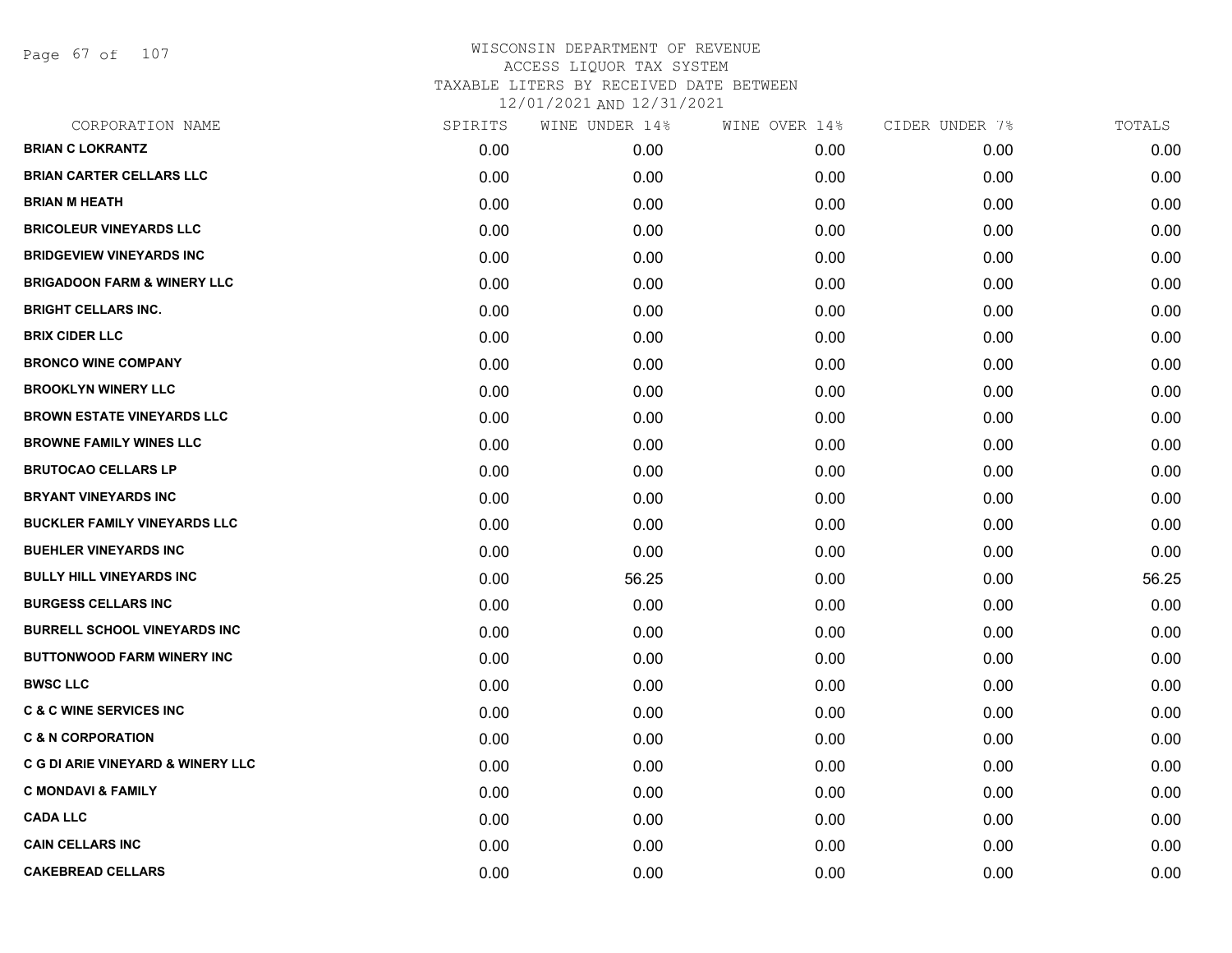Page 68 of 107

| CORPORATION NAME                           | SPIRITS | WINE UNDER 14% | WINE OVER 14% | CIDER UNDER 7% | TOTALS |
|--------------------------------------------|---------|----------------|---------------|----------------|--------|
| <b>CALCAREOUS VINEYARD LLC</b>             | 0.00    | 0.00           | 0.00          | 0.00           | 0.00   |
| <b>CALDWELL WINERY LLC</b>                 | 0.00    | 0.00           | 0.00          | 0.00           | 0.00   |
| <b>CALIFORNIA FINE WINES LLC</b>           | 0.00    | 0.00           | 0.00          | 0.00           | 0.00   |
| <b>CALLAWAY TEMECULA LP</b>                | 0.00    | 0.00           | 0.00          | 0.00           | 0.00   |
| CALWD, INC.                                | 0.00    | 0.00           | 0.00          | 0.00           | 0.00   |
| <b>CAMARDA CORP</b>                        | 0.00    | 0.00           | 0.00          | 0.00           | 0.00   |
| <b>CANVINIA INC</b>                        | 0.00    | 0.00           | 0.00          | 0.00           | 0.00   |
| <b>CARACCIOLI CELLARS INC</b>              | 0.00    | 0.00           | 0.00          | 0.00           | 0.00   |
| <b>CARHARTT VINEYARD, INC.</b>             | 0.00    | 0.00           | 0.00          | 0.00           | 0.00   |
| <b>CARL THOMA</b>                          | 0.00    | 0.00           | 0.00          | 0.00           | 0.00   |
| <b>CARLISLE WINERY &amp; VINEYARDS LLC</b> | 0.00    | 0.00           | 0.00          | 0.00           | 0.00   |
| <b>CARLSON VINEYARDS INC</b>               | 0.00    | 0.00           | 0.00          | 0.00           | 0.00   |
| <b>CARNEROS WINE COMPANY INC</b>           | 0.00    | 0.00           | 0.00          | 0.00           | 0.00   |
| <b>CARR WINERY INC</b>                     | 0.00    | 0.00           | 0.00          | 0.00           | 0.00   |
| <b>CASTORO CELLARS</b>                     | 0.00    | 0.00           | 0.00          | 0.00           | 0.00   |
| <b>CATHERINE ELIZABETH INC</b>             | 0.00    | 0.00           | 0.00          | 0.00           | 0.00   |
| <b>CAYMUS VINEYARDS INC</b>                | 0.00    | 0.00           | 0.00          | 0.00           | 0.00   |
| <b>CBGE LLC</b>                            | 0.00    | 0.00           | 0.00          | 0.00           | 0.00   |
| <b>CECIL A ZERBA</b>                       | 0.00    | 0.00           | 0.00          | 0.00           | 0.00   |
| <b>CEDAR KNOLL VINEYARDS INC</b>           | 0.00    | 0.00           | 0.00          | 0.00           | 0.00   |
| <b>CEJA VINEYARDS INC</b>                  | 0.00    | 0.00           | 0.00          | 0.00           | 0.00   |
| <b>CELIA WELCH WINES LLC</b>               | 0.00    | 0.00           | 0.00          | 0.00           | 0.00   |
| <b>CELLAR RAT CELLARS LLC</b>              | 0.00    | 0.00           | 0.00          | 0.00           | 0.00   |
| <b>CH WINES, LLC</b>                       | 0.00    | 0.00           | 0.00          | 0.00           | 0.00   |
| <b>CHAPPELLET WINERY INC</b>               | 0.00    | 0.00           | 0.00          | 0.00           | 0.00   |
| <b>CHARLES REININGER LLC</b>               | 0.00    | 0.00           | 0.00          | 0.00           | 0.00   |
| <b>CHATEAU BIANCA INC</b>                  | 0.00    | 0.00           | 0.00          | 0.00           | 0.00   |
| <b>CHATEAU DIANA LLC</b>                   | 0.00    | 0.00           | 0.00          | 0.00           | 0.00   |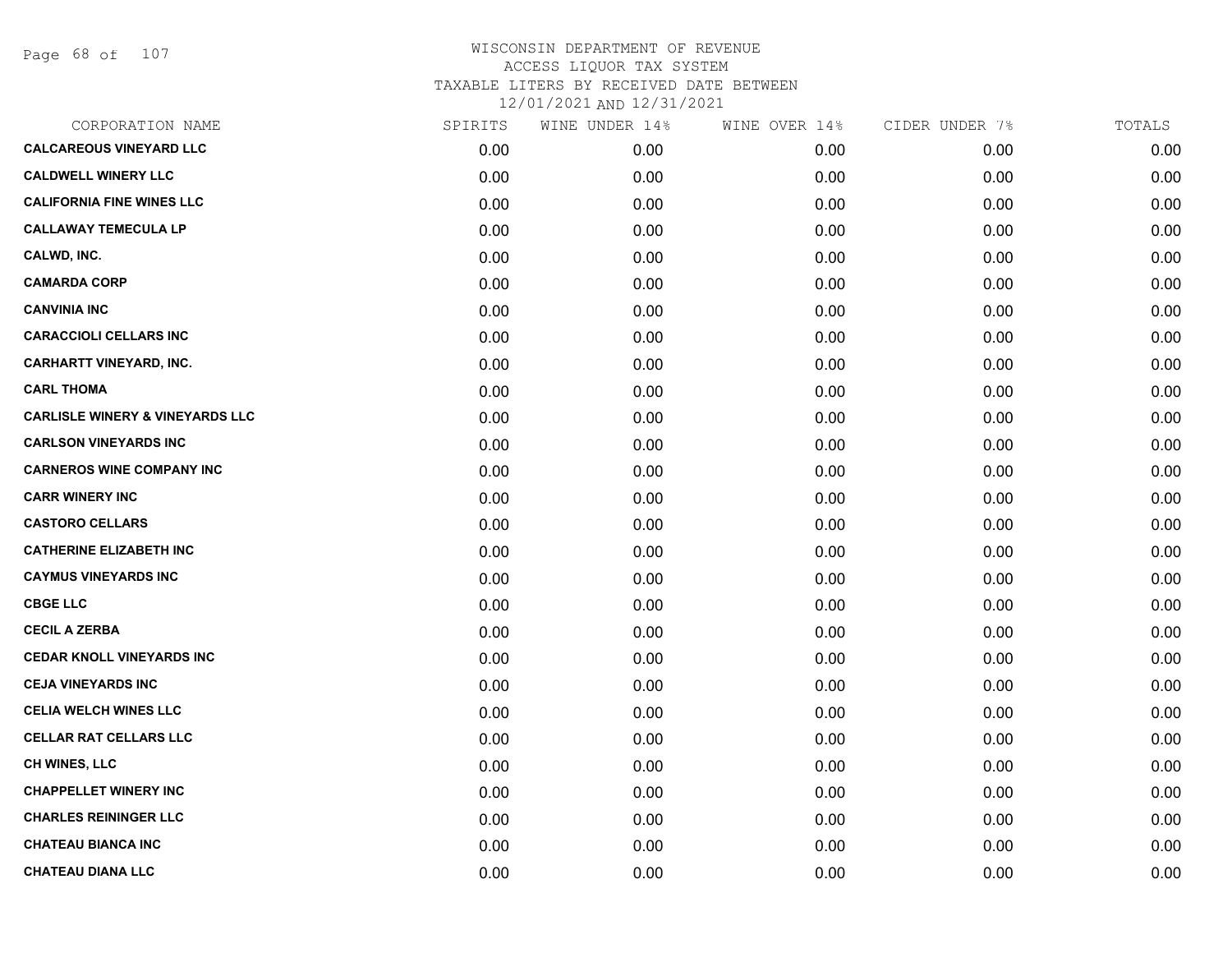| <b>CHATEAU GRAND TRAVERSE LTD</b><br>0.00<br>0.00<br>0.00<br>0.00<br><b>CHATEAU MARGENE INC</b><br>0.00<br>0.00<br>0.00<br>0.00<br><b>CHATEAU MORRISETTE INC</b><br>0.00<br>0.00<br>0.00<br>0.00<br><b>CHATEAU OPERATIONS, LTD.</b><br>0.00<br>0.00<br>0.00<br>0.00<br><b>CHATEAU POTELLE HOLDINGS LLC</b><br>0.00<br>0.00<br>0.00<br>0.00<br><b>CHATEAU ST CROIX WINERY &amp; VINEYARD LLC</b><br>0.00<br>0.00<br>0.00<br>0.00<br><b>CHERRY HILL LLC</b><br>0.00<br>0.00<br>0.00<br>0.00<br><b>CHILDRESS WINERY, LLC</b><br>0.00<br>0.00<br>0.00<br>0.00<br><b>CHIMNEY ROCK WINERY LLC</b><br>0.00<br>0.00<br>0.00<br>0.00<br><b>CHRISTOPHE BARON</b><br>0.00<br>0.00<br>0.00<br>0.00<br><b>CHRISTOPHER FIGGINS</b><br>0.00<br>0.00<br>0.00<br>0.00<br><b>CHRISTOPHER J BROCKWAY</b><br>0.00<br>0.00<br>0.00<br>0.00<br><b>CHRISTOPHER JOPPE</b><br>0.00<br>0.00<br>0.00<br>0.00<br><b>CHRISTOPHER L SHOWN</b><br>0.00<br>0.00<br>0.00<br>0.00<br><b>CHRISTOPHER M JAMES</b><br>0.00<br>0.00<br>0.00<br>0.00<br>CHUKAR CHERRY COMPANY, INC<br>0.00<br>0.00<br>0.00<br>0.00<br><b>CIDER WORKS LLC</b><br>0.00<br>0.00<br>0.00<br>0.00<br><b>CINNABAR VINEYARDS &amp; WINERY LLC</b><br>0.00<br>0.00<br>0.00<br>0.00<br><b>CIPCO INC.</b><br>0.00<br>0.00<br>0.00<br>0.00<br><b>CLAYTON GARLAND</b><br>0.00<br>0.00<br>0.00<br>0.00<br><b>CLEARWATER CANYON CELLARS LLC</b><br>0.00<br>0.00<br>0.00<br>0.00<br>CLIF BAR FAMILY WINERY & FARM LLC<br>0.00<br>0.00<br>0.00<br>0.00<br><b>CLINE CELLARS INC</b><br>0.00<br>0.00<br>0.00<br>0.00<br><b>CLOS DU VAL WINE CO LTD</b><br>0.00<br>0.00<br>0.00<br>0.00<br><b>CLOS LACHANCE WINES LLC</b><br>0.00<br>0.00<br>0.00<br>0.00<br><b>COCKERELL WINE CONSULTING LLC</b><br>0.00<br>0.00<br>0.00<br>0.00<br><b>CODORNIU NAPA INC</b><br>0.00<br>0.00<br>0.00<br>0.00<br><b>COELHO WINERY INC</b><br>0.00<br>0.00<br>0.00<br>0.00 | CORPORATION NAME | SPIRITS | WINE UNDER 14% | WINE OVER 14% | CIDER UNDER 7% | TOTALS |
|---------------------------------------------------------------------------------------------------------------------------------------------------------------------------------------------------------------------------------------------------------------------------------------------------------------------------------------------------------------------------------------------------------------------------------------------------------------------------------------------------------------------------------------------------------------------------------------------------------------------------------------------------------------------------------------------------------------------------------------------------------------------------------------------------------------------------------------------------------------------------------------------------------------------------------------------------------------------------------------------------------------------------------------------------------------------------------------------------------------------------------------------------------------------------------------------------------------------------------------------------------------------------------------------------------------------------------------------------------------------------------------------------------------------------------------------------------------------------------------------------------------------------------------------------------------------------------------------------------------------------------------------------------------------------------------------------------------------------------------------------------------------------------------------------------------------------------------------------------------------------------|------------------|---------|----------------|---------------|----------------|--------|
|                                                                                                                                                                                                                                                                                                                                                                                                                                                                                                                                                                                                                                                                                                                                                                                                                                                                                                                                                                                                                                                                                                                                                                                                                                                                                                                                                                                                                                                                                                                                                                                                                                                                                                                                                                                                                                                                                 |                  |         |                |               |                | 0.00   |
|                                                                                                                                                                                                                                                                                                                                                                                                                                                                                                                                                                                                                                                                                                                                                                                                                                                                                                                                                                                                                                                                                                                                                                                                                                                                                                                                                                                                                                                                                                                                                                                                                                                                                                                                                                                                                                                                                 |                  |         |                |               |                | 0.00   |
|                                                                                                                                                                                                                                                                                                                                                                                                                                                                                                                                                                                                                                                                                                                                                                                                                                                                                                                                                                                                                                                                                                                                                                                                                                                                                                                                                                                                                                                                                                                                                                                                                                                                                                                                                                                                                                                                                 |                  |         |                |               |                | 0.00   |
|                                                                                                                                                                                                                                                                                                                                                                                                                                                                                                                                                                                                                                                                                                                                                                                                                                                                                                                                                                                                                                                                                                                                                                                                                                                                                                                                                                                                                                                                                                                                                                                                                                                                                                                                                                                                                                                                                 |                  |         |                |               |                | 0.00   |
|                                                                                                                                                                                                                                                                                                                                                                                                                                                                                                                                                                                                                                                                                                                                                                                                                                                                                                                                                                                                                                                                                                                                                                                                                                                                                                                                                                                                                                                                                                                                                                                                                                                                                                                                                                                                                                                                                 |                  |         |                |               |                | 0.00   |
|                                                                                                                                                                                                                                                                                                                                                                                                                                                                                                                                                                                                                                                                                                                                                                                                                                                                                                                                                                                                                                                                                                                                                                                                                                                                                                                                                                                                                                                                                                                                                                                                                                                                                                                                                                                                                                                                                 |                  |         |                |               |                | 0.00   |
|                                                                                                                                                                                                                                                                                                                                                                                                                                                                                                                                                                                                                                                                                                                                                                                                                                                                                                                                                                                                                                                                                                                                                                                                                                                                                                                                                                                                                                                                                                                                                                                                                                                                                                                                                                                                                                                                                 |                  |         |                |               |                | 0.00   |
|                                                                                                                                                                                                                                                                                                                                                                                                                                                                                                                                                                                                                                                                                                                                                                                                                                                                                                                                                                                                                                                                                                                                                                                                                                                                                                                                                                                                                                                                                                                                                                                                                                                                                                                                                                                                                                                                                 |                  |         |                |               |                | 0.00   |
|                                                                                                                                                                                                                                                                                                                                                                                                                                                                                                                                                                                                                                                                                                                                                                                                                                                                                                                                                                                                                                                                                                                                                                                                                                                                                                                                                                                                                                                                                                                                                                                                                                                                                                                                                                                                                                                                                 |                  |         |                |               |                | 0.00   |
|                                                                                                                                                                                                                                                                                                                                                                                                                                                                                                                                                                                                                                                                                                                                                                                                                                                                                                                                                                                                                                                                                                                                                                                                                                                                                                                                                                                                                                                                                                                                                                                                                                                                                                                                                                                                                                                                                 |                  |         |                |               |                | 0.00   |
|                                                                                                                                                                                                                                                                                                                                                                                                                                                                                                                                                                                                                                                                                                                                                                                                                                                                                                                                                                                                                                                                                                                                                                                                                                                                                                                                                                                                                                                                                                                                                                                                                                                                                                                                                                                                                                                                                 |                  |         |                |               |                | 0.00   |
|                                                                                                                                                                                                                                                                                                                                                                                                                                                                                                                                                                                                                                                                                                                                                                                                                                                                                                                                                                                                                                                                                                                                                                                                                                                                                                                                                                                                                                                                                                                                                                                                                                                                                                                                                                                                                                                                                 |                  |         |                |               |                | 0.00   |
|                                                                                                                                                                                                                                                                                                                                                                                                                                                                                                                                                                                                                                                                                                                                                                                                                                                                                                                                                                                                                                                                                                                                                                                                                                                                                                                                                                                                                                                                                                                                                                                                                                                                                                                                                                                                                                                                                 |                  |         |                |               |                | 0.00   |
|                                                                                                                                                                                                                                                                                                                                                                                                                                                                                                                                                                                                                                                                                                                                                                                                                                                                                                                                                                                                                                                                                                                                                                                                                                                                                                                                                                                                                                                                                                                                                                                                                                                                                                                                                                                                                                                                                 |                  |         |                |               |                | 0.00   |
|                                                                                                                                                                                                                                                                                                                                                                                                                                                                                                                                                                                                                                                                                                                                                                                                                                                                                                                                                                                                                                                                                                                                                                                                                                                                                                                                                                                                                                                                                                                                                                                                                                                                                                                                                                                                                                                                                 |                  |         |                |               |                | 0.00   |
|                                                                                                                                                                                                                                                                                                                                                                                                                                                                                                                                                                                                                                                                                                                                                                                                                                                                                                                                                                                                                                                                                                                                                                                                                                                                                                                                                                                                                                                                                                                                                                                                                                                                                                                                                                                                                                                                                 |                  |         |                |               |                | 0.00   |
|                                                                                                                                                                                                                                                                                                                                                                                                                                                                                                                                                                                                                                                                                                                                                                                                                                                                                                                                                                                                                                                                                                                                                                                                                                                                                                                                                                                                                                                                                                                                                                                                                                                                                                                                                                                                                                                                                 |                  |         |                |               |                | 0.00   |
|                                                                                                                                                                                                                                                                                                                                                                                                                                                                                                                                                                                                                                                                                                                                                                                                                                                                                                                                                                                                                                                                                                                                                                                                                                                                                                                                                                                                                                                                                                                                                                                                                                                                                                                                                                                                                                                                                 |                  |         |                |               |                | 0.00   |
|                                                                                                                                                                                                                                                                                                                                                                                                                                                                                                                                                                                                                                                                                                                                                                                                                                                                                                                                                                                                                                                                                                                                                                                                                                                                                                                                                                                                                                                                                                                                                                                                                                                                                                                                                                                                                                                                                 |                  |         |                |               |                | 0.00   |
|                                                                                                                                                                                                                                                                                                                                                                                                                                                                                                                                                                                                                                                                                                                                                                                                                                                                                                                                                                                                                                                                                                                                                                                                                                                                                                                                                                                                                                                                                                                                                                                                                                                                                                                                                                                                                                                                                 |                  |         |                |               |                | 0.00   |
|                                                                                                                                                                                                                                                                                                                                                                                                                                                                                                                                                                                                                                                                                                                                                                                                                                                                                                                                                                                                                                                                                                                                                                                                                                                                                                                                                                                                                                                                                                                                                                                                                                                                                                                                                                                                                                                                                 |                  |         |                |               |                | 0.00   |
|                                                                                                                                                                                                                                                                                                                                                                                                                                                                                                                                                                                                                                                                                                                                                                                                                                                                                                                                                                                                                                                                                                                                                                                                                                                                                                                                                                                                                                                                                                                                                                                                                                                                                                                                                                                                                                                                                 |                  |         |                |               |                | 0.00   |
|                                                                                                                                                                                                                                                                                                                                                                                                                                                                                                                                                                                                                                                                                                                                                                                                                                                                                                                                                                                                                                                                                                                                                                                                                                                                                                                                                                                                                                                                                                                                                                                                                                                                                                                                                                                                                                                                                 |                  |         |                |               |                | 0.00   |
|                                                                                                                                                                                                                                                                                                                                                                                                                                                                                                                                                                                                                                                                                                                                                                                                                                                                                                                                                                                                                                                                                                                                                                                                                                                                                                                                                                                                                                                                                                                                                                                                                                                                                                                                                                                                                                                                                 |                  |         |                |               |                | 0.00   |
|                                                                                                                                                                                                                                                                                                                                                                                                                                                                                                                                                                                                                                                                                                                                                                                                                                                                                                                                                                                                                                                                                                                                                                                                                                                                                                                                                                                                                                                                                                                                                                                                                                                                                                                                                                                                                                                                                 |                  |         |                |               |                | 0.00   |
|                                                                                                                                                                                                                                                                                                                                                                                                                                                                                                                                                                                                                                                                                                                                                                                                                                                                                                                                                                                                                                                                                                                                                                                                                                                                                                                                                                                                                                                                                                                                                                                                                                                                                                                                                                                                                                                                                 |                  |         |                |               |                | 0.00   |
|                                                                                                                                                                                                                                                                                                                                                                                                                                                                                                                                                                                                                                                                                                                                                                                                                                                                                                                                                                                                                                                                                                                                                                                                                                                                                                                                                                                                                                                                                                                                                                                                                                                                                                                                                                                                                                                                                 |                  |         |                |               |                | 0.00   |
|                                                                                                                                                                                                                                                                                                                                                                                                                                                                                                                                                                                                                                                                                                                                                                                                                                                                                                                                                                                                                                                                                                                                                                                                                                                                                                                                                                                                                                                                                                                                                                                                                                                                                                                                                                                                                                                                                 |                  |         |                |               |                | 0.00   |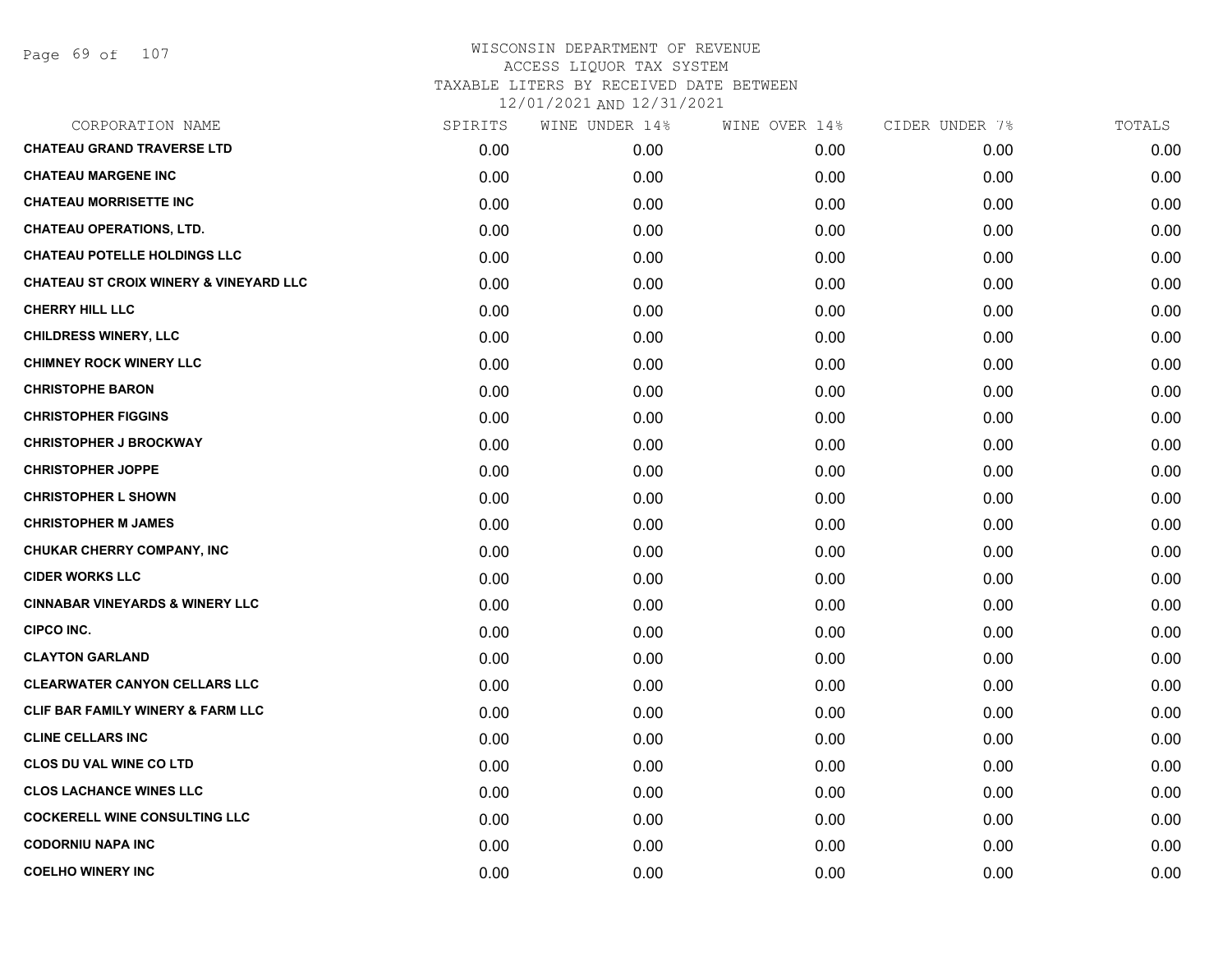Page 70 of 107

## WISCONSIN DEPARTMENT OF REVENUE ACCESS LIQUOR TAX SYSTEM TAXABLE LITERS BY RECEIVED DATE BETWEEN

| CORPORATION NAME                            | SPIRITS | WINE UNDER 14% | WINE OVER 14% | CIDER UNDER 7% | TOTALS |
|---------------------------------------------|---------|----------------|---------------|----------------|--------|
| <b>COL SOLARE, LLP</b>                      | 0.00    | 0.00           | 0.00          | 0.00           | 0.00   |
| <b>COLGIN PARTNERS LLC</b>                  | 0.00    | 0.00           | 0.00          | 0.00           | 0.00   |
| <b>COLLEEN M BOS</b>                        | 0.00    | 0.00           | 0.00          | 0.00           | 0.00   |
| <b>COLONIAL GREEN TRUST</b>                 | 0.00    | 0.00           | 0.00          | 0.00           | 0.00   |
| <b>COLUMBIA RIVER WINERY INC</b>            | 0.00    | 0.00           | 0.00          | 0.00           | 0.00   |
| <b>COMSTOCK WINES LLC</b>                   | 0.00    | 0.00           | 0.00          | 0.00           | 0.00   |
| <b>CONSTELLATION BRANDS U.S. OPERATIONS</b> | 0.00    | 0.00           | 0.00          | 0.00           | 0.00   |
| <b>CONUNDRUM WINERY LLC</b>                 | 0.00    | 0.00           | 0.00          | 0.00           | 0.00   |
| <b>CONWAY VINEYARDS INC</b>                 | 0.00    | 0.00           | 0.00          | 0.00           | 0.00   |
| <b>COOL HAND VINEYARDS LLC</b>              | 0.00    | 0.00           | 0.00          | 0.00           | 0.00   |
| <b>COOPER VINEYARDS LLC</b>                 | 0.00    | 0.00           | 45.00         | 0.00           | 45.00  |
| <b>COPPER CANE LLC</b>                      | 0.00    | 0.00           | 0.00          | 0.00           | 0.00   |
| <b>COR WINE CELLARS, LLC</b>                | 0.00    | 0.00           | 0.00          | 0.00           | 0.00   |
| <b>CORISON WINERY INC</b>                   | 0.00    | 0.00           | 0.00          | 0.00           | 0.00   |
| <b>CORNERSTONE CELLARS LLC</b>              | 0.00    | 0.00           | 0.00          | 0.00           | 0.00   |
| <b>CORY J MICHAL</b>                        | 0.00    | 0.00           | 0.00          | 0.00           | 0.00   |
| <b>COURAGEOUS INC</b>                       | 0.00    | 0.00           | 0.00          | 0.00           | 0.00   |
| <b>CRAFT BEVERAGE CONCEPTS LLC</b>          | 0.00    | 0.00           | 0.00          | 0.00           | 0.00   |
| <b>CRAIG FLETCHER</b>                       | 0.00    | 0.00           | 0.00          | 0.00           | 0.00   |
| <b>CRAIG S HANDLY</b>                       | 0.00    | 0.00           | 0.00          | 0.00           | 0.00   |
| <b>CREATIVE WINE CONCEPTS INC</b>           | 0.00    | 0.00           | 0.00          | 0.00           | 0.00   |
| <b>CREW WINE COMPANY LLC</b>                | 0.00    | 0.00           | 0.00          | 0.00           | 0.00   |
| <b>CRIMSON WINE GROUP LTD</b>               | 0.00    | 0.00           | 0.00          | 0.00           | 0.00   |
| <b>CRISTIE KERR WINES LLC</b>               | 0.00    | 0.00           | 0.00          | 0.00           | 0.00   |
| <b>CRISTOM VINEYARDS INC</b>                | 0.00    | 0.00           | 0.00          | 0.00           | 0.00   |
| <b>CROCKER &amp; STARR WINE CO LLC</b>      | 0.00    | 0.00           | 0.00          | 0.00           | 0.00   |
| <b>CROFT LLC</b>                            | 0.00    | 0.00           | 0.00          | 0.00           | 0.00   |
| <b>CROWN POINT WINERY LLC</b>               | 0.00    | 0.00           | 0.00          | 0.00           | 0.00   |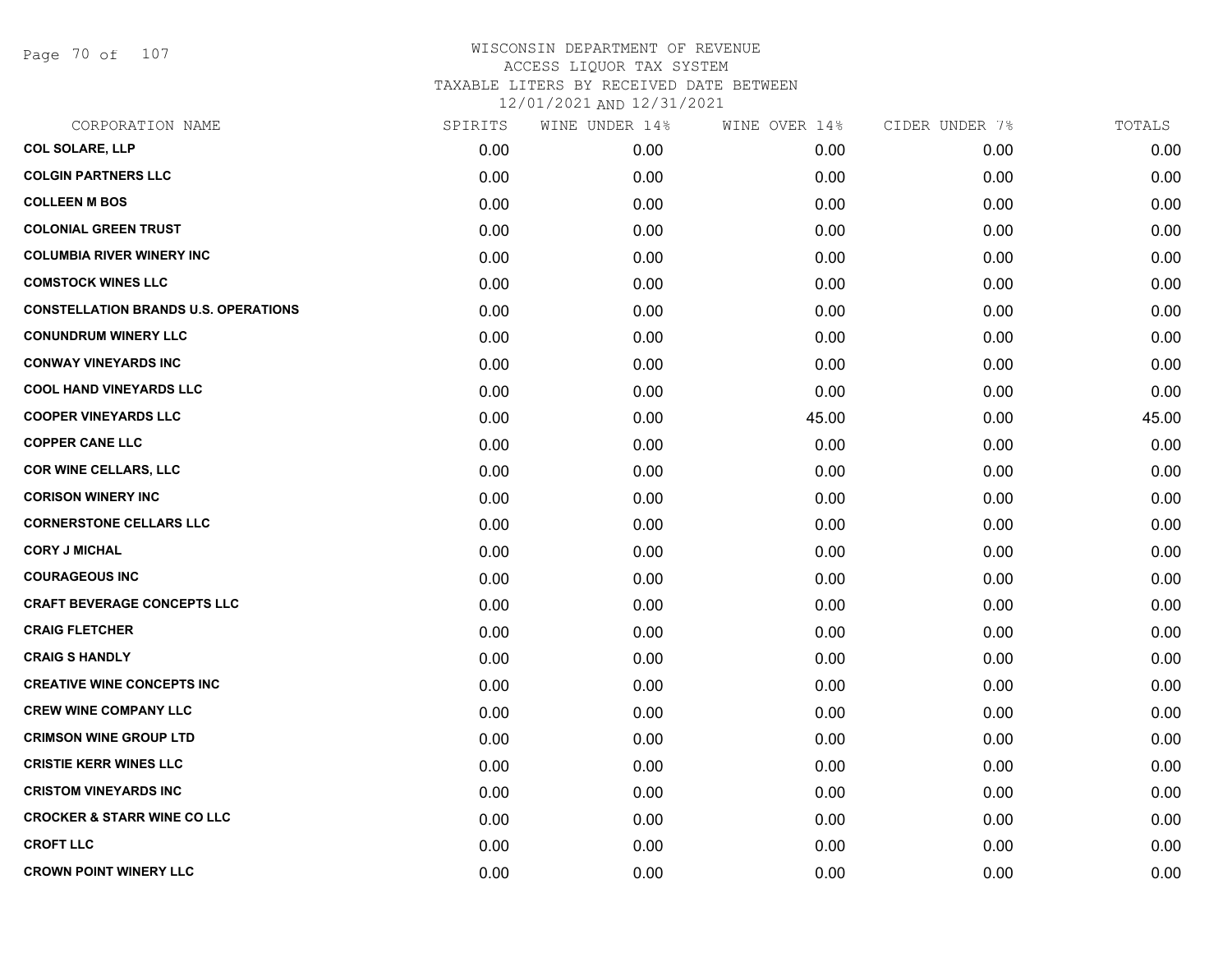Page 71 of 107

| CORPORATION NAME                   | SPIRITS | WINE UNDER 14% | WINE OVER 14% | CIDER UNDER 7% | TOTALS |
|------------------------------------|---------|----------------|---------------|----------------|--------|
| <b>CRUSE WINE COMPANY, LLC</b>     | 0.00    | 0.00           | 0.00          | 0.00           | 0.00   |
| <b>CULLEN AND HARRISON LLC</b>     | 0.00    | 0.00           | 0.00          | 0.00           | 0.00   |
| <b>CUNAT PREMIUM VINEYARDS LLC</b> | 0.00    | 0.00           | 0.00          | 0.00           | 0.00   |
| <b>CUSHMAN WINERY CORPORATION</b>  | 0.00    | 0.00           | 0.00          | 0.00           | 0.00   |
| <b>CUVAISON INC</b>                | 0.00    | 0.00           | 0.00          | 0.00           | 0.00   |
| <b>CWC WINERY LLC</b>              | 0.00    | 0.00           | 0.00          | 0.00           | 0.00   |
| <b>D MYERS LLC</b>                 | 0.00    | 0.00           | 0.00          | 0.00           | 0.00   |
| D R STEPHENS ESTATE WINES, LLC     | 0.00    | 0.00           | 0.00          | 0.00           | 0.00   |
| <b>DADY CAPITAL LLLP</b>           | 0.00    | 0.00           | 0.00          | 0.00           | 0.00   |
| <b>DAMIANI WINE CELLARS, LLC</b>   | 0.00    | 0.00           | 0.00          | 0.00           | 0.00   |
| <b>DANA ESTATES INC</b>            | 0.00    | 0.00           | 0.00          | 0.00           | 0.00   |
| DANA'S ORGANIC WINES, INC.         | 0.00    | 0.00           | 0.00          | 0.00           | 0.00   |
| <b>DANICA PATRICK</b>              | 0.00    | 0.00           | 0.00          | 0.00           | 0.00   |
| <b>DANIEL J KOEPKE</b>             | 0.00    | 0.00           | 0.00          | 0.00           | 0.00   |
| DANZA DEL SOL WINERY INC           | 0.00    | 0.00           | 0.00          | 0.00           | 0.00   |
| <b>DANZINGER VINEYARDS LLC</b>     | 0.00    | 0.00           | 0.00          | 0.00           | 0.00   |
| <b>DAOU VINEYARDS LLC</b>          | 0.00    | 0.00           | 0.00          | 0.00           | 0.00   |
| <b>DARIOUSH KHALEDI WINERY LLC</b> | 0.00    | 0.00           | 0.00          | 0.00           | 0.00   |
| DAVERO SONOMA, INC                 | 0.00    | 0.00           | 0.00          | 0.00           | 0.00   |
| <b>DAVID BRUCE WINERY INC</b>      | 0.00    | 0.00           | 0.00          | 0.00           | 0.00   |
| <b>DAVID COFFARO</b>               | 0.00    | 0.00           | 0.00          | 0.00           | 0.00   |
| <b>DAVID J ECKERT</b>              | 0.00    | 0.00           | 0.00          | 0.00           | 0.00   |
| <b>DAVID J MATTHEWS</b>            | 0.00    | 0.00           | 0.00          | 0.00           | 0.00   |
| <b>DAVID JAMES LLC</b>             | 0.00    | 0.00           | 0.00          | 0.00           | 0.00   |
| <b>DAVID L MCGEE</b>               | 0.00    | 0.00           | 0.00          | 0.00           | 0.00   |
| DAVID R ARIZINI                    | 0.00    | 0.00           | 0.00          | 0.00           | 0.00   |
| <b>DAVID R RASMUSSEN</b>           | 0.00    | 0.00           | 0.00          | 0.00           | 0.00   |
| <b>DAVIS ESTATES LLC</b>           | 0.00    | 0.00           | 0.00          | 0.00           | 0.00   |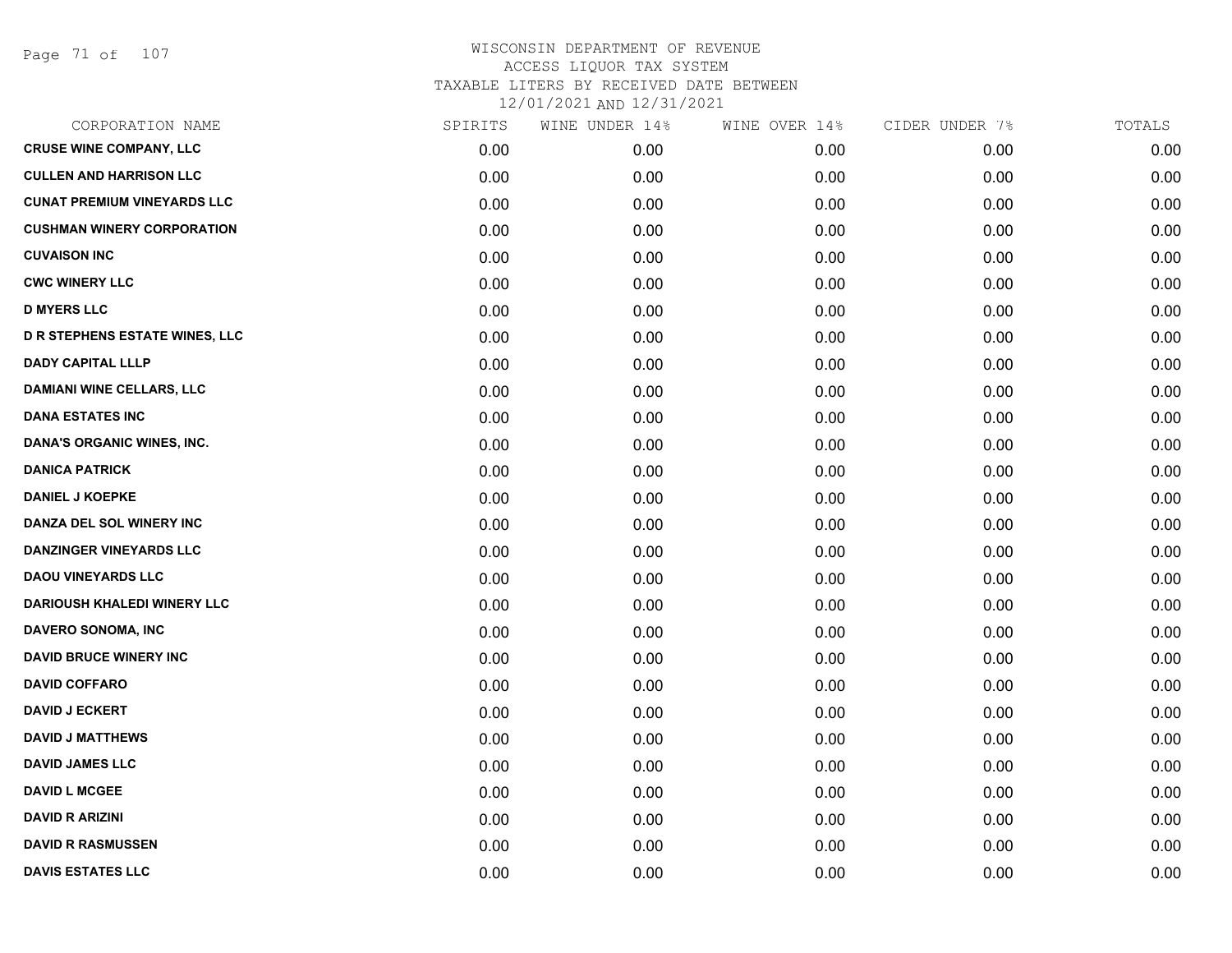Page 72 of 107

| CORPORATION NAME                                              | SPIRITS | WINE UNDER 14% | WINE OVER 14% | CIDER UNDER 7% | TOTALS |
|---------------------------------------------------------------|---------|----------------|---------------|----------------|--------|
| <b>DAWN'S DREAM LLC</b>                                       | 0.00    | 0.00           | 0.00          | 0.00           | 0.00   |
| DE LA MONTANYA WINERY INC                                     | 0.00    | 0.00           | 0.00          | 0.00           | 0.00   |
| DE TIERRA VINEYARD LLC                                        | 0.00    | 0.00           | 0.00          | 0.00           | 0.00   |
| <b>DEAN VINCENT BORDIGIONI</b>                                | 0.00    | 0.00           | 0.00          | 0.00           | 0.00   |
| DEERFIELD RANCH WINERY LLC                                    | 0.00    | 0.00           | 0.00          | 0.00           | 0.00   |
| DEHLINGER WINERY, LLC                                         | 0.00    | 0.00           | 0.00          | 0.00           | 0.00   |
| DEL DOTTO VINEYARDS INC                                       | 0.00    | 0.00           | 0.00          | 0.00           | 0.00   |
| <b>DELFINO FARMS LLC</b>                                      | 0.00    | 0.00           | 0.00          | 0.00           | 0.00   |
| <b>DELICATO VINEYARDS INC</b>                                 | 0.00    | 0.00           | 0.00          | 0.00           | 0.00   |
| <b>DELILLE CELLARS LLC</b>                                    | 0.00    | 50.63          | 101.25        | 0.00           | 151.88 |
| <b>DELLA TERRA LLC</b>                                        | 0.00    | 0.00           | 0.00          | 0.00           | 0.00   |
| <b>DENNIS R ONEIL</b>                                         | 0.00    | 0.00           | 0.00          | 0.00           | 0.00   |
| DIAMOND MOUNTAIN VINEYARD COMPANY INC                         | 0.00    | 0.00           | 0.00          | 0.00           | 0.00   |
| <b>DIANA HOBSON</b>                                           | 0.00    | 0.00           | 0.00          | 0.00           | 0.00   |
| <b>DINO DINA</b>                                              | 0.00    | 0.00           | 0.00          | 0.00           | 0.00   |
| DIXONS AUTUMN HARVEST WINERY, LLC                             | 0.00    | 0.00           | 0.00          | 0.00           | 0.00   |
| <b>DOMAINE CARNEROS LTD</b>                                   | 0.00    | 0.00           | 0.00          | 0.00           | 0.00   |
| <b>DOMAINE CHANDON INC</b>                                    | 0.00    | 0.00           | 0.00          | 0.00           | 0.00   |
| DOMAINE DE LA TERRE ROUGE LTD                                 | 0.00    | 0.00           | 0.00          | 0.00           | 0.00   |
| <b>DOMAINE DE MARIA SOTER LLC</b>                             | 0.00    | 0.00           | 0.00          | 0.00           | 0.00   |
| <b>DOMAINE DROUHIN OREGON LLC</b>                             | 0.00    | 0.00           | 0.00          | 0.00           | 0.00   |
| <b>DOMAINE NICOLAS JAY. LLC</b>                               | 0.00    | 0.00           | 0.00          | 0.00           | 0.00   |
| <b>DOMAINE SERENE VINEYARDS &amp; WINERY INC</b>              | 0.00    | 0.00           | 0.00          | 0.00           | 0.00   |
| <b>DOMINICK CHIRICHILLO</b>                                   | 0.00    | 0.00           | 0.00          | 0.00           | 0.00   |
| <b>DON GRASSE</b>                                             | 0.00    | 0.00           | 0.00          | 0.00           | 0.00   |
| DON SEBASTIANI & SONS INTERNATIONAL WINE<br><b>NEGOCIANTS</b> | 0.00    | 0.00           | 0.00          | 0.00           | 0.00   |
| <b>DONALD PHILLIPS HILL JR</b>                                | 0.00    | 0.00           | 0.00          | 0.00           | 0.00   |
|                                                               |         |                |               |                |        |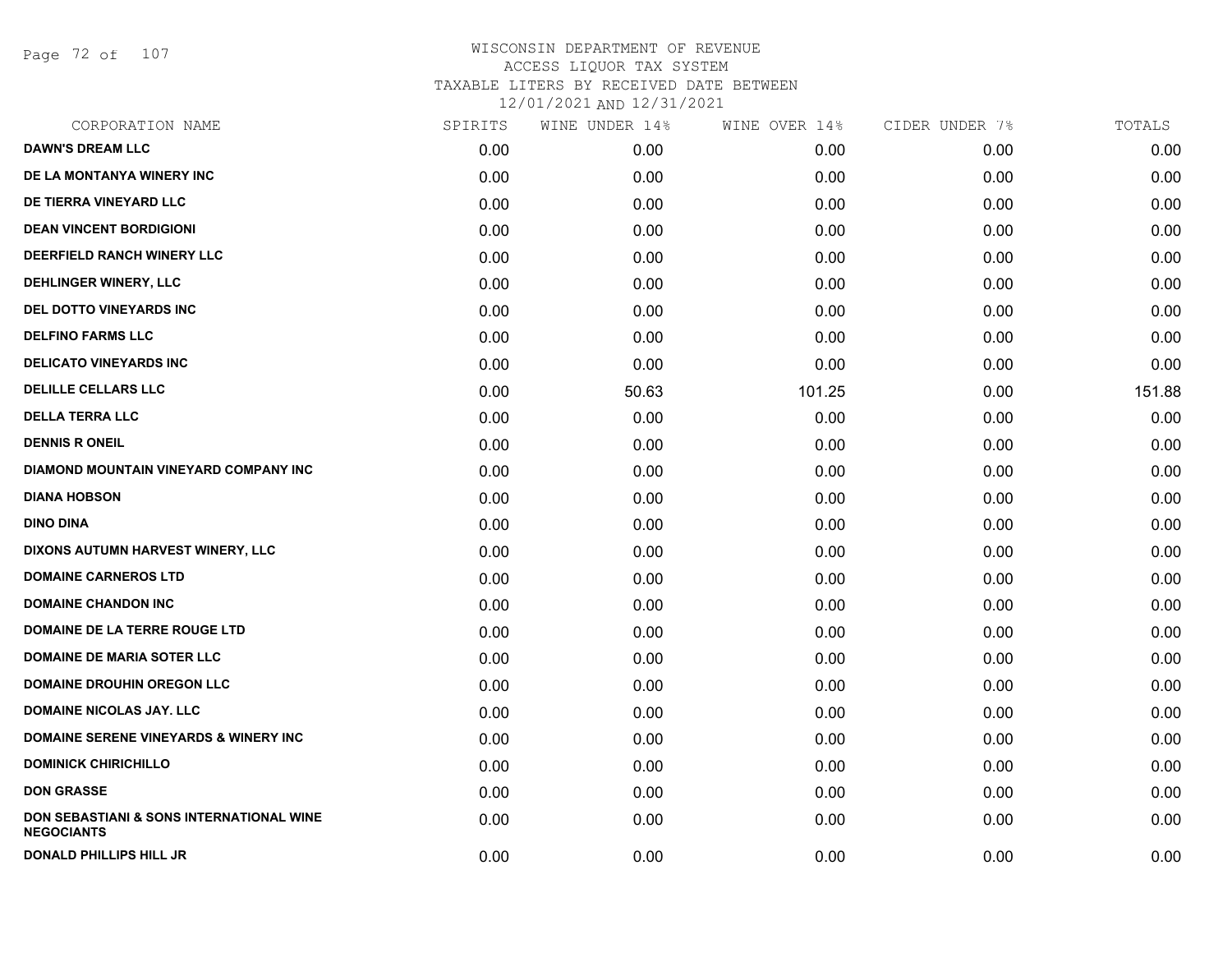Page 73 of 107

| CORPORATION NAME                    | SPIRITS | WINE UNDER 14% | WINE OVER 14% | CIDER UNDER 7% | TOTALS |
|-------------------------------------|---------|----------------|---------------|----------------|--------|
| <b>DONATI FAMILY VINEYARD, INC</b>  | 0.00    | 0.00           | 0.00          | 0.00           | 0.00   |
| DONELAN FAMILY WINE CELLARS LLC     | 0.00    | 0.00           | 0.00          | 0.00           | 0.00   |
| <b>DONGYI INTERNATIONAL LLC</b>     | 0.00    | 0.00           | 0.00          | 0.00           | 0.00   |
| <b>DOROTHY PANELLA</b>              | 0.00    | 0.00           | 0.00          | 0.00           | 0.00   |
| <b>DOSSEY VINEYARDS LLC</b>         | 0.00    | 0.00           | 0.00          | 0.00           | 0.00   |
| <b>DOUBLE CANYON VINEYARDS LLC</b>  | 0.00    | 0.00           | 0.00          | 0.00           | 0.00   |
| <b>DOUGLAS I STEWART</b>            | 0.00    | 0.00           | 0.00          | 0.00           | 0.00   |
| DOUKENIE WINERY, INC.               | 0.00    | 0.00           | 0.00          | 0.00           | 0.00   |
| DRAGONETTE CELLARS LLC              | 0.00    | 0.00           | 0.00          | 0.00           | 0.00   |
| DRAKE MAKES WINE, INC.              | 0.00    | 0.00           | 0.00          | 0.00           | 0.00   |
| <b>DRINK BOXT, LLC</b>              | 0.00    | 0.00           | 0.00          | 0.00           | 0.00   |
| DRUMLIN RIDGE WINERY LLC            | 0.00    | 0.00           | 0.00          | 0.00           | 0.00   |
| DRY CREEK VINEYARD INC              | 0.00    | 0.00           | 0.00          | 0.00           | 0.00   |
| <b>DSC INVESTORS INC</b>            | 0.00    | 0.00           | 0.00          | 0.00           | 0.00   |
| <b>DUCKHORN WINE COMPANY</b>        | 0.00    | 0.00           | 0.00          | 0.00           | 0.00   |
| <b>DUDLEY VINEYARD</b>              | 0.00    | 0.00           | 0.00          | 0.00           | 0.00   |
| <b>DUMOL WINERY LLC</b>             | 0.00    | 0.00           | 0.00          | 0.00           | 0.00   |
| <b>DUNHAM CELLARS LLC</b>           | 0.00    | 0.00           | 0.00          | 0.00           | 0.00   |
| <b>DUNN VINEYARDS LLC</b>           | 0.00    | 0.00           | 0.00          | 0.00           | 0.00   |
| <b>DUPLIN WINE CELLARS INC</b>      | 0.00    | 0.00           | 0.00          | 0.00           | 0.00   |
| <b>DURANT VINEYARDS LLC</b>         | 0.00    | 0.00           | 0.00          | 0.00           | 0.00   |
| DUTTON GOLDFIELD WINERY LLC         | 0.00    | 0.00           | 0.00          | 0.00           | 0.00   |
| <b>E &amp; J GALLO WINERY</b>       | 0.00    | 0.00           | 0.00          | 0.00           | 0.00   |
| <b>E STRING CELLARS LLC</b>         | 0.00    | 0.00           | 0.00          | 0.00           | 0.00   |
| <b>EAGLES LANDING WINERY LLC</b>    | 0.00    | 0.00           | 0.00          | 0.00           | 0.00   |
| EAST BRANCH WINERY, INC.            | 0.00    | 0.00           | 0.00          | 0.00           | 0.00   |
| <b>EASTERN RIDGES VINEYARD, LLC</b> | 0.00    | 0.00           | 0.00          | 0.00           | 0.00   |
| <b>EBERLE WINERY LP</b>             | 0.00    | 0.00           | 0.00          | 0.00           | 0.00   |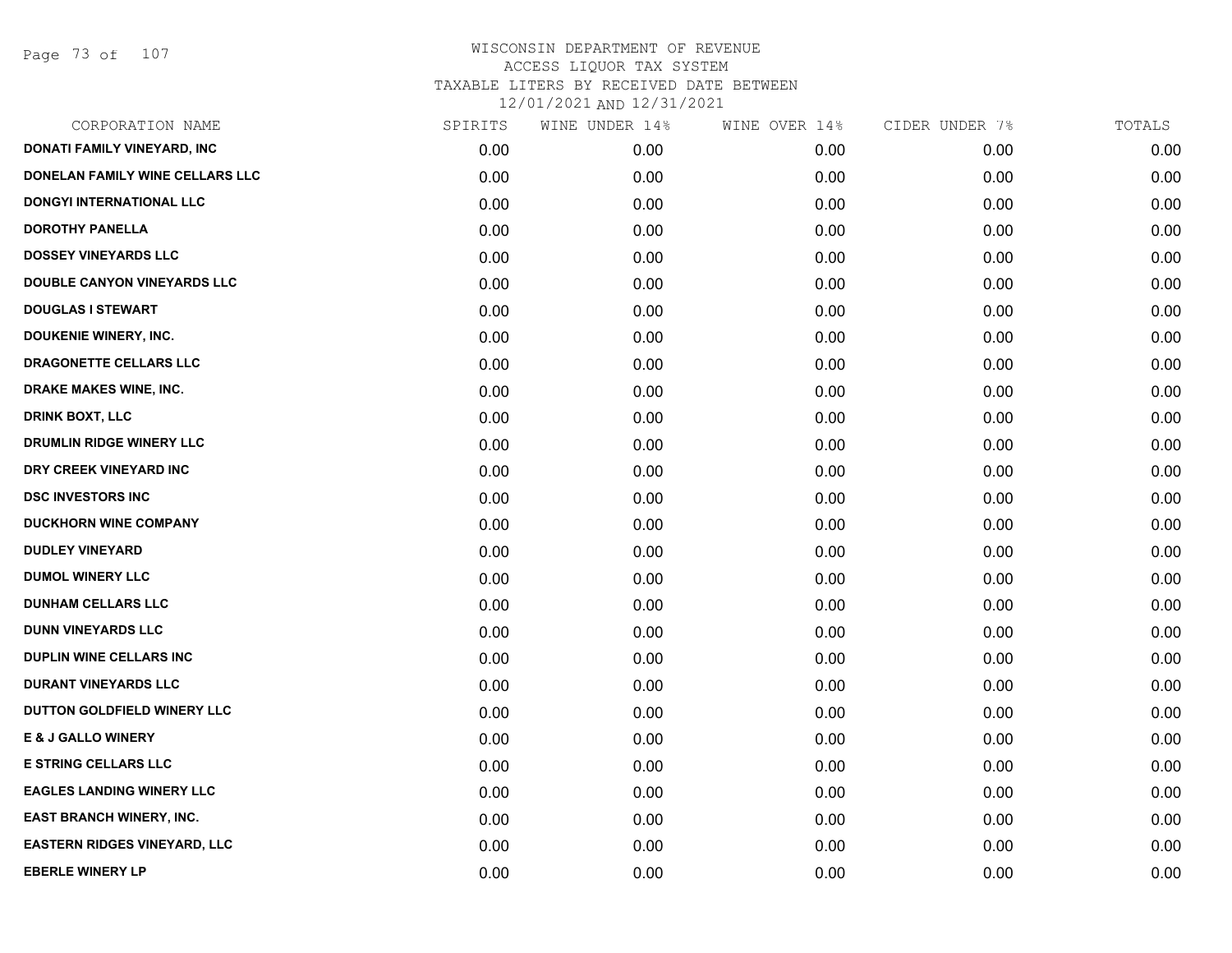| CORPORATION NAME                   | SPIRITS | WINE UNDER 14% | WINE OVER 14% | CIDER UNDER 7% | TOTALS |
|------------------------------------|---------|----------------|---------------|----------------|--------|
| EDEN ICE CIDER COMPANY INC.        | 0.00    | 0.00           | 0.00          | 0.00           | 0.00   |
| <b>EDWARDS WINES, LLC</b>          | 0.00    | 0.00           | 0.00          | 0.00           | 0.00   |
| EHREN JORDAN WINE CELLARS LLC      | 0.00    | 0.00           | 0.00          | 0.00           | 0.00   |
| <b>EILEEN BRYS</b>                 | 0.00    | 0.00           | 0.00          | 0.00           | 0.00   |
| <b>ELEGANCE PROPERTIES LLC</b>     | 0.00    | 0.00           | 0.00          | 0.00           | 0.00   |
| <b>ELEVEN WINERY INC</b>           | 0.00    | 0.00           | 0.00          | 0.00           | 0.00   |
| ELIQS, INC                         | 0.00    | 0.00           | 0.00          | 0.00           | 0.00   |
| <b>ELISABETH W KLEIN</b>           | 0.00    | 0.00           | 0.00          | 0.00           | 0.00   |
| ELK COVE VINEYARDS INC             | 0.00    | 0.00           | 0.00          | 0.00           | 0.00   |
| <b>ELV-OREGON LLC</b>              | 0.00    | 0.00           | 0.00          | 0.00           | 0.00   |
| <b>EMILIO GUGLIELMO WINERY INC</b> | 0.00    | 0.00           | 0.00          | 0.00           | 0.00   |
| <b>EMMITT-SCORSONE WINES LLC</b>   | 0.00    | 0.00           | 0.00          | 0.00           | 0.00   |
| <b>EMMOLO RIVER RANCH LLC</b>      | 0.00    | 0.00           | 0.00          | 0.00           | 0.00   |
| <b>EMPRIZE WINERY LLC</b>          | 0.00    | 0.00           | 0.00          | 0.00           | 0.00   |
| <b>ENTENTE SPIRITS LLC</b>         | 0.00    | 0.00           | 0.00          | 0.00           | 0.00   |
| <b>EOLA HILLS WINE CELLARS INC</b> | 0.00    | 0.00           | 0.00          | 0.00           | 0.00   |
| <b>EPONA ESTATE VINEYARD LLC</b>   | 0.00    | 0.00           | 0.00          | 0.00           | 0.00   |
| <b>ERIC FLANAGAN</b>               | 0.00    | 0.00           | 0.00          | 0.00           | 0.00   |
| ERIC TRUMP WINE MANUFACTURING LLC  | 0.00    | 0.00           | 0.00          | 0.00           | 0.00   |
| ERIK MILLER WINES, INC.            | 0.00    | 0.00           | 0.00          | 0.00           | 0.00   |
| <b>ERNEST VINEYARDS LLC</b>        | 0.00    | 0.00           | 0.00          | 0.00           | 0.00   |
| <b>ETHAN KELLER</b>                | 0.00    | 0.00           | 0.00          | 0.00           | 0.00   |
| <b>ETHYL AMBROSIA LLC</b>          | 0.00    | 0.00           | 0.00          | 0.00           | 0.00   |
| <b>EUGENE PERATA</b>               | 0.00    | 0.00           | 0.00          | 0.00           | 0.00   |
| <b>EVOKE WINES LLC</b>             | 0.00    | 0.00           | 0.00          | 0.00           | 0.00   |
| <b>F KORBEL &amp; BROS INC</b>     | 0.00    | 0.00           | 0.00          | 0.00           | 0.00   |
| <b>FAETHM INC</b>                  | 0.00    | 0.00           | 0.00          | 0.00           | 0.00   |
| <b>FAIRWINDS ESTATE, LLC</b>       | 0.00    | 0.00           | 0.00          | 0.00           | 0.00   |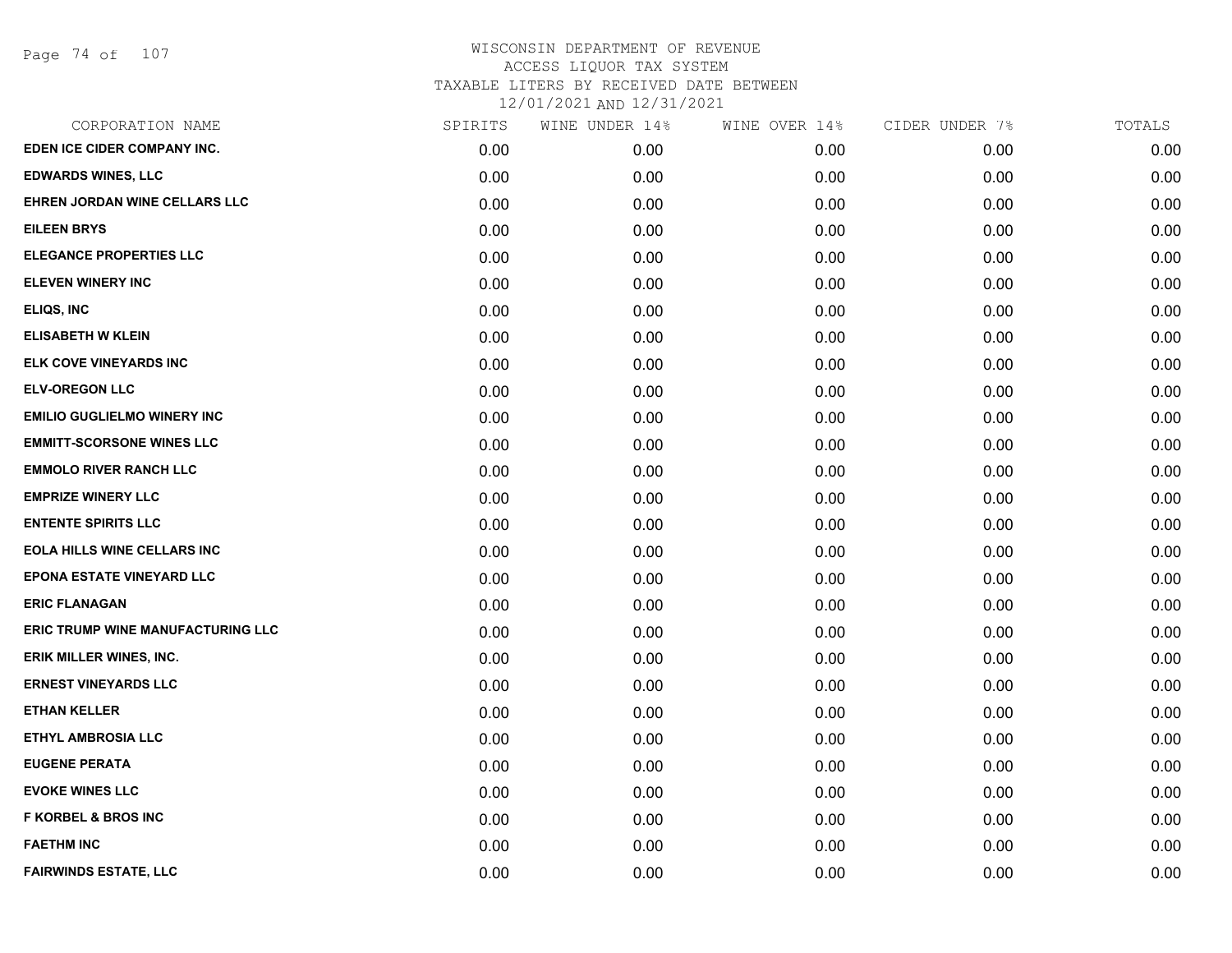Page 75 of 107

| CORPORATION NAME                        | SPIRITS | WINE UNDER 14% | WINE OVER 14% | CIDER UNDER 7% | TOTALS |
|-----------------------------------------|---------|----------------|---------------|----------------|--------|
| <b>FANTESCA LLC</b>                     | 0.00    | 0.00           | 0.00          | 0.00           | 0.00   |
| <b>FAT BOYS INC</b>                     | 0.00    | 0.00           | 0.00          | 0.00           | 0.00   |
| <b>FAWN CREEK WINERY LLC</b>            | 0.00    | 0.00           | 0.00          | 0.00           | 0.00   |
| <b>FAZELI VINEYARDS, LLC</b>            | 0.00    | 0.00           | 0.00          | 0.00           | 0.00   |
| <b>FENESTRA WINERY INC</b>              | 0.00    | 0.00           | 0.00          | 0.00           | 0.00   |
| FENN VALLEY VINEYARDS, INC.             | 0.00    | 0.00           | 0.00          | 0.00           | 0.00   |
| <b>FERMENTED SCIENCES II INC</b>        | 0.00    | 0.00           | 0.00          | 0.00           | 0.00   |
| <b>FERMENTING CELLARS LLC</b>           | 0.00    | 0.00           | 0.00          | 0.00           | 0.00   |
| FERMENTORIUM BEVERAGE COMPANY LLC       | 0.00    | 0.00           | 0.00          | 0.00           | 0.00   |
| <b>FERNRAY LLC</b>                      | 0.00    | 0.00           | 0.00          | 0.00           | 0.00   |
| <b>FETZER VINEYARDS</b>                 | 0.00    | 0.00           | 0.00          | 0.00           | 0.00   |
| <b>FICKLIN VINEYARDS INC</b>            | 0.00    | 0.00           | 0.00          | 0.00           | 0.00   |
| <b>FIDDLEHEAD CELLARS LP</b>            | 0.00    | 0.00           | 0.00          | 0.00           | 0.00   |
| <b>FIDELITAS WINES LLC</b>              | 0.00    | 0.00           | 0.00          | 0.00           | 0.00   |
| <b>FIESTA VINEYARD &amp; WINERY LLC</b> | 0.00    | 0.00           | 0.00          | 0.00           | 0.00   |
| <b>FINKELSTEIN VINEYARDS INC</b>        | 0.00    | 0.00           | 0.00          | 0.00           | 0.00   |
| <b>FIRESTEED CORPORATION</b>            | 0.00    | 0.00           | 0.00          | 0.00           | 0.00   |
| FISHER KING WINERY, LLC                 | 0.00    | 0.00           | 0.00          | 0.00           | 0.00   |
| <b>FISHER VINEYARDS</b>                 | 0.00    | 0.00           | 0.00          | 0.00           | 0.00   |
| <b>FITVINE LLC</b>                      | 0.00    | 0.00           | 0.00          | 0.00           | 0.00   |
| <b>FIVE VINES LLC</b>                   | 0.00    | 0.00           | 0.00          | 0.00           | 0.00   |
| <b>FLOOD RANCH COMPANY</b>              | 0.00    | 0.00           | 0.00          | 0.00           | 0.00   |
| <b>FLORA SPRINGS WINE COMPANY</b>       | 0.00    | 0.00           | 0.00          | 0.00           | 0.00   |
| <b>FLORIDA ORANGE GROVES INC</b>        | 0.00    | 0.00           | 0.00          | 0.00           | 0.00   |
| <b>FLX GRAPES LLC</b>                   | 0.00    | 0.00           | 0.00          | 0.00           | 0.00   |
| <b>FLYING B VINEYARD LP</b>             | 0.00    | 0.00           | 0.00          | 0.00           | 0.00   |
| <b>FN CELLARS LLC</b>                   | 0.00    | 0.00           | 0.00          | 0.00           | 0.00   |
| FOLEY ESTATES VINEYARD & WINERY LLC     | 0.00    | 0.00           | 0.00          | 0.00           | 0.00   |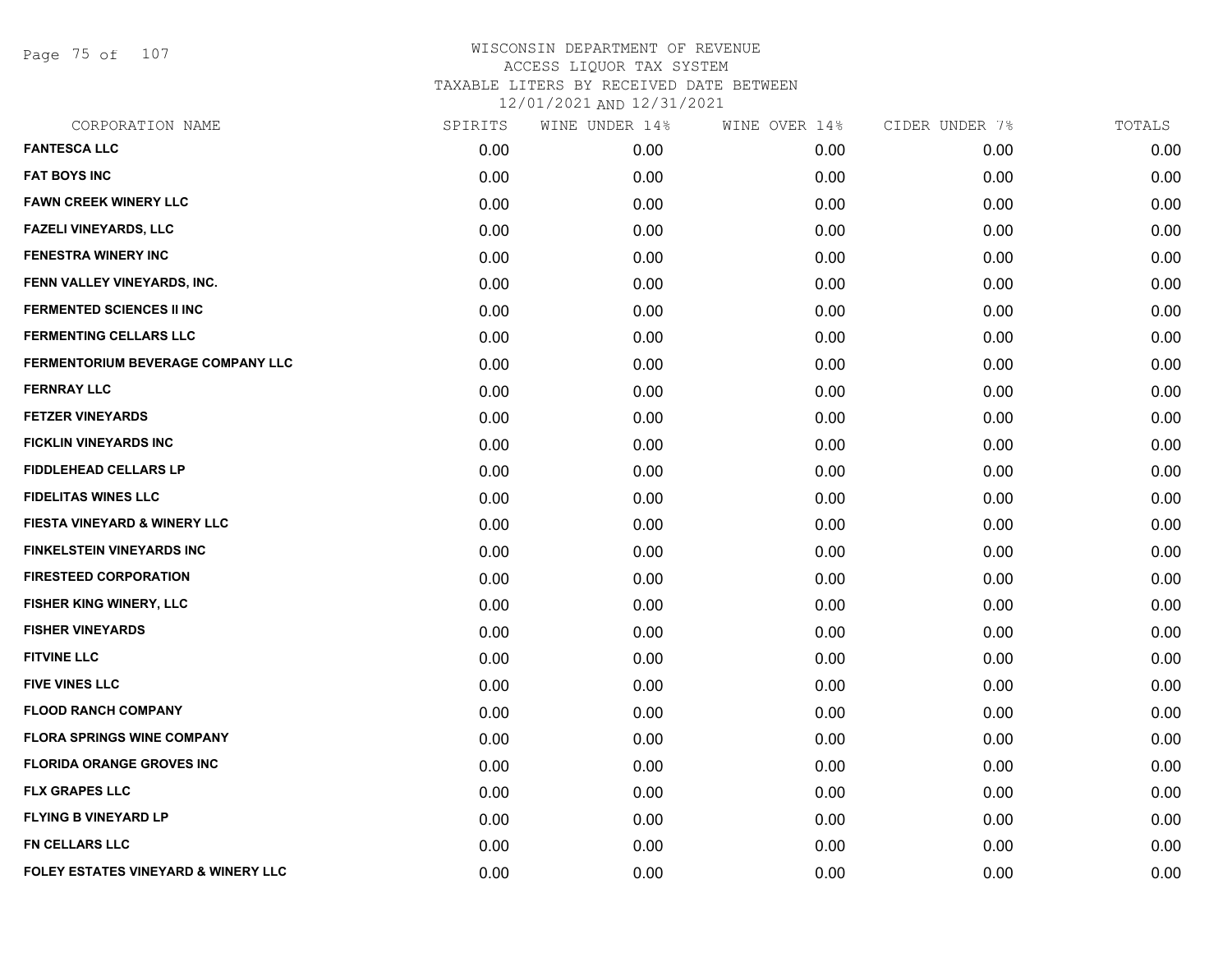Page 76 of 107

| CORPORATION NAME                       | SPIRITS | WINE UNDER 14% | WINE OVER 14% | CIDER UNDER 7% | TOTALS |
|----------------------------------------|---------|----------------|---------------|----------------|--------|
| <b>FOLEY FAMILY WINES INC</b>          | 0.00    | 0.00           | 0.00          | 0.00           | 0.00   |
| <b>FOLIO WINE COMPANY LLC</b>          | 0.00    | 0.00           | 0.00          | 0.00           | 0.00   |
| <b>FONTANELLA WINES LLC</b>            | 0.00    | 0.00           | 0.00          | 0.00           | 0.00   |
| <b>FORIS VINEYARDS WINERY LLC</b>      | 0.00    | 0.00           | 0.00          | 0.00           | 0.00   |
| <b>FORKING PATHS VINEYARDS, INC</b>    | 0.00    | 0.00           | 0.00          | 0.00           | 0.00   |
| FORT ROSS VINEYARD & WINERY LLC        | 0.00    | 0.00           | 0.00          | 0.00           | 0.00   |
| <b>FOUR BEARS WINERY LLC</b>           | 0.00    | 0.00           | 0.00          | 0.00           | 0.00   |
| FOUR DAUGHTERS VINEYARD AND WINERY LLC | 0.00    | 0.00           | 0.00          | 0.00           | 0.00   |
| FOX RUN VINEYARDS INC                  | 0.00    | 0.00           | 0.00          | 0.00           | 0.00   |
| <b>FOXEN VINEYARD INC</b>              | 0.00    | 0.00           | 0.00          | 0.00           | 0.00   |
| <b>FRANCIS COPPOLA WINERY LLC</b>      | 0.00    | 0.00           | 0.00          | 0.00           | 0.00   |
| <b>FRANK FAMILY VINEYARDS LLC</b>      | 0.00    | 0.00           | 0.00          | 0.00           | 0.00   |
| <b>FRED C SCHERRER</b>                 | 0.00    | 0.00           | 0.00          | 0.00           | 0.00   |
| <b>FREDERICK QUANDT</b>                | 0.00    | 0.00           | 0.00          | 0.00           | 0.00   |
| <b>FREEMAN FAMILY WINERY LLC</b>       | 0.00    | 0.00           | 0.00          | 0.00           | 0.00   |
| <b>FREIXENET SONOMA CAVES INC</b>      | 0.00    | 0.00           | 0.00          | 0.00           | 0.00   |
| <b>FRESH GRAPES LLC</b>                | 0.00    | 0.00           | 0.00          | 0.00           | 0.00   |
| FREY FAMILY WINERY LLC                 | 0.00    | 0.00           | 0.00          | 0.00           | 0.00   |
| <b>FREY VINEYARDS LTD</b>              | 0.00    | 0.00           | 0.00          | 0.00           | 0.00   |
| <b>FROGS LEAP WINERY</b>               | 0.00    | 0.00           | 0.00          | 0.00           | 0.00   |
| <b>FROGTOWN CELLARS LLP</b>            | 0.00    | 0.00           | 0.00          | 0.00           | 0.00   |
| <b>FROST WINES LLC</b>                 | 0.00    | 0.00           | 0.00          | 0.00           | 0.00   |
| FRUIT OF THE WOODS WINE CELLAR, INC.   | 0.00    | 0.00           | 0.00          | 0.00           | 0.00   |
| <b>FULCRUM WINES LLC</b>               | 0.00    | 0.00           | 0.00          | 0.00           | 0.00   |
| <b>FULKERSON WINE CELLARS LLC</b>      | 0.00    | 0.00           | 0.00          | 0.00           | 0.00   |
| <b>FULLERTON WINES, INC</b>            | 0.00    | 0.00           | 0.00          | 0.00           | 0.00   |
| <b>FURTHERMORE LLC</b>                 | 0.00    | 0.00           | 0.00          | 0.00           | 0.00   |
| <b>G GRAHAM WINES INC</b>              | 0.00    | 0.00           | 0.00          | 0.00           | 0.00   |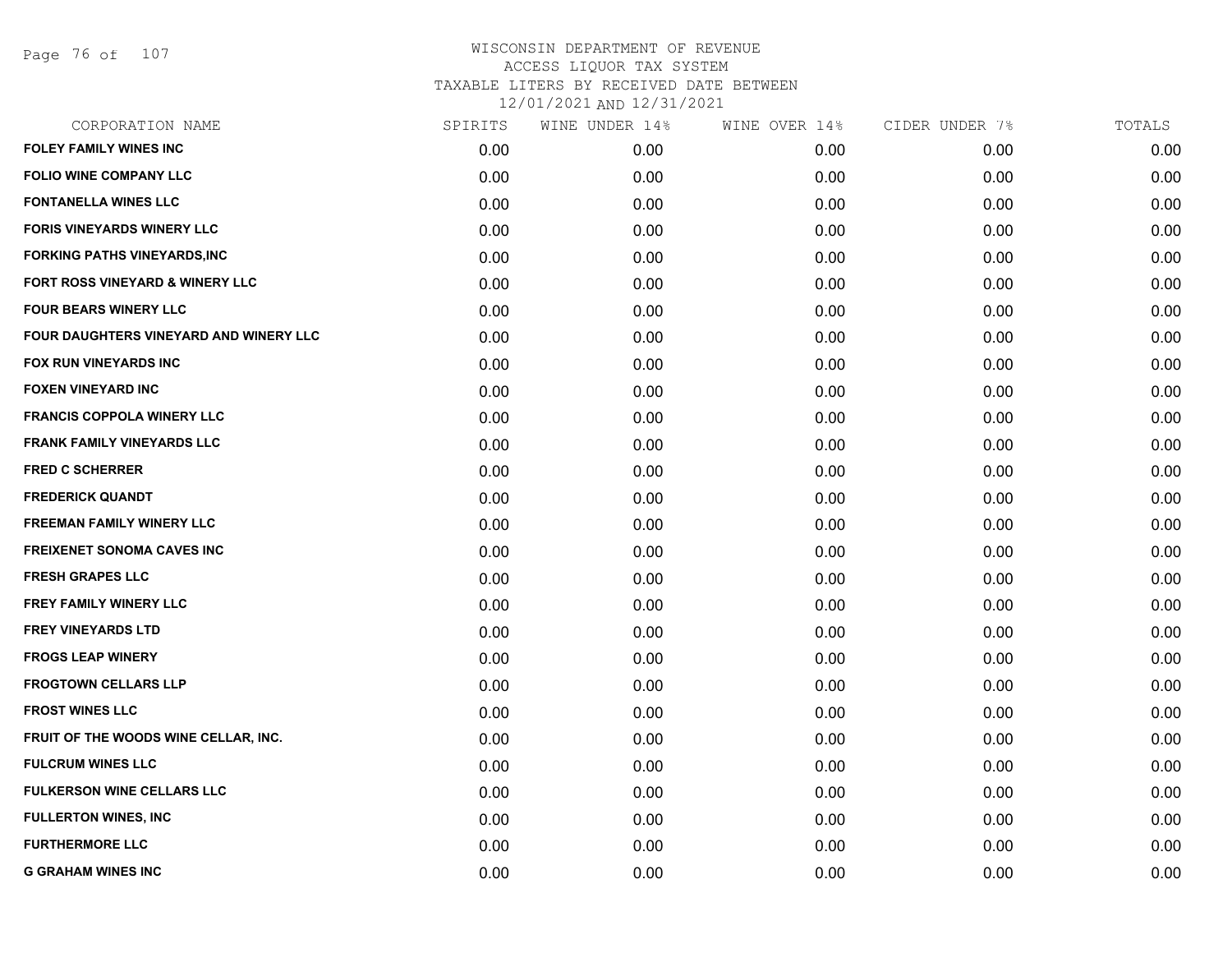| CORPORATION NAME                           | SPIRITS | WINE UNDER 14% | WINE OVER 14% | CIDER UNDER 7% | TOTALS |
|--------------------------------------------|---------|----------------|---------------|----------------|--------|
| <b>GALANTE FAMILY WINERY INC</b>           | 0.00    | 0.00           | 0.00          | 0.00           | 0.00   |
| <b>GALENA CELLARS INC</b>                  | 0.00    | 0.00           | 0.00          | 0.00           | 0.00   |
| <b>GALLICA WINES LLC</b>                   | 0.00    | 0.00           | 0.00          | 0.00           | 0.00   |
| <b>GAMBA VINEYARDS AND WINERY LLC</b>      | 0.00    | 0.00           | 0.00          | 0.00           | 0.00   |
| <b>GAMBLE FAMILY VINEYARDS LLC</b>         | 0.00    | 0.00           | 0.00          | 0.00           | 0.00   |
| <b>GANDONA INC</b>                         | 0.00    | 0.00           | 0.00          | 0.00           | 0.00   |
| <b>GARDEN CREEK VINEYARDS, LLC</b>         | 0.00    | 0.00           | 0.00          | 0.00           | 0.00   |
| <b>GARGIULO VINEYARD LLC</b>               | 0.00    | 0.00           | 0.00          | 0.00           | 0.00   |
| <b>GARROD TRUST</b>                        | 0.00    | 0.00           | 0.00          | 0.00           | 0.00   |
| <b>GARY FRANSCIONI, INC.</b>               | 0.00    | 0.00           | 0.00          | 0.00           | 0.00   |
| <b>GEARY MARKET INVESTMENT COMPANY LTD</b> | 0.00    | 0.00           | 0.00          | 0.00           | 0.00   |
| <b>GEMSTONE VINEYARDS LLC</b>              | 0.00    | 0.00           | 0.00          | 0.00           | 0.00   |
| <b>GENERATIONS OF SONOMA LLC</b>           | 0.00    | 0.00           | 0.00          | 0.00           | 0.00   |
| <b>GENESEO PARTNERS LP</b>                 | 0.00    | 0.00           | 0.00          | 0.00           | 0.00   |
| <b>GEORGE O HENDRY</b>                     | 0.00    | 0.00           | 0.00          | 0.00           | 0.00   |
| <b>GEORGE RONALD DENNER</b>                | 0.00    | 0.00           | 0.00          | 0.00           | 0.00   |
| <b>GEORGIA WINES, INC</b>                  | 0.00    | 0.00           | 0.00          | 0.00           | 0.00   |
| <b>GERALD E FORTH</b>                      | 0.00    | 0.00           | 0.00          | 0.00           | 0.00   |
| <b>GF VINEYARDS LLC</b>                    | 0.00    | 0.00           | 0.00          | 0.00           | 0.00   |
| <b>GF WINES LLC</b>                        | 0.00    | 0.00           | 0.00          | 0.00           | 0.00   |
| <b>GIFT SERVICES INC</b>                   | 0.00    | 0.00           | 0.00          | 0.00           | 0.00   |
| <b>GLEASON FAMILY VINEYARDS LP</b>         | 0.00    | 0.00           | 0.00          | 0.00           | 0.00   |
| <b>GLOBAL UNIVERSAL SRL LLC</b>            | 0.00    | 0.00           | 0.00          | 0.00           | 0.00   |
| GOLDEN RIDGE CELLARS WALLA WALLA, LLC      | 0.00    | 0.00           | 0.00          | 0.00           | 0.00   |
| <b>GOLDIN INVESTMENT II INC</b>            | 0.00    | 0.00           | 0.00          | 0.00           | 0.00   |
| <b>GOLDRIDGEPINOT.COM LLC</b>              | 0.00    | 0.00           | 0.00          | 0.00           | 0.00   |
| <b>GOLDSCHMIDT VINEYARDS LLC</b>           | 0.00    | 0.00           | 0.00          | 0.00           | 0.00   |
| <b>GOOD FOUNDATIONS INC</b>                | 0.00    | 0.00           | 0.00          | 0.00           | 0.00   |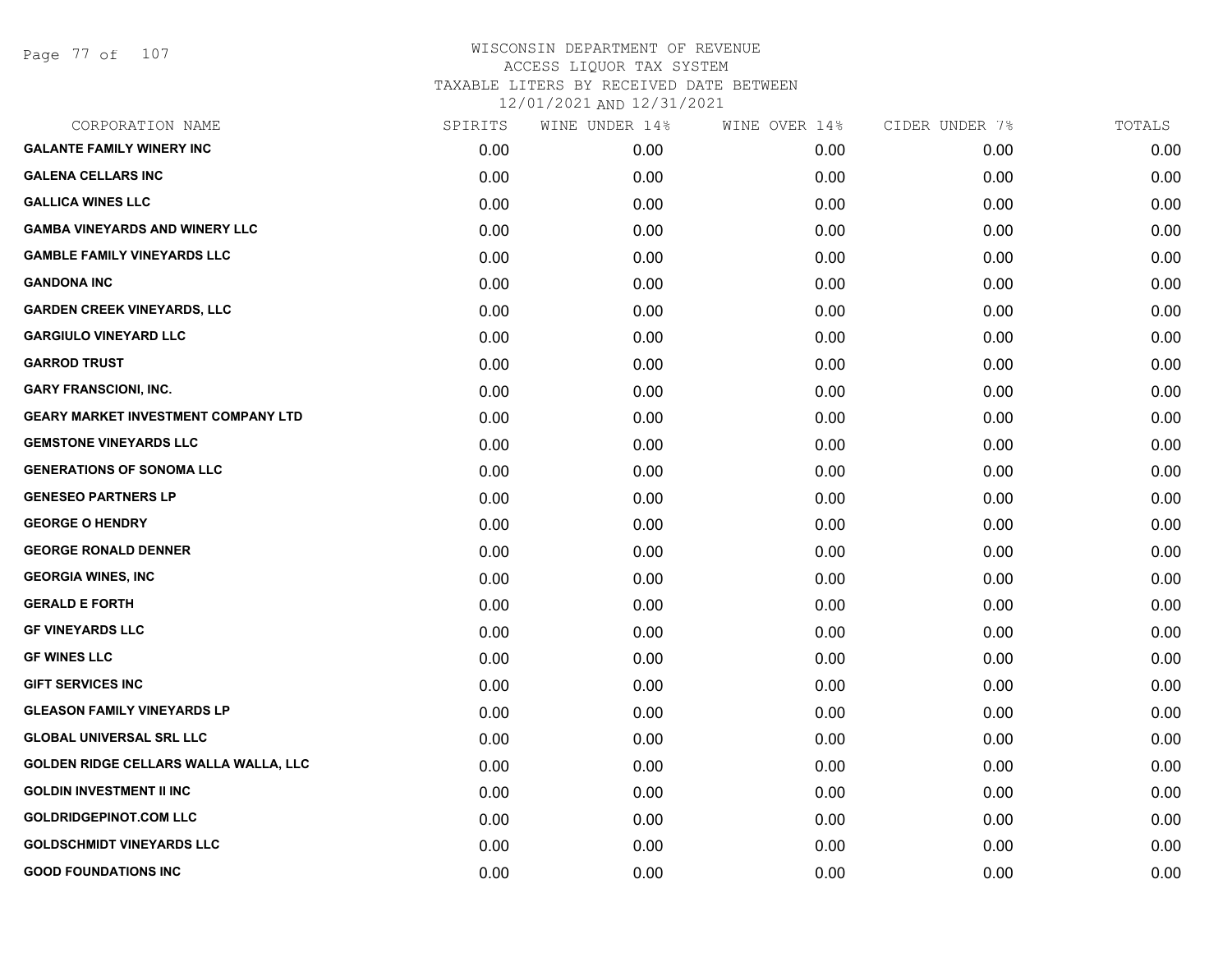Page 78 of 107

| CORPORATION NAME                        | SPIRITS | WINE UNDER 14% | WINE OVER 14% | CIDER UNDER 7% | TOTALS |
|-----------------------------------------|---------|----------------|---------------|----------------|--------|
| <b>GOOSE RIDGE LLC</b>                  | 0.00    | 0.00           | 0.00          | 0.00           | 0.00   |
| <b>GRAPE VISIONS LLC</b>                | 0.00    | 0.00           | 0.00          | 0.00           | 0.00   |
| <b>GRAPES &amp; GRAIN L.L.C.</b>        | 0.00    | 0.00           | 0.00          | 0.00           | 0.00   |
| <b>GRASSINI FAMILY VINEYARDS LLC</b>    | 0.00    | 0.00           | 0.00          | 0.00           | 0.00   |
| <b>GREEN FAMILY WINERY LLC</b>          | 0.00    | 0.00           | 0.00          | 0.00           | 0.00   |
| <b>GREG MICHAEL CELLARS, LLC</b>        | 0.00    | 0.00           | 0.00          | 0.00           | 0.00   |
| <b>GREG SANDERS</b>                     | 0.00    | 0.00           | 0.00          | 0.00           | 0.00   |
| <b>GREGORY EDWARD GRAZIANO</b>          | 0.00    | 0.00           | 0.00          | 0.00           | 0.00   |
| <b>GRGICH HILLS CELLAR</b>              | 0.00    | 0.00           | 0.00          | 0.00           | 0.00   |
| <b>GRIEB OPTIMAL WINECRAFTING LLC</b>   | 0.00    | 0.00           | 0.00          | 0.00           | 0.00   |
| <b>GROENNFELL MEADERY LLC</b>           | 0.00    | 0.00           | 0.00          | 0.00           | 0.00   |
| <b>GROTH VINEYARDS &amp; WINERY LLC</b> | 0.00    | 0.00           | 0.00          | 0.00           | 0.00   |
| <b>GROUNDED WINE PROJECT LLC</b>        | 0.00    | 0.00           | 0.00          | 0.00           | 0.00   |
| <b>GROVE ACQUISITION LLC</b>            | 0.00    | 0.00           | 0.00          | 0.00           | 0.00   |
| <b>GULLETT &amp; GULLETT</b>            | 0.00    | 0.00           | 0.00          | 0.00           | 0.00   |
| H DE V LLC                              | 0.00    | 0.00           | 0.00          | 0.00           | 0.00   |
| <b>HAFNER VINEYARD LLC</b>              | 0.00    | 0.00           | 0.00          | 0.00           | 0.00   |
| <b>HAGAFEN CELLARS INC</b>              | 0.00    | 0.00           | 0.00          | 0.00           | 0.00   |
| <b>HAHN ESTATE</b>                      | 0.00    | 0.00           | 0.00          | 0.00           | 0.00   |
| <b>HALF KRAKT LLC</b>                   | 0.00    | 0.00           | 0.00          | 0.00           | 0.00   |
| <b>HALF MOON HILL LLC</b>               | 0.00    | 0.00           | 0.00          | 0.00           | 0.00   |
| <b>HALL WINES LLC</b>                   | 0.00    | 0.00           | 0.00          | 0.00           | 0.00   |
| <b>HAMEL FAMILY WINES LLC</b>           | 0.00    | 0.00           | 0.00          | 0.00           | 0.00   |
| <b>HAMMLER WINE CORP</b>                | 0.00    | 0.00           | 0.00          | 0.00           | 0.00   |
| HANDAL-DENIER VINEYARDS, LLC            | 0.00    | 0.00           | 0.00          | 0.00           | 0.00   |
| HANDLEY CELLARS LIMITED PARTNERSHIP     | 0.00    | 0.00           | 0.00          | 0.00           | 0.00   |
| <b>HANNA WINERY INC</b>                 | 0.00    | 0.00           | 0.00          | 0.00           | 0.00   |
| <b>HANSJOERG WYSS</b>                   | 0.00    | 0.00           | 0.00          | 0.00           | 0.00   |
|                                         |         |                |               |                |        |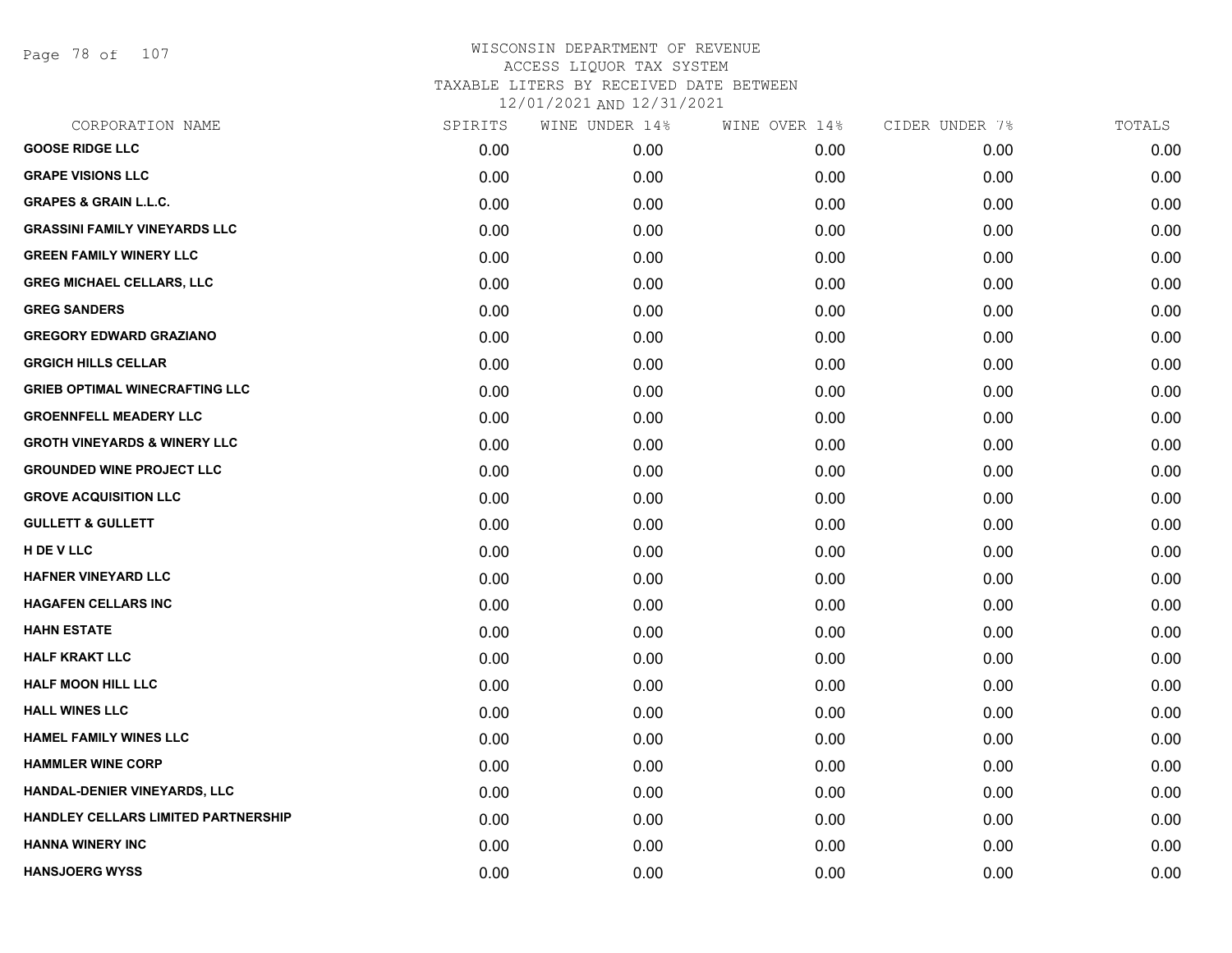Page 79 of 107

| CORPORATION NAME                      | SPIRITS | WINE UNDER 14% | WINE OVER 14% | CIDER UNDER 7% | TOTALS |
|---------------------------------------|---------|----------------|---------------|----------------|--------|
| <b>HARBOR HILL FRUIT FARMS INC</b>    | 0.00    | 0.00           | 0.00          | 0.00           | 0.00   |
| <b>HARBOR RIDGE WINERY INC.</b>       | 0.00    | 0.00           | 0.00          | 0.00           | 0.00   |
| <b>HARLAN ESTATE WINERY INC</b>       | 0.00    | 0.00           | 0.00          | 0.00           | 0.00   |
| <b>HARMELL CELLARS LLC</b>            | 0.00    | 0.00           | 0.00          | 0.00           | 0.00   |
| <b>HARRIS &amp; HARRIS</b>            | 0.00    | 0.00           | 0.00          | 0.00           | 0.00   |
| <b>HARROW CELLARS</b>                 | 0.00    | 0.00           | 0.00          | 0.00           | 0.00   |
| <b>HARRY &amp; DAVID HOLDINGS INC</b> | 0.00    | 0.00           | 0.00          | 0.00           | 0.00   |
| <b>HAT RACK WINES</b>                 | 0.00    | 0.00           | 0.00          | 0.00           | 0.00   |
| <b>HAWK AND HORSE VINEYARDS LLC</b>   | 0.00    | 0.00           | 0.00          | 0.00           | 0.00   |
| <b>HAWKES LLC</b>                     | 0.00    | 0.00           | 0.00          | 0.00           | 0.00   |
| <b>HAZLITT 1852 VINEYARDS INC</b>     | 0.00    | 0.00           | 0.00          | 0.00           | 0.00   |
| <b>HDD LLC</b>                        | 0.00    | 0.00           | 0.00          | 0.00           | 0.00   |
| HEATH SPARKLING WINES, LLC            | 0.00    | 0.00           | 0.00          | 0.00           | 0.00   |
| <b>HEIDRUN MEADERY</b>                | 0.00    | 0.00           | 0.00          | 0.00           | 0.00   |
| <b>HEITZ WINE CELLARS</b>             | 0.00    | 0.00           | 0.00          | 0.00           | 0.00   |
| <b>HEMISPHERE WINE COMPANY INC</b>    | 0.00    | 0.00           | 0.00          | 0.00           | 0.00   |
| <b>HEMISPHERES LLC</b>                | 0.00    | 0.00           | 0.00          | 0.00           | 0.00   |
| <b>HERDIE BAISDEN</b>                 | 0.00    | 0.00           | 0.00          | 0.00           | 0.00   |
| <b>HERMAN STORY WINES INC</b>         | 0.00    | 0.00           | 0.00          | 0.00           | 0.00   |
| HERON HILL VINEYARDS INC              | 0.00    | 0.00           | 0.00          | 0.00           | 0.00   |
| <b>HESTAN VINEYARDS LLC</b>           | 0.00    | 0.00           | 0.00          | 0.00           | 0.00   |
| <b>HICKORY FARMS LLC</b>              | 0.00    | 0.00           | 0.00          | 0.00           | 0.00   |
| HIDDEN RIDGE VINEYARD LLC             | 0.00    | 0.00           | 0.00          | 0.00           | 0.00   |
| <b>HILL ESTATES INC</b>               | 0.00    | 0.00           | 0.00          | 0.00           | 0.00   |
| <b>HILLSIDE WINERY</b>                | 0.00    | 0.00           | 0.00          | 0.00           | 0.00   |
| <b>HIRSCH WINERY LLC</b>              | 0.00    | 0.00           | 0.00          | 0.00           | 0.00   |
| <b>HOLLYS HILL VINEYARDS LLC</b>      | 0.00    | 0.00           | 0.00          | 0.00           | 0.00   |
| <b>HONIG VINEYARD AND WINERY LLC</b>  | 0.00    | 0.00           | 0.00          | 0.00           | 0.00   |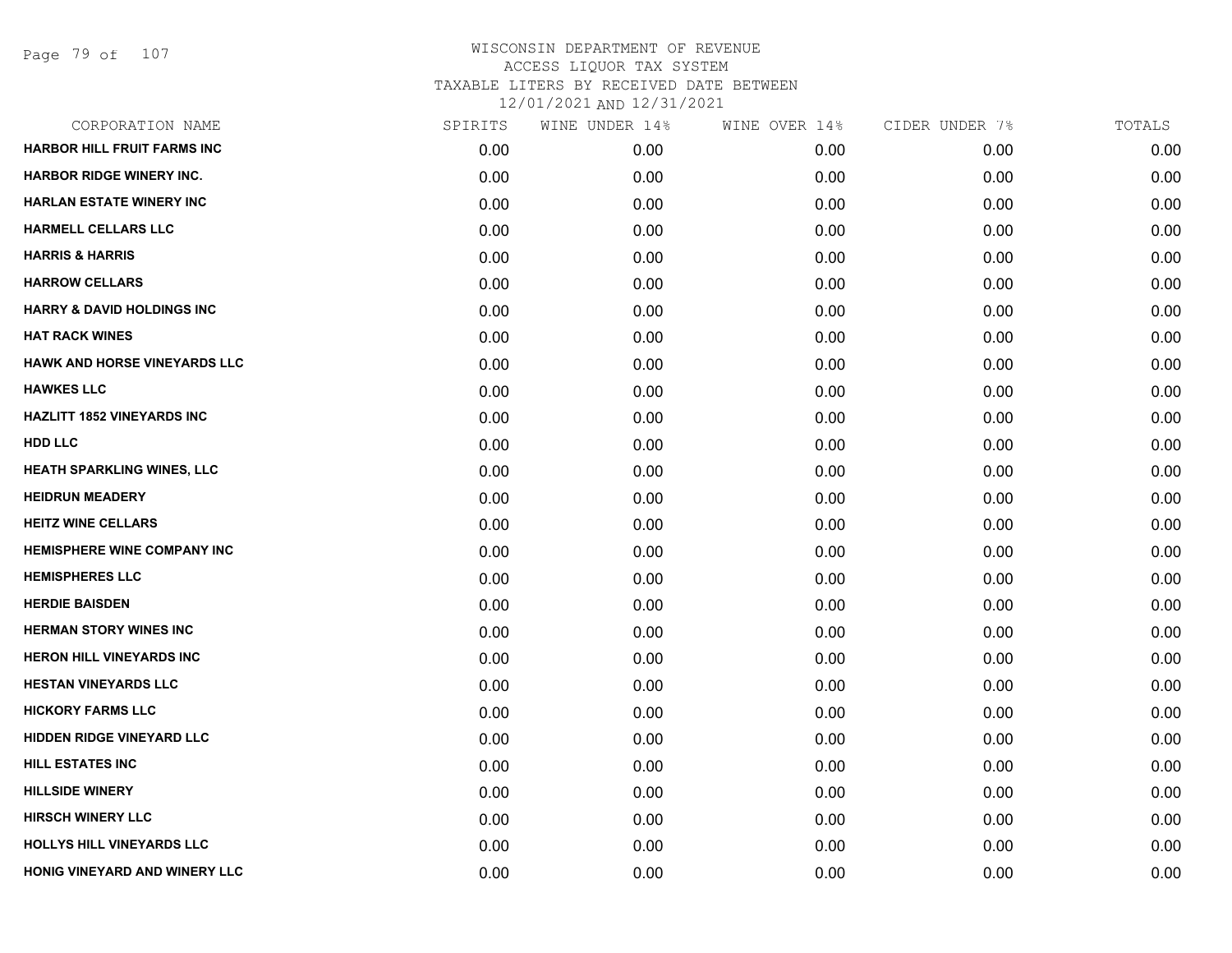Page 80 of 107

| CORPORATION NAME                             | SPIRITS | WINE UNDER 14% | WINE OVER 14% | CIDER UNDER 7% | TOTALS |
|----------------------------------------------|---------|----------------|---------------|----------------|--------|
| <b>HOPE WINE LLC</b>                         | 0.00    | 0.00           | 0.00          | 0.00           | 0.00   |
| <b>HORSE &amp; PLOW INC,</b>                 | 0.00    | 0.00           | 0.00          | 0.00           | 0.00   |
| <b>HOUDINI INC</b>                           | 0.00    | 0.00           | 0.00          | 0.00           | 0.00   |
| HOURGLASS WINE COMPANY INC                   | 0.00    | 0.00           | 0.00          | 0.00           | 0.00   |
| <b>HQ WINERY LLC</b>                         | 0.00    | 0.00           | 0.00          | 0.00           | 0.00   |
| <b>HUA YUAN</b>                              | 0.00    | 0.00           | 0.00          | 0.00           | 0.00   |
| HUNEEUS WINES HOLDCO LLC                     | 0.00    | 0.00           | 0.00          | 0.00           | 0.00   |
| HUNT COUNTRY VINEYARDS LLC                   | 0.00    | 0.00           | 0.00          | 0.00           | 0.00   |
| <b>HUSCH VINEYARDS INC</b>                   | 0.00    | 0.00           | 0.00          | 0.00           | 0.00   |
| <b>HUSIC VINEYARDS LLC</b>                   | 0.00    | 0.00           | 0.00          | 0.00           | 0.00   |
| <b>IMAGINARY FACTORY LLC</b>                 | 0.00    | 0.00           | 0.00          | 0.00           | 0.00   |
| <b>INCEPTION WINES LLC</b>                   | 0.00    | 0.00           | 0.00          | 0.00           | 0.00   |
| INCIDER, INC.                                | 0.00    | 0.00           | 0.00          | 0.00           | 0.00   |
| <b>INMAN FAMILY WINES LLC</b>                | 0.00    | 0.00           | 0.00          | 0.00           | 0.00   |
| <b>INVESTOR'S OF AMERICA LP</b>              | 0.00    | 0.00           | 0.00          | 0.00           | 0.00   |
| <b>IRON HORSE VINEYARDS LP</b>               | 0.00    | 0.00           | 0.00          | 0.00           | 0.00   |
| <b>ISENHOWER CELLARS LLC</b>                 | 0.00    | 0.00           | 0.00          | 0.00           | 0.00   |
| <b>ISLAND ORCHARD CIDER LLC</b>              | 0.00    | 0.00           | 0.00          | 0.00           | 0.00   |
| J BLAIR PENCE, TRUSTEE OF PENCE FAMILY TRUST | 0.00    | 0.00           | 0.00          | 0.00           | 0.00   |
| <b>J CELLARS INVESTMENTS LLC</b>             | 0.00    | 0.00           | 0.00          | 0.00           | 0.00   |
| <b>J LOHR WINERY CORP</b>                    | 0.00    | 0.00           | 0.00          | 0.00           | 0.00   |
| <b>J PEDRONCELLI WINERY</b>                  | 0.00    | 0.00           | 0.00          | 0.00           | 0.00   |
| <b>J RICKARDS WINERY LLC</b>                 | 0.00    | 0.00           | 0.00          | 0.00           | 0.00   |
| <b>J WILLETT COMPANIES</b>                   | 0.00    | 0.00           | 0.00          | 0.00           | 0.00   |
| J. DUSI, INC.                                | 0.00    | 0.00           | 0.00          | 0.00           | 0.00   |
| <b>J.W. THOMAS LLC</b>                       | 0.00    | 0.00           | 0.00          | 0.00           | 0.00   |
| <b>J3 WINE PARTNERS LLC</b>                  | 0.00    | 0.00           | 0.00          | 0.00           | 0.00   |
| <b>JACK JOHN INVESTMENTS INC</b>             | 0.00    | 0.00           | 0.00          | 0.00           | 0.00   |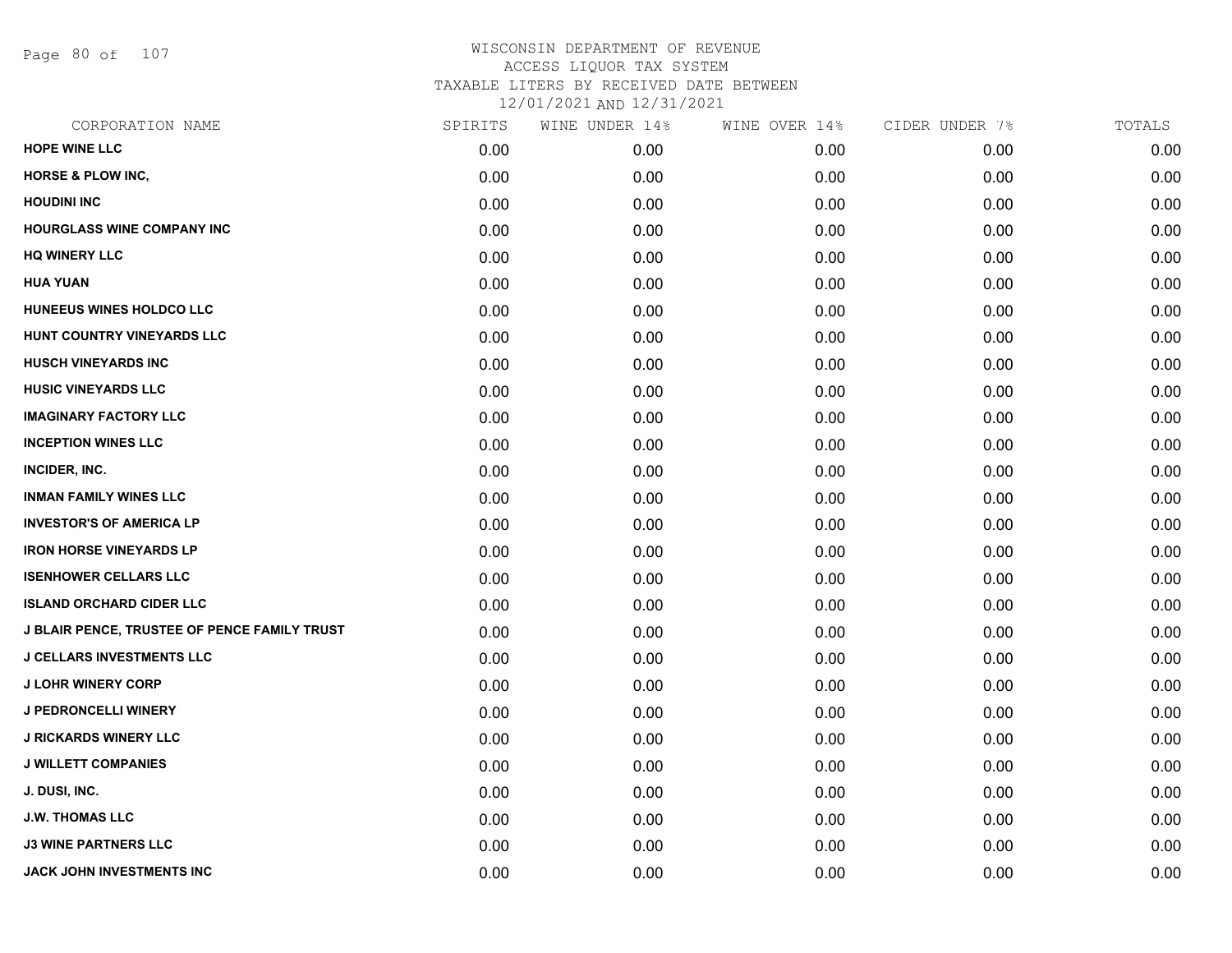Page 81 of 107

| CORPORATION NAME                      | SPIRITS | WINE UNDER 14% | WINE OVER 14% | CIDER UNDER 7% | TOTALS |
|---------------------------------------|---------|----------------|---------------|----------------|--------|
| <b>JACKSON FAMILY WINES INC</b>       | 0.00    | 0.00           | 0.00          | 0.00           | 0.00   |
| <b>JACKSON WINE LLC</b>               | 0.00    | 0.00           | 0.00          | 0.00           | 0.00   |
| <b>JACKSON WINERY &amp; VINEYARDS</b> | 0.00    | 0.00           | 0.00          | 0.00           | 0.00   |
| <b>JACUZZI FAMILY VINEYARDS LLC</b>   | 0.00    | 0.00           | 0.00          | 0.00           | 0.00   |
| <b>JAIME GONZALEZ</b>                 | 0.00    | 0.00           | 0.00          | 0.00           | 0.00   |
| <b>JAM CELLARS INC</b>                | 0.00    | 0.00           | 0.00          | 0.00           | 0.00   |
| <b>JAMES CZACHOROWSKI</b>             | 0.00    | 0.00           | 0.00          | 0.00           | 0.00   |
| <b>JAMES L LAMBERT</b>                | 0.00    | 0.00           | 0.00          | 0.00           | 0.00   |
| <b>JAMES P PROSSER</b>                | 0.00    | 0.00           | 0.00          | 0.00           | 0.00   |
| <b>JARVIS</b>                         | 0.00    | 0.00           | 0.00          | 0.00           | 0.00   |
| <b>JC CELLARS INC</b>                 | 0.00    | 0.00           | 0.00          | 0.00           | 0.00   |
| JEFF RUNQUIST WINES INC               | 0.00    | 0.00           | 0.00          | 0.00           | 0.00   |
| <b>JEFFERY BEMIS</b>                  | 0.00    | 0.00           | 0.00          | 0.00           | 0.00   |
| <b>JEFFREY L STOEGER</b>              | 0.00    | 0.00           | 0.00          | 0.00           | 0.00   |
| <b>JEFFREY NELSON</b>                 | 0.00    | 0.00           | 0.00          | 0.00           | 0.00   |
| <b>JENNIFER L JACKSON-HARTFORD</b>    | 0.00    | 0.00           | 0.00          | 0.00           | 0.00   |
| <b>JESSIES GROVE WINERY INC</b>       | 0.00    | 0.00           | 0.00          | 0.00           | 0.00   |
| JESSUP CELLARS HOLDING CO LLC         | 0.00    | 0.00           | 0.00          | 0.00           | 0.00   |
| <b>JM CELLARS COMPANY</b>             | 0.00    | 0.00           | 0.00          | 0.00           | 0.00   |
| <b>J-NH WINE GROUP LLC</b>            | 0.00    | 0.00           | 0.00          | 0.00           | 0.00   |
| JOHN ANTHONY VINEYARDS LLC            | 0.00    | 0.00           | 0.00          | 0.00           | 0.00   |
| <b>JOHN BIONDI</b>                    | 0.00    | 0.00           | 0.00          | 0.00           | 0.00   |
| <b>JOHN R LUCAS</b>                   | 0.00    | 0.00           | 0.00          | 0.00           | 0.00   |
| <b>JOHNSON ESTATE WINERY LLC</b>      | 0.00    | 0.00           | 0.00          | 0.00           | 0.00   |
| <b>JONATHAN DALE</b>                  | 0.00    | 0.00           | 0.00          | 0.00           | 0.00   |
| <b>JONES FAMILY WINERY LLC</b>        | 0.00    | 0.00           | 0.00          | 0.00           | 0.00   |
| <b>JORNY'S END LLC</b>                | 0.00    | 0.00           | 0.00          | 0.00           | 0.00   |
| <b>JOSEPH ALEXANDER VILLICANA II</b>  | 0.00    | 0.00           | 0.00          | 0.00           | 0.00   |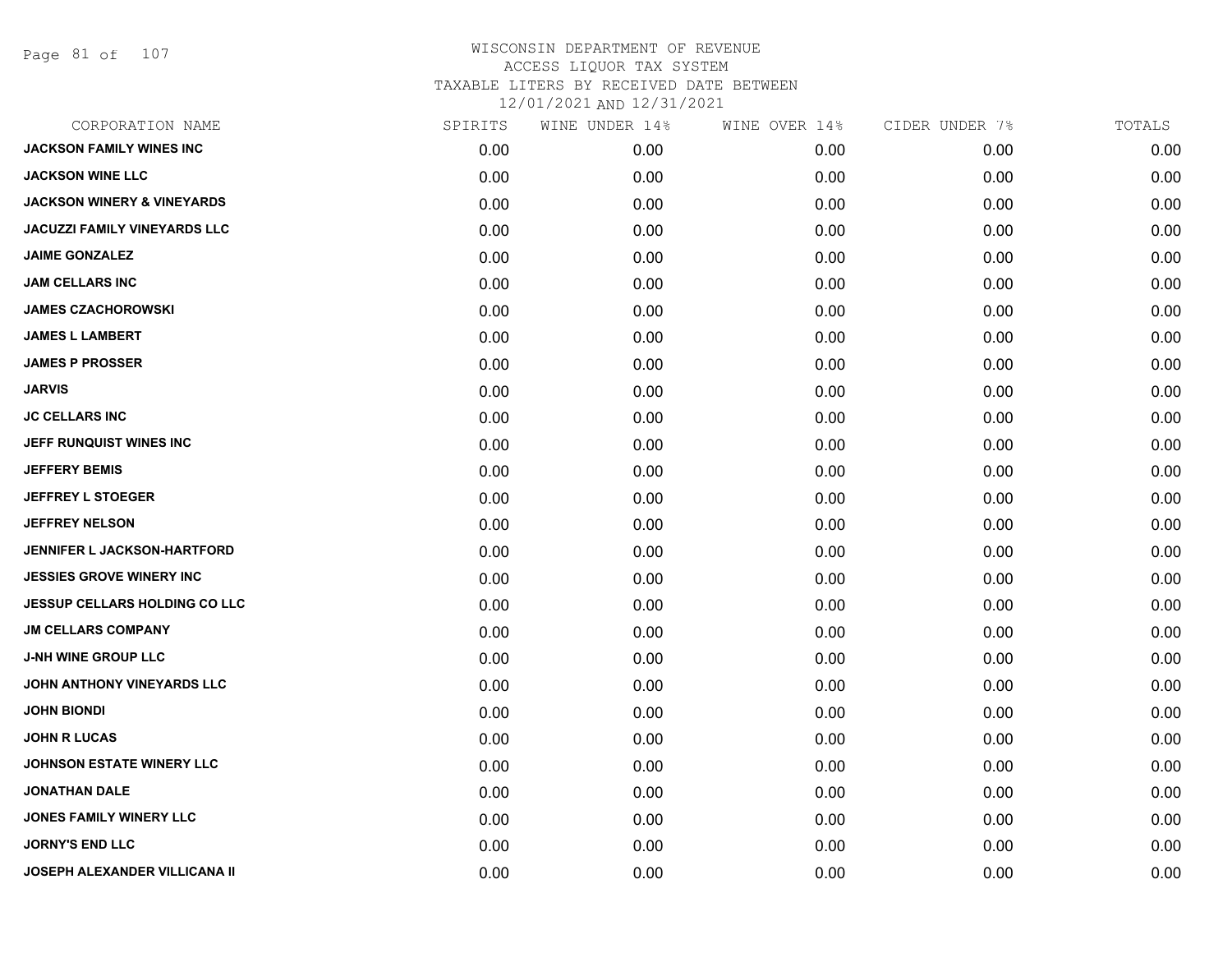Page 82 of 107

| CORPORATION NAME                         | SPIRITS | WINE UNDER 14% | WINE OVER 14% | CIDER UNDER 7% | TOTALS |
|------------------------------------------|---------|----------------|---------------|----------------|--------|
| <b>JOSEPH PHELPS VINEYARDS LLC</b>       | 0.00    | 0.00           | 0.00          | 0.00           | 0.00   |
| <b>JOSEPH STALLER</b>                    | 0.00    | 0.00           | 0.00          | 0.00           | 0.00   |
| <b>JOSEPH WYNIMKO</b>                    | 0.00    | 0.00           | 0.00          | 0.00           | 0.00   |
| <b>JOYCE VINEYARDS LLC</b>               | 0.00    | 0.00           | 0.00          | 0.00           | 0.00   |
| <b>JUNESHINE INC</b>                     | 0.00    | 0.00           | 0.00          | 0.00           | 0.00   |
| <b>JUST THE TIPSY INC.</b>               | 0.00    | 0.00           | 0.00          | 0.00           | 0.00   |
| <b>JUSTIN VINEYARDS &amp; WINERY LLC</b> | 0.00    | 0.00           | 0.00          | 0.00           | 0.00   |
| <b>JVW CORPORATION</b>                   | 0.00    | 0.00           | 0.00          | 0.00           | 0.00   |
| <b>K VINTNERS LLC</b>                    | 0.00    | 0.00           | 0.00          | 0.00           | 0.00   |
| <b>KACHINA CELLARS LLC</b>               | 0.00    | 0.00           | 0.00          | 0.00           | 0.00   |
| <b>KALYRA WINERY LLC</b>                 | 0.00    | 0.00           | 0.00          | 0.00           | 0.00   |
| <b>KAMEN WINES LLC</b>                   | 0.00    | 0.00           | 0.00          | 0.00           | 0.00   |
| <b>KANGARU ENTERPRISES LLC</b>           | 0.00    | 0.00           | 0.00          | 0.00           | 0.00   |
| <b>KAPCSANDY FAMILY LLC</b>              | 0.00    | 0.00           | 0.00          | 0.00           | 0.00   |
| <b>KATCHEVER &amp; CO LLC</b>            | 0.00    | 0.00           | 0.00          | 0.00           | 0.00   |
| KDM GLOBAL PARTNERS, LLC                 | 0.00    | 0.00           | 0.00          | 0.00           | 0.00   |
| <b>KDS LLC</b>                           | 0.00    | 0.00           | 0.00          | 0.00           | 0.00   |
| <b>KEEVER VINEYARDS LLC</b>              | 0.00    | 0.00           | 0.00          | 0.00           | 0.00   |
| <b>KEN BROWN WINES LLC</b>               | 0.00    | 0.00           | 0.00          | 0.00           | 0.00   |
| <b>KEN WRIGHT CELLARS CO</b>             | 0.00    | 0.00           | 0.00          | 0.00           | 0.00   |
| <b>KENEFICK RANCHES WINERY LLC</b>       | 0.00    | 0.00           | 0.00          | 0.00           | 0.00   |
| <b>KENT HUMPHREY</b>                     | 0.00    | 0.00           | 0.00          | 0.00           | 0.00   |
| <b>KENWARD FAMILY VINEYARDS, LLC</b>     | 0.00    | 0.00           | 0.00          | 0.00           | 0.00   |
| <b>KENZO ESTATE INC</b>                  | 0.00    | 0.00           | 0.00          | 0.00           | 0.00   |
| <b>KERWIN ESTATE LLC</b>                 | 0.00    | 0.00           | 0.00          | 0.00           | 0.00   |
| <b>KESTREL PROPERTIES LLC</b>            | 0.00    | 0.00           | 0.00          | 0.00           | 0.00   |
| <b>KEUKA SPRING VINEYARDS LLC</b>        | 0.00    | 0.00           | 0.00          | 0.00           | 0.00   |
| <b>KEVIN BEHNKE</b>                      | 0.00    | 0.00           | 0.00          | 0.00           | 0.00   |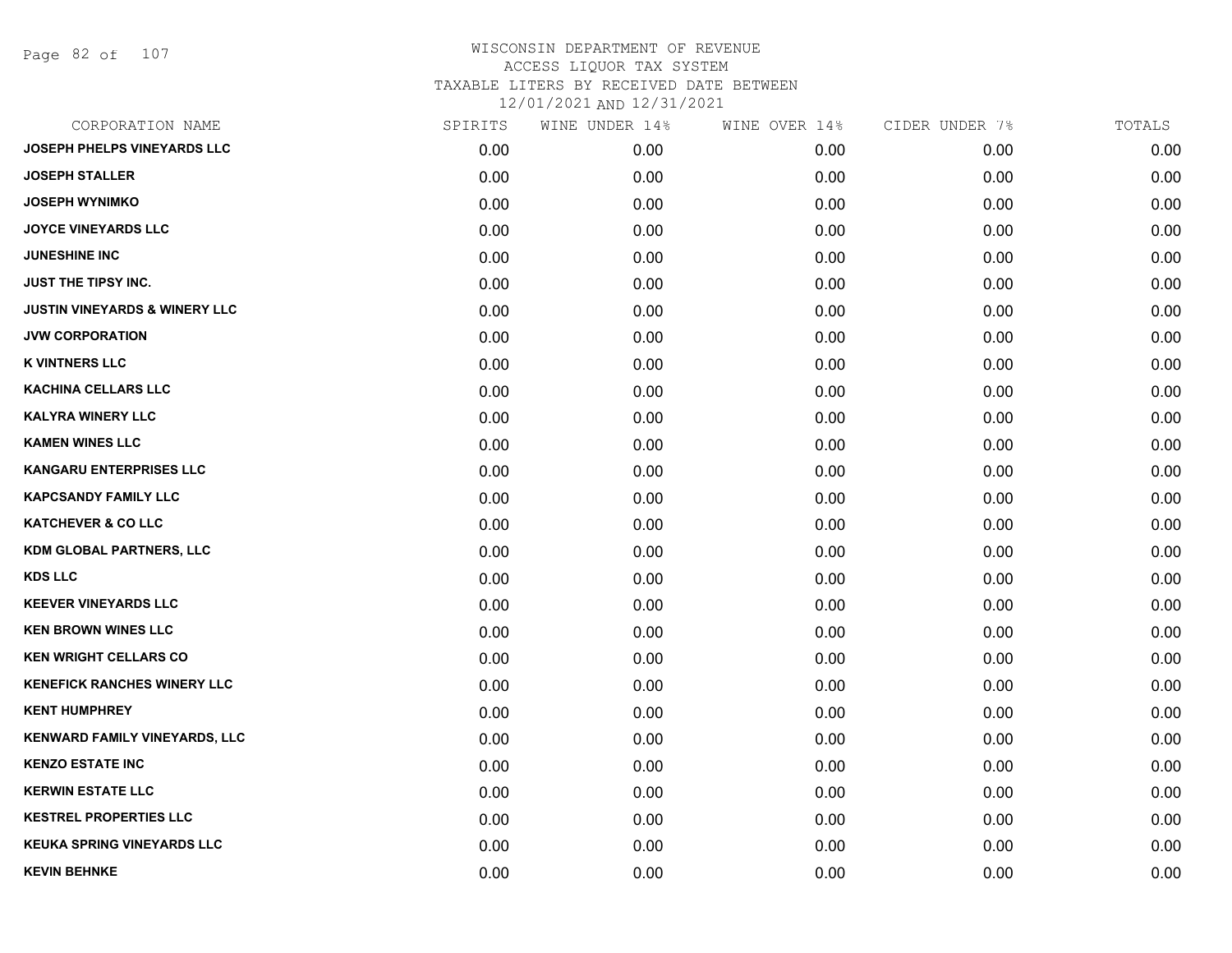Page 83 of 107

| CORPORATION NAME                             | SPIRITS | WINE UNDER 14% | WINE OVER 14% | CIDER UNDER 7% | TOTALS |
|----------------------------------------------|---------|----------------|---------------|----------------|--------|
| <b>KEVIN C LUTHER</b>                        | 0.00    | 0.00           | 0.00          | 0.00           | 0.00   |
| <b>KING ESTATE WINERY LP</b>                 | 0.00    | 0.00           | 0.00          | 0.00           | 0.00   |
| KISMET WINE, INC.                            | 0.00    | 0.00           | 0.00          | 0.00           | 0.00   |
| KISTLER VINEYARDS, LLC                       | 0.00    | 0.00           | 0.00          | 0.00           | 0.00   |
| <b>KITFOX VINEYARDS LLC</b>                  | 0.00    | 0.00           | 0.00          | 0.00           | 0.00   |
| <b>KLEIN FOODS INC</b>                       | 0.00    | 0.00           | 0.00          | 0.00           | 0.00   |
| <b>KNIGHTS BRIDGE WINERY LLC</b>             | 0.00    | 0.00           | 0.00          | 0.00           | 0.00   |
| <b>KOEHLER WINERY LLC</b>                    | 0.00    | 0.00           | 0.00          | 0.00           | 0.00   |
| <b>KONSTANTIN D FRANK &amp; SONS</b>         | 0.00    | 0.00           | 0.00          | 0.00           | 0.00   |
| <b>KOPRI INC</b>                             | 0.00    | 0.00           | 0.00          | 0.00           | 0.00   |
| <b>KPC MT. PALOMAR WINERY LLC</b>            | 0.00    | 0.00           | 0.00          | 0.00           | 0.00   |
| <b>KRAUSE FAMILY CELLARS LLC</b>             | 0.00    | 0.00           | 0.00          | 0.00           | 0.00   |
| <b>KRISTIN HARRINGTON-BOEGNER</b>            | 0.00    | 0.00           | 0.00          | 0.00           | 0.00   |
| <b>KRUPP BROTHERS LLC</b>                    | 0.00    | 0.00           | 0.00          | 0.00           | 0.00   |
| <b>KSSM LLC</b>                              | 0.00    | 0.00           | 0.00          | 0.00           | 0.00   |
| <b>KT WINECO LLC</b>                         | 0.00    | 0.00           | 0.00          | 0.00           | 0.00   |
| <b>KULETO VILLA LLC</b>                      | 0.00    | 0.00           | 0.00          | 0.00           | 0.00   |
| <b>KUNDE ENTERPRISES INC</b>                 | 0.00    | 0.00           | 0.00          | 0.00           | 0.00   |
| <b>KV WINES LLC</b>                          | 0.00    | 0.00           | 0.00          | 0.00           | 0.00   |
| <b>LCWINE</b>                                | 0.00    | 0.00           | 0.00          | 0.00           | 0.00   |
| L FOPPIANO WINE CO INC                       | 0.00    | 0.00           | 0.00          | 0.00           | 0.00   |
| L. MAWBY, LLC                                | 0.00    | 0.00           | 0.00          | 0.00           | 0.00   |
| L18 HOLDINGS, INC.                           | 0.00    | 0.00           | 0.00          | 0.00           | 0.00   |
| <b>LADERA WINERY LLC</b>                     | 0.00    | 0.00           | 0.00          | 0.00           | 0.00   |
| <b>LAGUNA OAKS VINEYARD &amp; WINERY INC</b> | 0.00    | 0.00           | 0.00          | 0.00           | 0.00   |
| <b>LAIL VINEYARDS LLC</b>                    | 0.00    | 0.00           | 0.00          | 0.00           | 0.00   |
| <b>LAIRD FAMILY ESTATE LLC</b>               | 0.00    | 0.00           | 0.00          | 0.00           | 0.00   |
| <b>LAKE NOKOMIS CRANBERRIES INC</b>          | 0.00    | 0.00           | 0.00          | 0.00           | 0.00   |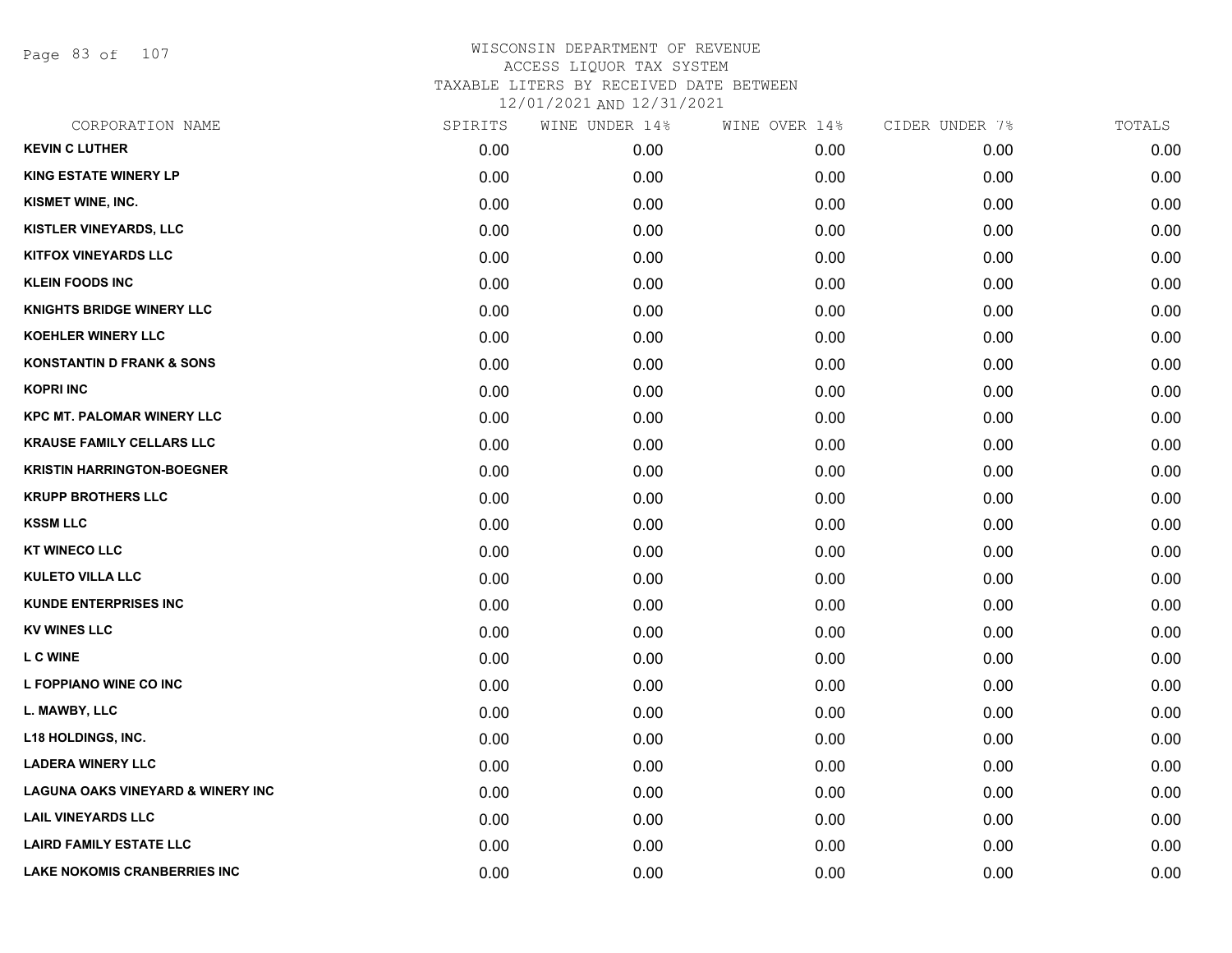| CORPORATION NAME                                  | SPIRITS | WINE UNDER 14% | WINE OVER 14% | CIDER UNDER 7% | TOTALS |
|---------------------------------------------------|---------|----------------|---------------|----------------|--------|
| <b>LAMBERT BRIDGE WINERY INC</b>                  | 0.00    | 0.00           | 0.00          | 0.00           | 0.00   |
| <b>LAMBORN FAMILY WINE COMPANY LP</b>             | 0.00    | 0.00           | 0.00          | 0.00           | 0.00   |
| <b>LAMOREAUX LANDING WINE CELLARS LLC</b>         | 0.00    | 0.00           | 0.00          | 0.00           | 0.00   |
| <b>LANCASTER ESTATE VINEYARD &amp; WINERY LLC</b> | 0.00    | 0.00           | 0.00          | 0.00           | 0.00   |
| <b>LANGE WINERY LLC</b>                           | 0.00    | 0.00           | 0.00          | 0.00           | 0.00   |
| <b>LANGETWINS WINE CO INC</b>                     | 0.00    | 0.00           | 0.00          | 0.00           | 0.00   |
| <b>LARKMEAD VINEYARDS INC</b>                     | 0.00    | 0.00           | 0.00          | 0.00           | 0.00   |
| <b>LARSON FAMILY WINERY INC</b>                   | 0.00    | 0.00           | 0.00          | 0.00           | 0.00   |
| <b>LASSETER FAMILY WINERY LLC</b>                 | 0.00    | 0.00           | 0.00          | 0.00           | 0.00   |
| <b>LATAH CREEK WINE CELLARS LTD</b>               | 0.00    | 0.00           | 0.00          | 0.00           | 0.00   |
| <b>LAURO GUERRA</b>                               | 0.00    | 0.00           | 0.00          | 0.00           | 0.00   |
| LAUTENBACH'S ORCHARD COUNTRY INC                  | 0.00    | 0.00           | 0.00          | 0.00           | 0.00   |
| <b>LAVA SPRINGS INC</b>                           | 0.00    | 0.00           | 0.00          | 0.00           | 0.00   |
| <b>LAW ESTATE WINES</b>                           | 0.00    | 0.00           | 0.00          | 0.00           | 0.00   |
| <b>LAWER FAMILY WINERY INC</b>                    | 0.00    | 0.00           | 0.00          | 0.00           | 0.00   |
| <b>LAWRENCE CELLARS LLC</b>                       | 0.00    | 0.00           | 0.00          | 0.00           | 0.00   |
| LE CEP II INC                                     | 0.00    | 0.00           | 0.00          | 0.00           | 0.00   |
| <b>LEAL VINEYARDS INC</b>                         | 0.00    | 0.00           | 0.00          | 0.00           | 0.00   |
| <b>LEDGESTONE ESTATE LLC</b>                      | 0.00    | 0.00           | 0.00          | 0.00           | 0.00   |
| LEELANAU WINE CELLARS, LTD.                       | 0.00    | 50.98          | 0.00          | 0.00           | 50.98  |
| LEFT COAST CELLARS LLC                            | 0.00    | 0.00           | 0.00          | 0.00           | 0.00   |
| <b>LEMELSON WINERY LLC</b>                        | 0.00    | 0.00           | 0.00          | 0.00           | 0.00   |
| <b>LEMON CREEK WINERY LTD.</b>                    | 0.00    | 0.00           | 0.00          | 0.00           | 0.00   |
| <b>LEONARDINI FAMILY WINERY LLC</b>               | 0.00    | 0.00           | 0.00          | 0.00           | 0.00   |
| <b>LEONESSE CELLARS LLC</b>                       | 0.00    | 0.00           | 0.00          | 0.00           | 0.00   |
| <b>LEONETTI CELLAR LLC</b>                        | 0.00    | 0.00           | 0.00          | 0.00           | 0.00   |
| LIFE IS SHORT! LLC                                | 0.00    | 0.00           | 0.00          | 0.00           | 0.00   |
| LIL' OLE WINEMAKER SHOPPE LLC                     | 0.00    | 0.00           | 0.00          | 0.00           | 0.00   |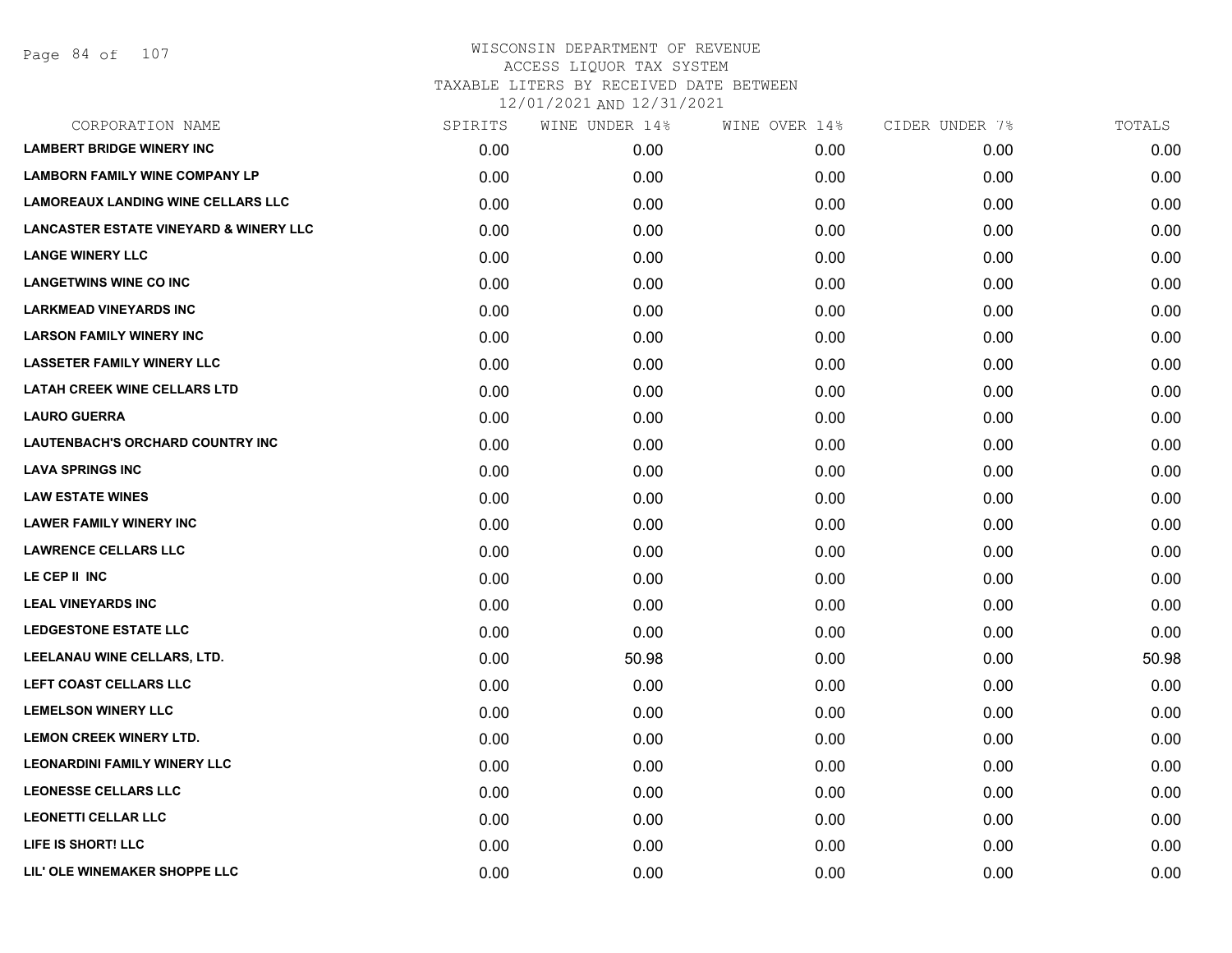| CORPORATION NAME                         | SPIRITS | WINE UNDER 14% | WINE OVER 14% | CIDER UNDER 7% | TOTALS |
|------------------------------------------|---------|----------------|---------------|----------------|--------|
| <b>LIMERICK LANE CELLARS INC</b>         | 0.00    | 0.00           | 0.00          | 0.00           | 0.00   |
| LINGUA FRANCA-LS VINEYARDS HOLDINGS, LLC | 0.00    | 0.00           | 0.00          | 0.00           | 0.00   |
| <b>LINNE CALODO INC</b>                  | 0.00    | 0.00           | 0.00          | 0.00           | 0.00   |
| LINSFIELD WINE CO., LLC                  | 0.00    | 0.00           | 0.00          | 0.00           | 0.00   |
| <b>LION NATHAN USA INC</b>               | 0.00    | 0.00           | 0.00          | 0.00           | 0.00   |
| <b>LIONS PEAK</b>                        | 0.00    | 0.00           | 0.00          | 0.00           | 0.00   |
| <b>LISA REDMON</b>                       | 0.00    | 0.00           | 0.00          | 0.00           | 0.00   |
| <b>LLOYD CELLARS INC</b>                 | 0.00    | 0.00           | 0.00          | 0.00           | 0.00   |
| <b>LLOYD W DAVIS</b>                     | 0.00    | 0.00           | 0.00          | 0.00           | 0.00   |
| <b>LMR WINE ESTATES LLC</b>              | 0.00    | 0.00           | 0.00          | 0.00           | 0.00   |
| <b>LOBO WINES LLC</b>                    | 0.00    | 0.00           | 0.00          | 0.00           | 0.00   |
| <b>LONG SHADOWS VINTNERS LLC</b>         | 0.00    | 0.00           | 0.00          | 0.00           | 0.00   |
| <b>LONGBOARD VINEYARDS LLC</b>           | 0.00    | 0.00           | 0.00          | 0.00           | 0.00   |
| <b>LONGORIA &amp; LONGORIA</b>           | 0.00    | 0.00           | 0.00          | 0.00           | 0.00   |
| <b>LORENZI ESTATE WINES, INC</b>         | 0.00    | 0.00           | 0.00          | 0.00           | 0.00   |
| <b>LORIMAR WINERY INC</b>                | 0.00    | 0.00           | 0.00          | 0.00           | 0.00   |
| <b>LOST ISLAND WINE LLC</b>              | 0.00    | 0.00           | 0.00          | 0.00           | 0.00   |
| <b>LOWDEN SCHOOLHOUSE CORPORATION</b>    | 0.00    | 0.00           | 0.00          | 0.00           | 0.00   |
| LUCAS & LEWELLEN VINEYARDS INC           | 0.00    | 0.00           | 0.00          | 0.00           | 0.00   |
| <b>LYNFRED WINERY INC</b>                | 0.00    | 0.00           | 0.00          | 0.00           | 0.00   |
| <b>LYNMAR WINERY LLC</b>                 | 0.00    | 0.00           | 0.00          | 0.00           | 0.00   |
| M.A.C. WINES, LLC                        | 0.00    | 0.00           | 0.00          | 0.00           | 0.00   |
| <b>MACCHIA, INC</b>                      | 0.00    | 0.00           | 0.00          | 0.00           | 0.00   |
| <b>MADRIGAL FAMILY WINERY LLC</b>        | 0.00    | 0.00           | 0.00          | 0.00           | 0.00   |
| <b>MADRONA VINEYARDS LP</b>              | 0.00    | 0.00           | 0.00          | 0.00           | 0.00   |
| <b>MAHAN WINES LLC</b>                   | 0.00    | 0.00           | 0.00          | 0.00           | 0.00   |
| <b>MAKER WINE COMPANY</b>                | 0.00    | 0.00           | 0.00          | 0.00           | 0.00   |
| <b>MAKK WINE LLC</b>                     | 0.00    | 0.00           | 0.00          | 0.00           | 0.00   |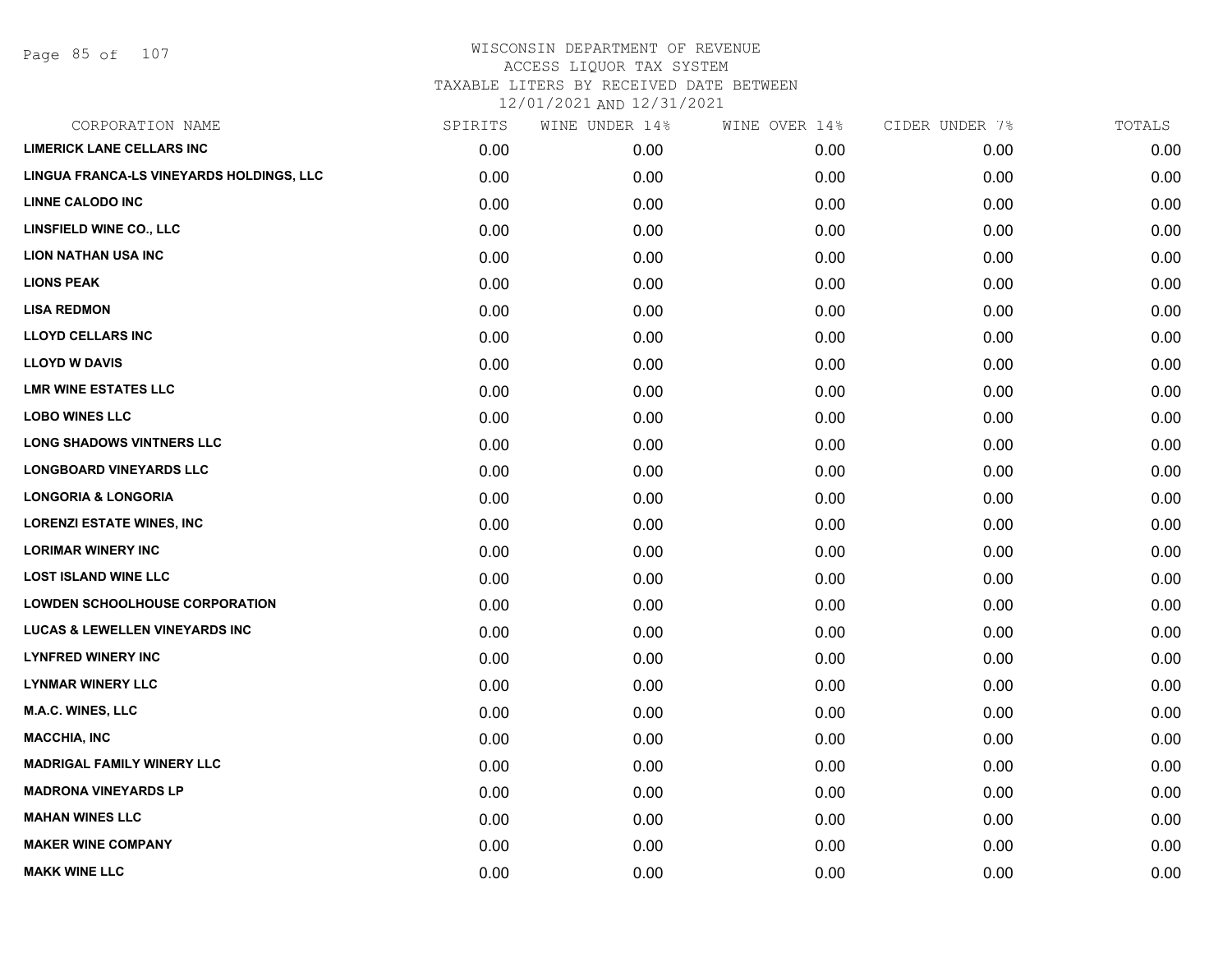| CORPORATION NAME                              | SPIRITS | WINE UNDER 14% | WINE OVER 14% | CIDER UNDER 7% | TOTALS |
|-----------------------------------------------|---------|----------------|---------------|----------------|--------|
| <b>MALULANI INVESTMENTS LIMITED</b>           | 0.00    | 0.00           | 0.00          | 0.00           | 0.00   |
| <b>MANCAN WINE LLC</b>                        | 0.00    | 0.00           | 0.00          | 0.00           | 0.00   |
| <b>MANO'S INC</b>                             | 0.00    | 0.00           | 0.00          | 0.00           | 0.00   |
| <b>MARCASSIN WINE COMPANY, LLC</b>            | 0.00    | 0.00           | 0.00          | 0.00           | 0.00   |
| <b>MARGERUM WINE COMPANY INC</b>              | 0.00    | 0.00           | 0.00          | 0.00           | 0.00   |
| <b>MARIETTA CELLARS INC</b>                   | 0.00    | 0.00           | 0.00          | 0.00           | 0.00   |
| <b>MARIPOSA WINE COMPANY LLC</b>              | 0.00    | 0.00           | 0.00          | 0.00           | 0.00   |
| <b>MARK HEROLD</b>                            | 0.00    | 0.00           | 0.00          | 0.00           | 0.00   |
| <b>MARK J NEAL</b>                            | 0.00    | 0.00           | 0.00          | 0.00           | 0.00   |
| <b>MARK MCNEILLY</b>                          | 0.00    | 0.00           | 0.00          | 0.00           | 0.00   |
| <b>MARKHAM VINEYARDS</b>                      | 0.00    | 0.00           | 0.00          | 0.00           | 0.00   |
| <b>MARTIN E SELL</b>                          | 0.00    | 0.00           | 0.00          | 0.00           | 0.00   |
| <b>MARTIN RANCH WINERY, INC.</b>              | 0.00    | 0.00           | 0.00          | 0.00           | 0.00   |
| <b>MARTIN RAY WINERY INC</b>                  | 0.00    | 0.00           | 0.00          | 0.00           | 0.00   |
| <b>MARTINELLI WINERY INC</b>                  | 0.00    | 0.00           | 0.00          | 0.00           | 0.00   |
| <b>MARYANN MCNALLY</b>                        | 0.00    | 0.00           | 0.00          | 0.00           | 0.00   |
| <b>MATHY WINERY LLC</b>                       | 0.00    | 0.00           | 0.00          | 0.00           | 0.00   |
| <b>MATRICK HOLDINGS CORPORATION</b>           | 0.00    | 0.00           | 0.00          | 0.00           | 0.00   |
| <b>MATT PREIS</b>                             | 0.00    | 0.00           | 0.00          | 0.00           | 0.00   |
| <b>MATTHEW RICK</b>                           | 0.00    | 0.00           | 0.00          | 0.00           | 0.00   |
| <b>MATTHIAS A PIPPIG &amp; JAMIE M KINSER</b> | 0.00    | 0.00           | 0.00          | 0.00           | 0.00   |
| <b>MAUI WINE LTD</b>                          | 0.00    | 0.00           | 0.00          | 0.00           | 0.00   |
| <b>MAURITSON FAMILY WINERY</b>                | 0.00    | 0.00           | 0.00          | 0.00           | 0.00   |
| <b>MAYACAMA FARMS LLC</b>                     | 0.00    | 0.00           | 0.00          | 0.00           | 0.00   |
| <b>MAYACAMAS VINEYARDS INC</b>                | 0.00    | 0.00           | 0.00          | 0.00           | 0.00   |
| <b>MAYNARD JAMES KEENAN</b>                   | 0.00    | 0.00           | 0.00          | 0.00           | 0.00   |
| <b>MCBRIDE SISTERS COLLECTIONS INC</b>        | 0.00    | 0.00           | 0.00          | 0.00           | 0.00   |
| MCFLESHMAN'S BREWING CO., LLC.                | 0.00    | 0.00           | 0.00          | 0.00           | 0.00   |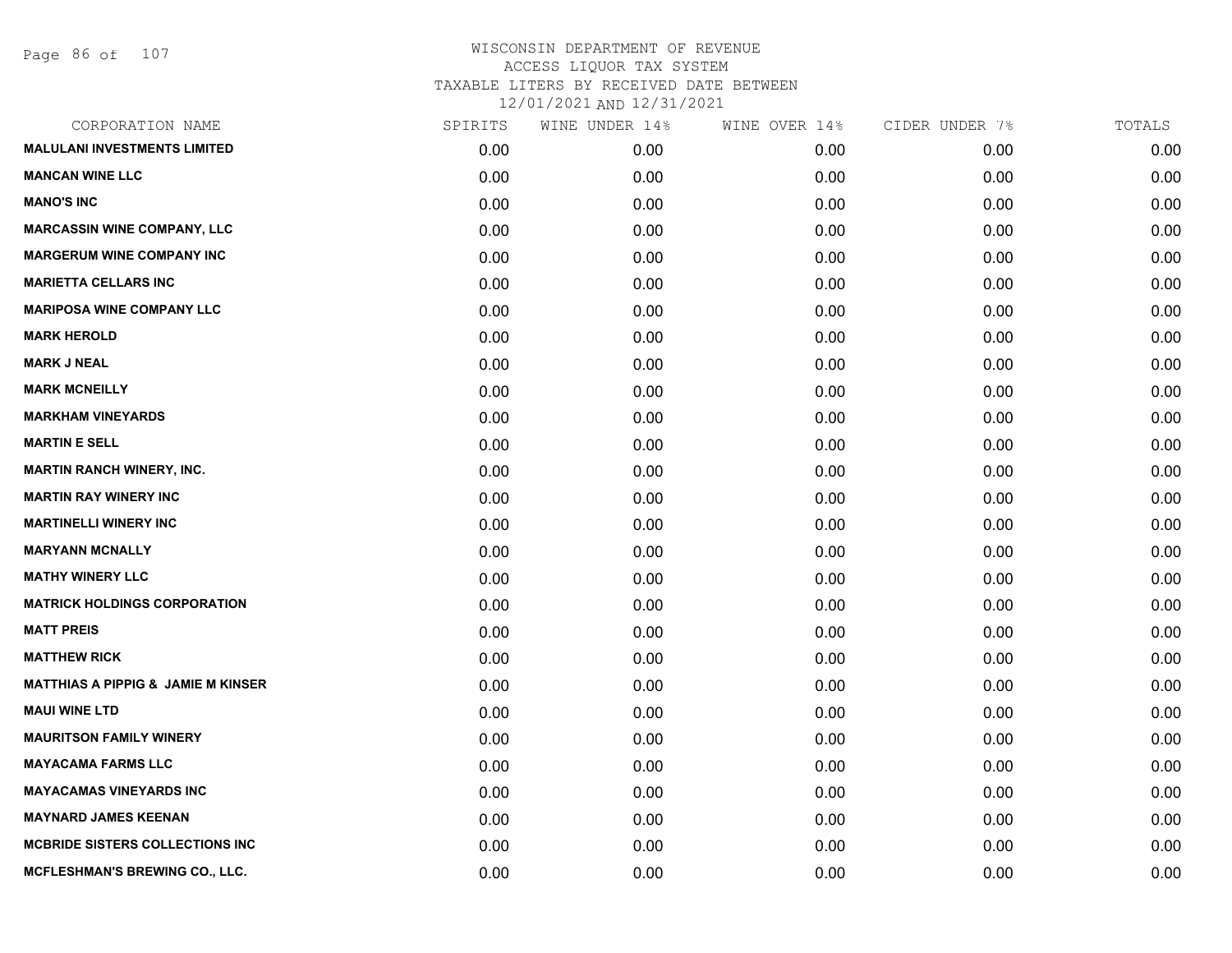| SPIRITS | WINE UNDER 14% | WINE OVER 14% | CIDER UNDER 7% | TOTALS |
|---------|----------------|---------------|----------------|--------|
| 0.00    | 0.00           | 0.00          | 0.00           | 0.00   |
| 0.00    | 0.00           | 0.00          | 0.00           | 0.00   |
| 0.00    | 0.00           | 0.00          | 0.00           | 0.00   |
| 0.00    | 0.00           | 0.00          | 0.00           | 0.00   |
| 0.00    | 0.00           | 0.00          | 0.00           | 0.00   |
| 0.00    | 0.00           | 0.00          | 0.00           | 0.00   |
| 0.00    | 0.00           | 0.00          | 0.00           | 0.00   |
| 0.00    | 0.00           | 0.00          | 0.00           | 0.00   |
| 0.00    | 0.00           | 0.00          | 0.00           | 0.00   |
| 0.00    | 0.00           | 0.00          | 0.00           | 0.00   |
| 0.00    | 0.00           | 0.00          | 0.00           | 0.00   |
| 0.00    | 0.00           | 0.00          | 0.00           | 0.00   |
| 0.00    | 0.00           | 0.00          | 0.00           | 0.00   |
| 0.00    | 0.00           | 0.00          | 0.00           | 0.00   |
| 0.00    | 0.00           | 0.00          | 0.00           | 0.00   |
| 0.00    | 0.00           | 0.00          | 0.00           | 0.00   |
| 0.00    | 0.00           | 0.00          | 0.00           | 0.00   |
| 0.00    | 0.00           | 0.00          | 0.00           | 0.00   |
| 0.00    | 0.00           | 0.00          | 0.00           | 0.00   |
| 0.00    | 0.00           | 0.00          | 0.00           | 0.00   |
| 0.00    | 0.00           | 0.00          | 0.00           | 0.00   |
| 0.00    | 0.00           | 0.00          | 0.00           | 0.00   |
| 0.00    | 0.00           | 0.00          | 0.00           | 0.00   |
| 0.00    | 0.00           | 0.00          | 0.00           | 0.00   |
| 0.00    | 0.00           | 0.00          | 0.00           | 0.00   |
| 0.00    | 0.00           | 0.00          | 0.00           | 0.00   |
| 0.00    | 0.00           | 0.00          | 0.00           | 0.00   |
| 0.00    | 0.00           | 0.00          | 0.00           | 0.00   |
|         |                |               |                |        |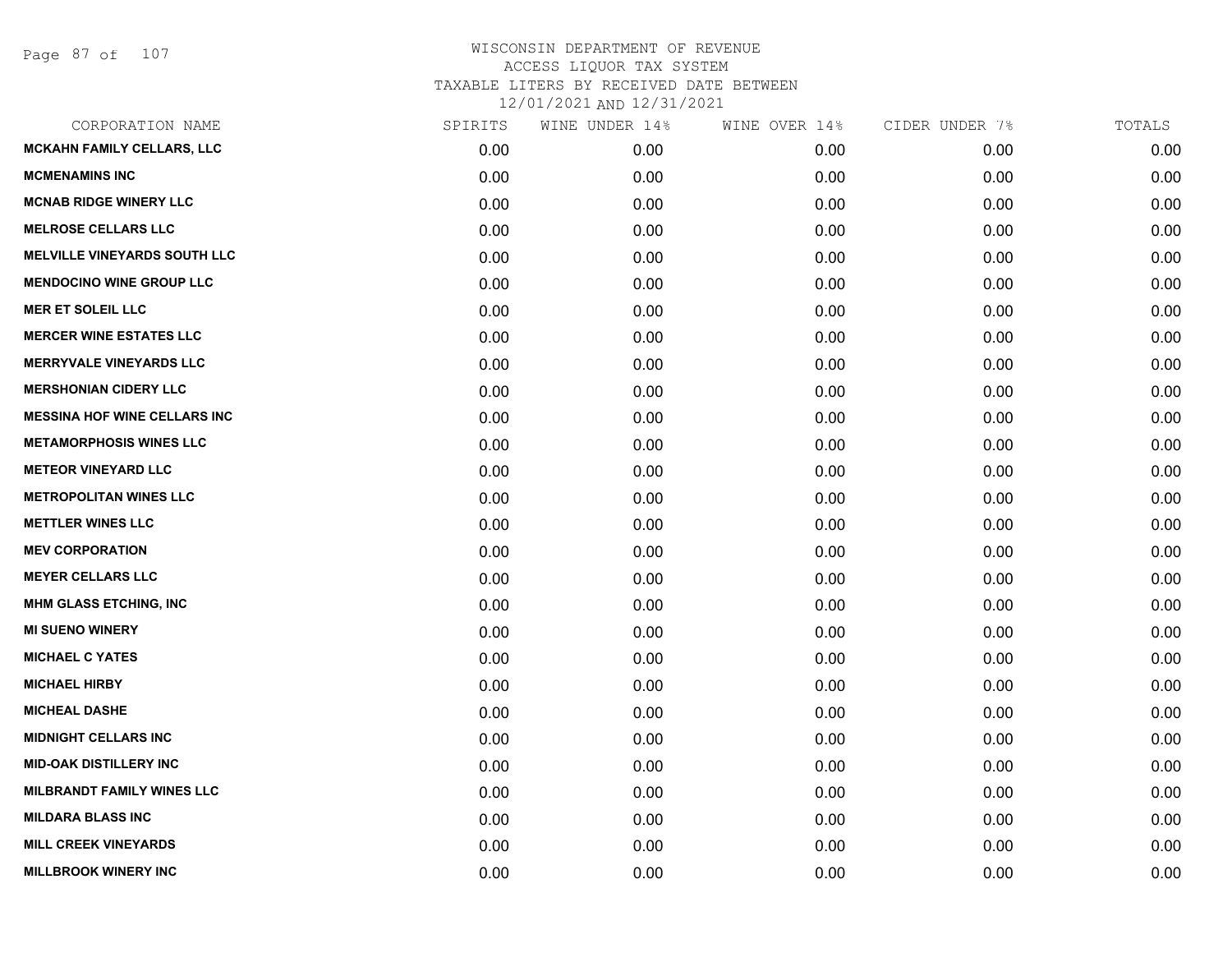| CORPORATION NAME                                  | SPIRITS | WINE UNDER 14% | WINE OVER 14% | CIDER UNDER 7% | TOTALS |
|---------------------------------------------------|---------|----------------|---------------|----------------|--------|
| MILLER FAMILY WINE COMPANY LLC                    | 0.00    | 0.00           | 0.00          | 0.00           | 0.00   |
| <b>MINER FAMILY WINERY LLC</b>                    | 0.00    | 0.00           | 0.00          | 0.00           | 0.00   |
| <b>MINNESOTAS FINEST FERMENTED PRODUCTS</b>       | 0.00    | 0.00           | 0.00          | 0.00           | 0.00   |
| <b>MIRA WINERY LLC</b>                            | 0.00    | 0.00           | 0.00          | 0.00           | 0.00   |
| <b>MIRAMONT ESTATE VINEYARDS &amp; WINERY INC</b> | 0.00    | 0.00           | 0.00          | 0.00           | 0.00   |
| <b>MIRASOL WINE LLC</b>                           | 0.00    | 0.00           | 0.00          | 0.00           | 0.00   |
| <b>MOBCRAFT BEER INC.</b>                         | 0.00    | 0.00           | 0.00          | 0.00           | 0.00   |
| <b>MODERN DEVELOPMENT COMPANY</b>                 | 0.00    | 0.00           | 0.00          | 0.00           | 0.00   |
| <b>MOLLY AIDA INC</b>                             | 0.00    | 0.00           | 0.00          | 0.00           | 0.00   |
| <b>MOLLYDOOKER INTERNATIONAL LLC</b>              | 0.00    | 0.00           | 0.00          | 0.00           | 0.00   |
| <b>MONTEREY WINE AND PRODUCE CORP</b>             | 0.00    | 0.00           | 0.00          | 0.00           | 0.00   |
| <b>MONTICELLO CELLARS INC</b>                     | 0.00    | 0.00           | 0.00          | 0.00           | 0.00   |
| <b>MOONDANCER LLC</b>                             | 0.00    | 0.00           | 0.00          | 0.00           | 0.00   |
| <b>MORCHELLA WINE CELLARS LLC</b>                 | 0.00    | 0.00           | 0.00          | 0.00           | 0.00   |
| <b>MORGAN WINERY INC</b>                          | 0.00    | 0.00           | 0.00          | 0.00           | 0.00   |
| <b>MOSHIN VINEYARDS INC</b>                       | 0.00    | 0.00           | 0.00          | 0.00           | 0.00   |
| <b>MOSIER, LLC</b>                                | 0.00    | 0.00           | 0.00          | 0.00           | 0.00   |
| <b>MOUNT VEEDER SPRINGS LLC</b>                   | 0.00    | 0.00           | 0.00          | 0.00           | 0.00   |
| <b>MS WINES, LLC</b>                              | 0.00    | 0.00           | 0.00          | 0.00           | 0.00   |
| <b>MULLIGAN &amp; MULLIGAN</b>                    | 0.00    | 0.00           | 0.00          | 0.00           | 0.00   |
| <b>MUNCH &amp; FOX</b>                            | 0.00    | 0.00           | 0.00          | 0.00           | 0.00   |
| <b>MUNSON BRIDGE WINERY INC</b>                   | 0.00    | 0.00           | 0.00          | 0.00           | 0.00   |
| <b>MURIELLE WINERY INC.</b>                       | 0.00    | 0.00           | 0.00          | 0.00           | 0.00   |
| <b>MUSCARDINI CELLARS, LLC</b>                    | 0.00    | 0.00           | 0.00          | 0.00           | 0.00   |
| <b>MUSETTA WINERY, LLC</b>                        | 0.00    | 0.00           | 0.00          | 0.00           | 0.00   |
| <b>MY FAVORITE NEIGHBOR LLC</b>                   | 0.00    | 0.00           | 0.00          | 0.00           | 0.00   |
| <b>MYKA CELLARS INC</b>                           | 0.00    | 0.00           | 0.00          | 0.00           | 0.00   |
| <b>NCWGINC</b>                                    | 0.00    | 0.00           | 0.00          | 0.00           | 0.00   |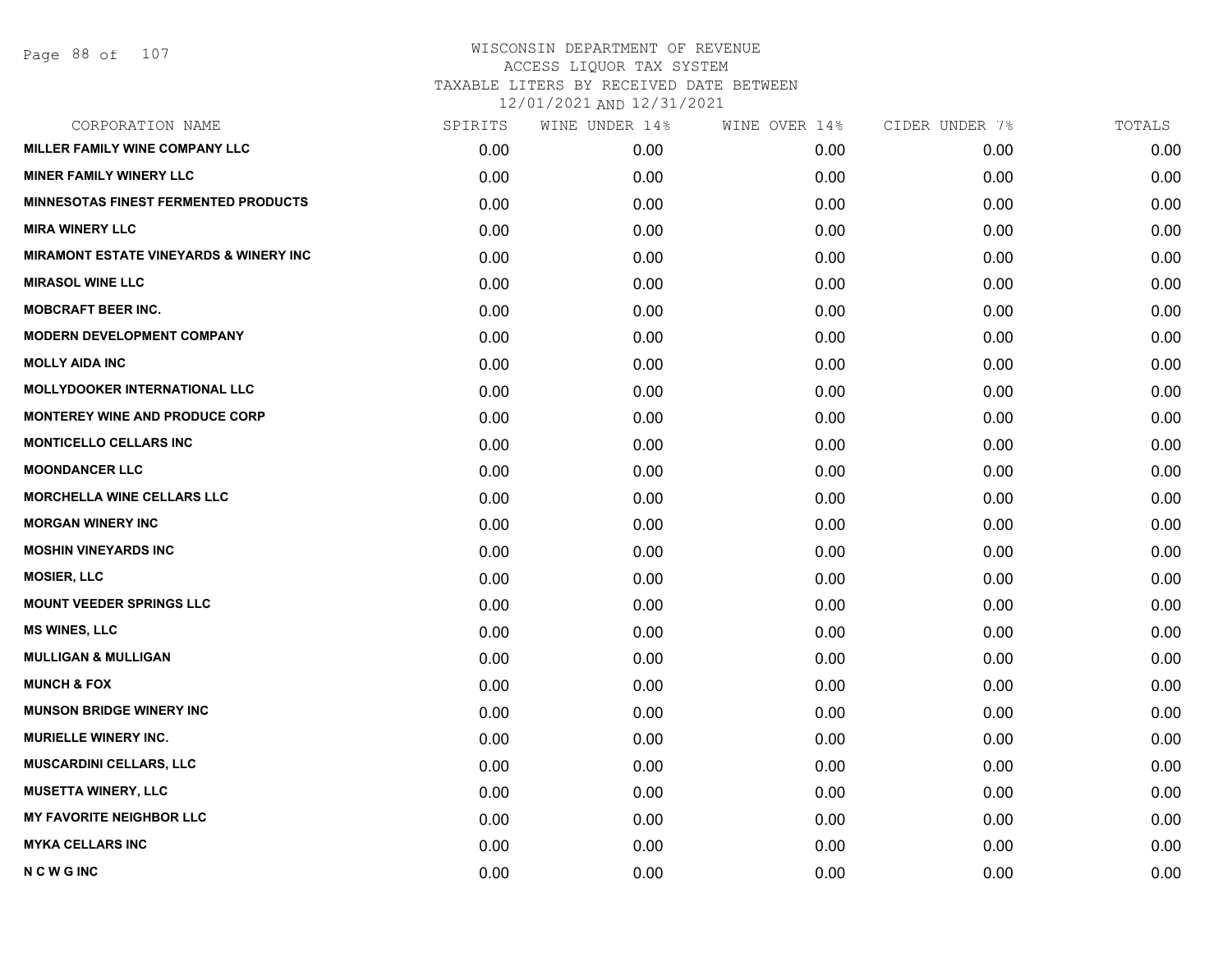Page 89 of 107

| CORPORATION NAME                  | SPIRITS | WINE UNDER 14% | WINE OVER 14% | CIDER UNDER 7% | TOTALS |
|-----------------------------------|---------|----------------|---------------|----------------|--------|
| <b>NABOR WINES LLC</b>            | 0.00    | 0.00           | 0.00          | 0.00           | 0.00   |
| <b>NAKEDWINES.COM INC</b>         | 0.00    | 0.00           | 0.00          | 0.00           | 0.00   |
| <b>NALLE WINERY, INC.</b>         | 0.00    | 0.00           | 0.00          | 0.00           | 0.00   |
| <b>NAPA WINE CELLAR, INC.</b>     | 0.00    | 0.00           | 0.00          | 0.00           | 0.00   |
| <b>NAPA WINE COMPANY LLC</b>      | 0.00    | 0.00           | 0.00          | 0.00           | 0.00   |
| NAPA WINERY GROUP, LLC            | 0.00    | 0.00           | 0.00          | 0.00           | 0.00   |
| <b>NATURAL SELECTIONS 357 LLC</b> | 0.00    | 0.00           | 0.00          | 0.00           | 0.00   |
| <b>NAVARRE CELLARS LTD</b>        | 0.00    | 0.00           | 0.00          | 0.00           | 0.00   |
| NAVARRO VINEYARDS, LLC            | 0.00    | 0.00           | 0.00          | 0.00           | 0.00   |
| <b>NEFF CELLARS LLC</b>           | 0.00    | 0.00           | 0.00          | 0.00           | 0.00   |
| <b>NEVADA WINE CELLARS INC</b>    | 0.00    | 0.00           | 0.00          | 0.00           | 0.00   |
| <b>NEW VAVIN INC</b>              | 0.00    | 0.00           | 0.00          | 0.00           | 0.00   |
| <b>NEW VINELAND LLC</b>           | 0.00    | 0.00           | 0.00          | 0.00           | 0.00   |
| <b>NEWBERG MAIL ROOM INC</b>      | 0.00    | 0.00           | 0.00          | 0.00           | 0.00   |
| <b>NEWTON VINEYARD LLC</b>        | 0.00    | 0.00           | 0.00          | 0.00           | 0.00   |
| <b>NICALI, LLC</b>                | 0.00    | 0.00           | 0.00          | 0.00           | 0.00   |
| <b>NICHOLSON RANCH LLC</b>        | 0.00    | 0.00           | 0.00          | 0.00           | 0.00   |
| NIEBAUM-COPPOLA ESTATE WINERY LP  | 0.00    | 0.00           | 0.00          | 0.00           | 0.00   |
| <b>NINER WINE ESTATES LLC</b>     | 0.00    | 0.00           | 0.00          | 0.00           | 0.00   |
| <b>NOAH DORRANCE</b>              | 0.00    | 0.00           | 0.00          | 0.00           | 0.00   |
| <b>NORMAN LEE WILLIAMS</b>        | 0.00    | 0.00           | 0.00          | 0.00           | 0.00   |
| <b>NORTH SHORE WINERY LLC</b>     | 0.00    | 0.00           | 0.00          | 0.00           | 0.00   |
| <b>NORTHLEAF WINERY, LLC</b>      | 0.00    | 0.00           | 0.00          | 0.00           | 0.00   |
| NOTRE VUE ESTATE WINE GROUP, INC. | 0.00    | 0.00           | 0.00          | 0.00           | 0.00   |
| <b>NOVA WINES, INC.</b>           | 0.00    | 0.00           | 0.00          | 0.00           | 0.00   |
| <b>NV AWG LTD</b>                 | 0.00    | 0.00           | 0.00          | 0.00           | 0.00   |
| <b>NW WINE COMPANY LLC</b>        | 0.00    | 0.00           | 0.00          | 0.00           | 0.00   |
| OAK RIDGE WINERY LLC              | 0.00    | 0.00           | 0.00          | 0.00           | 0.00   |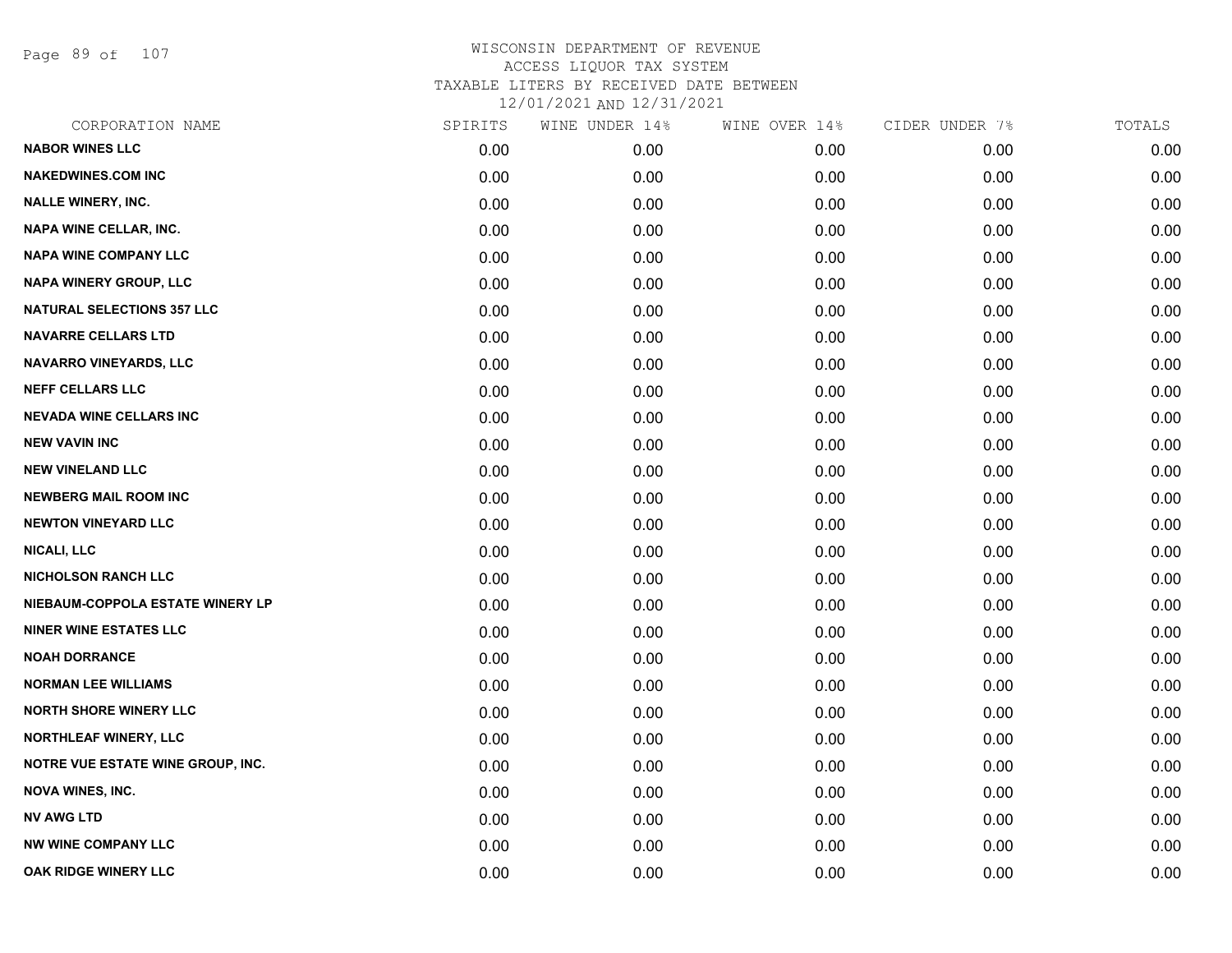| CORPORATION NAME                    | SPIRITS | WINE UNDER 14% | WINE OVER 14% | CIDER UNDER 7% | TOTALS |
|-------------------------------------|---------|----------------|---------------|----------------|--------|
| <b>OAKVILLE HILLS CELLARS INC</b>   | 0.00    | 0.00           | 0.00          | 0.00           | 0.00   |
| <b>OAKVILLE RANCH WINERY INC</b>    | 0.00    | 0.00           | 0.00          | 0.00           | 0.00   |
| OAT HILL CORPORATION                | 0.00    | 0.00           | 0.00          | 0.00           | 0.00   |
| OBLOQUY, INC.                       | 0.00    | 0.00           | 0.00          | 0.00           | 0.00   |
| <b>OBRIEN FAMILY VINEYARDS, LLC</b> | 0.00    | 0.00           | 0.00          | 0.00           | 0.00   |
| <b>ODILON FORD WINERY INC</b>       | 0.00    | 0.00           | 0.00          | 0.00           | 0.00   |
| <b>OGB PARTNERS LLC</b>             | 0.00    | 0.00           | 0.00          | 0.00           | 0.00   |
| <b>OGILVIE MERWIN VENTURES, LLC</b> | 0.00    | 0.00           | 0.00          | 0.00           | 0.00   |
| OLD VINE WINE PARTNERS LLC          | 0.00    | 0.00           | 0.00          | 0.00           | 0.00   |
| OLIVER WINE COMPANY INC             | 0.00    | 0.00           | 0.00          | 0.00           | 0.00   |
| ONE TRUE VINE LLC                   | 0.00    | 0.00           | 0.00          | 0.00           | 0.00   |
| O'NEILL BEVERAGES CO LLC            | 0.00    | 0.00           | 0.00          | 0.00           | 0.00   |
| <b>ONX WINERY INC</b>               | 0.00    | 0.00           | 0.00          | 0.00           | 0.00   |
| <b>OPAL WEST WINES, LLC</b>         | 0.00    | 0.00           | 0.00          | 0.00           | 0.00   |
| <b>OPOLO WINES LP</b>               | 0.00    | 0.00           | 0.00          | 0.00           | 0.00   |
| <b>OPUS ONE WINERY LLC</b>          | 0.00    | 0.00           | 0.00          | 0.00           | 0.00   |
| <b>ORCA PROPERTIES LLC</b>          | 0.00    | 0.00           | 0.00          | 0.00           | 0.00   |
| <b>ORFILA VINEYARDS INC</b>         | 0.00    | 0.00           | 0.00          | 0.00           | 0.00   |
| <b>O'SHAUGHNESSY DEL OSO LLC</b>    | 0.00    | 0.00           | 0.00          | 0.00           | 0.00   |
| OUT FROM LAND INVESTOR GROUP LLC    | 0.00    | 0.00           | 0.00          | 0.00           | 0.00   |
| <b>PAIX SUR TERRE, LLC</b>          | 0.00    | 0.00           | 0.00          | 0.00           | 0.00   |
| PALI WINE COMPANY LP                | 0.00    | 0.00           | 0.00          | 0.00           | 0.00   |
| PALM BAY HOLDINGS LLC               | 0.00    | 0.00           | 0.00          | 0.00           | 0.00   |
| PALOMA VINEYARD LLC                 | 0.00    | 0.00           | 0.00          | 0.00           | 0.00   |
| PAOLETTI ESTATES WINERY, INC        | 0.00    | 0.00           | 0.00          | 0.00           | 0.00   |
| <b>PARADISE RIDGE WINERY</b>        | 0.00    | 0.00           | 0.00          | 0.00           | 0.00   |
| PARALLEL 44 VINEYARD & WINERY, INC. | 0.00    | 0.00           | 0.00          | 0.00           | 0.00   |
| <b>PARKER STATION INC</b>           | 0.00    | 0.00           | 0.00          | 0.00           | 0.00   |
|                                     |         |                |               |                |        |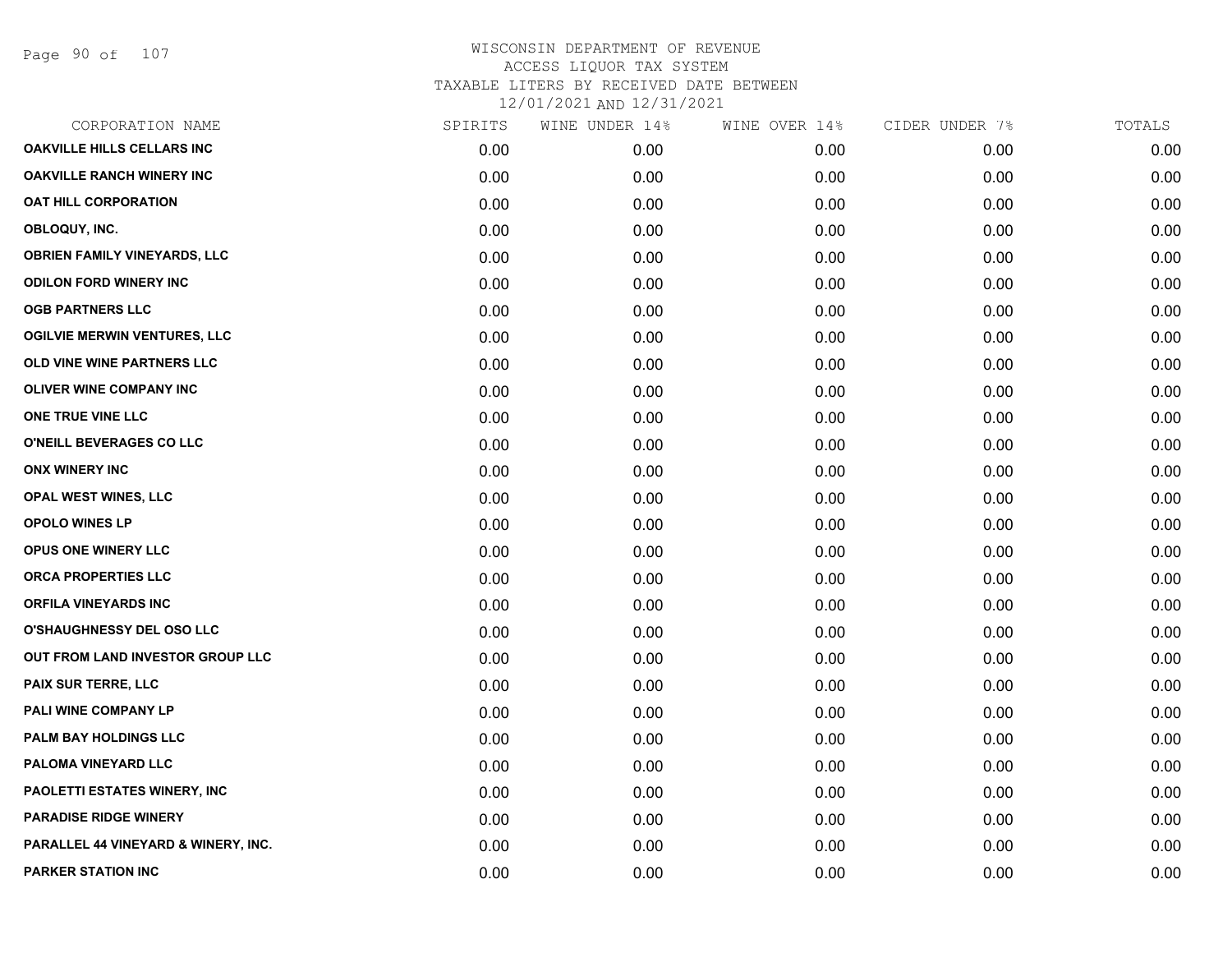Page 91 of 107

| CORPORATION NAME                     | SPIRITS | WINE UNDER 14% | WINE OVER 14% | CIDER UNDER 7% | TOTALS |
|--------------------------------------|---------|----------------|---------------|----------------|--------|
| <b>PARMESON FAMILY LLC</b>           | 0.00    | 0.00           | 0.00          | 0.00           | 0.00   |
| PARSONAGE CELLARS INC                | 0.00    | 0.00           | 0.00          | 0.00           | 0.00   |
| <b>PATRICIA A HOOVER</b>             | 0.00    | 0.00           | 0.00          | 0.00           | 0.00   |
| PATRICIA GREEN CELLARS LLC           | 0.00    | 0.00           | 0.00          | 0.00           | 0.00   |
| <b>PATRICK ARNDT</b>                 | 0.00    | 0.00           | 0.00          | 0.00           | 0.00   |
| <b>PAUL D ASPER</b>                  | 0.00    | 0.00           | 0.00          | 0.00           | 0.00   |
| <b>PAUL HOBBS WINERY LP</b>          | 0.00    | 0.00           | 0.00          | 0.00           | 0.00   |
| <b>PAUL J FRANZEN</b>                | 0.00    | 0.00           | 0.00          | 0.00           | 0.00   |
| <b>PAWEL LATO</b>                    | 0.00    | 0.00           | 0.00          | 0.00           | 0.00   |
| PEACHY CANYON WINERY                 | 0.00    | 0.00           | 0.00          | 0.00           | 0.00   |
| PEAR VALLEY VINEYARD, INC.           | 0.00    | 0.00           | 0.00          | 0.00           | 0.00   |
| PEAY VINEYARDS LLC                   | 0.00    | 0.00           | 0.00          | 0.00           | 0.00   |
| PEIRANO ESTATE WINERY INC.           | 0.00    | 0.00           | 0.00          | 0.00           | 0.00   |
| PEJU FAMILY OPERATING PARTNERSHIP LP | 0.00    | 0.00           | 0.00          | 0.00           | 0.00   |
| PELLEGRINI RANCHES INC               | 0.00    | 0.00           | 0.00          | 0.00           | 0.00   |
| PENROSE HILL, LIMITED                | 0.00    | 0.00           | 0.00          | 0.00           | 0.00   |
| PEPPER BRIDGE WINERY LLC             | 0.00    | 0.00           | 0.00          | 0.00           | 0.00   |
| PERCHANCE ESTATES LLC                | 0.00    | 0.00           | 0.00          | 0.00           | 0.00   |
| PERNOD RICARD KENWOOD HOLDING LLC    | 0.00    | 0.00           | 0.00          | 0.00           | 0.00   |
| <b>PERVINO INC</b>                   | 0.00    | 0.00           | 0.00          | 0.00           | 0.00   |
| PETER FRANUS WINE COMPANY INC        | 0.00    | 0.00           | 0.00          | 0.00           | 0.00   |
| PETER MICHAEL WINERY                 | 0.00    | 0.00           | 0.00          | 0.00           | 0.00   |
| PETERSON WINERY LLC                  | 0.00    | 0.00           | 0.00          | 0.00           | 0.00   |
| PETROGLYPH WINERY LLC                | 0.00    | 0.00           | 0.00          | 0.00           | 0.00   |
| PETRONI VINEYARDS LLC                | 0.00    | 0.00           | 0.00          | 0.00           | 0.00   |
| PHASE 2 CELLARS LLC                  | 0.00    | 0.00           | 0.00          | 0.00           | 0.00   |
| PHILIP TOGNI VINEYARD LP             | 0.00    | 0.00           | 0.00          | 0.00           | 0.00   |
| PHILLIPS FARMS LLC                   | 0.00    | 0.00           | 0.00          | 0.00           | 0.00   |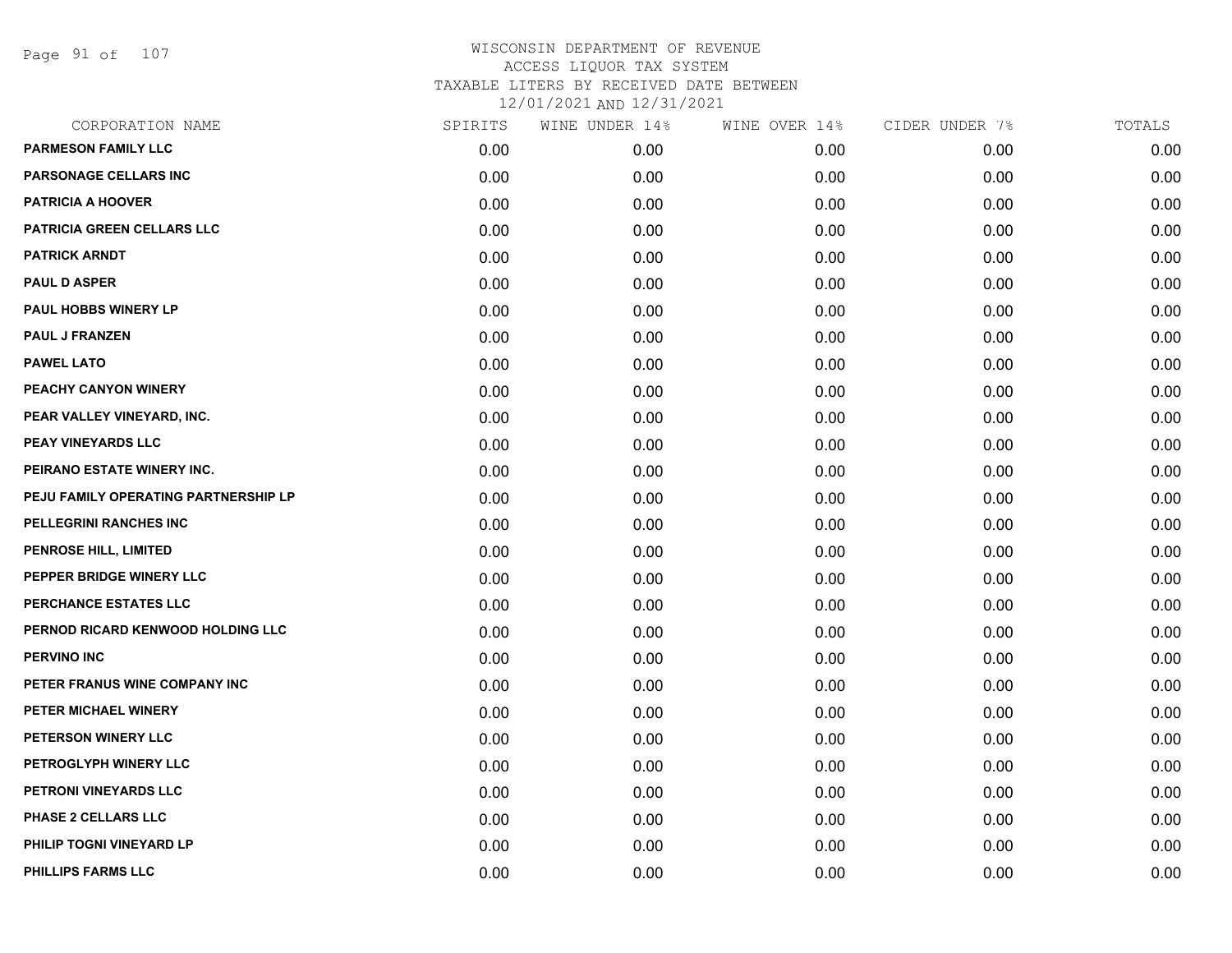Page 92 of 107

| CORPORATION NAME                     | SPIRITS | WINE UNDER 14% | WINE OVER 14% | CIDER UNDER 7% | TOTALS |
|--------------------------------------|---------|----------------|---------------|----------------|--------|
| PHOENIX WINE COMPANY LLC             | 0.00    | 0.00           | 0.00          | 0.00           | 0.00   |
| <b>PIEPERTK LLC</b>                  | 0.00    | 0.00           | 0.00          | 0.00           | 0.00   |
| PINA CELLARS LP                      | 0.00    | 0.00           | 0.00          | 0.00           | 0.00   |
| <b>PINE RIDGE WINERY LLC</b>         | 0.00    | 0.00           | 0.00          | 0.00           | 0.00   |
| PINK SANDS, INC.                     | 0.00    | 0.00           | 0.00          | 0.00           | 0.00   |
| PJK WINERY LLC                       | 0.00    | 0.00           | 0.00          | 0.00           | 0.00   |
| PLATA WINE PARTNERS LLC              | 0.00    | 0.00           | 0.00          | 0.00           | 0.00   |
| PLYMOUTH ROCKS WINE, LLC             | 0.00    | 0.00           | 0.00          | 0.00           | 0.00   |
| <b>PONZI VINEYARDS, LLC</b>          | 0.00    | 0.00           | 0.00          | 0.00           | 0.00   |
| POPE VALLEY WINERY LLC               | 0.00    | 0.00           | 0.00          | 0.00           | 0.00   |
| PORTER FAMILY VINEYARDS LLC          | 0.00    | 0.00           | 0.00          | 0.00           | 0.00   |
| <b>POTT WINE</b>                     | 0.00    | 0.00           | 0.00          | 0.00           | 0.00   |
| PRAGER WINERY & PORT WORKS, INC.     | 0.00    | 0.00           | 0.00          | 0.00           | 0.00   |
| <b>PRAIRIE BERRY LLC</b>             | 0.00    | 0.00           | 0.00          | 0.00           | 0.00   |
| <b>PRAIRIE HAWK WINERY INC</b>       | 0.00    | 0.00           | 0.00          | 0.00           | 0.00   |
| PRECEPT BRANDS LLC                   | 0.00    | 0.00           | 0.00          | 0.00           | 0.00   |
| <b>PREMIUM VINTNERS LLC</b>          | 0.00    | 0.00           | 0.00          | 0.00           | 0.00   |
| PRESQU'ILE WINERY                    | 0.00    | 0.00           | 0.00          | 0.00           | 0.00   |
| PRESTON VINEYARDS INC                | 0.00    | 0.00           | 0.00          | 0.00           | 0.00   |
| PRIDE MOUNTAIN VINEYARDS LLC         | 0.00    | 0.00           | 0.00          | 0.00           | 0.00   |
| PRINCE MICHEL LLC                    | 0.00    | 0.00           | 0.00          | 0.00           | 0.00   |
| <b>PROMONTORY LLC</b>                | 0.00    | 0.00           | 0.00          | 0.00           | 0.00   |
| <b>PWG LLC</b>                       | 0.00    | 0.00           | 0.00          | 0.00           | 0.00   |
| <b>QUADY SOUTH WINERY LLC</b>        | 0.00    | 0.00           | 0.00          | 0.00           | 0.00   |
| QUILCEDA CREEK VINTNERS INC          | 0.00    | 0.00           | 0.00          | 0.00           | 0.00   |
| <b>QUIXOTE WINERY, LLC</b>           | 0.00    | 0.00           | 0.00          | 0.00           | 0.00   |
| <b>RH KEENAN CO</b>                  | 0.00    | 0.00           | 0.00          | 0.00           | 0.00   |
| <b>RADIO-COTEAU WINE CELLARS LLC</b> | 0.00    | 0.00           | 0.00          | 0.00           | 0.00   |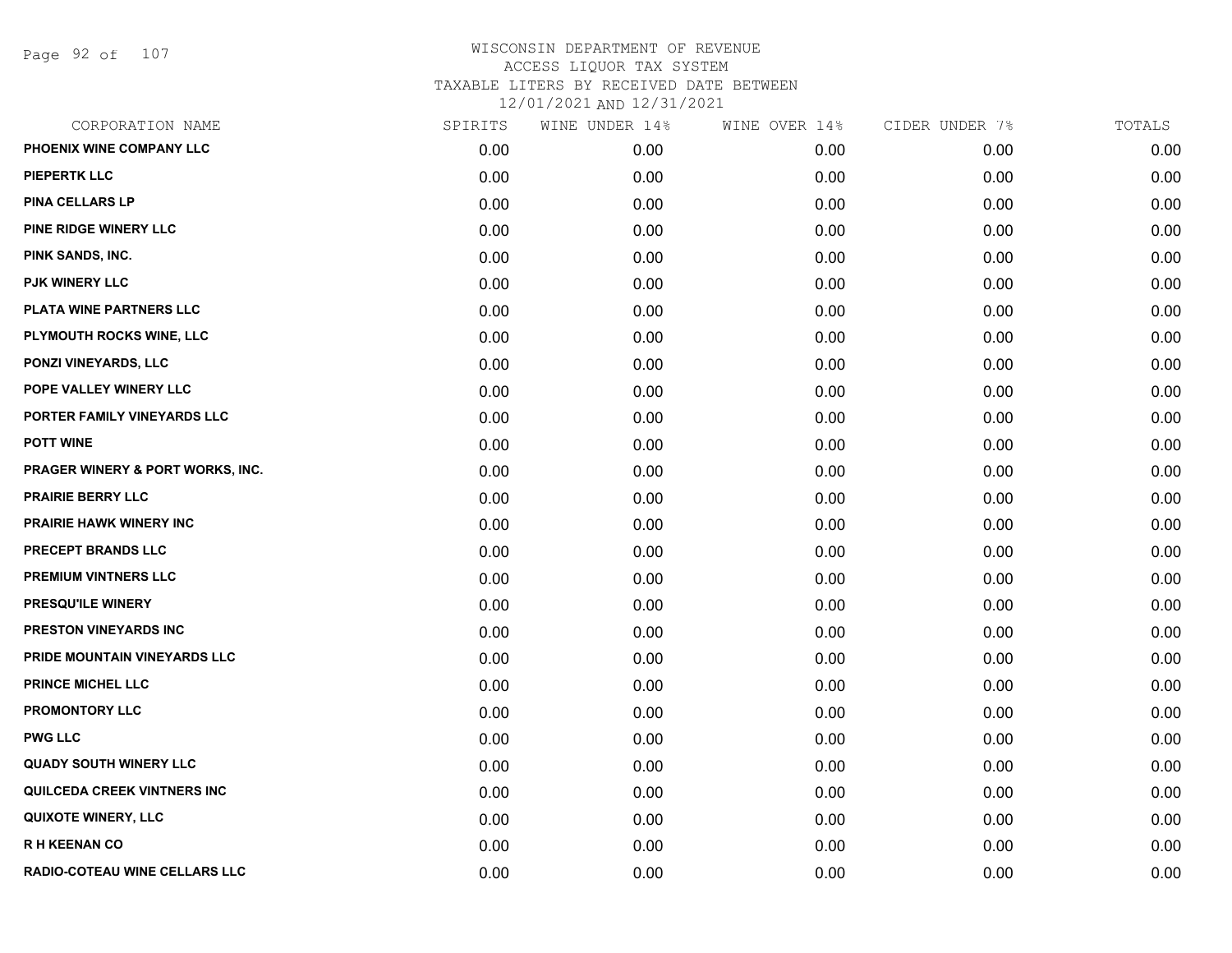Page 93 of 107

| CORPORATION NAME                         | SPIRITS | WINE UNDER 14% | WINE OVER 14% | CIDER UNDER 7% | TOTALS |
|------------------------------------------|---------|----------------|---------------|----------------|--------|
| <b>RAMAZZOTTI WINES LLC</b>              | 0.00    | 0.00           | 0.00          | 0.00           | 0.00   |
| <b>RAMEY WINE CELLARS INC</b>            | 0.00    | 0.00           | 0.00          | 0.00           | 0.00   |
| <b>RAPTOR RIDGE WINERY LLC</b>           | 0.00    | 0.00           | 0.00          | 0.00           | 0.00   |
| <b>RASA VINEYARDS, LLC</b>               | 0.00    | 0.00           | 0.00          | 0.00           | 0.00   |
| <b>RASMUSSEN FAMILY WINES, LLC</b>       | 0.00    | 0.00           | 0.00          | 0.00           | 0.00   |
| <b>RAYMOND SIGNORELLO</b>                | 0.00    | 0.00           | 0.00          | 0.00           | 0.00   |
| <b>RAYMOND VINEYARD &amp; CELLAR INC</b> | 0.00    | 0.00           | 0.00          | 0.00           | 0.00   |
| <b>RB WINE ASSOCIATES LLC</b>            | 0.00    | 7.50           | 0.00          | 0.00           | 7.50   |
| <b>RBZ VINEYARDS LLC</b>                 | 0.00    | 0.00           | 0.00          | 0.00           | 0.00   |
| <b>RED CAR WINE COMPANY LLC</b>          | 0.00    | 0.00           | 0.00          | 0.00           | 0.00   |
| <b>RED HILLS CELLARS, LLC</b>            | 0.00    | 0.00           | 0.00          | 0.00           | 0.00   |
| <b>RED MARE WINES LLC</b>                | 0.00    | 0.00           | 0.00          | 0.00           | 0.00   |
| <b>RED NEWT CELLARS INC</b>              | 0.00    | 0.00           | 0.00          | 0.00           | 0.00   |
| <b>RED OAK VINEYARD INC</b>              | 0.00    | 0.00           | 0.00          | 0.00           | 0.00   |
| <b>REGENERATIVE GIFT, LLC</b>            | 0.00    | 0.00           | 0.00          | 0.00           | 0.00   |
| <b>REGUSCI WINERY INC</b>                | 0.00    | 0.00           | 0.00          | 0.00           | 0.00   |
| <b>RESONANCE WINES LLC</b>               | 0.00    | 0.00           | 0.00          | 0.00           | 0.00   |
| <b>REVANA FAMILY PARTNERS LP</b>         | 0.00    | 0.00           | 0.00          | 0.00           | 0.00   |
| <b>REVANA FAMILY PARTNERS LP</b>         | 0.00    | 0.00           | 0.00          | 0.00           | 0.00   |
| <b>REVELRY VINTNERS LLC</b>              | 0.00    | 0.00           | 0.00          | 0.00           | 0.00   |
| <b>REYNOLDS CREATIVE PRODUCTS INC</b>    | 0.00    | 0.00           | 0.00          | 0.00           | 0.00   |
| <b>RH WINERY LLC</b>                     | 0.00    | 0.00           | 0.00          | 0.00           | 0.00   |
| <b>RHYS VINEYARDS LLC</b>                | 0.00    | 0.00           | 0.00          | 0.00           | 0.00   |
| <b>RICHARD E LIBBY</b>                   | 0.00    | 0.00           | 0.00          | 0.00           | 0.00   |
| <b>RICHARD FORTUNE</b>                   | 0.00    | 0.00           | 0.00          | 0.00           | 0.00   |
| <b>RIDGE VINEYARDS INC</b>               | 0.00    | 0.00           | 0.00          | 0.00           | 0.00   |
| <b>RIGHT SIDE LLC</b>                    | 0.00    | 0.00           | 0.00          | 0.00           | 0.00   |
| <b>RIO LOBO LLC</b>                      | 0.00    | 0.00           | 0.00          | 0.00           | 0.00   |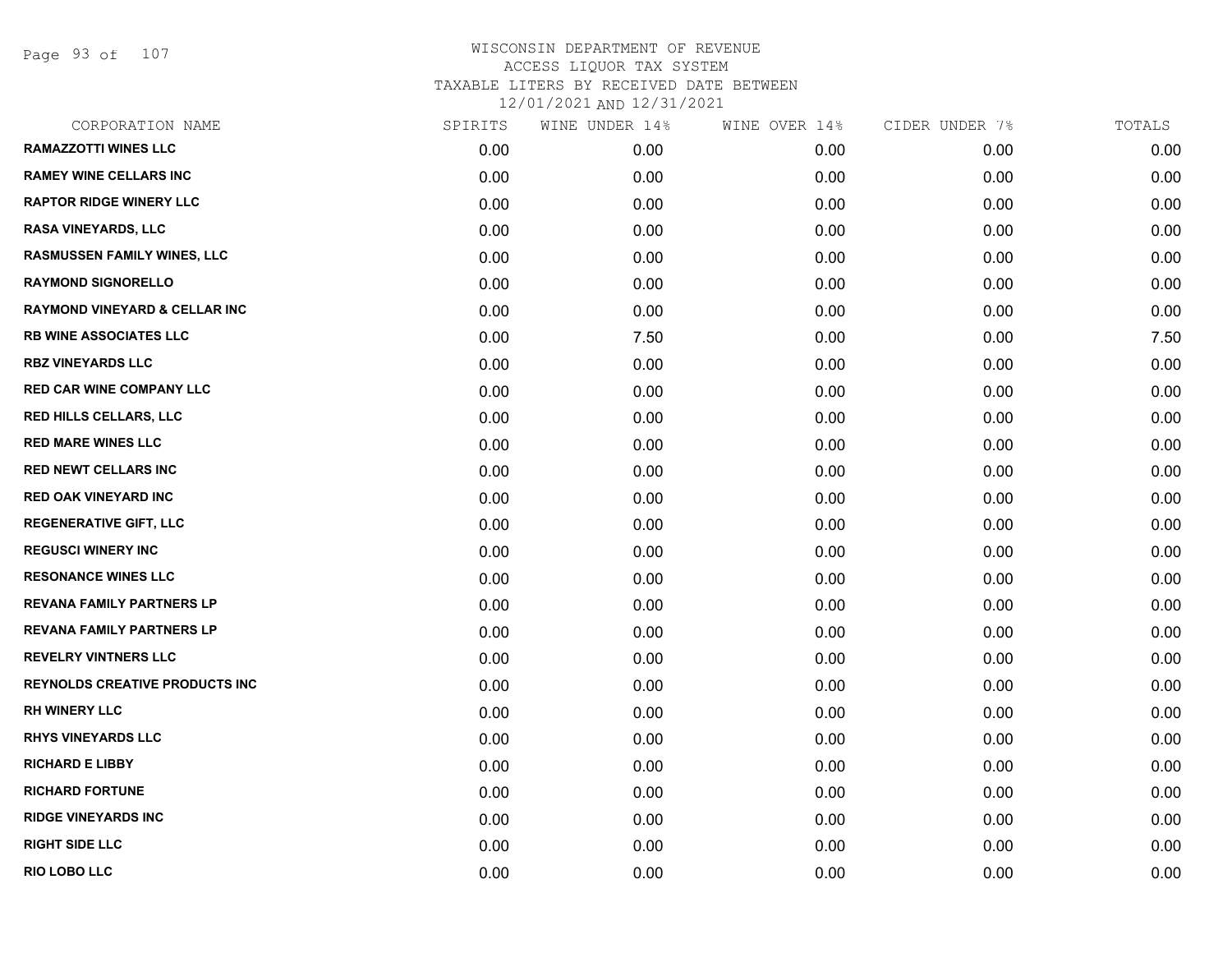Page 94 of 107

| CORPORATION NAME                            | SPIRITS | WINE UNDER 14% | WINE OVER 14% | CIDER UNDER 7% | TOTALS |
|---------------------------------------------|---------|----------------|---------------|----------------|--------|
| <b>RIVER BEND VINEYARD &amp; WINERY LLC</b> | 0.00    | 0.00           | 0.00          | 0.00           | 0.00   |
| <b>RIVER VALLEY VINEYARD INC</b>            | 0.00    | 0.00           | 0.00          | 0.00           | 0.00   |
| <b>RIVERBENCH LLC</b>                       | 0.00    | 0.00           | 0.00          | 0.00           | 0.00   |
| <b>ROBERT CRAIG WINERY LP</b>               | 0.00    | 0.00           | 0.00          | 0.00           | 0.00   |
| <b>ROBERT DUNNING</b>                       | 0.00    | 0.00           | 0.00          | 0.00           | 0.00   |
| <b>ROBERT FOLEY LLC</b>                     | 0.00    | 0.00           | 0.00          | 0.00           | 0.00   |
| <b>ROBERT J BRAKESMAN</b>                   | 0.00    | 0.00           | 0.00          | 0.00           | 0.00   |
| <b>ROBERT J FOWLER</b>                      | 0.00    | 0.00           | 0.00          | 0.00           | 0.00   |
| <b>ROBERT L HUDSON</b>                      | 0.00    | 0.00           | 0.00          | 0.00           | 0.00   |
| <b>ROBERT MUELLER CELLARS</b>               | 0.00    | 0.00           | 0.00          | 0.00           | 0.00   |
| <b>ROBERT YOUNG ESTATE WINERY LLC</b>       | 0.00    | 0.00           | 0.00          | 0.00           | 0.00   |
| <b>ROBIN PFEIFFER</b>                       | 0.00    | 0.00           | 0.00          | 0.00           | 0.00   |
| <b>ROBINSON FAMILY VINEYARDS LLC</b>        | 0.00    | 0.00           | 0.00          | 0.00           | 0.00   |
| ROCCA FAMILY VINEYARDS INC                  | 0.00    | 0.00           | 0.00          | 0.00           | 0.00   |
| <b>ROCHE WINERY LLC</b>                     | 0.00    | 0.00           | 0.00          | 0.00           | 0.00   |
| <b>ROCHIOLI VINEYARD &amp; WINERY LLC</b>   | 0.00    | 0.00           | 0.00          | 0.00           | 0.00   |
| <b>ROCK N WOOL WINERY LLC</b>               | 0.00    | 0.00           | 0.00          | 0.00           | 0.00   |
| ROCK WALL WINE COMPANY INC                  | 0.00    | 0.00           | 0.00          | 0.00           | 0.00   |
| <b>ROEDERER ESTATE INC</b>                  | 0.00    | 0.00           | 0.00          | 0.00           | 0.00   |
| <b>ROGER PENG</b>                           | 0.00    | 0.00           | 0.00          | 0.00           | 0.00   |
| <b>ROMBAUER VINEYARDS INC</b>               | 0.00    | 0.00           | 0.00          | 0.00           | 0.00   |
| <b>RONALD J BENZA</b>                       | 0.00    | 0.00           | 0.00          | 0.00           | 0.00   |
| <b>RONALD L FENOLIO</b>                     | 0.00    | 0.00           | 0.00          | 0.00           | 0.00   |
| <b>RONALD T RUBIN</b>                       | 0.00    | 0.00           | 0.00          | 0.00           | 0.00   |
| <b>ROOTS RUN DEEP LLC</b>                   | 0.00    | 0.00           | 0.00          | 0.00           | 0.00   |
| <b>ROUND HILL CELLARS</b>                   | 0.00    | 0.00           | 0.00          | 0.00           | 0.00   |
| <b>ROUND POND ESTATE LLC</b>                | 0.00    | 0.00           | 0.00          | 0.00           | 0.00   |
| <b>ROZA HILLS VINEYARDS LLC</b>             | 0.00    | 0.00           | 0.00          | 0.00           | 0.00   |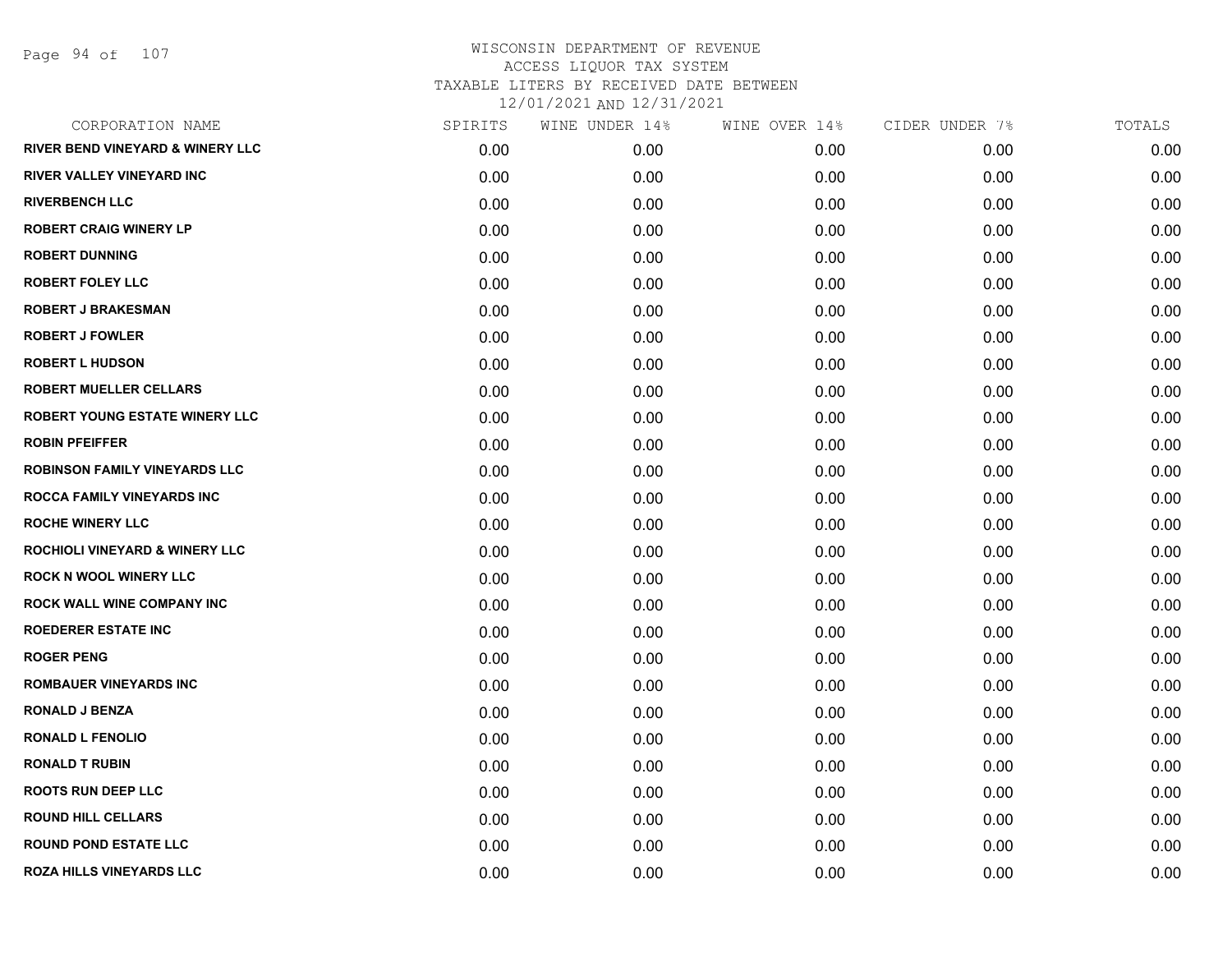| CORPORATION NAME                       | SPIRITS | WINE UNDER 14% | WINE OVER 14% | CIDER UNDER 7% | TOTALS |
|----------------------------------------|---------|----------------|---------------|----------------|--------|
| RRJ REAL PROPERTIES LLC                | 0.00    | 0.00           | 0.00          | 0.00           | 0.00   |
| <b>RTV WINERY LLC</b>                  | 0.00    | 0.00           | 0.00          | 0.00           | 0.00   |
| <b>RUDD WINES INC</b>                  | 0.00    | 0.00           | 0.00          | 0.00           | 0.00   |
| <b>RUED WINERY INC</b>                 | 0.00    | 0.00           | 0.00          | 0.00           | 0.00   |
| <b>RUSHFORD MEADERY AND WINERY LLC</b> | 0.00    | 0.00           | 0.00          | 0.00           | 0.00   |
| <b>RUSSIAN RIVER WINES, LLC</b>        | 0.00    | 0.00           | 0.00          | 0.00           | 0.00   |
| <b>RUTHERFORD HILL WINERY LLC</b>      | 0.00    | 0.00           | 0.00          | 0.00           | 0.00   |
| <b>RYAN PRELLWITZ</b>                  | 0.00    | 0.00           | 0.00          | 0.00           | 0.00   |
| <b>SLJ GROUP INC</b>                   | 0.00    | 0.00           | 0.00          | 0.00           | 0.00   |
| <b>SAARLOOS ESTATE VINEYARDS LLC</b>   | 0.00    | 0.00           | 0.00          | 0.00           | 0.00   |
| <b>SAINTSBURY LLC</b>                  | 0.00    | 0.00           | 0.00          | 0.00           | 0.00   |
| <b>SALVESTRIN WINE CO LLC</b>          | 0.00    | 0.00           | 0.00          | 0.00           | 0.00   |
| <b>SAMUEL P BAXTER</b>                 | 0.00    | 0.00           | 0.00          | 0.00           | 0.00   |
| <b>SAN ANTONIO WINERY INC</b>          | 0.00    | 0.00           | 0.00          | 0.00           | 0.00   |
| <b>SANDHI VINTNERS LLC</b>             | 0.00    | 0.00           | 0.00          | 0.00           | 0.00   |
| <b>SANDPOINT WINES</b>                 | 0.00    | 0.00           | 0.00          | 0.00           | 0.00   |
| <b>SANFORD WINERY COMPANY LP</b>       | 0.00    | 0.00           | 0.00          | 0.00           | 0.00   |
| <b>SANS LIEGE INC</b>                  | 0.00    | 0.00           | 0.00          | 0.00           | 0.00   |
| <b>SANTA YNEZ WINE CORP.</b>           | 0.00    | 0.00           | 0.00          | 0.00           | 0.00   |
| <b>SARAH J SHADONIX</b>                | 0.00    | 0.00           | 0.00          | 0.00           | 0.00   |
| <b>SAUCELITO CANYON LP</b>             | 0.00    | 0.00           | 0.00          | 0.00           | 0.00   |
| SAVANNAH CHANELLE VINEYARDS INC        | 0.00    | 0.00           | 0.00          | 0.00           | 0.00   |
| <b>SAVIAH ROSE WINERY LLC</b>          | 0.00    | 0.00           | 0.00          | 0.00           | 0.00   |
| <b>SAXUM VINEYARDS INC</b>             | 0.00    | 0.00           | 0.00          | 0.00           | 0.00   |
| <b>SBRAGIA FAMILY VINEYARDS LLC</b>    | 0.00    | 0.00           | 0.00          | 0.00           | 0.00   |
| <b>SCHEID VINEYARDS CALIFORNIA INC</b> | 0.00    | 0.00           | 0.00          | 0.00           | 0.00   |
| <b>SCHLOSSADLER INC</b>                | 0.00    | 0.00           | 0.00          | 0.00           | 0.00   |
| <b>SCHRADER CELLARS LLC</b>            | 0.00    | 0.00           | 0.00          | 0.00           | 0.00   |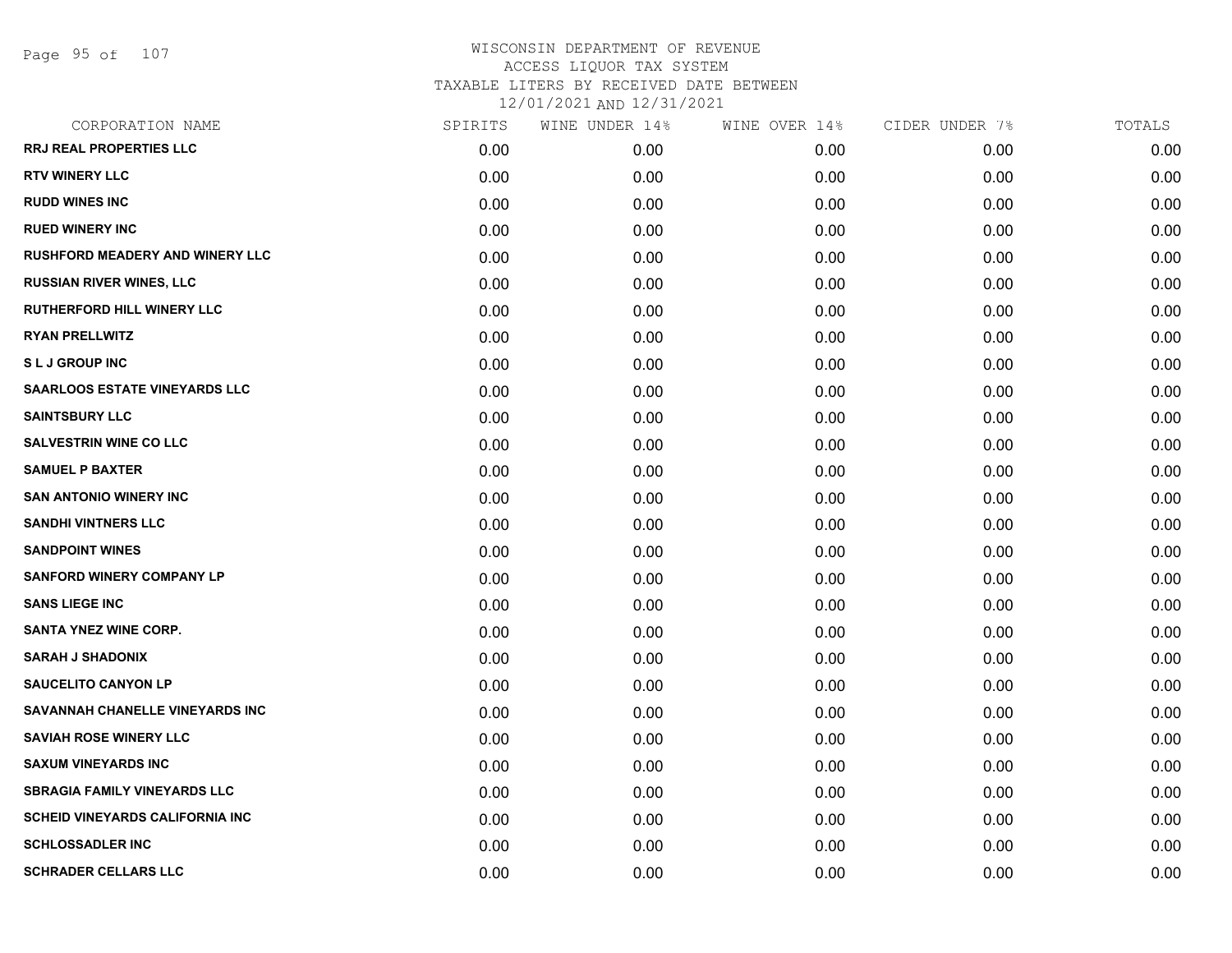| CORPORATION NAME                              | SPIRITS | WINE UNDER 14% | WINE OVER 14% | CIDER UNDER 7% | TOTALS |
|-----------------------------------------------|---------|----------------|---------------|----------------|--------|
| <b>SCHRAMSBERG VINEYARDS CO INC</b>           | 0.00    | 0.00           | 0.00          | 0.00           | 0.00   |
| <b>SCHUG WINERY LLC</b>                       | 0.00    | 0.00           | 0.00          | 0.00           | 0.00   |
| <b>SCHWEIGER VINEYARDS INC</b>                | 0.00    | 0.00           | 0.00          | 0.00           | 0.00   |
| <b>SCREAMING EAGLE LLC</b>                    | 0.00    | 0.00           | 0.00          | 0.00           | 0.00   |
| <b>SEA SMOKE INC</b>                          | 0.00    | 0.00           | 0.00          | 0.00           | 0.00   |
| <b>SEAVER VINEYARDS LLC</b>                   | 0.00    | 0.00           | 0.00          | 0.00           | 0.00   |
| <b>SEAVEY VINEYARD LP</b>                     | 0.00    | 0.00           | 0.00          | 0.00           | 0.00   |
| <b>SEBASTOPOL VINEYARDS &amp; WINERY CORP</b> | 0.00    | 0.00           | 0.00          | 0.00           | 0.00   |
| <b>SELBY ENTERPRISES INC</b>                  | 0.00    | 0.00           | 0.00          | 0.00           | 0.00   |
| <b>SEQUOIA GROVE VINEYARDS LP</b>             | 0.00    | 0.00           | 0.00          | 0.00           | 0.00   |
| SEVEN ANGELS CELLARS LLC                      | 0.00    | 0.00           | 0.00          | 0.00           | 0.00   |
| <b>SEVEN STONES WINERY LLC</b>                | 0.00    | 0.00           | 0.00          | 0.00           | 0.00   |
| SFW, LLC                                      | 0.00    | 0.00           | 0.00          | 0.00           | 0.00   |
| <b>SHADY LADIES LLC</b>                       | 0.00    | 0.00           | 0.00          | 0.00           | 0.00   |
| <b>SHADYBROOK ESTATE LLC</b>                  | 0.00    | 0.00           | 0.00          | 0.00           | 0.00   |
| <b>SHAFER VINEYARDS INC</b>                   | 0.00    | 0.00           | 0.00          | 0.00           | 0.00   |
| <b>SHANNON RIDGE INC</b>                      | 0.00    | 0.00           | 0.00          | 0.00           | 0.00   |
| <b>SHARON L PINGEL</b>                        | 0.00    | 0.00           | 0.00          | 0.00           | 0.00   |
| SHELDRAKE POINT VINEYARD LLC                  | 0.00    | 0.00           | 0.00          | 0.00           | 0.00   |
| SHELTON-MACKENZIE WINE COMPANY                | 0.00    | 0.00           | 0.00          | 0.00           | 0.00   |
| <b>SHERRY HARDIE</b>                          | 0.00    | 0.00           | 0.00          | 0.00           | 0.00   |
| SHERWIN FAMILY VINEYARDS LLC                  | 0.00    | 0.00           | 0.00          | 0.00           | 0.00   |
| <b>SHIFT WINE LLC</b>                         | 0.00    | 0.00           | 0.00          | 0.00           | 0.00   |
| <b>SIGNAL 7 WINES LLC</b>                     | 0.00    | 0.00           | 0.00          | 0.00           | 0.00   |
| SILVER OAK WINE CELLARS LLC                   | 0.00    | 0.00           | 0.00          | 0.00           | 0.00   |
| SILVER TRIDENT WINERY LLC                     | 0.00    | 0.00           | 0.00          | 0.00           | 0.00   |
| <b>SINE QUA NON INC</b>                       | 0.00    | 0.00           | 0.00          | 0.00           | 0.00   |
| <b>SINSKEY VINEYARDS INC</b>                  | 0.00    | 0.00           | 0.00          | 0.00           | 0.00   |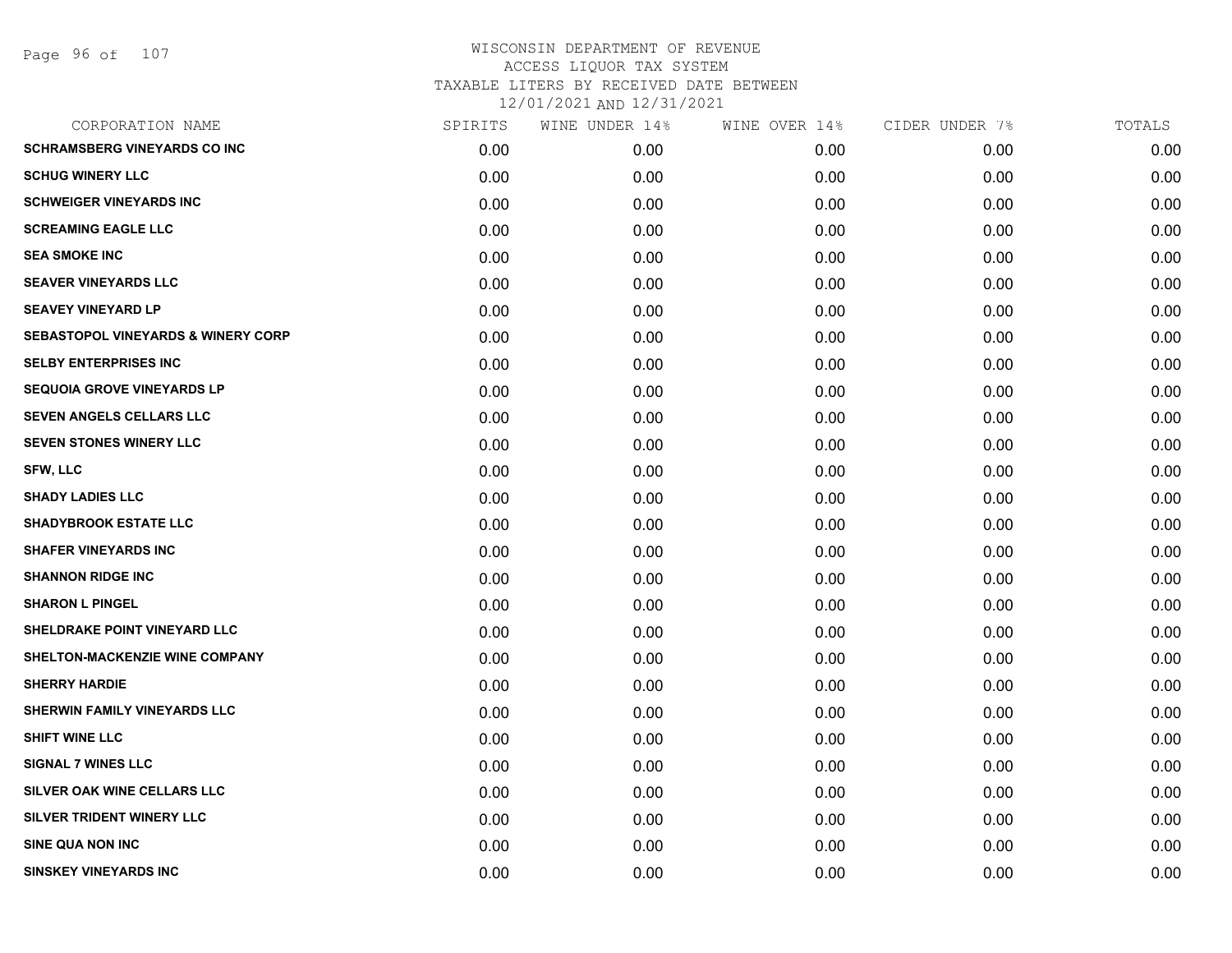Page 97 of 107

| CORPORATION NAME                           | SPIRITS | WINE UNDER 14% | WINE OVER 14% | CIDER UNDER 7% | TOTALS |
|--------------------------------------------|---------|----------------|---------------|----------------|--------|
| <b>SIX SIGMA WINERY LLC</b>                | 0.00    | 0.00           | 0.00          | 0.00           | 0.00   |
| <b>SKINNER VINEYARDS LLC</b>               | 0.00    | 0.00           | 0.00          | 0.00           | 0.00   |
| <b>SKYWALKER VINEYARDS, LLC</b>            | 0.00    | 0.00           | 0.00          | 0.00           | 0.00   |
| SLEIGHT OF HAND CELLARS, LLC               | 0.00    | 0.00           | 0.00          | 0.00           | 0.00   |
| <b>SMALL VINES WINES INC</b>               | 0.00    | 0.00           | 0.00          | 0.00           | 0.00   |
| SMITH ANDERSON ENTERPRISES INC             | 0.00    | 0.00           | 0.00          | 0.00           | 0.00   |
| <b>SOCIAL ENJOYMENTS LLC</b>               | 0.00    | 0.00           | 0.00          | 0.00           | 0.00   |
| <b>SOKOL BLOSSER LTD</b>                   | 0.00    | 0.00           | 0.00          | 0.00           | 0.00   |
| SOLENE, INC.                               | 0.00    | 0.00           | 0.00          | 0.00           | 0.00   |
| <b>SOMERSTON WINE COMPANY, LLC</b>         | 0.00    | 0.00           | 0.00          | 0.00           | 0.00   |
| <b>SONJA MAGDEVSKI</b>                     | 0.00    | 0.00           | 0.00          | 0.00           | 0.00   |
| SONOMA VINEYARD COMPANY, INC.              | 0.00    | 0.00           | 0.00          | 0.00           | 0.00   |
| SONOMA-CUTRER VINEYARDS INC                | 0.00    | 0.00           | 0.00          | 0.00           | 0.00   |
| <b>SOQUEL VINEYARDS</b>                    | 0.00    | 0.00           | 0.00          | 0.00           | 0.00   |
| SOUTH COAST WINERY INC                     | 0.00    | 0.00           | 0.00          | 0.00           | 0.00   |
| SOZO, LLC                                  | 0.00    | 0.00           | 0.00          | 0.00           | 0.00   |
| <b>SP GROSSNICKLE LLC</b>                  | 0.00    | 0.00           | 0.00          | 0.00           | 0.00   |
| <b>SPANOS BERBERIAN WINERY LLC</b>         | 0.00    | 0.00           | 0.00          | 0.00           | 0.00   |
| <b>SPARKLING OREGON LLC</b>                | 0.00    | 0.00           | 0.00          | 0.00           | 0.00   |
| <b>SPENCE VINEYARDS LLC</b>                | 0.00    | 0.00           | 0.00          | 0.00           | 0.00   |
| <b>SPIRITS OF NORWAY VINEYARD LLC</b>      | 0.00    | 0.00           | 0.00          | 0.00           | 0.00   |
| <b>SPOTTSWOODE WINERY INC</b>              | 0.00    | 0.00           | 0.00          | 0.00           | 0.00   |
| SPRECHER BREWING COMPANY, LLC              | 0.00    | 0.00           | 0.00          | 0.00           | 0.00   |
| <b>SPRING MOUNTAIN VINEYARD INC</b>        | 0.00    | 0.00           | 0.00          | 0.00           | 0.00   |
| <b>SPURGEON VINEYARDS &amp; WINERY LLC</b> | 0.00    | 0.00           | 0.00          | 0.00           | 0.00   |
| <b>SQUIX LLC</b>                           | 0.00    | 0.00           | 0.00          | 0.00           | 0.00   |
| <b>ST HELENA ESTATE LLC</b>                | 0.00    | 0.00           | 0.00          | 0.00           | 0.00   |
| <b>ST INNOCENT LTD</b>                     | 0.00    | 0.00           | 0.00          | 0.00           | 0.00   |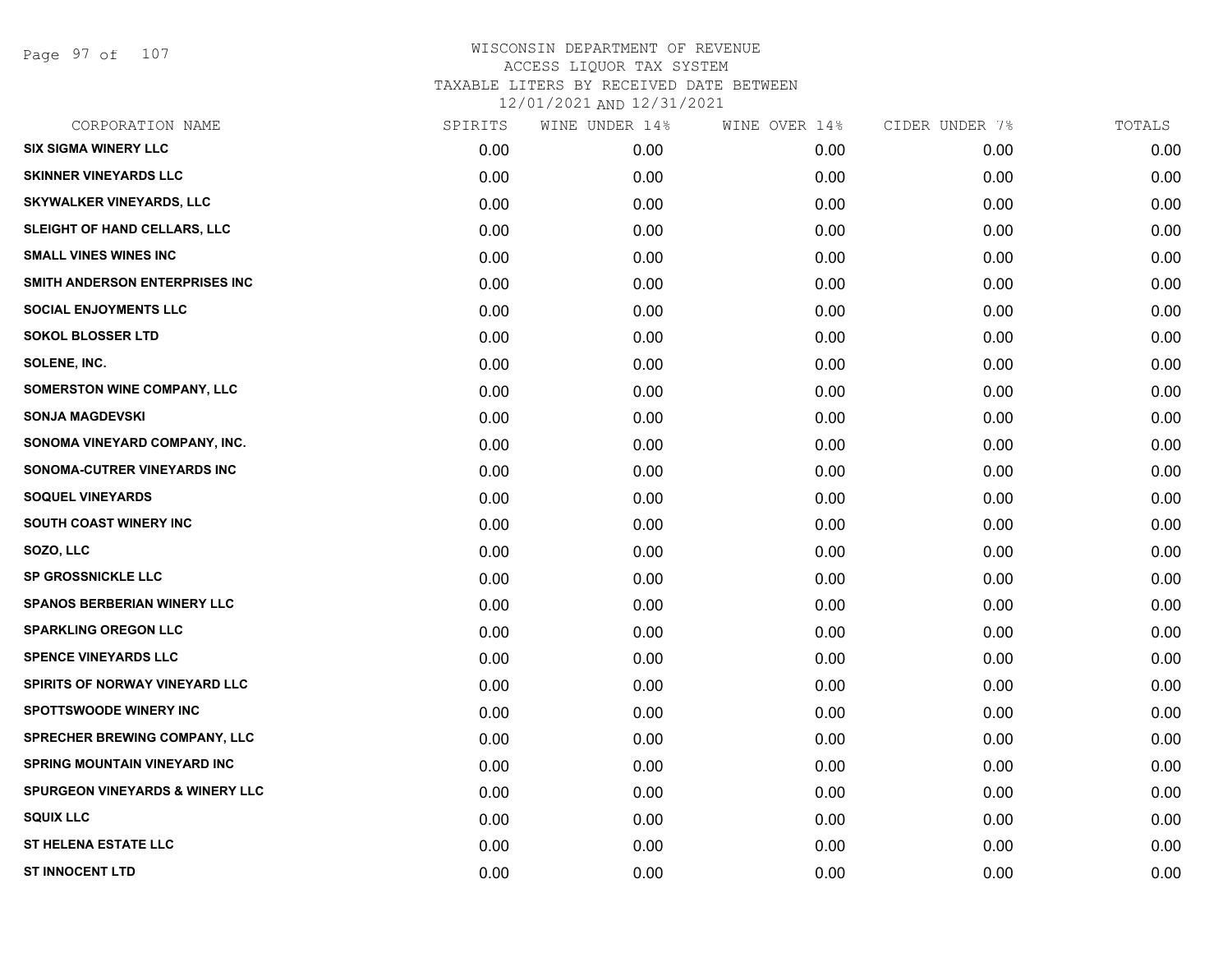Page 98 of 107

| CORPORATION NAME                    | SPIRITS | WINE UNDER 14% | WINE OVER 14% | CIDER UNDER 7% | TOTALS |
|-------------------------------------|---------|----------------|---------------|----------------|--------|
| <b>ST JAMES WINERY INC</b>          | 0.00    | 0.00           | 0.00          | 0.00           | 0.00   |
| ST JULIAN WINE COMPANY INC          | 0.00    | 0.00           | 0.00          | 0.00           | 0.00   |
| <b>ST SUPERY INC</b>                | 0.00    | 0.00           | 0.00          | 0.00           | 0.00   |
| ST. FRANCIS WINERY & VINEYARD L.P.  | 0.00    | 0.00           | 0.00          | 0.00           | 0.00   |
| STAGLIN FAMILY VINEYARD LLC         | 0.00    | 0.00           | 0.00          | 0.00           | 0.00   |
| <b>STAG'S LEAP WINE CELLARS LLC</b> | 0.00    | 0.00           | 0.00          | 0.00           | 0.00   |
| <b>STANDING JOURNEY LLC</b>         | 0.00    | 0.00           | 0.00          | 0.00           | 0.00   |
| <b>STANDING SUN WINES INC</b>       | 0.00    | 0.00           | 0.00          | 0.00           | 0.00   |
| <b>STANLEY R BOYD</b>               | 0.00    | 0.00           | 0.00          | 0.00           | 0.00   |
| STE. MICHELLE WINE ESTATES LTD.     | 0.00    | 0.00           | 0.00          | 0.00           | 0.00   |
| <b>STEDUM PROPERTIES LLC</b>        | 0.00    | 0.00           | 0.00          | 0.00           | 0.00   |
| <b>STEFFENS FAMILY WINES LLC</b>    | 0.00    | 0.00           | 0.00          | 0.00           | 0.00   |
| <b>STEPHAN VINEYARD INC</b>         | 0.00    | 0.00           | 0.00          | 0.00           | 0.00   |
| <b>STEPHEN A MCPHERSON</b>          | 0.00    | 0.00           | 0.00          | 0.00           | 0.00   |
| <b>STEPHEN M KENNEDY</b>            | 0.00    | 0.00           | 0.00          | 0.00           | 0.00   |
| <b>STEPHEN M REUSTLE</b>            | 0.00    | 0.00           | 0.00          | 0.00           | 0.00   |
| <b>STEVEN DEBAKER</b>               | 0.00    | 0.00           | 0.00          | 0.00           | 0.00   |
| STEVEN M & JUDITH A JACOBSON LLC    | 0.00    | 0.00           | 0.00          | 0.00           | 0.00   |
| <b>STEVEN N LEDSON</b>              | 0.00    | 0.00           | 0.00          | 0.00           | 0.00   |
| <b>STEVEN TONELLA</b>               | 0.00    | 0.00           | 0.00          | 0.00           | 0.00   |
| <b>STEWART CELLARS, LLC</b>         | 0.00    | 0.00           | 0.00          | 0.00           | 0.00   |
| <b>STOLLER VINEYARDS INC</b>        | 0.00    | 0.00           | 0.00          | 0.00           | 0.00   |
| <b>STOLPMAN VINEYARDS LLC</b>       | 0.00    | 0.00           | 0.00          | 0.00           | 0.00   |
| <b>STONE EDGE WINERY LLC</b>        | 0.00    | 0.00           | 0.00          | 0.00           | 0.00   |
| STONE HILL WINE CO INC              | 0.00    | 0.00           | 0.00          | 0.00           | 0.00   |
| <b>STONE WOLF VINEYARDS, LLC</b>    | 0.00    | 0.00           | 0.00          | 0.00           | 0.00   |
| <b>STONEBRAKER-SOLES INC</b>        | 0.00    | 0.00           | 0.00          | 0.00           | 0.00   |
| <b>STONECUSHION INC</b>             | 0.00    | 0.00           | 0.00          | 0.00           | 0.00   |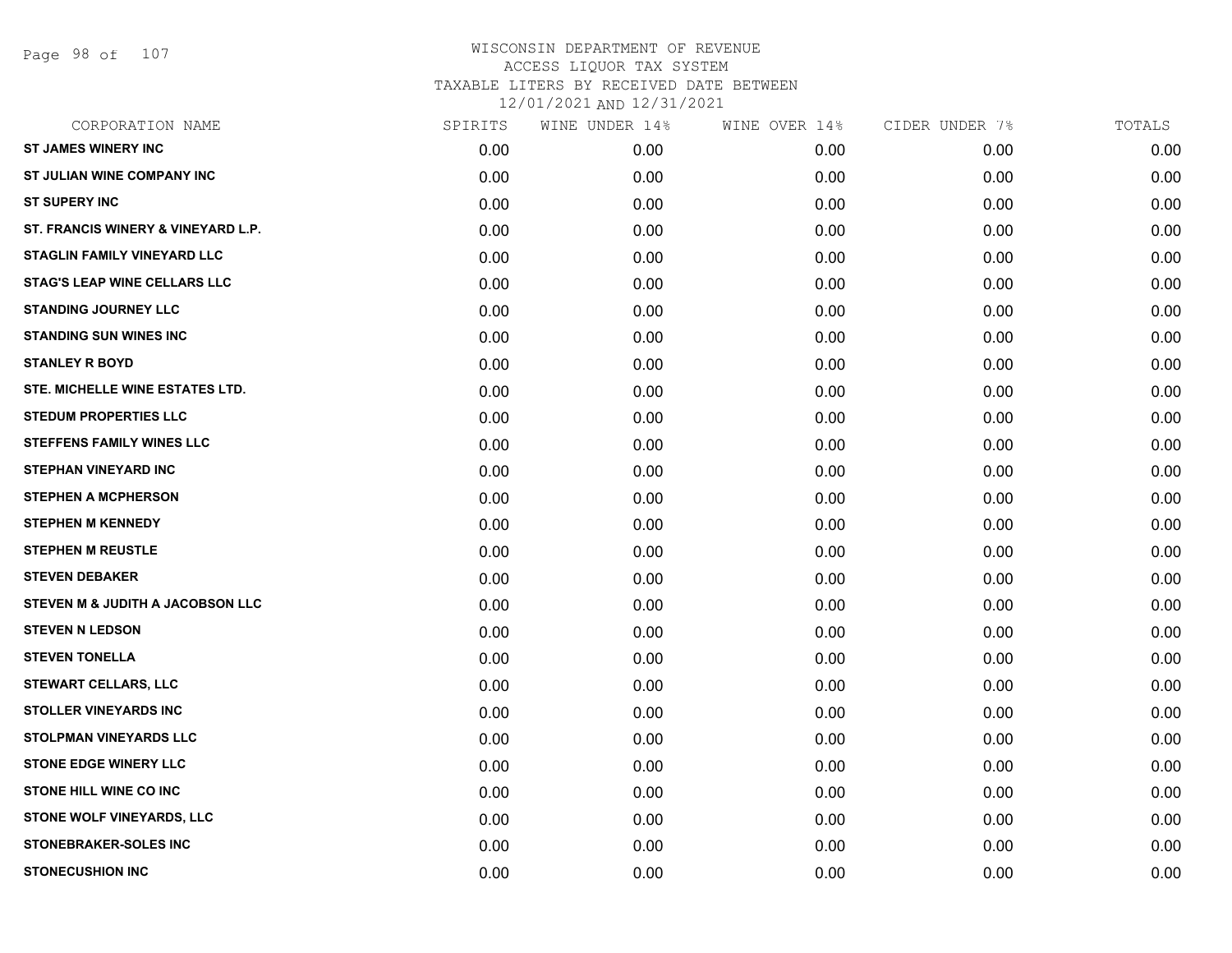Page 99 of 107

| CORPORATION NAME                       | SPIRITS | WINE UNDER 14% | WINE OVER 14% | CIDER UNDER 7% | TOTALS |
|----------------------------------------|---------|----------------|---------------|----------------|--------|
| <b>STONEHAUS WINERY, INC.</b>          | 0.00    | 0.00           | 0.00          | 0.00           | 0.00   |
| <b>STONES THROW WINERY INC</b>         | 0.00    | 0.00           | 0.00          | 0.00           | 0.00   |
| <b>STONY HILL VINEYARD INC</b>         | 0.00    | 0.00           | 0.00          | 0.00           | 0.00   |
| <b>STORYBOOK MOUNTAIN WINERY INC</b>   | 0.00    | 0.00           | 0.00          | 0.00           | 0.00   |
| <b>STRALA VINEYARDS, LLC</b>           | 0.00    | 0.00           | 0.00          | 0.00           | 0.00   |
| <b>STRATEGY PARTNERS INTERNATIONAL</b> | 0.00    | 0.00           | 0.00          | 0.00           | 0.00   |
| <b>STRING THEORY CIDER INC</b>         | 0.00    | 0.00           | 0.00          | 0.00           | 0.00   |
| <b>SULPHUR SPRINGS WINERY LLC</b>      | 0.00    | 0.00           | 0.00          | 0.00           | 0.00   |
| <b>SUMMERWOOD WINERY &amp; INN INC</b> | 0.00    | 0.00           | 0.00          | 0.00           | 0.00   |
| <b>SUNSET HOLLOW RANCH</b>             | 0.00    | 0.00           | 0.00          | 0.00           | 0.00   |
| <b>SUNSET POINT WINERY LLC</b>         | 0.00    | 0.00           | 0.00          | 0.00           | 0.00   |
| <b>SUSAN M BOSWELL</b>                 | 0.00    | 0.00           | 0.00          | 0.00           | 0.00   |
| <b>SUTTER HOME WINERY INC</b>          | 0.00    | 0.00           | 0.00          | 0.00           | 0.00   |
| <b>SWEAZEY WINERY INVESTMENT LLC</b>   | 0.00    | 0.00           | 0.00          | 0.00           | 0.00   |
| <b>SWEDISH HILL VINEYARD INC</b>       | 0.00    | 0.00           | 0.00          | 0.00           | 0.00   |
| <b>SWEET CHEEKS VINEYARDS INC</b>      | 0.00    | 0.00           | 0.00          | 0.00           | 0.00   |
| <b>TABLAS CREEK VINEYARD LP</b>        | 0.00    | 0.00           | 0.00          | 0.00           | 0.00   |
| <b>TAFT STREET INC</b>                 | 0.00    | 0.00           | 0.00          | 0.00           | 0.00   |
| <b>TAKARA SAKE USA INC</b>             | 0.00    | 0.00           | 0.00          | 0.00           | 0.00   |
| <b>TALLEY VINEYARDS INC</b>            | 0.00    | 0.00           | 0.00          | 0.00           | 0.00   |
| <b>TAMBER BEY VINEYARDS LLC</b>        | 0.00    | 0.00           | 0.00          | 0.00           | 0.00   |
| <b>TARA BELLA WINERY LLC</b>           | 0.00    | 0.00           | 0.00          | 0.00           | 0.00   |
| TASTE IT INC.                          | 0.00    | 0.00           | 0.00          | 0.00           | 0.00   |
| <b>TC VINEYARDS INC</b>                | 0.00    | 0.00           | 0.00          | 0.00           | 0.00   |
| <b>TEALE CREEK ASSOCIATES</b>          | 0.00    | 0.00           | 0.00          | 0.00           | 0.00   |
| <b>TELAYA, LLC</b>                     | 0.00    | 0.00           | 0.00          | 0.00           | 0.00   |
| <b>TENBA RIDGE WINERY LLC</b>          | 0.00    | 0.00           | 0.00          | 0.00           | 0.00   |
| <b>TERMINAL VELOCITY INC</b>           | 0.00    | 0.00           | 0.00          | 0.00           | 0.00   |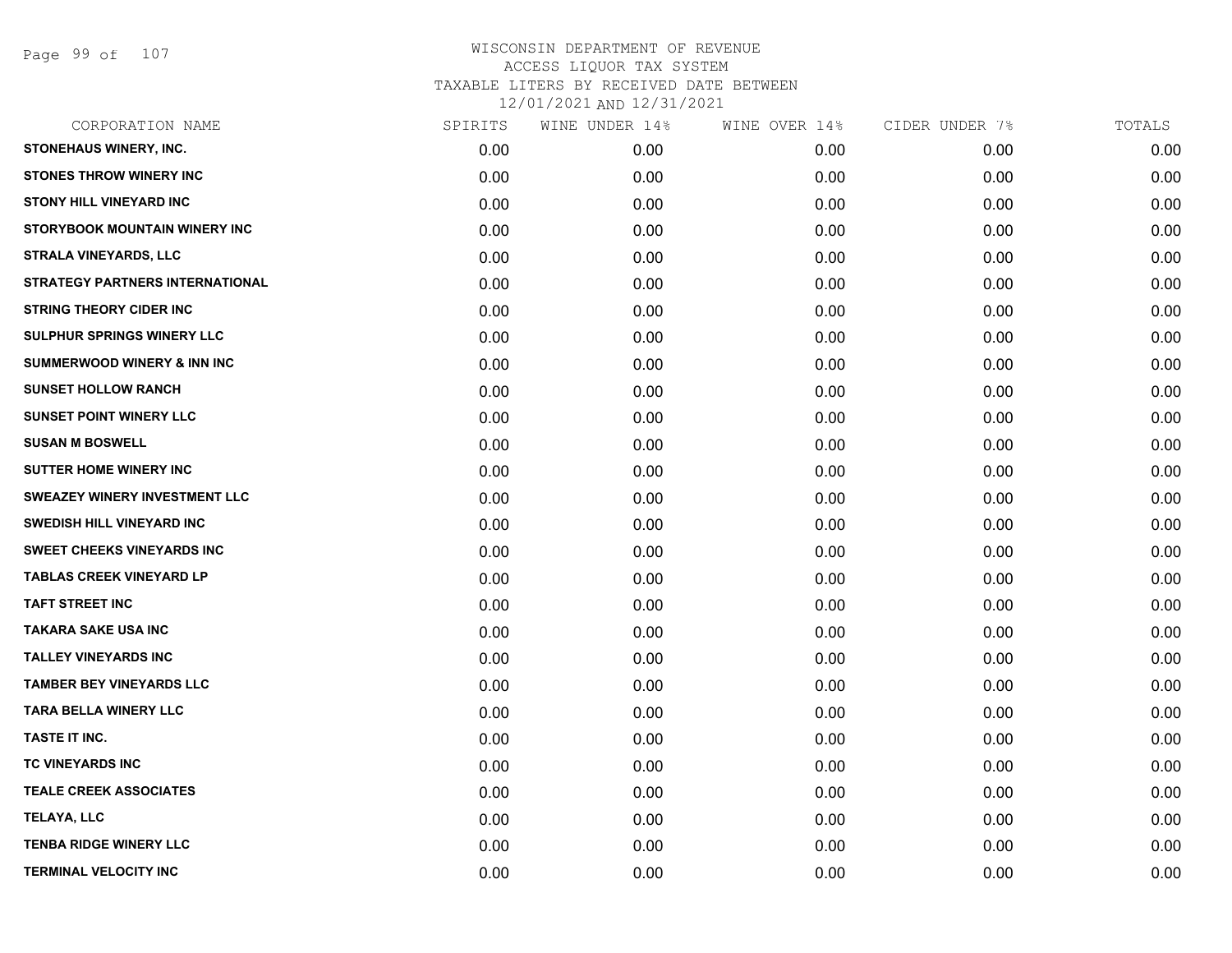Page 100of 107

| CORPORATION NAME                   | SPIRITS | WINE UNDER 14% | WINE OVER 14% | CIDER UNDER 7% | TOTALS |
|------------------------------------|---------|----------------|---------------|----------------|--------|
| <b>TERRA BLANCA VINTERS INC</b>    | 0.00    | 0.00           | 0.00          | 0.00           | 0.00   |
| <b>TERRAVANT WINE COMPANY LLC</b>  | 0.00    | 0.00           | 0.00          | 0.00           | 0.00   |
| <b>TESTAROSSA VINEYARDS LLC</b>    | 0.00    | 0.00           | 0.00          | 0.00           | 0.00   |
| <b>TEXAS FULFILLMENT SERVICES</b>  | 0.00    | 0.00           | 0.00          | 0.00           | 0.00   |
| <b>THATCH WINERY, LLC</b>          | 0.00    | 0.00           | 0.00          | 0.00           | 0.00   |
| THE ALIXIR COMPANY                 | 0.00    | 0.00           | 0.00          | 0.00           | 0.00   |
| THE BIALE ESTATE                   | 0.00    | 0.00           | 0.00          | 0.00           | 0.00   |
| THE BLEECHER FAMILY TRUST          | 0.00    | 0.00           | 0.00          | 0.00           | 0.00   |
| THE BRANDER VINEYARD               | 0.00    | 0.00           | 0.00          | 0.00           | 0.00   |
| THE BREMER GROUP, LLC              | 0.00    | 0.00           | 0.00          | 0.00           | 0.00   |
| THE CAPRA COMPANY LLC              | 0.00    | 0.00           | 0.00          | 0.00           | 0.00   |
| THE GAINEY VINEYARD                | 0.00    | 0.00           | 0.00          | 0.00           | 0.00   |
| THE GIRLS IN THE VINEYARD          | 0.00    | 0.00           | 0.00          | 0.00           | 0.00   |
| THE HARDER GROUP INC               | 0.00    | 0.00           | 0.00          | 0.00           | 0.00   |
| THE HESS COLLECTION WINERY         | 0.00    | 0.00           | 0.00          | 0.00           | 0.00   |
| THE LITTORAI WINES                 | 0.00    | 0.00           | 0.00          | 0.00           | 0.00   |
| THE LOCK AGRICULTURAL VENTURES LLC | 0.00    | 0.00           | 0.00          | 0.00           | 0.00   |
| THE MASCOT WINE, LLC               | 0.00    | 0.00           | 0.00          | 0.00           | 0.00   |
| THE MEEKER VINEYARD                | 0.00    | 0.00           | 0.00          | 0.00           | 0.00   |
| THE MORLET SELECTION INC           | 0.00    | 0.00           | 0.00          | 0.00           | 0.00   |
| THE MORNE WINE COMPANY             | 0.00    | 0.00           | 0.00          | 0.00           | 0.00   |
| THE OJAI VINEYARD INC              | 0.00    | 0.00           | 0.00          | 0.00           | 0.00   |
| THE RED STITCH WINE GROUP, LLC     | 0.00    | 0.00           | 0.00          | 0.00           | 0.00   |
| THE RENTON FAMILY VINEYARDS, LLC   | 0.00    | 0.00           | 0.00          | 0.00           | 0.00   |
| THE RUM TREE, INC.                 | 0.00    | 0.00           | 0.00          | 0.00           | 0.00   |
| THE SHORES OF FAIRHAVEN INC        | 0.00    | 0.00           | 0.00          | 0.00           | 0.00   |
| THE SILVERADO VINEYARDS            | 0.00    | 0.00           | 0.00          | 0.00           | 0.00   |
| THE WILLIAMSBURG WINERY LTD        | 0.00    | 0.00           | 0.00          | 0.00           | 0.00   |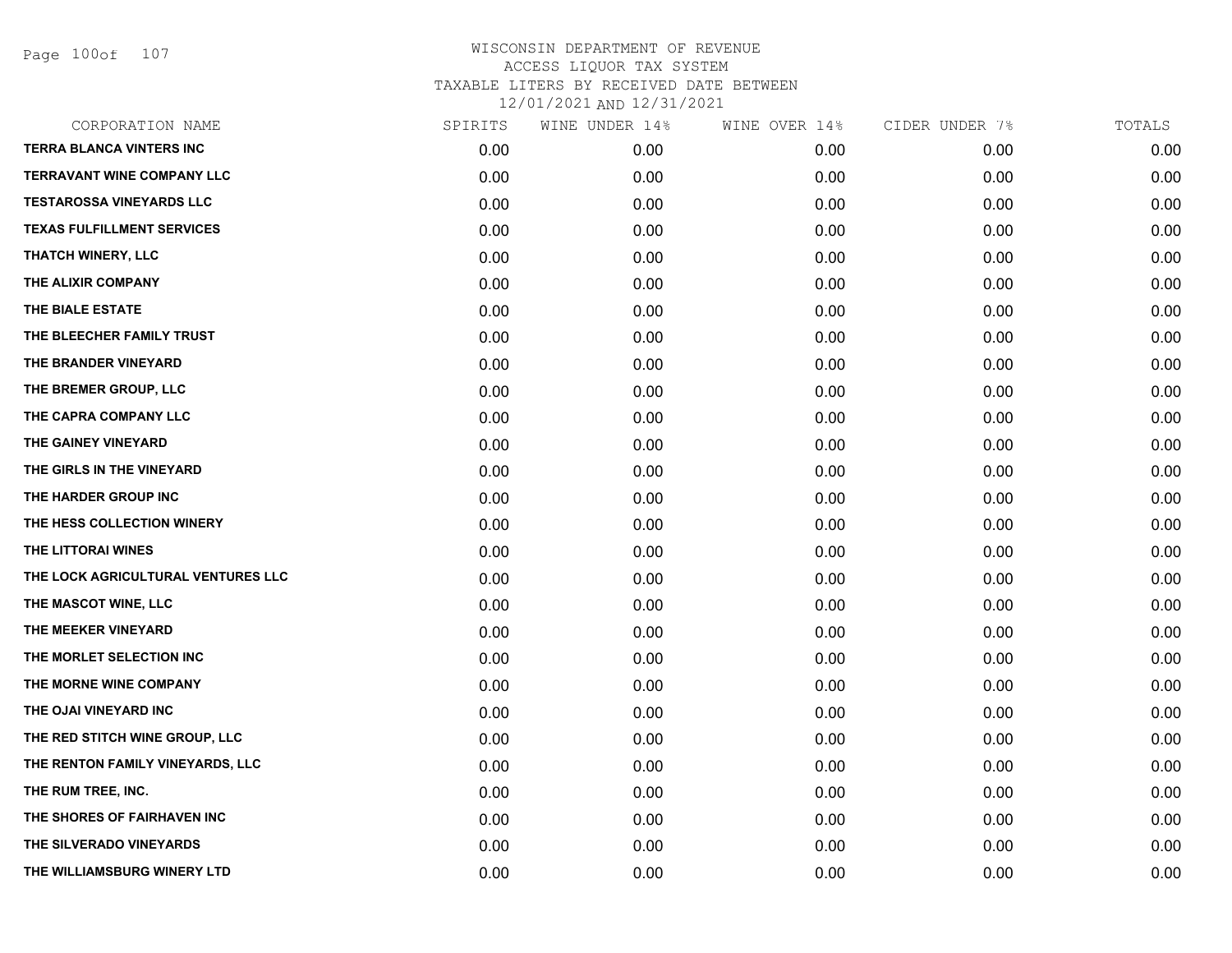Page 101of 107

## WISCONSIN DEPARTMENT OF REVENUE ACCESS LIQUOR TAX SYSTEM TAXABLE LITERS BY RECEIVED DATE BETWEEN

12/01/2021 AND 12/31/2021

| CORPORATION NAME                          | SPIRITS | WINE UNDER 14% | WINE OVER 14% | CIDER UNDER 7% | TOTALS   |
|-------------------------------------------|---------|----------------|---------------|----------------|----------|
| THE WINE GROUP INC                        | 0.00    | 0.00           | 0.00          | 0.00           | 0.00     |
| THE WINE VINEYARD LLC                     | 0.00    | 0.00           | 0.00          | 0.00           | 0.00     |
| THE WOODLAND TRAIL BEVERAGE COMPANY, INC. | 0.00    | 0.00           | 0.00          | 0.00           | 0.00     |
| <b>THERESA HIGH</b>                       | 0.00    | 0.00           | 0.00          | 0.00           | 0.00     |
| THIRTY-ONE PRODUCTION LLC                 | 0.00    | 0.00           | 0.00          | 0.00           | 0.00     |
| THIS REALM LLC                            | 0.00    | 0.00           | 0.00          | 0.00           | 0.00     |
| <b>THOMAS C HOFFMAN</b>                   | 0.00    | 0.00           | 0.00          | 0.00           | 0.00     |
| <b>THOMAS FOGARTY WINERY LLC</b>          | 0.00    | 0.00           | 0.00          | 0.00           | 0.00     |
| THOMAS L BECKMEN & JUDITH F BECKMEN       | 0.00    | 0.00           | 0.00          | 0.00           | 0.00     |
| THUMBPRINT WINE GROUP INC                 | 0.00    | 0.00           | 0.00          | 0.00           | 0.00     |
| <b>THURMAN J RODGERS</b>                  | 0.00    | 0.00           | 0.00          | 0.00           | 0.00     |
| <b>THVS CORP</b>                          | 0.00    | 0.00           | 0.00          | 0.00           | 0.00     |
| TIM BLUE WINES LLC                        | 0.00    | 0.00           | 0.00          | 0.00           | 0.00     |
| <b>TIM SLATER</b>                         | 0.00    | 0.00           | 0.00          | 0.00           | 0.00     |
| <b>TIMOTHY BACINO</b>                     | 0.00    | 0.00           | 0.00          | 0.00           | 0.00     |
| <b>TIMOTHY D GUILD</b>                    | 0.00    | 0.00           | 0.00          | 0.00           | 0.00     |
| <b>TIMOTHY P MCDONALD</b>                 | 0.00    | 0.00           | 0.00          | 0.00           | 0.00     |
| TMR WINE COMPANY LLC                      | 0.00    | 0.00           | 0.00          | 0.00           | 0.00     |
| <b>TOAD HOLLOW VINEYARDS INC</b>          | 0.00    | 0.00           | 0.00          | 0.00           | 0.00     |
| <b>TOBIN J HEMINWAY</b>                   | 0.00    | 0.00           | 0.00          | 0.00           | 0.00     |
| <b>TOBIN J HEMINWAY</b>                   | 0.00    | 0.00           | 0.00          | 0.00           | 0.00     |
| <b>TOBIN JAMES CELLARS</b>                | 0.00    | 0.00           | 0.00          | 0.00           | 0.00     |
| <b>TODD KUEHL</b>                         | 0.00    | $-32.64$       | 0.00          | 0.00           | $-32.64$ |
| <b>TOLLIVER RANCH BRANDS LLC</b>          | 0.00    | 0.00           | 0.00          | 0.00           | 0.00     |
| TOM EDDY WINERY LLC                       | 0.00    | 0.00           | 0.00          | 0.00           | 0.00     |
| <b>TOM MEADOWCROFT</b>                    | 0.00    | 0.00           | 0.00          | 0.00           | 0.00     |
| TOMMYS TOO HIGH WINES LLC                 | 0.00    | 0.00           | 0.00          | 0.00           | 0.00     |
| TOUCHSTONE CELLARS, LLC                   | 0.00    | 0.00           | 0.00          | 0.00           | 0.00     |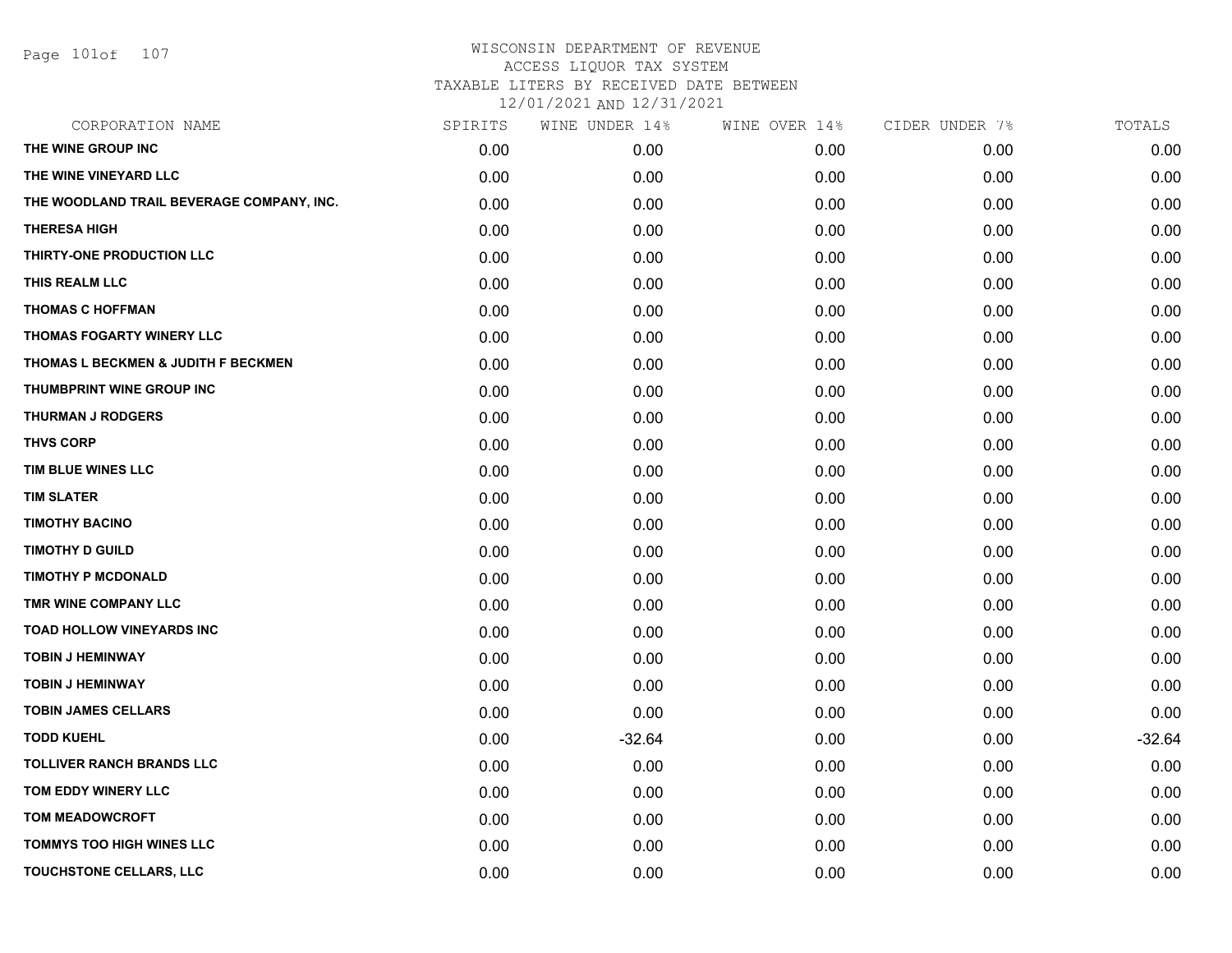| CORPORATION NAME                              | SPIRITS | WINE UNDER 14% | WINE OVER 14% | CIDER UNDER 7% | TOTALS |
|-----------------------------------------------|---------|----------------|---------------|----------------|--------|
| TOUR DE FORCE WINE COMPANY LLC                | 0.00    | 0.00           | 0.00          | 0.00           | 0.00   |
| TPWC INC.                                     | 0.00    | 0.00           | 0.00          | 0.00           | 0.00   |
| <b>TRACY A SOMERVILLE</b>                     | 0.00    | 0.00           | 0.00          | 0.00           | 0.00   |
| <b>TREANA WINERY LLC</b>                      | 0.00    | 0.00           | 0.00          | 0.00           | 0.00   |
| <b>TREASURY WINE ESTATES AMERICAS COMPANY</b> | 0.00    | 0.00           | 0.00          | 0.00           | 0.00   |
| <b>TREFETHEN VINEYARDS WINERY INC</b>         | 0.00    | 0.00           | 0.00          | 0.00           | 0.00   |
| <b>TRENTADUE WINERY LLC</b>                   | 0.00    | 0.00           | 0.00          | 0.00           | 0.00   |
| <b>TRESPASS VINEYARDS INC.</b>                | 0.00    | 0.00           | 0.00          | 0.00           | 0.00   |
| <b>TRINITAS CELLARS LLC</b>                   | 0.00    | 0.00           | 0.00          | 0.00           | 0.00   |
| <b>TRIONE VINEYARDS LLC</b>                   | 0.00    | 0.00           | 0.00          | 0.00           | 0.00   |
| <b>TROY LANDWEHR</b>                          | 0.00    | 0.00           | 0.00          | 0.00           | 0.00   |
| <b>TURKOVICH FAMILY WINES LLC</b>             | 0.00    | 0.00           | 0.00          | 0.00           | 0.00   |
| TURLEY WINE CELLARS INC                       | 0.00    | 0.00           | 0.00          | 0.00           | 0.00   |
| <b>TURNBULL WINE CELLARS</b>                  | 0.00    | 0.00           | 0.00          | 0.00           | 0.00   |
| <b>TUSK ESTATES LLC</b>                       | 0.00    | 0.00           | 0.00          | 0.00           | 0.00   |
| TWIN PEAKS WINERY INC                         | 0.00    | 0.00           | 0.00          | 0.00           | 0.00   |
| <b>TWIN RIDGE ESTATES LLC</b>                 | 0.00    | 0.00           | 0.00          | 0.00           | 0.00   |
| <b>TWISTED OAK WINERY LLC</b>                 | 0.00    | 0.00           | 0.00          | 0.00           | 0.00   |
| TWO BROTHERS WINES LLC                        | 0.00    | 0.00           | 0.00          | 0.00           | 0.00   |
| <b>TWO LADS LLC</b>                           | 0.00    | 0.00           | 0.00          | 0.00           | 0.00   |
| TY R CATON                                    | 0.00    | 0.00           | 0.00          | 0.00           | 0.00   |
| UNICO INC                                     | 0.00    | 0.00           | 0.00          | 0.00           | 0.00   |
| <b>UNION WINE COMPANY</b>                     | 0.00    | 0.00           | 0.00          | 0.00           | 0.00   |
| <b>UNTI WINE CO LLC</b>                       | 0.00    | 0.00           | 0.00          | 0.00           | 0.00   |
| <b>UPSTREAM CIDER LLC</b>                     | 0.00    | 0.00           | 0.00          | 0.00           | 0.00   |
| V&CLLC                                        | 0.00    | 0.00           | 0.00          | 0.00           | 0.00   |
| <b>V SATTUI WINERY INC</b>                    | 0.00    | 0.00           | 0.00          | 0.00           | 0.00   |
| VAN RUITEN FAMILY WINERY LLC                  | 0.00    | 0.00           | 0.00          | 0.00           | 0.00   |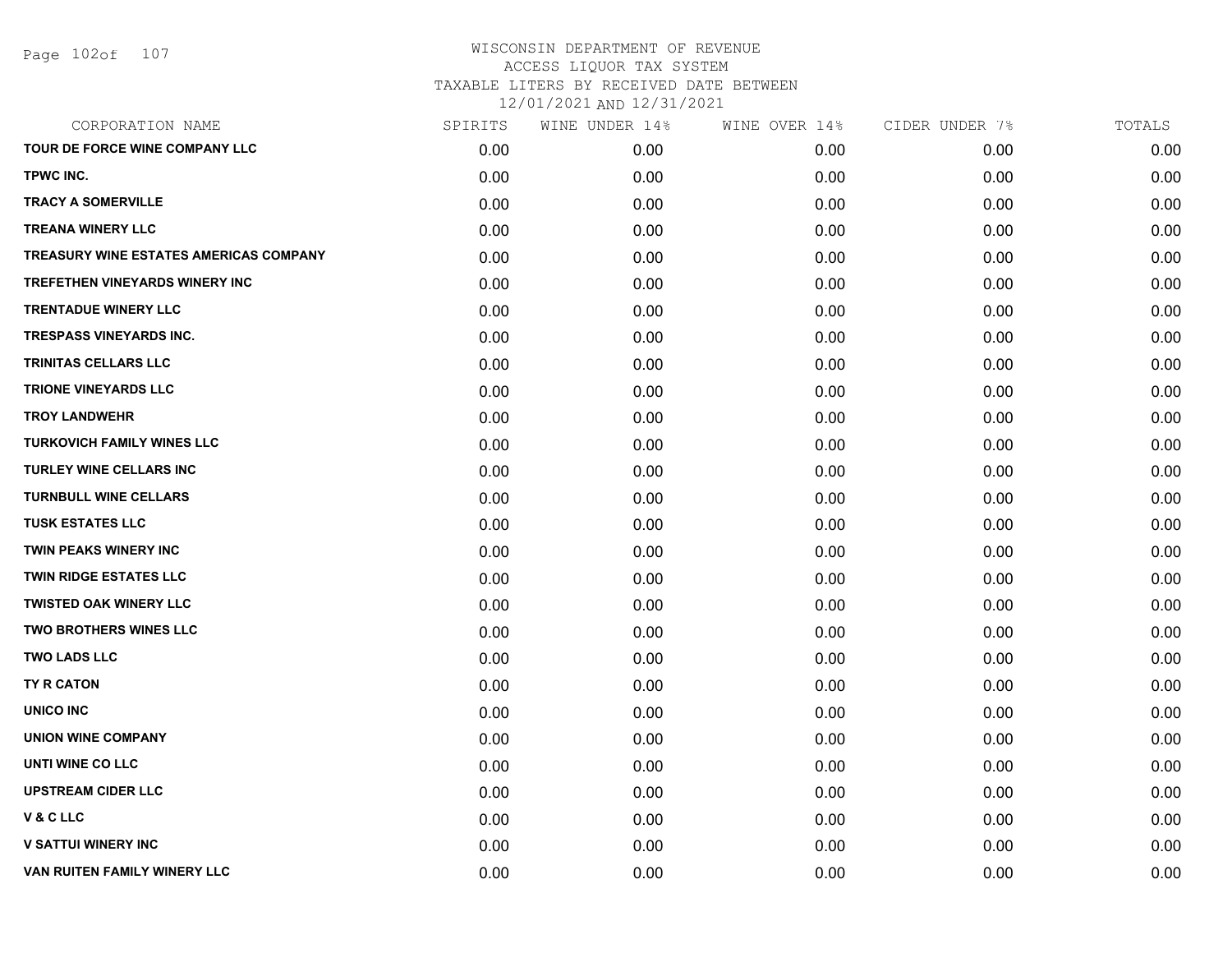Page 103of 107

| CORPORATION NAME                  | SPIRITS | WINE UNDER 14% | WINE OVER 14% | CIDER UNDER 7% | TOTALS |
|-----------------------------------|---------|----------------|---------------|----------------|--------|
| VAN WYCHEN WINES INC.             | 0.00    | 0.00           | 0.00          | 0.00           | 0.00   |
| <b>VARINDER SAHI</b>              | 0.00    | 0.00           | 0.00          | 0.00           | 0.00   |
| <b>VARSITY VENTURES GROUP LLC</b> | 0.00    | 0.00           | 0.00          | 0.00           | 0.00   |
| <b>VEN CAL RANCHES LLC</b>        | 0.00    | 0.00           | 0.00          | 0.00           | 0.00   |
| <b>VENGE VINEYARDS INC</b>        | 0.00    | 0.00           | 0.00          | 0.00           | 0.00   |
| <b>VERMEIL WINE GROUP LLC</b>     | 0.00    | 0.00           | 0.00          | 0.00           | 0.00   |
| <b>VERNON VINEYARDS LTD</b>       | 0.00    | 0.00           | 0.00          | 0.00           | 0.00   |
| <b>VICINI ENTERPRISES LLC</b>     | 0.00    | 0.00           | 0.00          | 0.00           | 0.00   |
| <b>VICTOR ROBERTS</b>             | 0.00    | 0.00           | 0.00          | 0.00           | 0.00   |
| <b>VIDA VALIENTE WINERY, LLC</b>  | 0.00    | 0.00           | 0.00          | 0.00           | 0.00   |
| <b>VIGNETTE WINERY LLC</b>        | 0.00    | 0.00           | 0.00          | 0.00           | 0.00   |
| <b>VIKRE DISTILLERY LLC</b>       | 0.00    | 0.00           | 0.00          | 0.00           | 0.00   |
| <b>VILLA AMOROSA INC</b>          | 0.00    | 0.00           | 0.00          | 0.00           | 0.00   |
| <b>VILLA ENCINAL PARTNERS LP</b>  | 0.00    | 0.00           | 0.00          | 0.00           | 0.00   |
| <b>VILLA SAN JULIETTE INC</b>     | 0.00    | 0.00           | 0.00          | 0.00           | 0.00   |
| <b>VILLA TOSCANO INC</b>          | 0.00    | 0.00           | 0.00          | 0.00           | 0.00   |
| <b>VILUKO VINEYARD, INC</b>       | 0.00    | 0.00           | 0.00          | 0.00           | 0.00   |
| <b>VIN DE ZO LLC</b>              | 0.00    | 0.00           | 0.00          | 0.00           | 0.00   |
| <b>VINA ROBLES INC</b>            | 0.00    | 0.00           | 0.00          | 0.00           | 0.00   |
| <b>VINCENT ARROYO WINERY INC</b>  | 0.00    | 0.00           | 0.00          | 0.00           | 0.00   |
| <b>VINE &amp; SUN LLC</b>         | 0.00    | 0.00           | 0.00          | 0.00           | 0.00   |
| <b>VINE CLIFF WINERY INC</b>      | 0.00    | 0.00           | 0.00          | 0.00           | 0.00   |
| <b>VINEBOX INC.</b>               | 0.00    | 0.00           | 0.00          | 0.00           | 0.00   |
| <b>VINEBURG LLC</b>               | 0.00    | 0.00           | 0.00          | 0.00           | 0.00   |
| <b>VINES TO CELLAR, INC.</b>      | 0.00    | 0.00           | 0.00          | 0.00           | 0.00   |
| <b>VINESSE LLC</b>                | 0.00    | 0.00           | 0.00          | 0.00           | 0.00   |
| <b>VINEYARD 29 LLC</b>            | 0.00    | 0.00           | 0.00          | 0.00           | 0.00   |
| VIN-GO, LLC                       | 0.00    | 0.00           | 0.00          | 0.00           | 0.00   |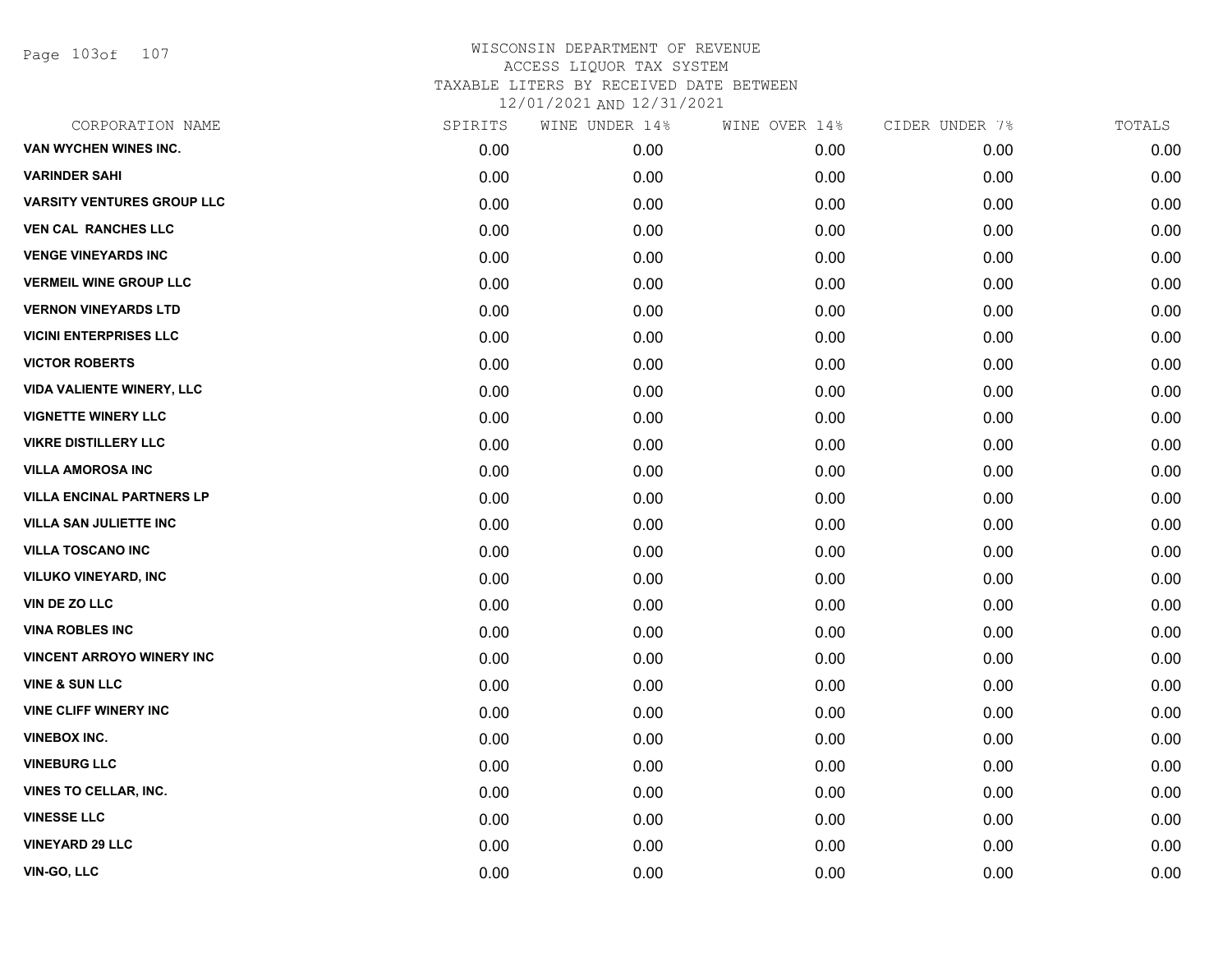Page 104of 107

| CORPORATION NAME                               | SPIRITS | WINE UNDER 14% | WINE OVER 14% | CIDER UNDER 7% | TOTALS |
|------------------------------------------------|---------|----------------|---------------|----------------|--------|
| <b>VINO PHILO, LLC</b>                         | 0.00    | 0.00           | 0.00          | 0.00           | 0.00   |
| <b>VINTAGE WINE ESTATES, INC.</b>              | 0.00    | 0.00           | 0.00          | 0.00           | 0.00   |
| <b>VINTAGE WINE ESTATES, INC.</b>              | 0.00    | 0.00           | 0.00          | 0.00           | 0.00   |
| <b>VINTAGE WINE ESTATES, INC.</b>              | 0.00    | 0.00           | 0.00          | 0.00           | 0.00   |
| <b>VINTAGE WINE ESTATES, INC.</b>              | 0.00    | 0.00           | 0.00          | 0.00           | 0.00   |
| <b>VINTAGE WINE ESTATES, INC.</b>              | 0.00    | 0.00           | 0.00          | 0.00           | 0.00   |
| <b>VINTAGE WINE ESTATES, INC.</b>              | 0.00    | 0.00           | 0.00          | 0.00           | 0.00   |
| <b>VINTAGE WINE ESTATES, INC.</b>              | 0.00    | 0.00           | 0.00          | 0.00           | 0.00   |
| <b>VINTAGE WINE ESTATES, INC.</b>              | 0.00    | 0.00           | 0.00          | 0.00           | 0.00   |
| <b>VINTAGE WINE ESTATES, INC.</b>              | 0.00    | 0.00           | 0.00          | 0.00           | 0.00   |
| <b>VINTAGE WINE ESTATES, INC.</b>              | 0.00    | 0.00           | 0.00          | 0.00           | 0.00   |
| <b>VINTAGE WINE ESTATES, INC.</b>              | 0.00    | 0.00           | 0.00          | 0.00           | 0.00   |
| <b>VINUM CELLARS INC</b>                       | 0.00    | 0.00           | 0.00          | 0.00           | 0.00   |
| <b>VITE GALLERON ASSETS CORP</b>               | 0.00    | 0.00           | 0.00          | 0.00           | 0.00   |
| <b>VON KLAUS WINERY LLC</b>                    | 0.00    | 0.00           | 0.00          | 0.00           | 0.00   |
| VON STIEHL WINERY LTD.                         | 0.00    | 0.00           | 0.00          | 0.00           | 0.00   |
| <b>W G BEST WEINKELLEREI INC</b>               | 0.00    | 0.00           | 0.00          | 0.00           | 0.00   |
| <b>W J DEUTSCH &amp; SONS LTD</b>              | 0.00    | 0.00           | 0.00          | 0.00           | 0.00   |
| <b>W. HOGUE VINEYARDS</b>                      | 0.00    | 0.00           | 0.00          | 0.00           | 0.00   |
| <b>WAGNER WINERY LLC</b>                       | 0.00    | 0.00           | 0.00          | 0.00           | 0.00   |
| <b>WAITS-MAST FAMILY CELLARS LLC</b>           | 0.00    | 0.00           | 0.00          | 0.00           | 0.00   |
| <b>WALTER HANSEL WINERY &amp; VINEYARD LLC</b> | 0.00    | 0.00           | 0.00          | 0.00           | 0.00   |
| <b>WARROOM VENTURES LLC</b>                    | 0.00    | 0.00           | 0.00          | 0.00           | 0.00   |
| <b>WASHINGTON VINTNERS LLC</b>                 | 0.00    | 0.00           | 0.00          | 0.00           | 0.00   |
| <b>WAYFARER LLC</b>                            | 0.00    | 0.00           | 0.00          | 0.00           | 0.00   |
| <b>WEIBEL INCORPORATED</b>                     | 0.00    | 0.00           | 0.00          | 0.00           | 0.00   |
| <b>WENTE BROS</b>                              | 0.00    | 0.00           | 0.00          | 0.00           | 0.00   |
| <b>WEST COAST WINE PARTNERS LLC</b>            | 0.00    | 0.00           | 0.00          | 0.00           | 0.00   |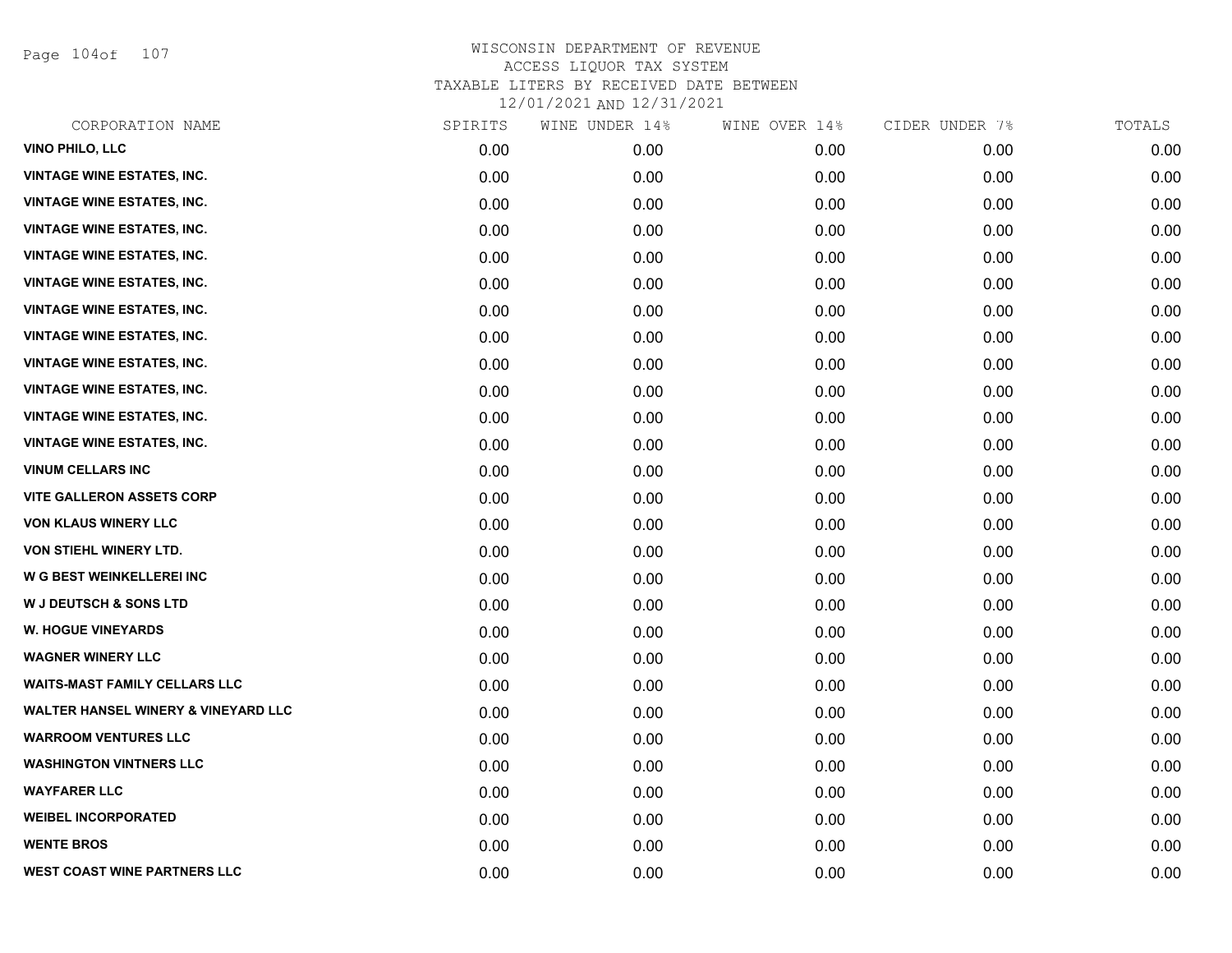Page 105of 107

| CORPORATION NAME                                   | SPIRITS | WINE UNDER 14% | WINE OVER 14% | CIDER UNDER 7% | TOTALS |
|----------------------------------------------------|---------|----------------|---------------|----------------|--------|
| <b>WEST PRAIRIE WINERY LLC</b>                     | 0.00    | 0.00           | 0.00          | 0.00           | 0.00   |
| <b>WESTFALL WINERY LLC</b>                         | 0.00    | 0.00           | 0.00          | 0.00           | 0.00   |
| <b>WESTPORT WINERY LLC</b>                         | 0.00    | 0.00           | 0.00          | 0.00           | 0.00   |
| <b>WESTSIDE WINERY INC</b>                         | 0.00    | 0.00           | 0.00          | 0.00           | 0.00   |
| <b>WHEELER WINERY INC</b>                          | 0.00    | 0.00           | 0.00          | 0.00           | 0.00   |
| <b>WHETSTONE WINE CELLARS LLC</b>                  | 0.00    | 0.00           | 0.00          | 0.00           | 0.00   |
| <b>WHISPERING BLUFFS VINEYARD &amp; WINERY LTD</b> | 0.00    | 0.00           | 0.00          | 0.00           | 0.00   |
| <b>WHITE BEAR SPIRITS LLC</b>                      | 0.00    | 0.00           | 0.00          | 0.00           | 0.00   |
| WHITE WINTER WINERY INC                            | 0.00    | 0.00           | 0.00          | 0.00           | 0.00   |
| <b>WIENS CELLARS LLC</b>                           | 0.00    | 0.00           | 0.00          | 0.00           | 0.00   |
| <b>WILD EPITOME LLC</b>                            | 0.00    | 0.00           | 0.00          | 0.00           | 0.00   |
| <b>WILD HARE LLC</b>                               | 0.00    | 0.00           | 0.00          | 0.00           | 0.00   |
| <b>WILD HILLS WINERY LLC</b>                       | 0.00    | 0.00           | 0.00          | 0.00           | 0.00   |
| <b>WILDEROTTER WINERY LLC</b>                      | 0.00    | 0.00           | 0.00          | 0.00           | 0.00   |
| <b>WILLAMETTE VALLEY VINEYARDS INC</b>             | 0.00    | 0.00           | 0.00          | 0.00           | 0.00   |
| <b>WILLIAM F BLUHM</b>                             | 0.00    | 0.00           | 0.00          | 0.00           | 0.00   |
| <b>WILLIAMS &amp; SELYEM LLC</b>                   | 0.00    | 0.00           | 0.00          | 0.00           | 0.00   |
| <b>WILRONA LLC</b>                                 | 0.00    | 0.00           | 0.00          | 0.00           | 0.00   |
| <b>WILSON CREEK WINERY &amp; VINEYARDS INC</b>     | 0.00    | 0.00           | 0.00          | 0.00           | 0.00   |
| <b>WINDERLEA WINE COMPANY LLC</b>                  | 0.00    | 0.00           | 0.00          | 0.00           | 0.00   |
| <b>WINDWARD VINEYARD LLC</b>                       | 0.00    | 0.00           | 0.00          | 0.00           | 0.00   |
| <b>WINE BY JOE LLC</b>                             | 0.00    | 0.00           | 0.00          | 0.00           | 0.00   |
| <b>WINE COUNTRY CONNECTION LLC</b>                 | 0.00    | 0.00           | 0.00          | 0.00           | 0.00   |
| <b>WINE EXPEDITE</b>                               | 0.00    | 0.00           | 0.00          | 0.00           | 0.00   |
| <b>WINE HOOLIGANS LLC</b>                          | 0.00    | 0.00           | 0.00          | 0.00           | 0.00   |
| WINE OF THE MONTH CLUB, INC.                       | 0.00    | 0.00           | 0.00          | 0.00           | 0.00   |
| <b>WINE ROAD VINTNERS LLC</b>                      | 0.00    | 0.00           | 0.00          | 0.00           | 0.00   |
| <b>WINE.COM OF TEXAS LLC</b>                       | 0.00    | 0.00           | 0.00          | 0.00           | 0.00   |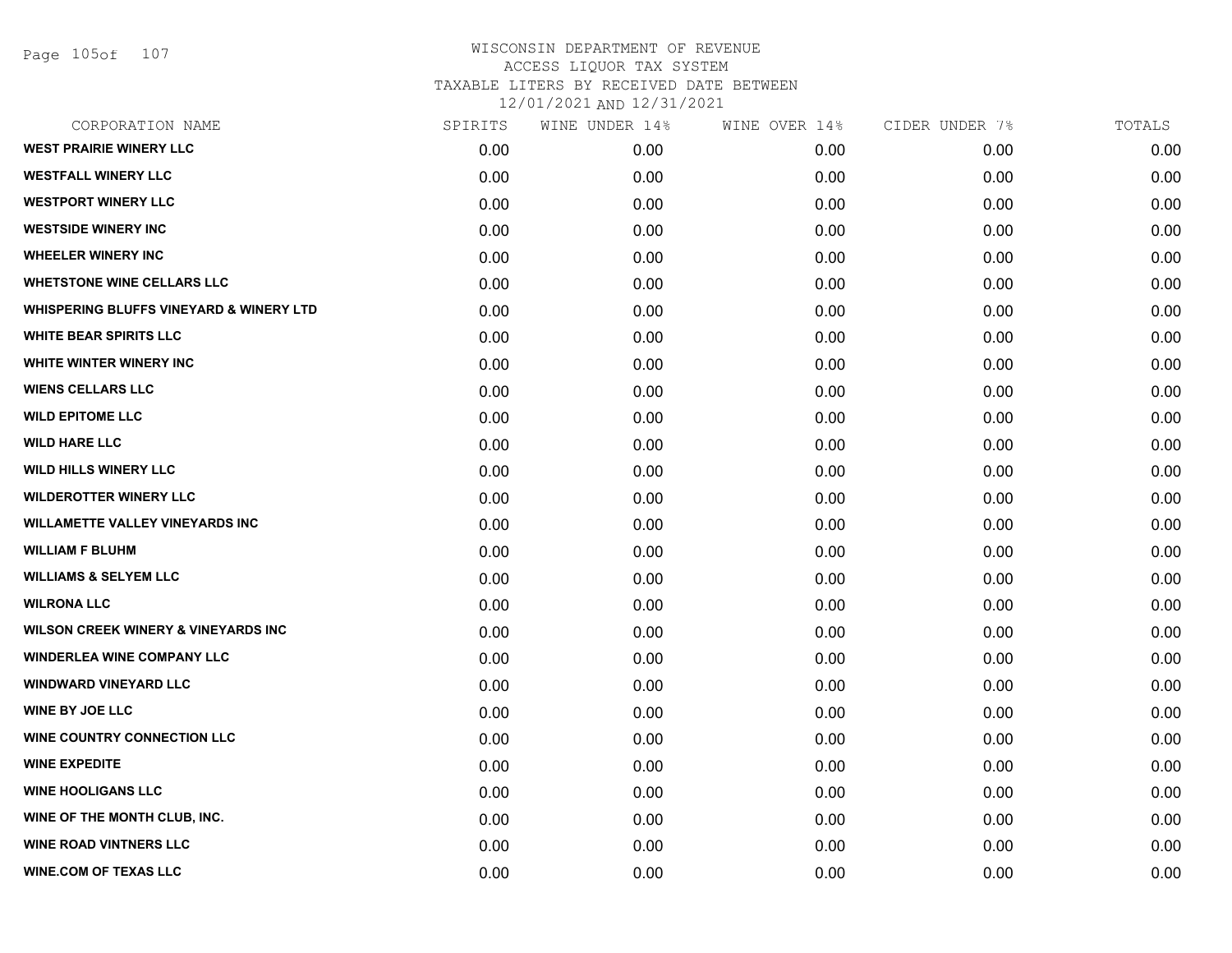Page 106of 107

| CORPORATION NAME                       | SPIRITS | WINE UNDER 14% | WINE OVER 14% | CIDER UNDER 7% | TOTALS |
|----------------------------------------|---------|----------------|---------------|----------------|--------|
| <b>WINERY AT BLACK STAR FARMS LLC</b>  | 0.00    | 0.00           | 0.00          | 0.00           | 0.00   |
| <b>WINERY EXCHANGE, INC.</b>           | 0.00    | 0.00           | 0.00          | 0.00           | 0.00   |
| <b>WINERY FULFILLMENT SERVICES LLC</b> | 0.00    | 0.00           | 0.00          | 0.00           | 0.00   |
| <b>WINESELLERS DIRECT LLC</b>          | 0.00    | 0.00           | 0.00          | 0.00           | 0.00   |
| <b>WINESITTER BREWHOUSE LLC</b>        | 0.00    | 0.00           | 0.00          | 0.00           | 0.00   |
| <b>WINSIDE USA INC</b>                 | 0.00    | 0.00           | 0.00          | 0.00           | 0.00   |
| <b>WOLF INVESTMENTS, LLC</b>           | 0.00    | 0.00           | 0.00          | 0.00           | 0.00   |
| <b>WOLFF VINEYARD LLC</b>              | 0.00    | 0.00           | 0.00          | 0.00           | 0.00   |
| <b>WOLFFER ESTATE VINEYARDS INC</b>    | 0.00    | 0.00           | 0.00          | 0.00           | 0.00   |
| <b>WOLLERSHEIM WINERY, INC.</b>        | 0.00    | 0.00           | 0.00          | 0.00           | 0.00   |
| <b>WOLLERSHEIM WINERY, INC.</b>        | 0.00    | 0.00           | 0.00          | 0.00           | 0.00   |
| <b>WOODWARD CANYON WINERY INC</b>      | 0.00    | 0.00           | 0.00          | 0.00           | 0.00   |
| <b>WORLD OF WINE, LTD</b>              | 0.00    | 0.00           | 0.00          | 0.00           | 0.00   |
| <b>WYLIE-YOUNG, LLC</b>                | 0.00    | 0.00           | 0.00          | 0.00           | 0.00   |
| <b>YIANNIS CHOUTRIS</b>                | 0.00    | 0.00           | 0.00          | 0.00           | 0.00   |
| YORKVILLE CELLARS INC                  | 0.00    | 0.00           | 0.00          | 0.00           | 0.00   |
| <b>ZD WINES LLC</b>                    | 0.00    | 0.00           | 0.00          | 0.00           | 0.00   |
| <b>ZERO LINK MARKETS INC</b>           | 0.00    | 0.00           | 0.00          | 0.00           | 0.00   |
| TOTAL LITERS FOR 12/31/2021            | 0.00    | 150.72         | 146.25        | 0.00           | 296.97 |